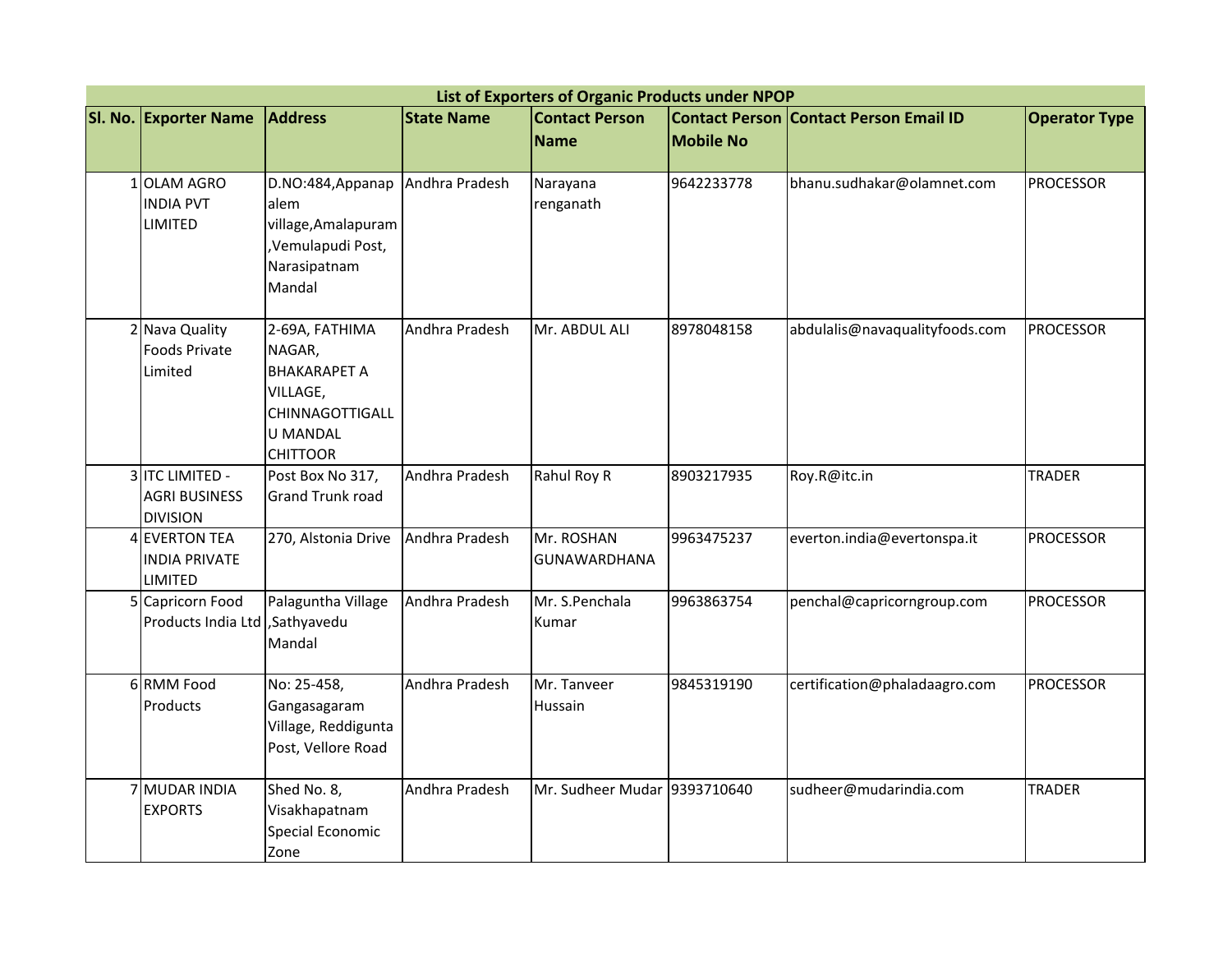| SI. No. Exporter Name | <b>Address</b>                       | <b>State Name</b> | <b>Contact Person</b>        |                  | <b>Contact Person Contact Person Email ID</b> | <b>Operator Type</b> |
|-----------------------|--------------------------------------|-------------------|------------------------------|------------------|-----------------------------------------------|----------------------|
|                       |                                      |                   | <b>Name</b>                  | <b>Mobile No</b> |                                               |                      |
|                       |                                      |                   |                              |                  |                                               |                      |
| 8 SAMTFMACS-          | CHINALABUDU,                         | Andhra Pradesh    | Satish Karothu               | 9440807445       | samtfmacs@gmail.com                           | <b>PROCESSOR</b>     |
| <b>CENTRAL</b>        | THURAIGUDA,                          |                   |                              |                  |                                               |                      |
| <b>PROCESSING</b>     | <b>ARAKU VALLEY</b>                  |                   |                              |                  |                                               |                      |
| <b>UNIT</b>           | MANDAL,                              |                   |                              |                  |                                               |                      |
| 9 CCL PRODUCTS        | <b>DUGGIRALA (POST</b>               | Andhra Pradesh    | K Nageswara Rao              | 9490163923       | nageswar.k@continental.coffee,                | <b>PROCESSOR</b>     |
| (INDIA) LIMITED       | & MANDAL)                            |                   |                              |                  | srinivas.n@continental.coffee                 |                      |
|                       | 10 ITC LIMITED-AGRI P.O.BOX NO. 317, | Andhra Pradesh    | Selvaraj Rajendran           | 8903217935       | Roy.R@itc.in                                  | <b>PROCESSOR</b>     |
| <b>BUSINESS</b>       | <b>GRAND TRUNK</b>                   |                   |                              |                  |                                               |                      |
| <b>DIVISION</b>       | ROAD, NAGARAMPA                      |                   |                              |                  |                                               |                      |
|                       | LEM, GUNTUR                          |                   |                              |                  |                                               |                      |
| 11 Quessentials Pvt   | 10-209, teachers                     | Andhra Pradesh    | Krishna Kanth                | 9886194544       | climate4growth@gmail.com                      | PROCESSOR            |
| Ltd                   | colony, Gooty Road,                  |                   | Muppalla                     |                  |                                               |                      |
|                       | <b>BKS Panchayat,</b>                |                   |                              |                  |                                               |                      |
|                       | Near Market yard                     |                   |                              |                  |                                               |                      |
|                       |                                      |                   |                              |                  |                                               |                      |
| 12 MUDAR INDIA        | $6 - 1 - 744$                        | Andhra Pradesh    | Mr. Sudheer Mudar 9393710640 |                  | sudheer@mudarindia.com                        | <b>TRADER</b>        |
| <b>EXPORTS</b>        |                                      |                   |                              |                  |                                               |                      |
| 13 JALINGA TEA        | West Jalinga T.E,                    | Assam             | <b>KIRITY KUMAR M</b>        | 9836590808       | orgchajal@gmail.com                           | <b>PROCESSOR</b>     |
| COMPANY (I) PVT       | Dwarbund PO,                         |                   | <b>PATEL</b>                 |                  |                                               |                      |
| LTD                   | Cachar, Assam, India                 |                   |                              |                  |                                               |                      |
|                       |                                      |                   |                              |                  |                                               |                      |
| 14 Belseri Tea Co.    | Belseri Tea Estate                   | Assam             | Mr. Ravindra Patel           | 9831025856       | ravindrapatel23@gmail.com                     | <b>PROCESSOR</b>     |
| India Pvt. Ltd.       | Dekhiajuli (Vill),                   |                   |                              |                  |                                               |                      |
|                       | Sonitpur (Dist)                      |                   |                              |                  |                                               |                      |
|                       | Assam-784110,                        |                   |                              |                  |                                               |                      |
|                       | India                                |                   |                              |                  |                                               |                      |
| 15 Chota Tingrai Tea  | Chota Tingrai Tea                    | Assam             | Avantika Jalan               | 9830668755       | avantikaj@gmail.com                           | <b>PROCESSOR</b>     |
| Factory               | Estate, Tinsukia,                    |                   |                              |                  |                                               |                      |
|                       | Assam                                |                   |                              |                  |                                               |                      |
| 16 ASSAMICA AGRO      | C/O KANOKA TEA                       | Assam             | Pallabjyoti Nath             | 9746042784       | aruna@indocert.org                            | <b>PROCESSOR</b>     |
| <b>PVT LTD</b>        | ESTATE, PRAJAPATH                    |                   |                              |                  |                                               |                      |
|                       | ER, PANCHNOI                         |                   |                              |                  |                                               |                      |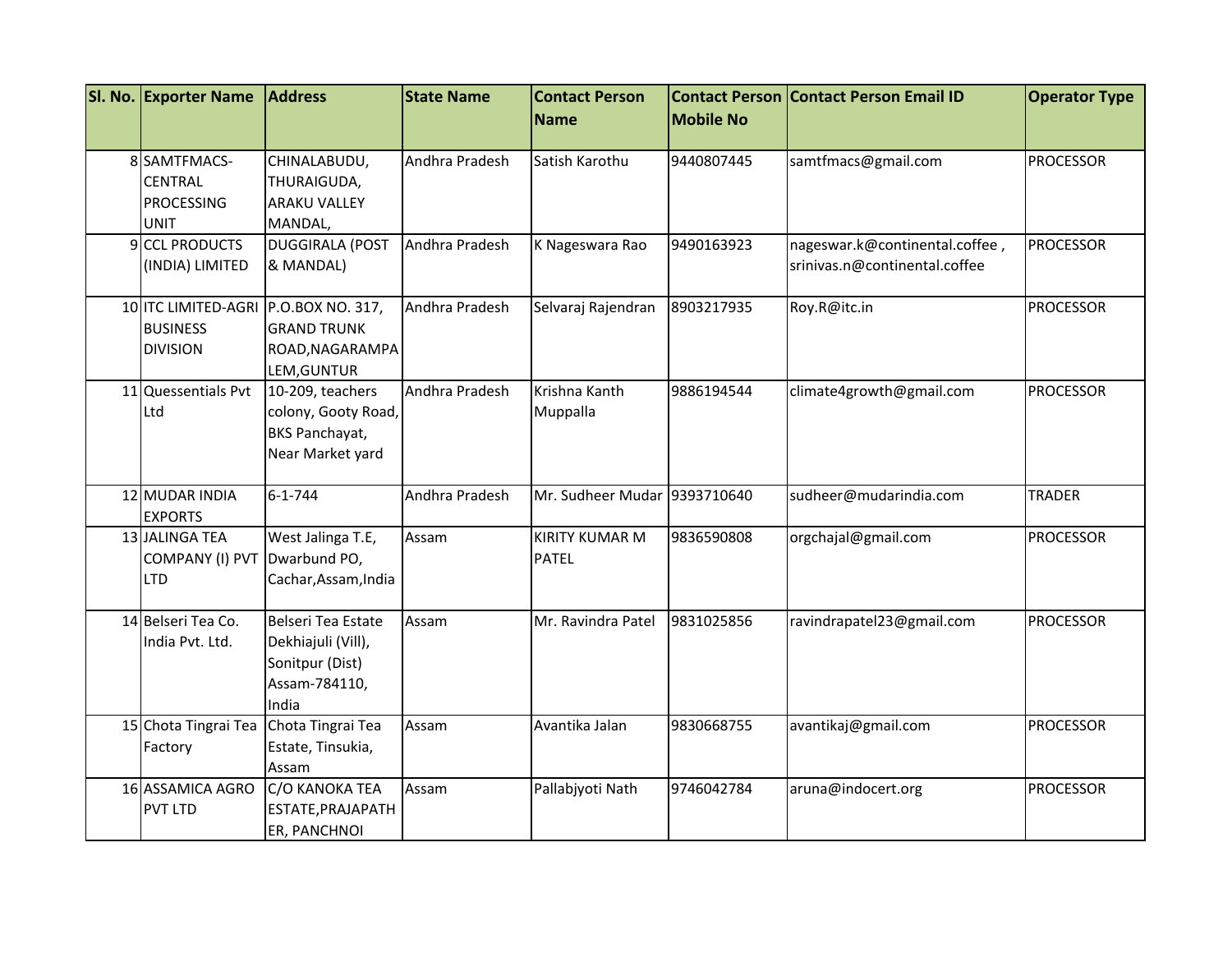| SI. No. Exporter Name                                                 | <b>Address</b>                                                                                                                                                               | <b>State Name</b> | <b>Contact Person</b><br>Name    | <b>Mobile No</b> | <b>Contact Person Contact Person Email ID</b> | <b>Operator Type</b> |
|-----------------------------------------------------------------------|------------------------------------------------------------------------------------------------------------------------------------------------------------------------------|-------------------|----------------------------------|------------------|-----------------------------------------------|----------------------|
| 17 SUNFLAG<br><b>AGROTECH</b>                                         | KH.NO. 504, HALKA<br>NO. 41 VILLAGE<br>SAKRI, DHARSIWA                                                                                                                       | Chhattisgarh      | Mr. Rajanish<br>Awasthi          | 9329108116       | rajnish.awasthi@gmail.com                     | <b>PROCESSOR</b>     |
| 18 NAVJYOT<br>INTERNATIONAL<br><b>TRADING</b><br>PVT.LTD              | PLOT NO. 145 - 7/8, Daman & Diu<br><b>DABHEL</b><br>VILLAGE, NANI<br>DAMAN, DAMAN. (<br>U.T.), INDIA                                                                         |                   | MR. MAHENDRA<br><b>RANKA</b>     | 9930401722       | in.logs@navjytointl.com                       | <b>PROCESSOR</b>     |
| 19 KALPVRAKSH<br><b>IMPEX</b>                                         | Plot No 145/7 & 8<br>First Floor, Dabhel<br>Village                                                                                                                          | Daman & Diu       | Mahendrakumar<br>Champalal Ranka | 8301826090       | anusha@indocert.org                           | <b>PROCESSOR</b>     |
| 20 NARAYAN<br><b>GANESH PRABHU</b><br>ZANTYE & CO.                    | Pazwada                                                                                                                                                                      | Goa               | Mr. R. D. Bordekar               | 8275644887       | zantyecashew@gmail.com                        | <b>PROCESSOR</b>     |
| 21 AJANTA<br><b>INDUSTRIES</b>                                        | Plot 'D' S. No.<br>166/1, Apewal,<br>Priol                                                                                                                                   | Goa               | Mr. A. Surendra<br>Kamath        | 9860727272       | info@organiccashew.com                        | <b>PROCESSOR</b>     |
| 22 HIRA CASHEW<br><b>INDUSTRIES</b>                                   | Vithalapur,<br>Sanquelim                                                                                                                                                     | Goa               | Mr. R. D. Bordekar               | 8275644887       | zantyecashew@gmail.com                        | <b>PROCESSOR</b>     |
| 23 NTM<br>VEGIORGANIC<br><b>PRODUCTS</b><br><b>PRIVATE</b><br>LIMITED | 116, 1st Floor,<br>Anand Towers-II,<br>Airport Road.<br>Chicalim Goa.<br>403711, Shop No.<br>1, House tax No.<br>247/3, G ward-3<br>sabir Manzil, Near<br><b>MES College</b> | Goa               | Praveen                          | 9823141161       | pravin@ntmvegiorganic.com                     | <b>PROCESSOR</b>     |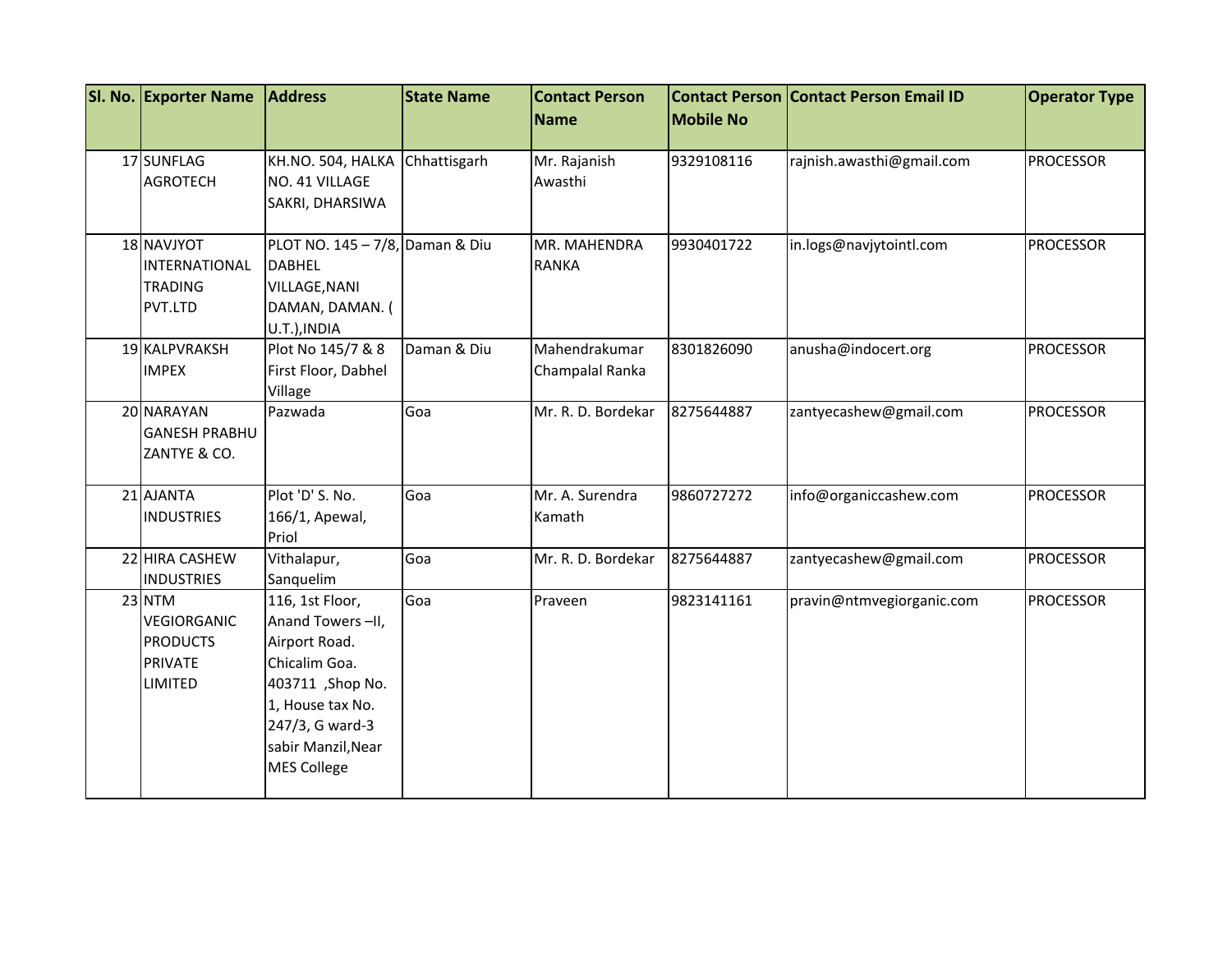| SI. No. Exporter Name                                   | <b>Address</b>                                                                                                                     | <b>State Name</b> | <b>Contact Person</b><br>Name | <b>Mobile No</b> | <b>Contact Person Contact Person Email ID</b> | <b>Operator Type</b> |
|---------------------------------------------------------|------------------------------------------------------------------------------------------------------------------------------------|-------------------|-------------------------------|------------------|-----------------------------------------------|----------------------|
|                                                         |                                                                                                                                    |                   |                               |                  |                                               |                      |
| 24 BIO MED<br><b>INGREDIENTS</b><br>PRIVATE LIMITED     | No.21, Ranghavee<br>Estate, Issorcim,<br>Near Felicity Health<br>Club, Dabolim                                                     | Goa               | Sebastian Thomas              | 8806668458       | info@biomedingredients.com                    | <b>TRADER</b>        |
| 25 RAJ NATURAL<br><b>FOOD PRIVATE</b><br><b>LIMITED</b> | 204, Second Floor,<br>Sachet -3 Opp. Kids<br>Garden, Mirambika<br>School<br>Road, Naranpura,<br>Ahmedabad, Gujarat<br>India-380013 | Gujarat           | MR. MANISH PATEL 9825072550   |                  | export@rajfoods.co.in                         | <b>PROCESSOR</b>     |
| 26 ELITE GREEN<br>PRIVATE LIMITED                       | A-806, 8TH Floor,<br>Privilion, B/h. Iscon<br>Temple, Ambli-<br>Bopal Road, S.G.<br>Highway                                        | Gujarat           | Mr. Rajesh Naik               | 8879979087       | organiccertification@elitegreen.in            | <b>TRADER</b>        |
| 27 ACCURA<br>ORGANIC FOODS                              | SURVEY NO. 122,<br><b>VILLAGE KARAI,</b><br><b>NEAR GUJARAT</b><br>POLICE ACADEMY<br>SP RING ROAD                                  | Gujarat           | Mr. Deepak<br>Vachhani        | 9825303366       | info@accuragroup.in                           | <b>PROCESSOR</b>     |
| 28 Season<br>International Pvt.<br>Ltd.                 | 5-O-1 RC VYAS<br>COLONY,<br>BHILWARA,<br>RAJASTHAN-311001                                                                          | Gujarat           | Anshul                        | 7665437143       | vishnu@onecert.net                            | <b>PROCESSOR</b>     |
| 29 Geo Fresh<br>Organic                                 | Plot No. 197, GIDC                                                                                                                 | Gujarat           | Sunil Luhana                  | 9978920260       | sunil@geo-fresh.com                           | <b>PROCESSOR</b>     |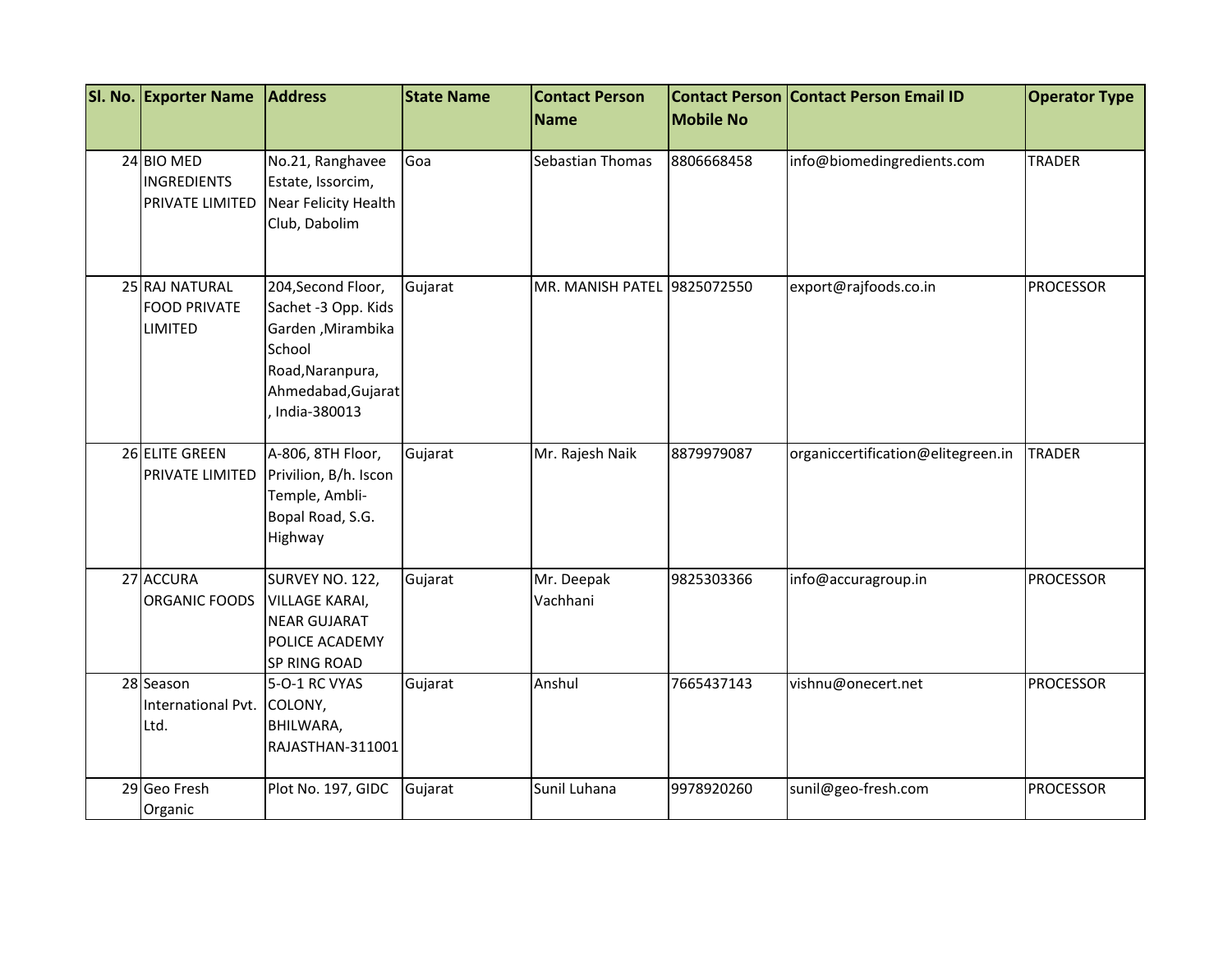| SI. No. Exporter Name                                     | <b>Address</b>                                                                                                                                                                      | <b>State Name</b> | <b>Contact Person</b>         |                  | <b>Contact Person Contact Person Email ID</b> | <b>Operator Type</b> |
|-----------------------------------------------------------|-------------------------------------------------------------------------------------------------------------------------------------------------------------------------------------|-------------------|-------------------------------|------------------|-----------------------------------------------|----------------------|
|                                                           |                                                                                                                                                                                     |                   | Name                          | <b>Mobile No</b> |                                               |                      |
| 30 AGRI FOOD<br><b>PRODCUTS</b>                           | Processing unit:<br>Survey No.246,<br>Opp. Preet Hotel,<br>Unja, Sidhpur<br>Highway                                                                                                 | Gujarat           | Jigar                         | 8866453568       | agrifood.product@gmail.com                    | <b>PROCESSOR</b>     |
| 31 RAPID OVERSEAS                                         | PARTH INDUSTRIAL<br>ESTATE, NEAR<br>GUJCOMASOL,<br>UNJHA UNAVA<br><b>HIGHWAY</b>                                                                                                    | Gujarat           | Mr. Jasmin Patel              | 9662521081       | info@rapidoverseas.co.in                      | <b>PROCESSOR</b>     |
| 32 ACCURA<br><b>ENTERPRISES</b><br><b>PRIVATE LIMITED</b> | Survey No.150                                                                                                                                                                       | Gujarat           | Nakul Vaishnav                | 9408481697       | nakul@accuragroup.in                          | <b>PROCESSOR</b>     |
| 33 ORCHID EXIM<br>(INDIA) PVT. LTD                        | PROCESSING UNIT<br><b>ADD: NEAR SAHARA</b><br>HOTEL, OPP. MEKA<br><b>ELECTRO</b><br>ENGINEERS, UNJHA -<br><b>SIDDHPUR</b><br>HIGHWAY,<br>MAKTUPUR, MAHES<br>ANA, GUJARAT-<br>384170 | Gujarat           | Mr. JITENDRA<br><b>PATEL</b>  | 9825020224       | office@orchidexim.com                         | <b>PROCESSOR</b>     |
| 34 LION FOODS PVT.<br>LTD.                                | Survey No. 151/2,<br>Plot No. 5,<br>Madhupur-Jasadhar<br>Road, At.<br>Madhupur, Taluka<br>Talala (Gir)                                                                              | Gujarat           | Mr. Mahesh Solanki 9898808738 |                  | mahesh.solanki9898@gmail.com                  | <b>PROCESSOR</b>     |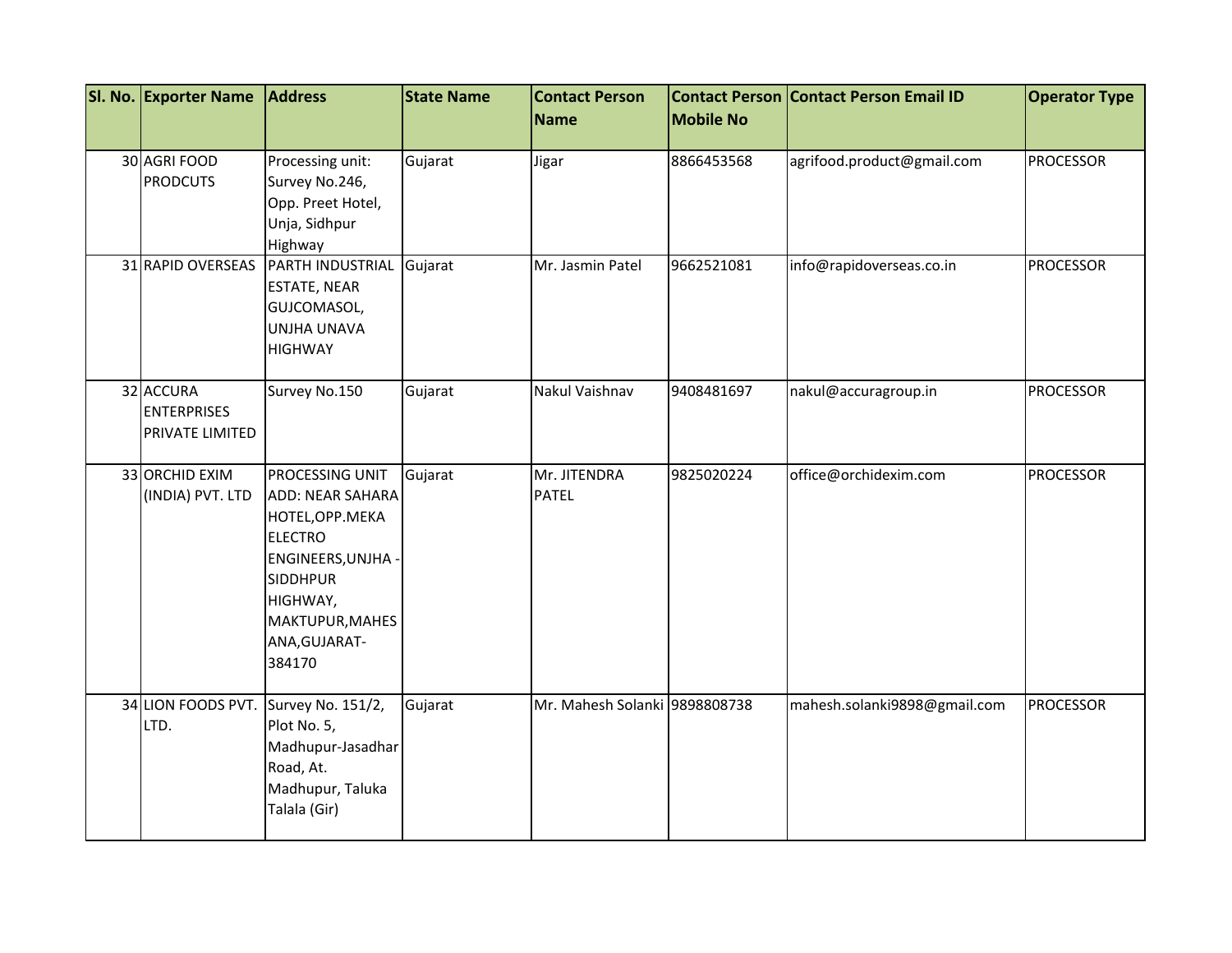| SI. No. Exporter Name | <b>Address</b>              | <b>State Name</b> | <b>Contact Person</b><br><b>Name</b> | <b>Mobile No</b> | <b>Contact Person Contact Person Email ID</b> | <b>Operator Type</b> |
|-----------------------|-----------------------------|-------------------|--------------------------------------|------------------|-----------------------------------------------|----------------------|
|                       |                             |                   |                                      |                  |                                               |                      |
| 35 Geo Fresh          | Unit No.2, Plot             | Gujarat           | Sunil S Luhana &                     | 9978920260       | sunil@geo-fresh.com                           | <b>PROCESSOR</b>     |
| Organic               | No.9, Survey                |                   | Amit Hatti                           |                  |                                               |                      |
|                       | No.129/1                    |                   |                                      |                  |                                               |                      |
| 36 Shyam Industries   | Plot 402/403, Phase Gujarat |                   | Mr. Jay Vachhani                     | 8010622880       | jay@shyam.in                                  | <b>TRADER</b>        |
|                       | 4, GIDC                     |                   |                                      |                  |                                               |                      |
| 37 UNJHA AGRO         | PROCESSING UNIT             | Gujarat           | NILESHKUMAR                          | 9726670501       | romal@unjaagrocompany.com                     | <b>PROCESSOR</b>     |
| <b>COMPANY</b>        | ADD: SURVYE NO.             |                   | <b>PATEL</b>                         |                  |                                               |                      |
|                       | 2719/1, VANGALA             |                   |                                      |                  |                                               |                      |
|                       | ROAD, UNJHA,<br>MAHESANA,   |                   |                                      |                  |                                               |                      |
|                       | <b>GUJARAT-384170</b>       |                   |                                      |                  |                                               |                      |
|                       |                             |                   |                                      |                  |                                               |                      |
|                       |                             |                   |                                      |                  |                                               |                      |
| 38 Geo-Fresh          | Plot no. 08, Survey         | Gujarat           | Mr. Sunil Luhana                     | 9978920260       | sunil@geo-fresh.com                           | <b>PROCESSOR</b>     |
| Nutraceuticals        | no. 129/1, Karan,           |                   |                                      |                  |                                               |                      |
|                       | Sidhpur-Patan               |                   |                                      |                  |                                               |                      |
|                       | Road                        |                   |                                      |                  |                                               |                      |
| 39 Keventer Agro      | 215, Phase-II,              | Gujarat           | Mr. Vipul Khanna                     | 9811758597       | vipullkrkhanna@keventer.com                   | <b>PROCESSOR</b>     |
| Limited               | G.I.D.C Estate              |                   |                                      |                  |                                               |                      |
| 40 K V AGRO           | UNJHA-SIDHPUR               | Gujarat           | KHODA BHAI JIVAN                     | 9426031500       | kvagroproducts@gmail.com                      | <b>PROCESSOR</b>     |
| <b>PRODUCTS</b>       | HIGHWAY, NEAR               |                   | <b>BHAI PATEL</b>                    |                  |                                               |                      |
|                       | SAHARA HOTEL,               |                   |                                      |                  |                                               |                      |
|                       | <b>MAKTUPUR</b>             |                   |                                      |                  |                                               |                      |
| 41 SATNAM             | TALUKO UNJHA                |                   | Mr. Chintan Patel                    | 9978016090       | chintan@satnampsyllium.com                    | <b>PROCESSOR</b>     |
| <b>PSYLLIUM</b>       | SH-41, Village              | Gujarat           |                                      |                  |                                               |                      |
| <b>INDUSTRIES</b>     |                             |                   |                                      |                  |                                               |                      |
| 42 Geo Fresh          | Unit No.3, Plot             | Gujarat           | Sunil S Luhana and                   | 9978920260       | sunil@geo-fresh.com                           | <b>PROCESSOR</b>     |
| Organic               | No.9, Survey                |                   | Dr. Amit Hatti                       |                  |                                               |                      |
|                       | No.129/1, At & Post         |                   |                                      |                  |                                               |                      |
|                       | Karan, Sidhpur -            |                   |                                      |                  |                                               |                      |
|                       | Patan Road,                 |                   |                                      |                  |                                               |                      |
|                       |                             |                   |                                      |                  |                                               |                      |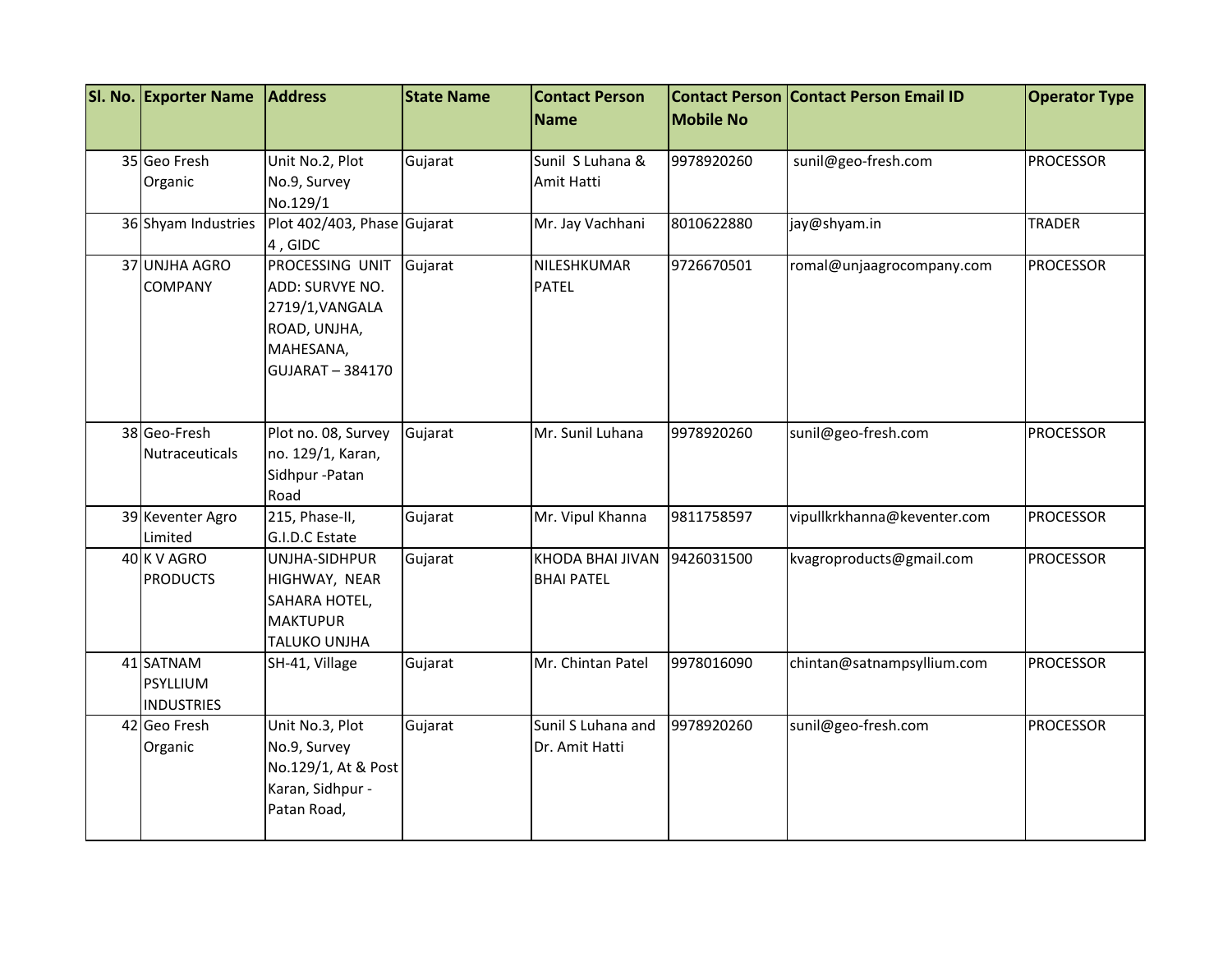| SI. No. Exporter Name                              | <b>Address</b>                                                                                                  | <b>State Name</b> | <b>Contact Person</b>                                  |                  | <b>Contact Person Contact Person Email ID</b> | <b>Operator Type</b> |
|----------------------------------------------------|-----------------------------------------------------------------------------------------------------------------|-------------------|--------------------------------------------------------|------------------|-----------------------------------------------|----------------------|
|                                                    |                                                                                                                 |                   | <b>Name</b>                                            | <b>Mobile No</b> |                                               |                      |
| 43 Akash Agro<br>Industries                        | Nr. Guru Maharaj<br>Temple, Gaglasan<br>Road, Kakoshi Char<br>Rasta                                             | Gujarat           | Mr Saajan Patel                                        | 9979551475       | info@akashagroindustries.com                  | <b>PROCESSOR</b>     |
| 44 Dani Foods India                                | Survey No 30/2 P3,<br>Near Sadguru Cold,<br>Goras Road Village                                                  | Gujarat           | MR. ABHISHEK<br><b>KOTHARI</b>                         | 9913150740       | SOURCING@DANIFOODSINDIA.CO<br>M               | <b>TRADER</b>        |
| 45 RAJ FOODS<br>INTERNATIONAL                      | Reg. Address: 1st<br>Floor, J A Patel<br><b>Building, Visnagar</b><br>Road, Unjha-<br>384170, Gujarat           | Gujarat           | Manish Patel                                           | 9825072550       | export@rajfoods.co.in                         | <b>PROCESSOR</b>     |
| 46 AATISH<br><b>INDUSTRIES</b>                     | <b>STATE</b><br>HIGHWAY, KHALI<br><b>CHAR RASTA-</b><br>PATAN ROAD,<br>NEDRA, SIDHPUR,<br><b>DISTRICT PATAN</b> | Gujarat           | Mr. Parshwa Mehta 9825456772                           |                  | aatishindustries@gmail.com                    | <b>PROCESSOR</b>     |
| 47 DHAVAL AGRI<br><b>EXPORTS LLP</b>               | Shri Hari Kutir,<br>Morbi Highway<br>Road Touch, Near<br>Petrol Pump, Bedi<br>Village                           | Gujarat           | CHANDARANA<br><b>SURESHBHAI</b><br><b>HARJIVANBHAI</b> | 9624098308       | tmc.bhavesh@gmail.com                         | <b>PROCESSOR</b>     |
| 48 Castor Products<br>Company                      | Plot No.1&3, Survey Gujarat<br>No.301, Nandgam<br>(Nani Chirai)                                                 |                   | Mr.Nanalal Satra                                       | 9429814481       | nanalal@castorproducts.com                    | <b>PROCESSOR</b>     |
| 49 Laxmi Industrial<br>Corporation                 | PO-Box No 55, State<br><b>Highway Road</b>                                                                      | Gujarat           | Shukatu Shah                                           | 9727104602       | laxmi.unjha@gmail.com                         | <b>PROCESSOR</b>     |
| 50 Apollo Agro<br>Industries Limited State Highway | Unjha-Sidhpur                                                                                                   | Gujarat           | Mr. Bhavesh Patel                                      | 9979892783       | apollo.agro@yahoo.com                         | <b>PROCESSOR</b>     |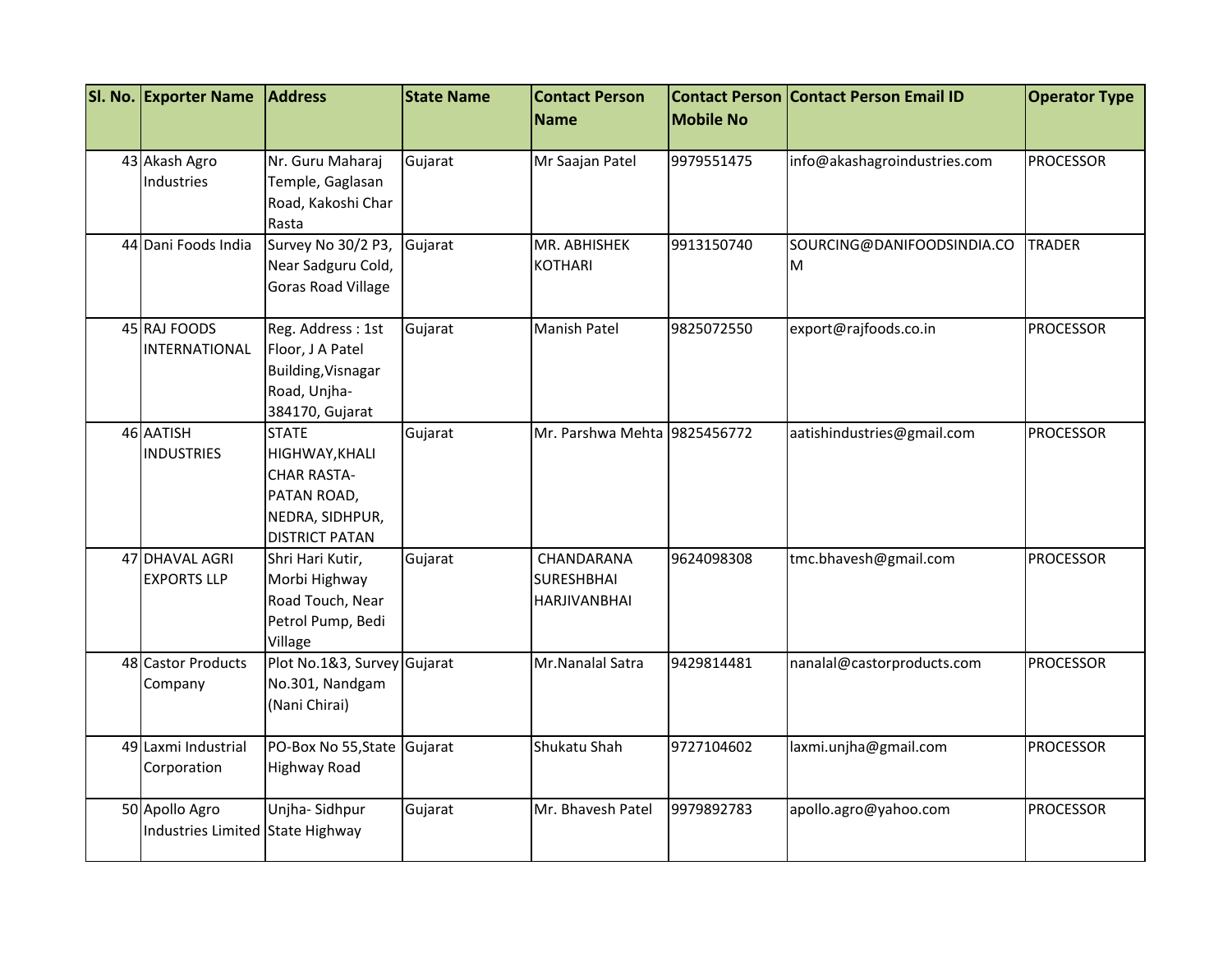| SI. No. Exporter Name                            | <b>Address</b>                                                         | <b>State Name</b> | <b>Contact Person</b><br>Name | <b>Mobile No</b> | <b>Contact Person Contact Person Email ID</b> | <b>Operator Type</b> |
|--------------------------------------------------|------------------------------------------------------------------------|-------------------|-------------------------------|------------------|-----------------------------------------------|----------------------|
| 51 SHUBH PSYLLIUM<br><b>INDUSTRIES</b>           | Unjha-Siddhpur<br>Highway,<br>Brahmanwada                              | Gujarat           | Mr. Nikunj Patel              | 9825449713       | shubhpsyllium@gmail.com                       | <b>PROCESSOR</b>     |
| 52 Amrutva Fine<br><b>Foods LLP</b>              | 3312/18                                                                | Gujarat           | MR. HITESH<br><b>CHOTALIA</b> | 9930709662       | mktg@amrutvafinefoods.in                      | <b>PROCESSOR</b>     |
| 53 LAKHANI<br><b>ENGINEERING</b><br><b>WORKS</b> | Lakhani Estate,<br>Opp. Bhaktinagar<br>Railway Station                 | Gujarat           | JAYESH DHARAJIYA              | 9427407258       | vipin_lew@yahoo.com                           | <b>PROCESSOR</b>     |
| 54 Geo Fresh<br>Organic (Khali<br>Unit)          | Khali Char Rasta,                                                      | Gujarat           | Mr. Sunil S. Luhana           | 9978920260       | sunil@geo-fresh.com                           | <b>PROCESSOR</b>     |
| 55 ETHICS ORGANIC                                | B-402, Titanium<br>Square, Near<br>Thaltej Cross Road,<br>S.G.Highway  | Gujarat           | <b>Tejas Patel</b>            | 9825071801       | ethicsorganic@gmail.com                       | <b>TRADER</b>        |
| 56 Kamal & Sons                                  | Kamal Estate,<br>Sujanpur Crossing,<br>State Highway                   | Gujarat           | Mr. Vipul Sud                 | 9825050070       | vipulsud@kilindia.com                         | <b>PROCESSOR</b>     |
| 57 RC ENTERPRISE                                 | State Highway<br>Road, Near Indian<br>Oil Petrol Pump                  | Gujarat           | Mr. Ashwin Patel              | 9727104602       | ashwin@rcenterpriseindia.com                  | <b>PROCESSOR</b>     |
| 58 Ispasen Remedies Moria - Dangia               | Road, Delwada,                                                         | Gujarat           | Dr. Ruchi Modh                | 9825276985       | ruchi@jyotindra.com                           | <b>PROCESSOR</b>     |
| Private Limited                                  | 59 Windson Organics E-13/1, Electronic<br>Estate, Sector-26<br>G.I.D.C | Gujarat           | <b>KIRTAN PAREKH</b>          | 9428774130       | certification@windsonindia.com                | PROCESSOR            |
| 60 Gayatri Psyllium<br>Industries                | Opp-S R Patel Engg<br>College, Unjha-<br>Patan Road,                   | Gujarat           | Mr. Amit Patel                | 9925033844       | info@gayatripsyllium.com                      | <b>PROCESSOR</b>     |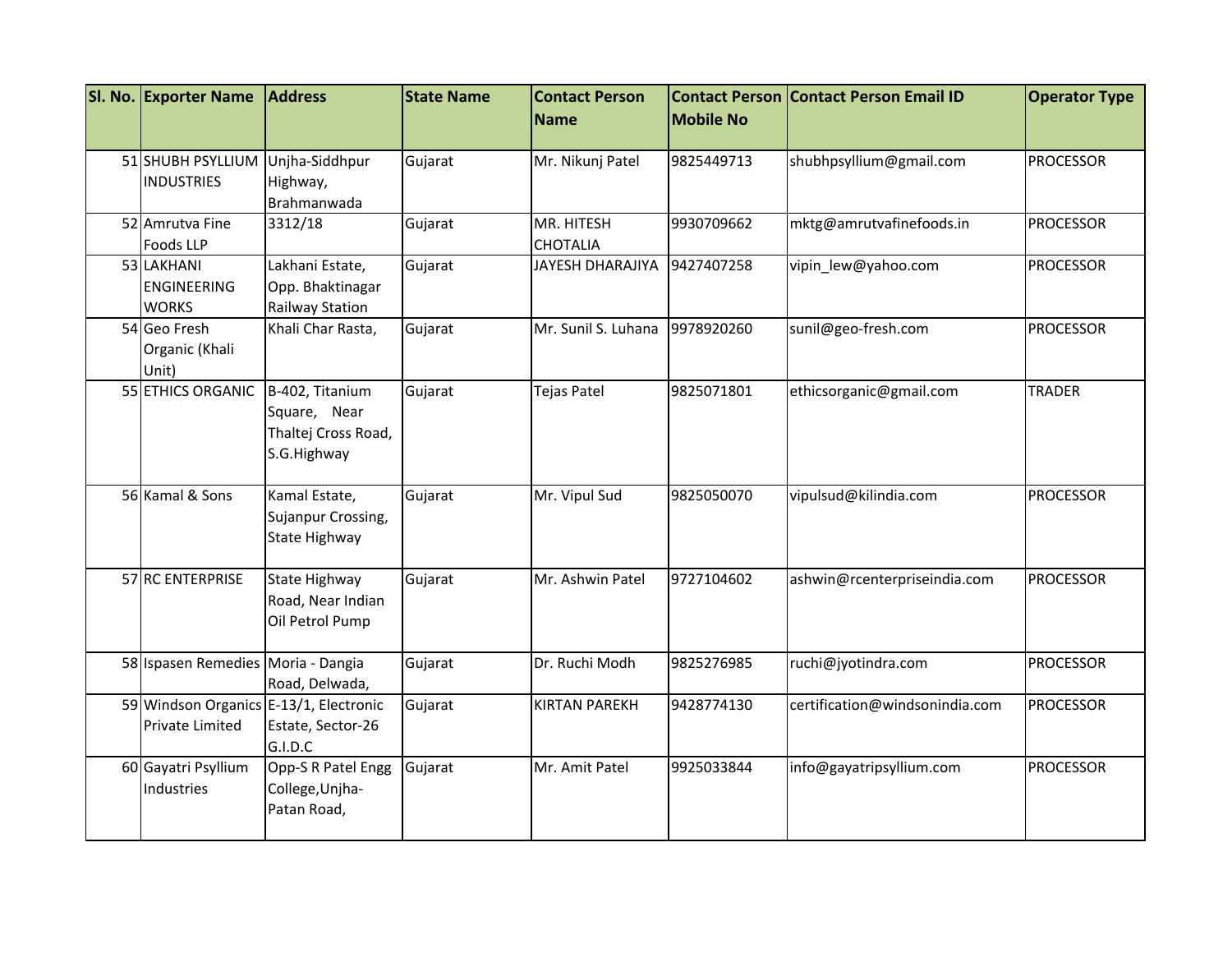| SI. No. Exporter Name | <b>Address</b>             | <b>State Name</b> | <b>Contact Person</b><br><b>Name</b> | <b>Mobile No</b> | <b>Contact Person Contact Person Email ID</b> | <b>Operator Type</b> |
|-----------------------|----------------------------|-------------------|--------------------------------------|------------------|-----------------------------------------------|----------------------|
|                       |                            |                   |                                      |                  |                                               |                      |
| 61 Shree Arbuda       | State highway              | Gujarat           | Ramesh bhai Patel                    | 9998435855       | tmc.bhavesh@gmail.com                         | <b>PROCESSOR</b>     |
| Gum and               | Road, Samarwada            |                   |                                      |                  |                                               |                      |
| Chemicals             |                            |                   |                                      |                  |                                               |                      |
| 62 Shubh Enterprise   | Unjha Sidhpur<br>Highway   | Gujarat           | Mr Nikunj Patel                      | 9825449713       | shubhenterpriseorg@yahoo.com                  | <b>PROCESSOR</b>     |
| 63 Sanstar            | Sanstarnagar,              | Gujarat           | Mr. Shreyans                         | 9601566230       | admin@sanstar.in                              | <b>PROCESSOR</b>     |
| Biopolymers           | Sukhpar Road,              |                   | Chowdhary                            |                  |                                               |                      |
| Limited               | Morgar                     |                   |                                      |                  |                                               |                      |
| 64 Abhyuday           | 27, MARKET YARD,           | Gujarat           | Kalpit Ajitkumar                     | 9898257974       | office@abhyudaypsyllium.com                   | <b>PROCESSOR</b>     |
| Industries            | SIDHPUR. 384151.           |                   | Mehta                                |                  |                                               |                      |
|                       | <b>GUJARAT. INDIA.</b>     |                   |                                      |                  |                                               |                      |
| 65 URVESH             | <b>STATE HIGHWAY</b>       | Gujarat           | <b>MAYANK PATEL</b>                  | 9825069590       | info@urvesh.com                               | <b>PROCESSOR</b>     |
| PSYLLIUM              |                            |                   |                                      |                  |                                               |                      |
| <b>INDUSTRIES</b>     |                            |                   |                                      |                  |                                               |                      |
| LIMITED               |                            |                   |                                      |                  |                                               |                      |
| 66 VRAJ PSYLLIUM      | R S NO. 159, PATAN-Gujarat |                   | <b>VIKRANT</b>                       | 9925220078       | vikrant@vrajpsyllium.com                      | <b>PROCESSOR</b>     |
|                       | <b>SIDHPUR HIGHWAY</b>     |                   | SANDESARA                            |                  |                                               |                      |
|                       | NO. 10 City:               |                   |                                      |                  |                                               |                      |
|                       | VANASAN                    |                   |                                      |                  |                                               |                      |
| 67 SUN PSYLLIUM       | STATE HIGHWAY,<br>POST-    | Gujarat           | <b>MR.NAVIN PATEL</b>                | 9825320737       | sunpsyllium1988@gmail.com                     | <b>PROCESSOR</b>     |
| <b>INDUSTRIES</b>     | <b>BRAHMANWADA</b>         |                   |                                      |                  |                                               |                      |
| 68 SHAKTI ISABGOL     | State Highway              | Gujarat           | Niraj Wadhva                         | 9327812323       | shakti@sat-isabgol.com                        | <b>PROCESSOR</b>     |
| <b>INDUSTRIES</b>     | Khali                      |                   |                                      |                  |                                               |                      |
|                       |                            |                   |                                      |                  |                                               |                      |
| 69 KEVENTER AGRO      | Godown No 10, Plot Gujarat |                   | Mr. Vipul Khanna                     | 9811758597       | vipullkrkhanna@keventer.com                   | TRADER               |
| <b>LIMITED</b>        | No. 1 & 2, Sector          |                   |                                      |                  |                                               |                      |
|                       | No. 12,                    |                   |                                      |                  |                                               |                      |
| 70 EARTH EXPO         | AANGI ARCADE,              | Gujarat           | <b>MR PRAVIN</b>                     | 9898419831       | buy4earth@gmail.com                           | <b>TRADER</b>        |
| <b>COMPANY</b>        | OFFICE NO-307,             |                   | VALANKI                              |                  |                                               |                      |
|                       | <b>ATABHAI ROAD</b>        |                   |                                      |                  |                                               |                      |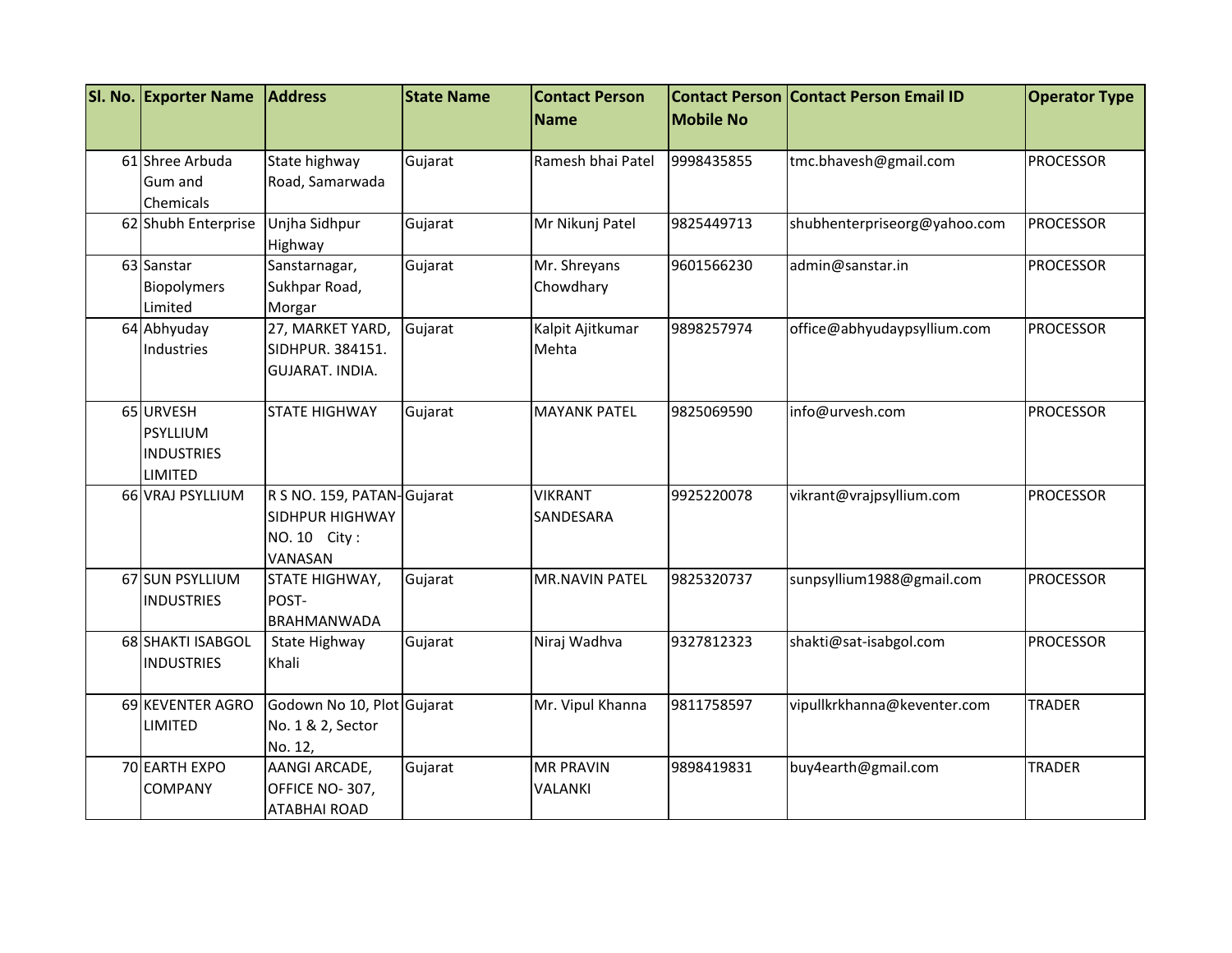| SI. No. Exporter Name                                                      | <b>Address</b>                                                                  | <b>State Name</b> | <b>Contact Person</b>          |                  | <b>Contact Person Contact Person Email ID</b> | <b>Operator Type</b> |
|----------------------------------------------------------------------------|---------------------------------------------------------------------------------|-------------------|--------------------------------|------------------|-----------------------------------------------|----------------------|
|                                                                            |                                                                                 |                   | <b>Name</b>                    | <b>Mobile No</b> |                                               |                      |
| 71 EASTMADE<br><b>SPICES AND</b><br><b>HERBS PRIVATE</b><br><b>LIMITED</b> | Survey<br>No.:149, Ahmedaba<br>d-Palanpur Highway                               | Gujarat           | Mr. FirojAli Moriya            | 9909135440       | firoj@eastmade.in                             | <b>PROCESSOR</b>     |
| 72 AMBA GLOBAL<br><b>SERVICE LLP</b>                                       | Sundaram 2-202,<br>Amba Business<br>Park, B/H.<br>Trimandir, Adalaj             | Gujarat           | Anuj A. Thakkar                | 9920900922       | anujthakkar15@gmail.com                       | <b>TRADER</b>        |
| 73 NIKS ORGANIC                                                            | Tavadiya Char Rasta Gujarat                                                     |                   | Sajan Patel                    | 9979551475       | info@niksorganic.com                          | <b>PROCESSOR</b>     |
| 74 K. Patel Phyto<br><b>Extractions Pvt.</b><br>Ltd.                       | Village Talwada,<br>Bhilad, NH-8, Opp.<br>Old Sales Tax<br>Checkpost            | Gujarat           | Parimal Desai                  | 9924984300       | agopi@phytoextractskp.com                     | <b>PROCESSOR</b>     |
| 75 Rama Gum<br>Industries (I) Ltd                                          | RS No 125, Plot No<br>10 to 15 And 31 to<br>36 Near GIDC Patan<br>Highway Deesa | Gujarat           | Mitual Babulal Shah 7499461861 |                  | ankuragnihotri26@gmail.com                    | <b>PROCESSOR</b>     |
| 76 Marudhar Impex                                                          | 36-B & 36-C, Sumel<br>Business Park 5,<br>Amdupura                              | Gujarat           | Mr Suniilkumar Jain 9099699333 |                  | export@marudharimpex.com                      | <b>PROCESSOR</b>     |
| 77 Global Agro<br>Commodities                                              | 16, Utkanth Society                                                             | Gujarat           | Nirali Bhatt                   | 9825315470       | india@globalagco.com                          | <b>TRADER</b>        |
| 78 TAYAL<br><b>INTERNATIONAL</b>                                           | DEESA-PALANPUR<br>HIGHWAY, AT<br><b>MOTA RASANA</b>                             | Gujarat           | PRASHANT<br><b>AGRAWAL</b>     | 9408416733       | tayalinter1986@gmail.com                      | <b>PROCESSOR</b>     |
| 79 VIKAS Industries                                                        | Gulab Park,<br>S.T.Road                                                         | Gujarat           | Sunil Luhana                   | 9978920260       | sunil@geo-fresh.com                           | <b>PROCESSOR</b>     |
| 80 Aayuritz<br>Phytonutrients<br>Private Limited                           | SRV No-397/B,                                                                   | Gujarat           | Dr. Ankit Kumar I.<br>Patel    | 8460876598       | info@aayuritz.com                             | <b>PROCESSOR</b>     |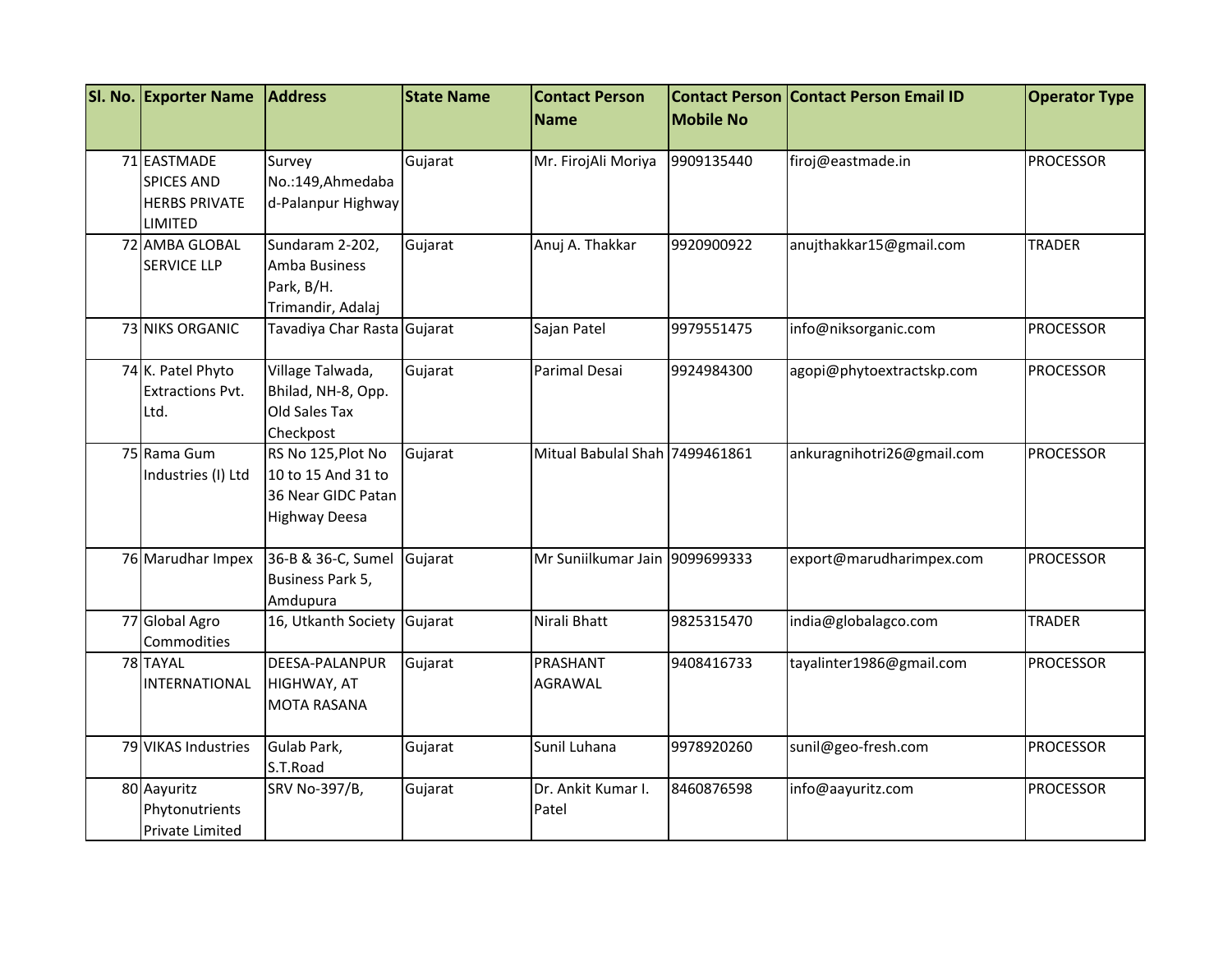| SI. No. Exporter Name                              | <b>Address</b>                                                                                    | <b>State Name</b> | <b>Contact Person</b><br><b>Name</b> | <b>Mobile No</b> | <b>Contact Person Contact Person Email ID</b>        | <b>Operator Type</b> |
|----------------------------------------------------|---------------------------------------------------------------------------------------------------|-------------------|--------------------------------------|------------------|------------------------------------------------------|----------------------|
| 81 Herbs and Crops<br>Overseas                     | Block No. A&B -56<br><b>Sumel Business</b><br>Park-5                                              | Gujarat           | Manish kumar Jain                    | 9227009797       | herbsandcrops@gmail.com                              | <b>PROCESSOR</b>     |
| 82 INNOVATIVE<br><b>CUISINE PRIVATE</b><br>LIMITED | BLOCK NO 512,<br>OPP. COSMO<br>FILMS, KARJAN-<br><b>VEMARDI ROAD</b>                              | Gujarat           | <b>NEHUL D MEHTA</b>                 | 9981399312       | innovativecuisine@gmail.com                          | <b>PROCESSOR</b>     |
| 83 Bhagwati Agro<br>Industries                     | PLOT NO. 114,57,58 Gujarat<br><b>CHANDISAR GIDC</b>                                               |                   | Mr Vijay Pithani                     | 9725567317       | salesbhagwati4@gmail.com                             | <b>PROCESSOR</b>     |
| 84 Gavyadhar<br>Organics Pvt. Ltd                  | Nandini Logistic<br>Park, Plot No 6 to 9,<br>Village Chora,<br>Deesa Dhanera<br>Highway, Ta Dessa | Gujarat           | <b>Bharat Singh Rao</b>              | 7574888700       | gavyadhar@gmail.com                                  | <b>PROCESSOR</b>     |
| 85 Arishtha Organics G-13, Kapisha<br>Pvt. Ltd.    | Complex, Opp.<br>R.T.O. Office                                                                    | Gujarat           | Paril Ghori                          | 7046200819       | info@arishthaorganics.com,<br>gopalghori50@gmail.com | <b>TRADER</b>        |
| 86 Dominate<br>Enterprise                          | plot no-2, Somnath<br>Industrial Park,<br>Kerala GIDC Bavla                                       | Gujarat           | Palak Patel                          | 9924922049       | palak.dominate@gmail.com                             | <b>PROCESSOR</b>     |
| 87 P&D EXPORT                                      | 808, SIGNATURE -1, Gujarat<br><b>JAGUAR</b><br>SHOWROOM                                           |                   | MS REKHA VALANKI 9725404094          |                  | pndoffice101@gmail.com                               | <b>PROCESSOR</b>     |
| 88 Earth Expo<br>Company                           | Industrial Plot No.<br>305, Vartej GIDC                                                           | Gujarat           | Mr. Pravin Valanki                   | 7227033596       | buy4earth@gmail.com                                  | <b>PROCESSOR</b>     |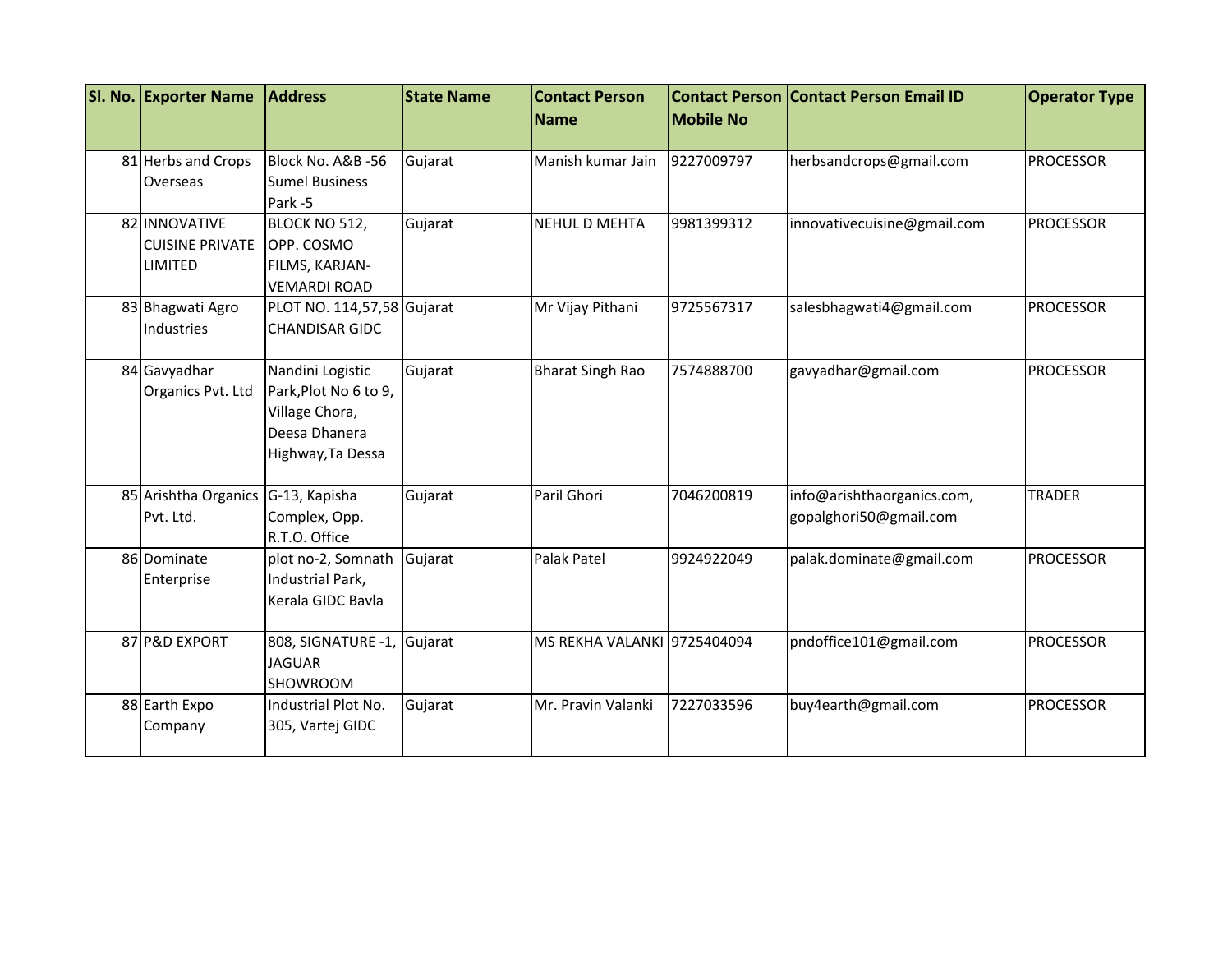| SI. No. Exporter Name | <b>Address</b>              | <b>State Name</b> | <b>Contact Person</b> |                  | <b>Contact Person Contact Person Email ID</b> | <b>Operator Type</b> |
|-----------------------|-----------------------------|-------------------|-----------------------|------------------|-----------------------------------------------|----------------------|
|                       |                             |                   | <b>Name</b>           | <b>Mobile No</b> |                                               |                      |
| 89 EARTHROOT          | Survey No.122,              | Gujarat           | Hasanali Alijibhai    | 9426750194       | quality@earthroot.in                          | <b>PROCESSOR</b>     |
| <b>SPICES AND</b>     | Paiki- 3, S-290, 2nd        |                   | Makonijiya            |                  |                                               |                      |
| <b>HERBS LLP</b>      | Floor, Shlok                |                   |                       |                  |                                               |                      |
|                       | Empire, Tavadiya            |                   |                       |                  |                                               |                      |
|                       | Cross Road,                 |                   |                       |                  |                                               |                      |
|                       | Sidhpur, Dist.              |                   |                       |                  |                                               |                      |
|                       | Patan, Gujarat-             |                   |                       |                  |                                               |                      |
|                       | 384151                      |                   |                       |                  |                                               |                      |
| 90 APPLE FOOD         | SURVEY NO-261,              | Gujarat           | Haresh Solanki        | 9825836050       | applefood261@gmail.com,                       | <b>PROCESSOR</b>     |
| <b>INDUSTRIES</b>     | <b>GIR GADHADA</b>          |                   |                       |                  | info@applefood.in                             |                      |
|                       | ROAD, CITY: UNA             |                   |                       |                  |                                               |                      |
| 91 FRESH MANTRA       | Shed 61-62                  | Gujarat           | SANJAY BAJAJ          | 9879848979       | info@freshmantraorganicfood.com PROCESSOR     |                      |
| <b>ORGANICS LLP</b>   | Shreenath                   |                   |                       |                  |                                               |                      |
|                       | Industrial Estate,          |                   |                       |                  |                                               |                      |
|                       | Near Nana Chiloda           |                   |                       |                  |                                               |                      |
|                       | Circle, Ranasan             |                   |                       |                  |                                               |                      |
| 92 SHUBHLAXMI         | 49 GIDC Deesa-              | Gujarat           | MAHASUKHLAL           | 9824093193       | info@shubhgum.ne                              | <b>PROCESSOR</b>     |
| <b>INDUSTRIES</b>     | 385535 North                |                   | MAFATLAL SHAH         |                  |                                               |                      |
|                       | Gujarat                     |                   |                       |                  |                                               |                      |
| 93 NATURE BIO-        | 45 K.M. Stone, G.T.         | Haryana           | Mr. Vijay Deshwal     | 8221004104       | vijay.deshwal@ltgroup.in                      | <b>PROCESSOR</b>     |
| FOODS LTD.            | Road                        |                   |                       |                  |                                               |                      |
| 94 NATURE PEARLS      | Village & Post              | Haryana           | Mukesh Sharma         | 7027852225       | mukesh.sharma@naturepearlsmail PROCESSOR      |                      |
| PRIVATE LIMITED       | Office Akbarpur             |                   |                       |                  | .com                                          |                      |
|                       | Barota                      |                   |                       |                  |                                               |                      |
| 95 CHAMAN LAL         | 5 KM Stone, Kaithal Haryana |                   | Mr. Vijay Kumar       | 7027754340       | mail.advantageorganics@gmail.co               | <b>PROCESSOR</b>     |
| <b>SETIA EXPORT</b>   | Road, Opposite              |                   | Setia                 |                  | m                                             |                      |
| LTD.                  | Central School              |                   |                       |                  |                                               |                      |
| 96 LT Foods Itd       | 43 K.M. Stone, G.T.         | Haryana           | <b>NA</b>             | 8221004104       | vijay.deshwal@Itgroup.in                      | <b>PROCESSOR</b>     |
|                       | Road,                       |                   |                       |                  |                                               |                      |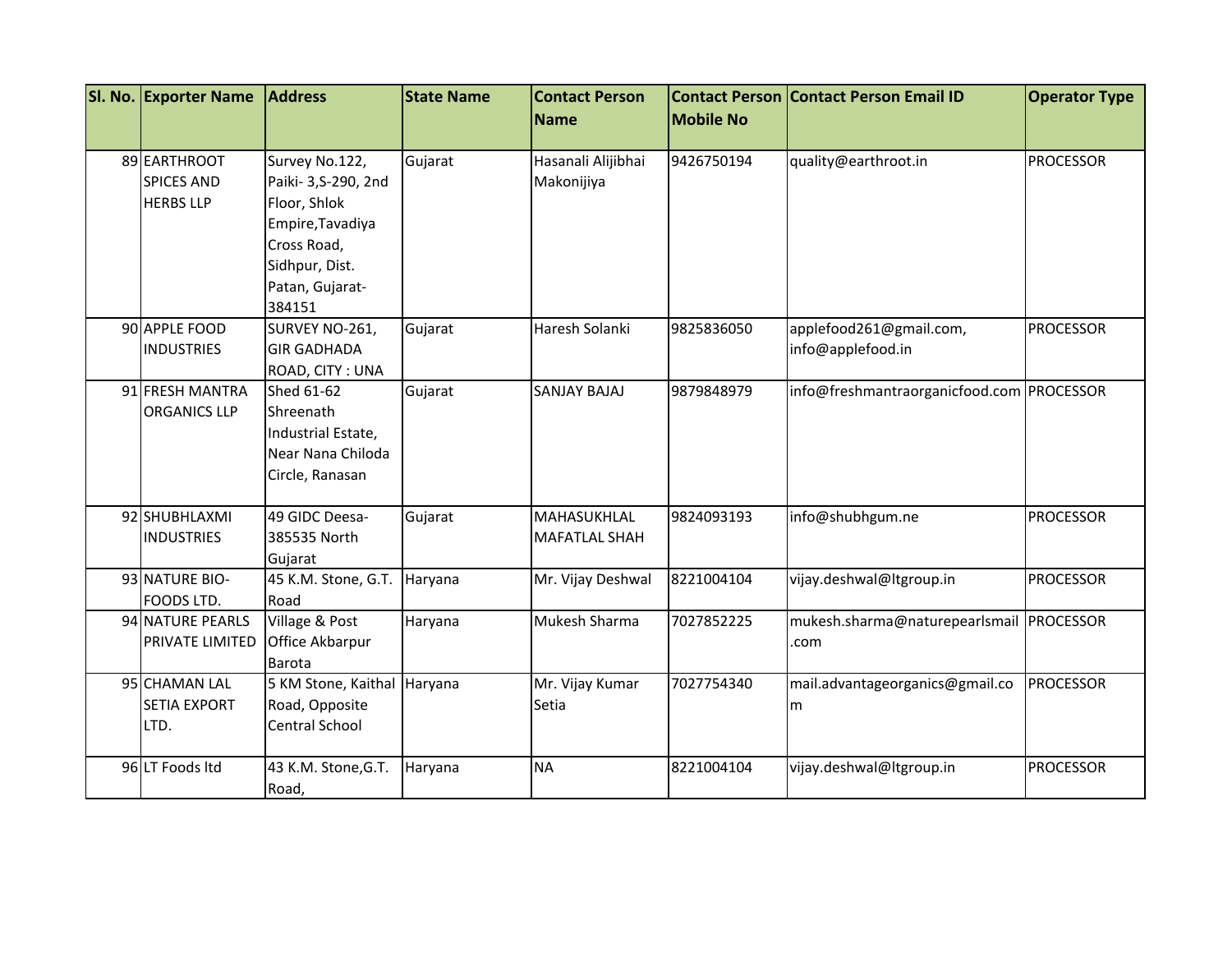| SI. No. Exporter Name                                 | <b>Address</b>                                                                                                         | <b>State Name</b> | <b>Contact Person</b>              | <b>Contact Person</b> | <b>Contact Person Email ID</b>         | <b>Operator Type</b> |
|-------------------------------------------------------|------------------------------------------------------------------------------------------------------------------------|-------------------|------------------------------------|-----------------------|----------------------------------------|----------------------|
|                                                       |                                                                                                                        |                   | <b>Name</b>                        | <b>Mobile No</b>      |                                        |                      |
| 97 BHARAT<br><b>GLUCOSE</b><br><b>PRIVATE LIMITED</b> | Pakhana-Nadana<br>Road, Village<br>Pakhana                                                                             | Haryana           | MR. SOURABH<br><b>GUPTA</b>        | 7206062000            | sourabh@bharatglucose.com              | <b>PROCESSOR</b>     |
| 98 PRATITHI<br>ORGANIC FOODS<br>PRIVATE LIMITED       | 236, Sector-56,<br>Phase-V, HSIIDC, IE-<br>Kundli, EHTP                                                                | Haryana           | Tapan Ray                          | 8800355110            | tapan.ray@pratithiorganic.com          | <b>PROCESSOR</b>     |
| 99 ALLIED NATURAL<br><b>PRODUCT</b>                   | KILLA NO.26/24/2(7- Haryana<br>4) & 25/1(7-<br>4), RATHDANA<br>ROAD, LISWASPUR<br>INDUSTRIAL AREA,<br><b>BAHALGARH</b> |                   | Mandeep Singh &<br>Arshadeep Singh | 7042773413            | manya@alliednaturalproduct.com         | <b>PROCESSOR</b>     |
| limited                                               | 100 Ebro India Private Village-Takhana, GT<br>Road, Taraori                                                            | Haryana           | Mr.Umed Fartyal                    | 9996544511            | umed.fartyal@ebro.in                   | <b>PROCESSOR</b>     |
| 101 Veetee Fine<br><b>Foods Limited</b>               | VEETEE HOUSE, 56-<br>57 KM STONE, G.T.<br><b>Karnal Road</b><br><b>VILLAGE LARSAULI</b>                                | Haryana           | Mr.SHIV SHANKER<br>PRASAD          | 7503076633            | SPRASAD@VEETEE.COM                     | <b>PROCESSOR</b>     |
| 102 Unique<br>Fragrances                              | Unit 395, Food Park Haryana<br>Rai Industrial Area,<br><b>HSIIDC</b>                                                   |                   | Deepak Kumar<br>Luthra             | 9911111277            | manjesh.khurana@chukde.com             | <b>PROCESSOR</b>     |
| 103 Nature Pearls<br><b>Private Limited</b>           | SCO 7, 1st & 2nd<br>Floor, Emperor<br>Square, TDI City                                                                 | Haryana           | Ajay Katyal                        | 9411067003            | certification@naturepearlsmail.co<br>m | <b>TRADER</b>        |
| 104 SHRI GANESH<br><b>AGRO FOODS</b>                  | Panori Road                                                                                                            | Haryana           | Pankaj Goel                        | 7027754340            | mail.advantageorganics@gmail.co<br>m   | <b>PROCESSOR</b>     |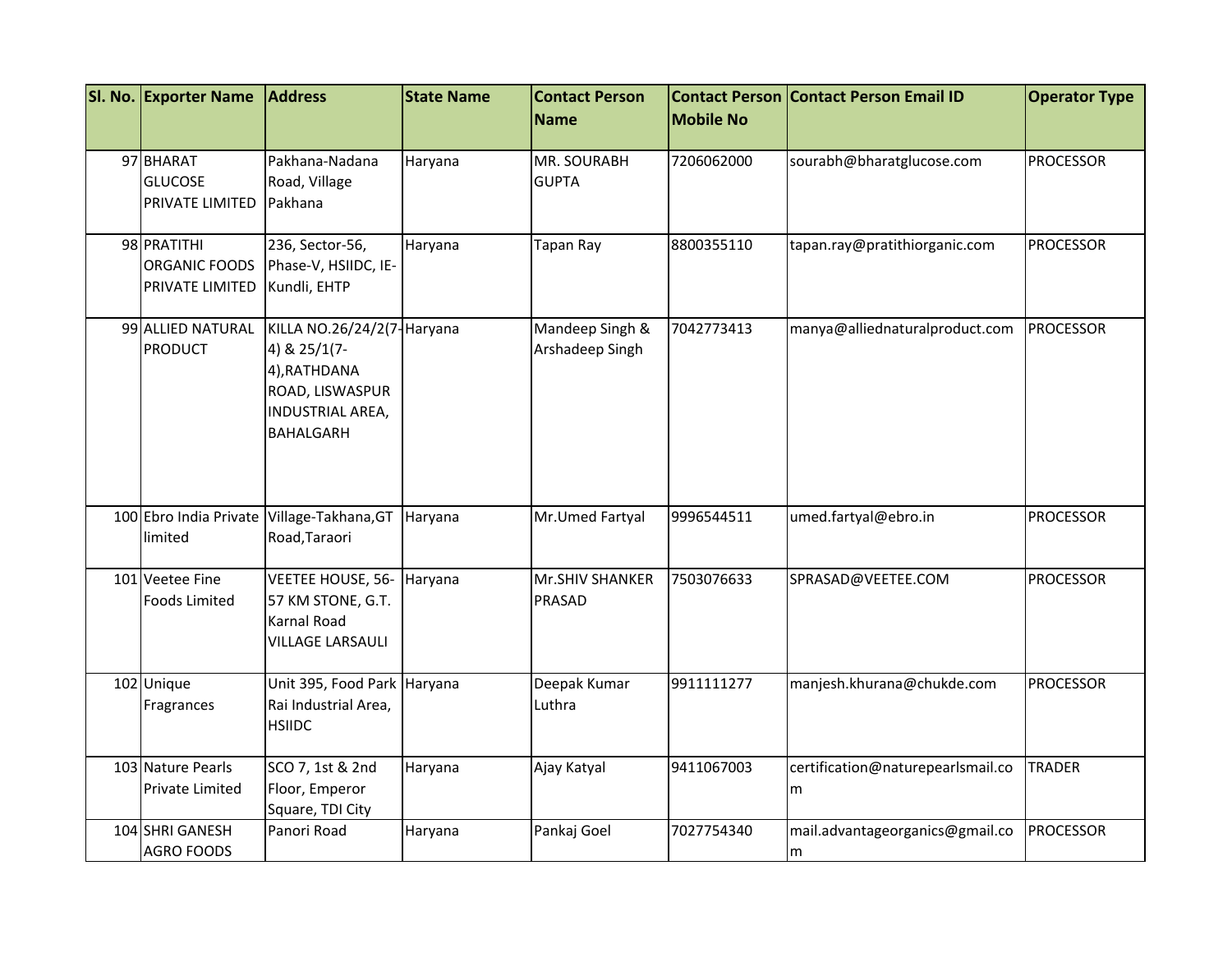| SI. No. Exporter Name                                       | <b>Address</b>                                                                              | <b>State Name</b>       | <b>Contact Person</b>      | <b>Contact Person</b> | <b>Contact Person Email ID</b>         | <b>Operator Type</b> |
|-------------------------------------------------------------|---------------------------------------------------------------------------------------------|-------------------------|----------------------------|-----------------------|----------------------------------------|----------------------|
|                                                             |                                                                                             |                         | <b>Name</b>                | <b>Mobile No</b>      |                                        |                      |
| 105 LRM Spices Pvt.                                         | PLOT NO.                                                                                    | Haryana                 | Mr Kuldeep Singh           | 9971217015            | Irmspices@gmail.com                    | <b>PROCESSOR</b>     |
| Ltd.                                                        | 489, FOOD PARK,                                                                             |                         |                            |                       |                                        |                      |
|                                                             | HSIIDC, RAI                                                                                 |                         |                            |                       |                                        |                      |
| 106 STAR EXPORTS                                            | <b>5KM STONE,</b><br>KAITHAL ROAD,<br><b>OPPOSITE CENTRAL</b><br><b>SCHOOL</b>              | Haryana                 | <b>Ankit Setia</b>         | 9810330772            | rakeshsinghkr@rediffmail.com           | <b>PROCESSOR</b>     |
| 107 SULSON<br><b>OVERSEAS</b><br>PRIVATE LIMITED            | Village Bhodwal,<br>Majri Tehsil                                                            | Haryana                 | Rajesh Kumar               | 7027754340            | mail.advantageorganics@gmail.co<br>m   | <b>PROCESSOR</b>     |
| 108 NATURE PEARLS<br>PRIVATE LIMITED                        | <b>VPO- AKBARPUR</b><br><b>BAROTA</b>                                                       | Haryana                 | Mahender Singh             | 9411067003            | certification@naturepearlsmail.co<br>m | <b>TRADER</b>        |
| 109 EARTH ORGANIC<br>FOODS PVT. LTD.                        | 540, Sector-8, IMT<br>Manesar                                                               | Haryana                 | Mr. Archit Bansal          | 9971657989            | archit@earthorganicfoods.in            | PROCESSOR            |
| 110 BAJAJ & MEHTA<br><b>IMPEX PRIVATE</b><br><b>LIMITED</b> | 138 SECTOR -13<br><b>SHOPPING</b><br><b>COMPLEX HISAR</b><br>HARYANA-125001<br><b>INDIA</b> | Haryana                 | MR. RAKESH<br><b>MEHTA</b> | 9416091484            | bajajmehtaimpex@gmail.com              | <b>TRADER</b>        |
| 111 BAJAJ AND<br><b>MEHTA IMPEX</b><br>PRIVATE LIMITED      | 138 Shopping<br>Complex Sector 13,<br><b>Hisar</b>                                          | Haryana                 | Rakesh Mehta               | 9416091484            | bajajmehtaimpex@gmail.com              | <b>TRADER</b>        |
| 112 AAP KI PASAND                                           | 679, Udyog Vihar,<br>Phase-V                                                                | Haryana                 | Mr. Nikhil Kapur           | 9810402028            | exports@sanchatea.com                  | PROCESSOR            |
| 113 REGAL KITCHEN<br><b>FOODS LIMITED</b>                   | Plot No. 7                                                                                  | <b>Himachal Pradesh</b> | Ashish Sharma              | 9958462668            | atulgautam@onecert.net                 | <b>PROCESSOR</b>     |
| 114 AYUSH HERBS<br>PVT. LTD.                                | 25, Phase-1,<br><b>Industrial Area</b>                                                      | <b>Himachal Pradesh</b> | Mr. Jitendra Sodhi         | 9816109919            | pharma@ayushherbs.com                  | <b>PROCESSOR</b>     |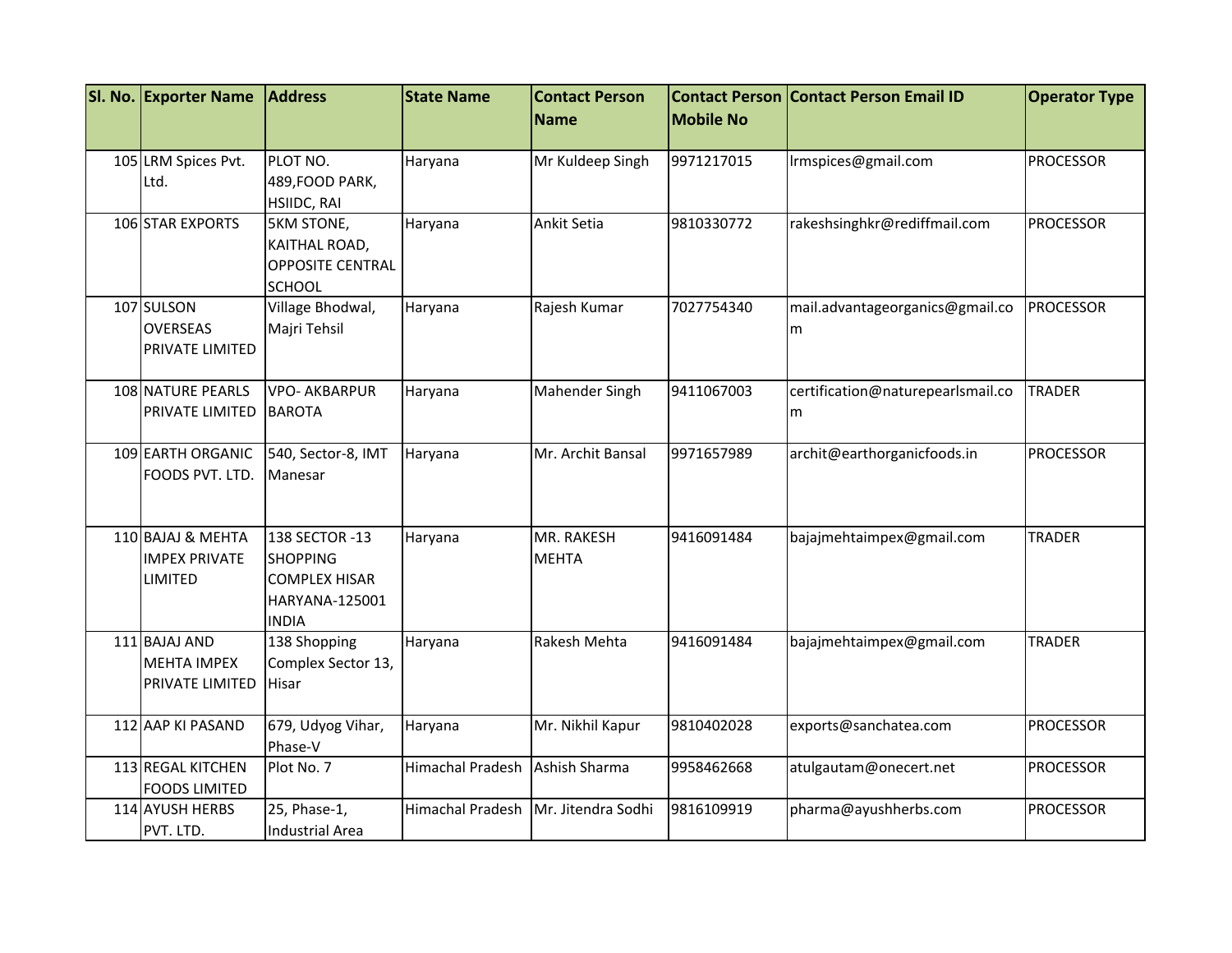| SI. No. Exporter Name                                                                                                                                          | <b>Address</b>                                                                           | <b>State Name</b>                  | <b>Contact Person</b>              |                  | <b>Contact Person Contact Person Email ID</b> | <b>Operator Type</b> |
|----------------------------------------------------------------------------------------------------------------------------------------------------------------|------------------------------------------------------------------------------------------|------------------------------------|------------------------------------|------------------|-----------------------------------------------|----------------------|
|                                                                                                                                                                |                                                                                          |                                    | <b>Name</b>                        | <b>Mobile No</b> |                                               |                      |
| 115 DHARMSALA TEA<br><b>COMPANY</b>                                                                                                                            | Vill - Narghota, P.O<br>Sudhare                                                          | Himachal Pradesh                   | Mr Aman Pal Singh                  | 9816170217       | dharmsalateacompany@yahoo.co.i PROCESSOR      |                      |
| 116 Himalayan Bio<br>Organic Foods Pvt Bhawan CANAL<br>Ltd.                                                                                                    | 119-A, Sarveshwar<br>ROAD,                                                               | Jammu & Kashmir                    | Dr Dr. Gayatri<br>Tandon           | 9596797426       | gayatri.tandon@sarveshwarrice.co<br>m         | <b>TRADER</b>        |
| 117 SARVESHWAR<br>FOODS LTD.                                                                                                                                   | Vill. Seora,<br>Kunjwani, Bye Pass                                                       | Jammu & Kashmir                    | Gayatri Tandon                     | 9596797426       | gayatri.tandon@sarveshwarrice.co<br>m         | <b>PROCESSOR</b>     |
| 118 Amar Singh and<br>Sons                                                                                                                                     | 51 Phase 1,<br>Industrial Estate,<br>Gangyal, Jammu<br>Tawi, Jammu and<br>Kashmir-180010 | Jammu & Kashmir Mr. K B Singh      |                                    | 9906005555       | kbamar@kbamar.com                             | <b>PROCESSOR</b>     |
| 119 AMAR SINGH<br>AND SONS TREE<br><b>NUTS LLP</b>                                                                                                             | <b>EPIP KARTHOLI</b><br><b>BRAHMANA</b>                                                  | Jammu & Kashmir   Mr K.B. Singh    |                                    | 7298013405       | kbamar@kbamar.com,                            | <b>PROCESSOR</b>     |
| 120 KASHMIR<br>WALNUT<br>OVERSEAS PVT.<br>LTD.                                                                                                                 | Plot No-2, Zone-D,<br>EPIP Kartholi, Bari<br><b>Brahmana</b>                             | Jammu & Kashmir   Mr. Nitin Nagpal |                                    | 9419196714       | nnagpal@kashmirwalnutgroup.co<br>m            | <b>PROCESSOR</b>     |
| 121 HIMALAYAN BIO<br>ORGANIC FOODS<br>PVT. LTD.                                                                                                                | Village Seora, Baba<br>Fareed Nagar,<br>Bishnah Kunjwani<br>Road                         |                                    | Jammu & Kashmir Dr. Gayatri Tondon | 9596797426       | gayatri.tandon@sarveshwarrice.co<br>m         | <b>PROCESSOR</b>     |
| 122 M/S Pure Diets<br>India Ltd. Raiker<br>Mansion, Ist Floor health office<br>Opp to Distt<br><b>Health Office</b><br>Hailyal Road,<br>Dharwad<br>(KARNATAKA) | Raiker Mansion, 1st Karnataka<br>Floor, Opp to Dist                                      |                                    | Divya Singh                        | 8826688770       | divya@purelife.in                             | <b>TRADER</b>        |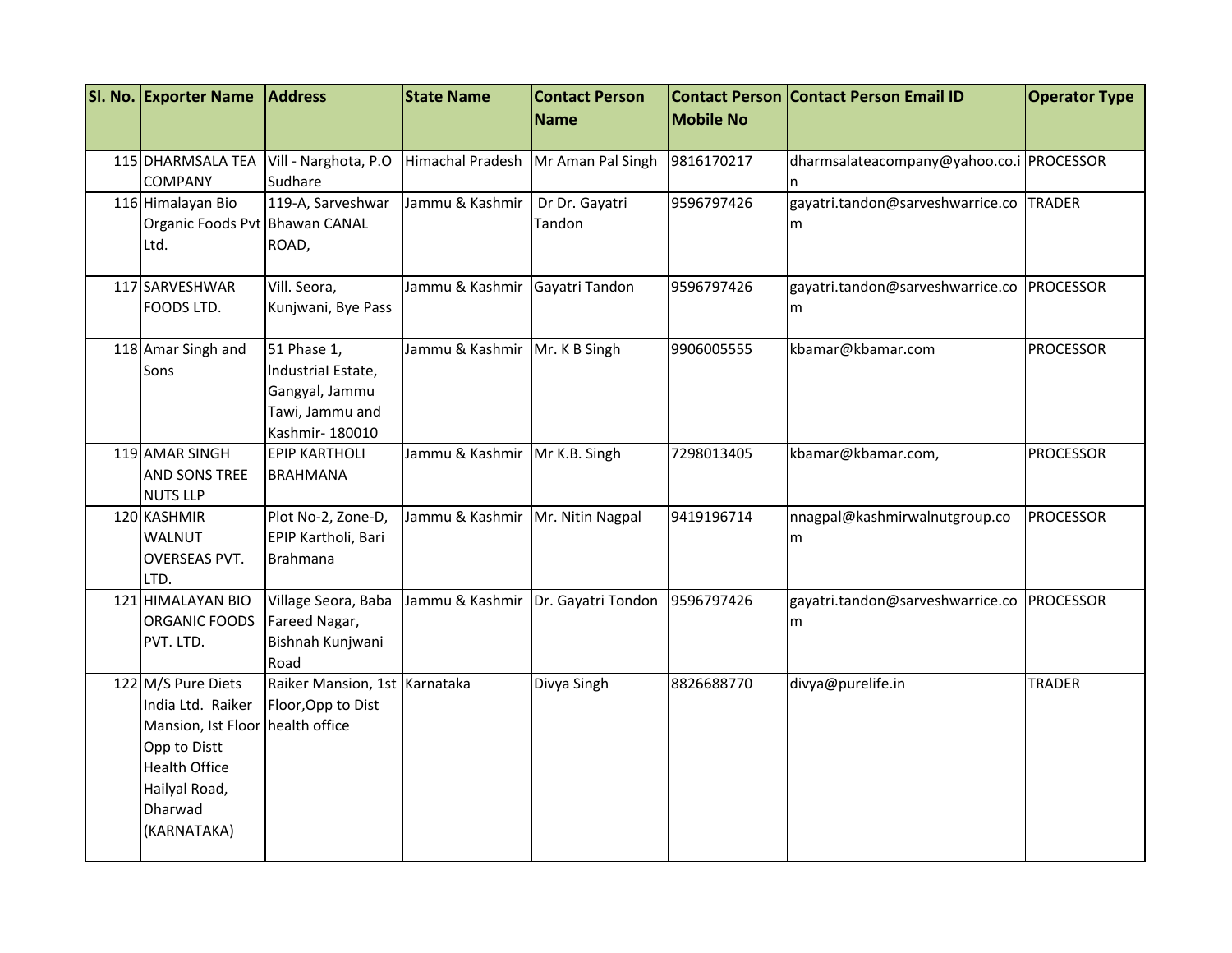| SI. No. Exporter Name                                         | <b>Address</b>                                                                                           | <b>State Name</b> | <b>Contact Person</b><br>Name | <b>Mobile No</b> | <b>Contact Person Contact Person Email ID</b> | <b>Operator Type</b> |
|---------------------------------------------------------------|----------------------------------------------------------------------------------------------------------|-------------------|-------------------------------|------------------|-----------------------------------------------|----------------------|
| 123 MOTHER INDIA<br><b>FARMS</b>                              | 801, Brigade Rubix,<br>8th Floor, No. 20,<br>H.M.T. Factory<br>Main Road                                 | Karnataka         | Mr. R. Durairaj               | 9341218191       | durairaj@motherindiafarms.com                 | <b>TRADER</b>        |
| 124 EXCEL FOODS<br>PVT. LTD.                                  | Plot No. 47, KIADB,<br><b>Tarihal</b>                                                                    | Karnataka         | Mr. Pradeep Kanur             | 9448110026       | xlfoods@gmail.com                             | <b>PROCESSOR</b>     |
| 125 M/S Pure Diets<br>India Ltd.                              | Plot No.1, BK<br>Industrial Area,<br>Pune Road City:<br>Belgaum State:<br>Karnataka PIN:<br>590010       | Karnataka         | Rakesh Negi                   | 7011207079       | rakesh@purelife.in                            | <b>PROCESSOR</b>     |
| 126 Phalada Agro<br>Research<br><b>Foundations Pvt</b><br>Ltd | SY#92/5, Kannalli,<br>Segehalli Cross,<br>Magadi Main Road,<br>Yashwanthpura<br>Hobli,                   | Karnataka         | Mr CMN Shastry                | 9900039423       | info@phaladaagro.com                          | <b>PROCESSOR</b>     |
| 127 RPM EXIM<br>PVT.LTD.                                      | 811, 8th Floor, DLF<br>Tower B, Jasola<br>Commercial<br>Complex, New<br>Delhi, 110025                    | Karnataka         | Richa Bisht                   | 9910575615       | richa@purelife.in,<br>divya@purelife.in       | <b>TRADER</b>        |
| 128 SARWAM<br><b>NATURALS</b><br>PRIVATE LIMITED              | 34A, RAYNAAW<br>MANSION, 6TH<br><b>MAIN</b><br>ROAD, PUTTENAHAL<br>LI MAIN ROAD, J.P<br>NAGAR-7TH PHASE, | Karnataka         | Raghavendra P<br>Shastry      | 9712121234       | sathya@sarwam.net                             | <b>PROCESSOR</b>     |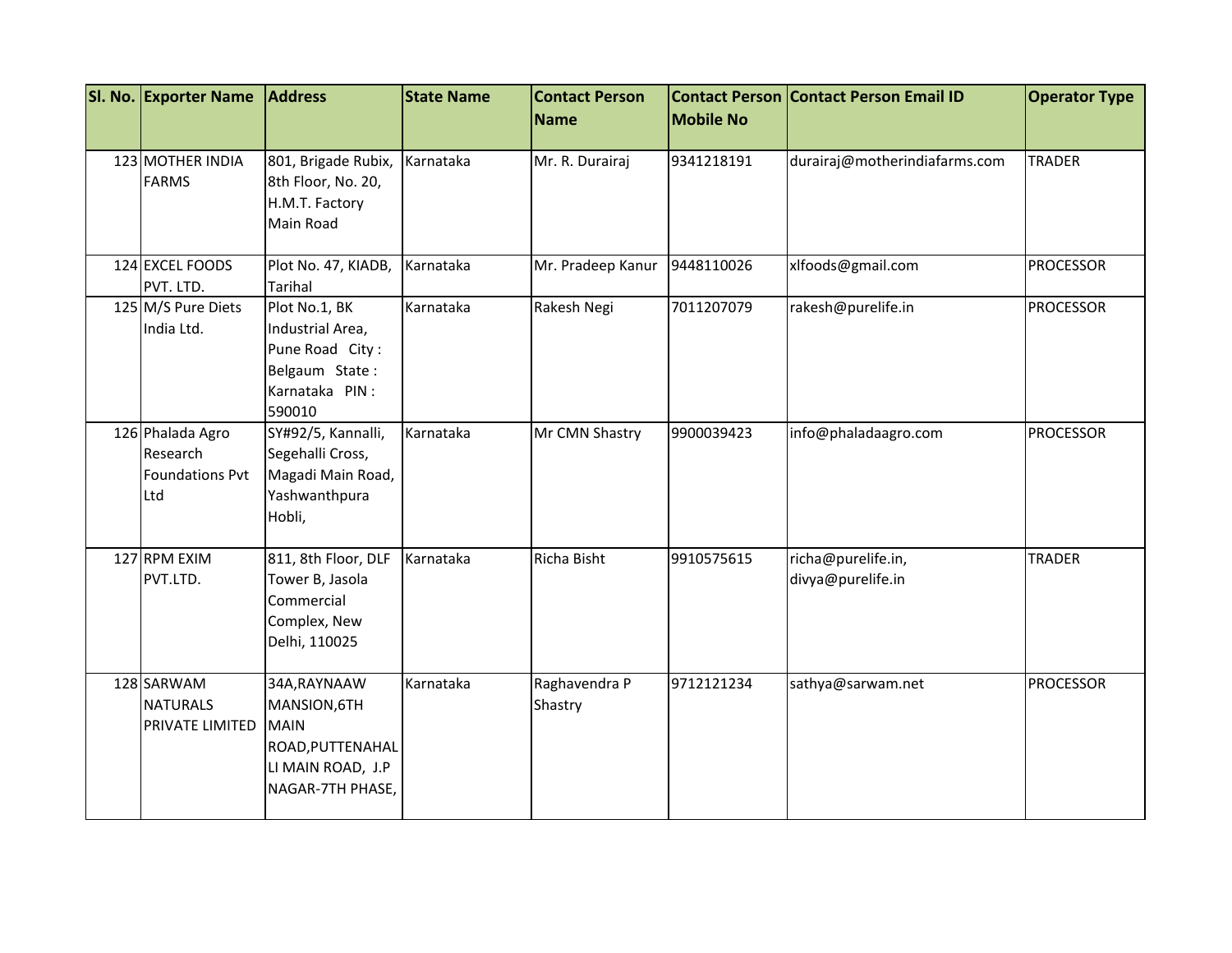| SI. No. Exporter Name                                                  | <b>Address</b>                                                                         | <b>State Name</b> | <b>Contact Person</b> |                  | <b>Contact Person Contact Person Email ID</b> | <b>Operator Type</b> |
|------------------------------------------------------------------------|----------------------------------------------------------------------------------------|-------------------|-----------------------|------------------|-----------------------------------------------|----------------------|
|                                                                        |                                                                                        |                   | <b>Name</b>           | <b>Mobile No</b> |                                               |                      |
| 129 ACHAL<br><b>INDUSTRIES</b><br>PRIVATE LIMITED                      | 207, Industrial Area Karnataka<br>Baikampady                                           |                   | Giridhar Prabhu       | 9480012347       | projects@achalcashew.com                      | <b>PROCESSOR</b>     |
| 130 GREEN CHEM                                                         | 2030, Unit 1A, 1st<br>Cross Road, HAL,<br>2nd Stage, Kodihalli                         | Karnataka         | Mr. R. Rajendran      | 9845073941       | rajendran22@gmail.com                         | <b>TRADER</b>        |
| 131 PHALADA AGRO<br><b>RESEARCH</b><br><b>FOUNDATIONS</b><br>PVT. LTD. | 1st Floor, #92/5,<br>Kannalli, Segehalli<br>Cross, Magadi<br>Road, Bangalore<br>560091 | Karnataka         | Mr.Umesh Adiga        | 9900039423       | info@phaladaagro.com                          | <b>TRADER</b>        |
| 132 MUDREMANE<br><b>COFFEE CURERS</b>                                  | Mudremane<br>Jogannakere Post,<br>Sakleshpura Road                                     | Karnataka         | Mr. Naveen<br>Achaiah | 9741183948       | certificationdesk@mudremane.co<br>m           | <b>PROCESSOR</b>     |
| 133 Tata Coffee<br>Limited                                             | Kushal Nagar,<br>Kudige                                                                | Karnataka         | Mr. Vivek Ayanna      | 9442723004       | Vivek.Ayanna@tatacoffee.com                   | <b>PROCESSOR</b>     |
| 134 The BBTC Limited-Elkhill Organic<br><b>Elkhill Estate</b>          | Project, PB No 12                                                                      | Karnataka         | Mr.Wahid              | 9449627378       | gm-elkhill@bbtcl.in                           | <b>PROCESSOR</b>     |
| 135 M/S. HILLGREEN<br><b>HERBALS PVT LTD</b>                           | #No.17, 13th Cross,<br>I st Floor,<br>Vasanthnagar East,<br>Bangalore-560052           | Karnataka         | Mr. Karthik           | 9845122446       | karthik@hillgreen.com                         | <b>PROCESSOR</b>     |
| 136 NKG INDIA<br><b>COFFEE PRIVATE</b><br>LIMITED                      | <b>GORUR ROAD</b>                                                                      | Karnataka         | Mr. Sudheendra        | 9880381040       | sudheendra.rao@nkg.coffee                     | <b>PROCESSOR</b>     |
| 137 PURE TRUHERB<br>PRIVATE LIMITED                                    | Q6.KSSIDC<br>Industrial Estate,<br>Jigini, 2nd Phase,                                  | Karnataka         | Vikram Oswal          | 9535024360       | vikram@tru-herb.com                           | <b>PROCESSOR</b>     |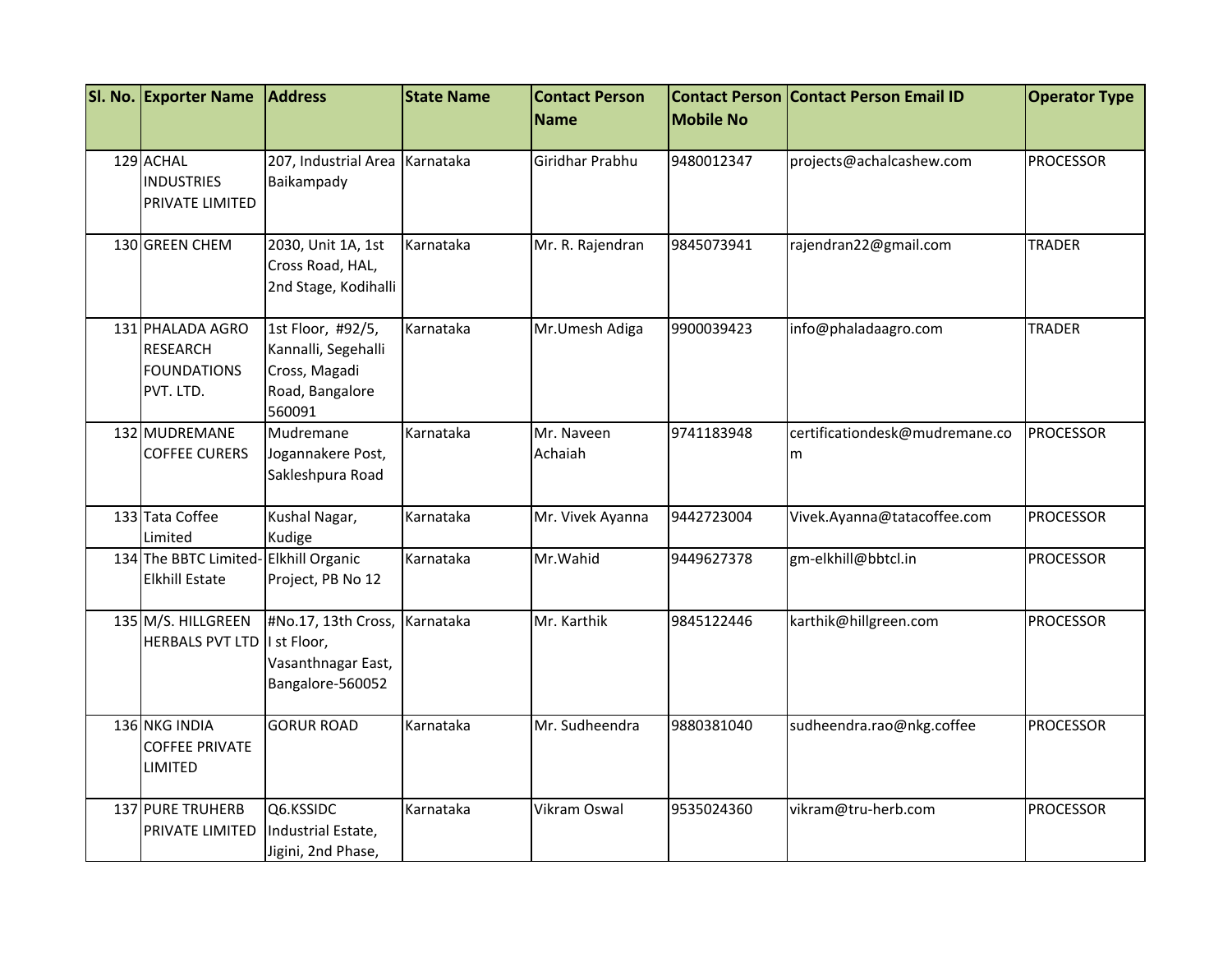| <b>SI. No. Exporter Name</b> | <b>Address</b>                       | <b>State Name</b> | <b>Contact Person</b>       | <b>Contact Person</b> | <b>Contact Person Email ID</b>               | <b>Operator Type</b> |
|------------------------------|--------------------------------------|-------------------|-----------------------------|-----------------------|----------------------------------------------|----------------------|
|                              |                                      |                   | <b>Name</b>                 | <b>Mobile No</b>      |                                              |                      |
|                              |                                      |                   |                             |                       |                                              |                      |
| 138 The Himalaya             | No. 11, Makali                       | Karnataka         | Mr. Vishwesh                | 9960706106            | organic.certification@himalayawell PROCESSOR |                      |
| Drug Company                 | Grama Dasanapura<br>Hobli            |                   | Bondre                      |                       | ness.com                                     |                      |
| 139 JAY KESHAV               | No. 15B, KIADB                       | Karnataka         | Manjunath K                 | 9880884358            | mnk1970@gmail.com                            | <b>PROCESSOR</b>     |
|                              | EXPORTS PVT LTD Industrial area, 2nd |                   |                             |                       |                                              |                      |
|                              | phase                                |                   |                             |                       |                                              |                      |
| 140 Glamy Candy              | No.4/5 & 10/7,                       | Karnataka         | Pedro Mayoral               | 9739097997            | sv@glamycandy.com                            | <b>PROCESSOR</b>     |
| <b>Private Limited</b>       | Hegdengar Main                       |                   |                             |                       |                                              |                      |
|                              | Road                                 |                   |                             |                       |                                              |                      |
| 141 Vidya Herbs Pvt.         | Plot no 101, Jigani                  | Karnataka         | Mr. Balkrishna              | 9611100900            | info@vidyaherbs.com                          | <b>PROCESSOR</b>     |
| Ltd.                         | industrial Area,                     |                   | Shetty                      |                       |                                              |                      |
|                              | Phase II                             |                   |                             |                       |                                              |                      |
| 142 INDOVEDIC                | No. 96, 3rd Phase,                   | Karnataka         | Sneha S.H                   | 9620309437            | qa@indovedic.com                             | <b>PROCESSOR</b>     |
| <b>NUTRIENTS PVT</b>         | Peenya Industrial                    |                   |                             |                       |                                              |                      |
| <b>LTD</b>                   | Area                                 |                   |                             |                       |                                              |                      |
| 143 M/s.                     | HOLENARASIPURA                       | Karnataka         | C.G Manjunatha              | 9483718528            | cgmolekar@allana.com                         | <b>TRADER</b>        |
| ALLANASONS PVT RD PB NO 117, |                                      |                   | Olekar                      |                       |                                              |                      |
| <b>LTD</b>                   |                                      |                   |                             |                       |                                              |                      |
| 144 Yeskay Coffee            | Begur, Gundulpet                     | Karnataka         | PRASANTH RAJESH             | 9446076969            | beanthebest@gmail.com                        | <b>PROCESSOR</b>     |
| Curing Works Pvt taluq       |                                      |                   |                             |                       |                                              |                      |
| Ltd                          | Chamarajanagar                       |                   |                             |                       |                                              |                      |
| 145 NAMDHARI                 | District<br>Uragahalli Village,      | Karnataka         | MR. VAIBHAV MANE 9665180550 |                       | certification@namdharifresh.com              | <b>TRADER</b>        |
| <b>SEEDS PRIVATE</b>         | <b>Bidadi Post</b>                   |                   |                             |                       |                                              |                      |
| <b>LIMITED</b>               |                                      |                   |                             |                       |                                              |                      |
| 146 Akkipet                  | No.254,3rd Main                      | Karnataka         | S Shreyas                   | 8885323456            | uttam@connectingdot.co                       | <b>TRADER</b>        |
| Agriventures                 |                                      |                   |                             |                       |                                              |                      |
| 147 Plant Lipids Pvt         | <b>Building No.</b>                  | Karnataka         | MR.C.J.GEORGE               | 9745999836            | babu.sebastian@plantlipids.com               | <b>PROCESSOR</b>     |
| Ltd                          | 119/204/1P, Sy                       |                   |                             |                       |                                              |                      |
|                              | No.113, Menasi                       |                   |                             |                       |                                              |                      |
|                              | Cross, Kestur                        |                   |                             |                       |                                              |                      |
|                              | Village, Kodigehalli                 |                   |                             |                       |                                              |                      |
|                              | P.O, Doddaballapur                   |                   |                             |                       |                                              |                      |
|                              |                                      |                   |                             |                       |                                              |                      |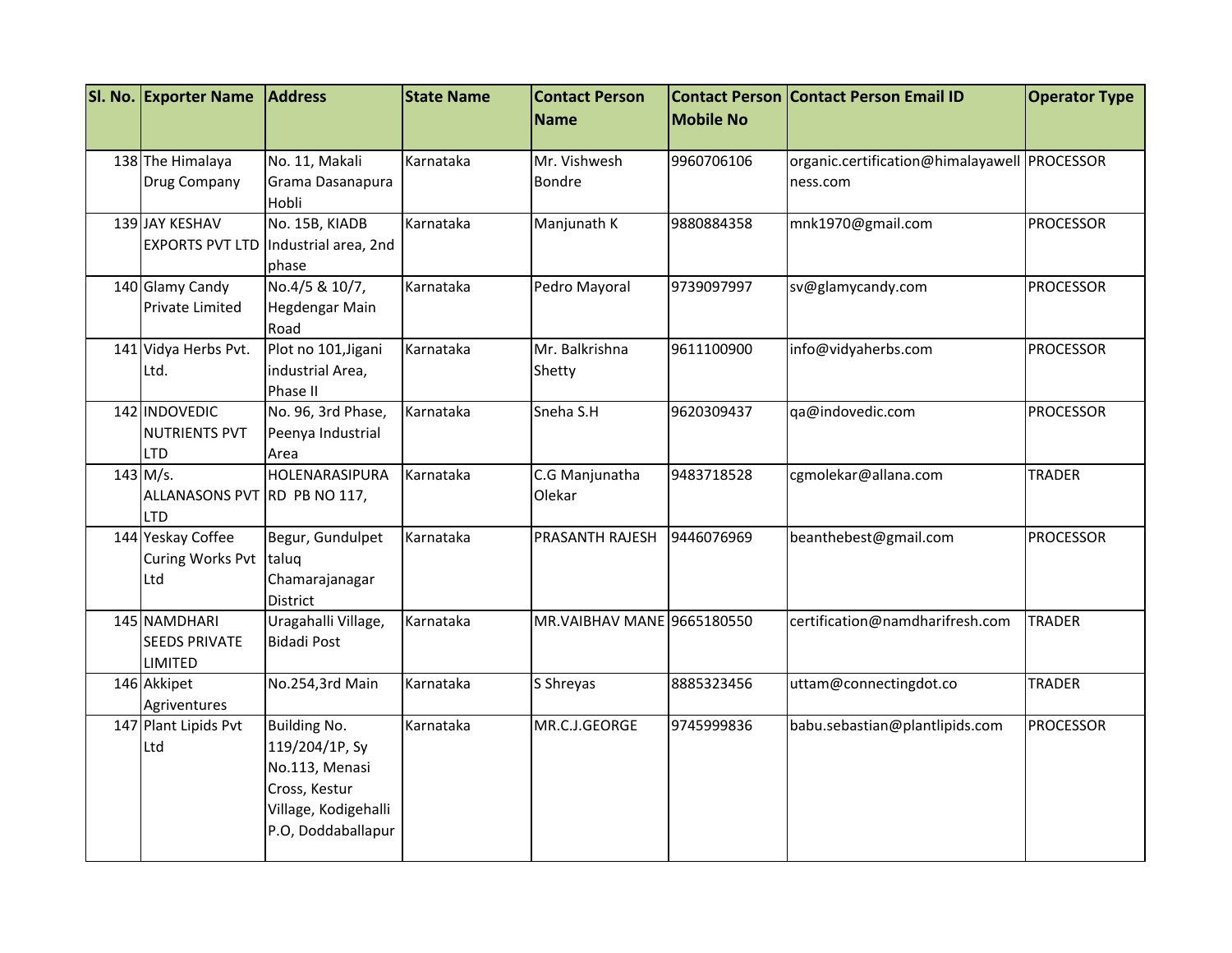| <b>SI. No. Exporter Name</b>        | <b>Address</b>                                    | <b>State Name</b> | <b>Contact Person</b>         |                  | <b>Contact Person Contact Person Email ID</b> | <b>Operator Type</b> |
|-------------------------------------|---------------------------------------------------|-------------------|-------------------------------|------------------|-----------------------------------------------|----------------------|
|                                     |                                                   |                   | <b>Name</b>                   | <b>Mobile No</b> |                                               |                      |
| 148 Natural Remedies Plot No. 5A,   |                                                   | Karnataka         | Dr. Amit Agarwal              | 7338274500       | suresh.duraisamy@naturalremedy. PROCESSOR     |                      |
| Pvt. Ltd.                           | Veerasandra                                       |                   |                               |                  | com                                           |                      |
|                                     | Industrial Area,                                  |                   |                               |                  |                                               |                      |
|                                     | 19th Km Stone,                                    |                   |                               |                  |                                               |                      |
|                                     | Hosur Road,                                       |                   |                               |                  |                                               |                      |
| 149 KHANDIGE                        | NO 30, PIPIE LINE                                 | Karnataka         | P Sudhakar Karanth 9844263593 |                  | info@khandigeorganic.com                      | <b>TRADER</b>        |
| ORGANIC HEALTH ROAD,                |                                                   |                   |                               |                  |                                               |                      |
| <b>PRODUCTS</b>                     | JARAGANAHALLI,                                    |                   |                               |                  |                                               |                      |
| PRIVATE LIMITED                     | <b>OFF KANAKAPURA</b>                             |                   |                               |                  |                                               |                      |
|                                     | ROAD, NEAR BIBI                                   |                   |                               |                  |                                               |                      |
|                                     | <b>FATIMA SCHOOL</b>                              |                   |                               |                  |                                               |                      |
|                                     | 150 Khandige Organic # 63, Amruth Nagar Karnataka |                   | Mr.P. Sudhakar                | 9844263593       | info@khandigeorganic.com                      | <b>TRADER</b>        |
| <b>Health Products</b>              | Main Road                                         |                   | Karanth                       |                  |                                               |                      |
| <b>Private Limited</b>              |                                                   |                   |                               |                  |                                               |                      |
|                                     |                                                   |                   |                               |                  |                                               |                      |
| 151 Vajram Aromatics Sy. No.57, Sri |                                                   | Karnataka         | Mr. Madhu R                   | 9980868958       | madhu@vajramgroup.com                         | <b>TRADER</b>        |
| <b>Private Limited</b>              | Vijayaraja Estate,                                |                   |                               |                  |                                               |                      |
|                                     | Chokkanahalli,                                    |                   |                               |                  |                                               |                      |
|                                     | Jakkur Post                                       |                   |                               |                  |                                               |                      |
| 152 M/S PRAKRUTI                    | Sagar Complex,                                    | Karnataka         | Ms Samitha Shetty             | 9481702700       | samitha@prakruti.com                          | <b>TRADER</b>        |
| <b>PRODUCTS</b>                     | Maruti Temple                                     |                   |                               |                  |                                               |                      |
| PRIVATE LIMITED                     | Road                                              |                   |                               |                  |                                               |                      |
| 153 ACCELERATED                     | No. 18-A/1, Jigani                                | Karnataka         | Mr. Karthik Mohan             | 8086397694       | karthik@amalgamfoods.in                       | <b>PROCESSOR</b>     |
| <b>FREEZE DRYING</b>                | Industrial Area,                                  |                   |                               |                  |                                               |                      |
| CO. LTD.                            | Jigani Village and                                |                   |                               |                  |                                               |                      |
|                                     | Post, Anekal                                      |                   |                               |                  |                                               |                      |
|                                     | 154 Khandige Organic #30 Pipeline Road,           | Karnataka         | P Sudhakar Karanth 9844263593 |                  | info@khandigeorganic.com                      | <b>PROCESSOR</b>     |
| <b>Health Products</b>              | Jaraganahalli, Off                                |                   |                               |                  |                                               |                      |
| Pvt Ltd                             | Kanakapura                                        |                   |                               |                  |                                               |                      |
|                                     | Road, Near Bibi                                   |                   |                               |                  |                                               |                      |
|                                     | Fatima School                                     |                   |                               |                  |                                               |                      |
|                                     |                                                   |                   |                               |                  |                                               |                      |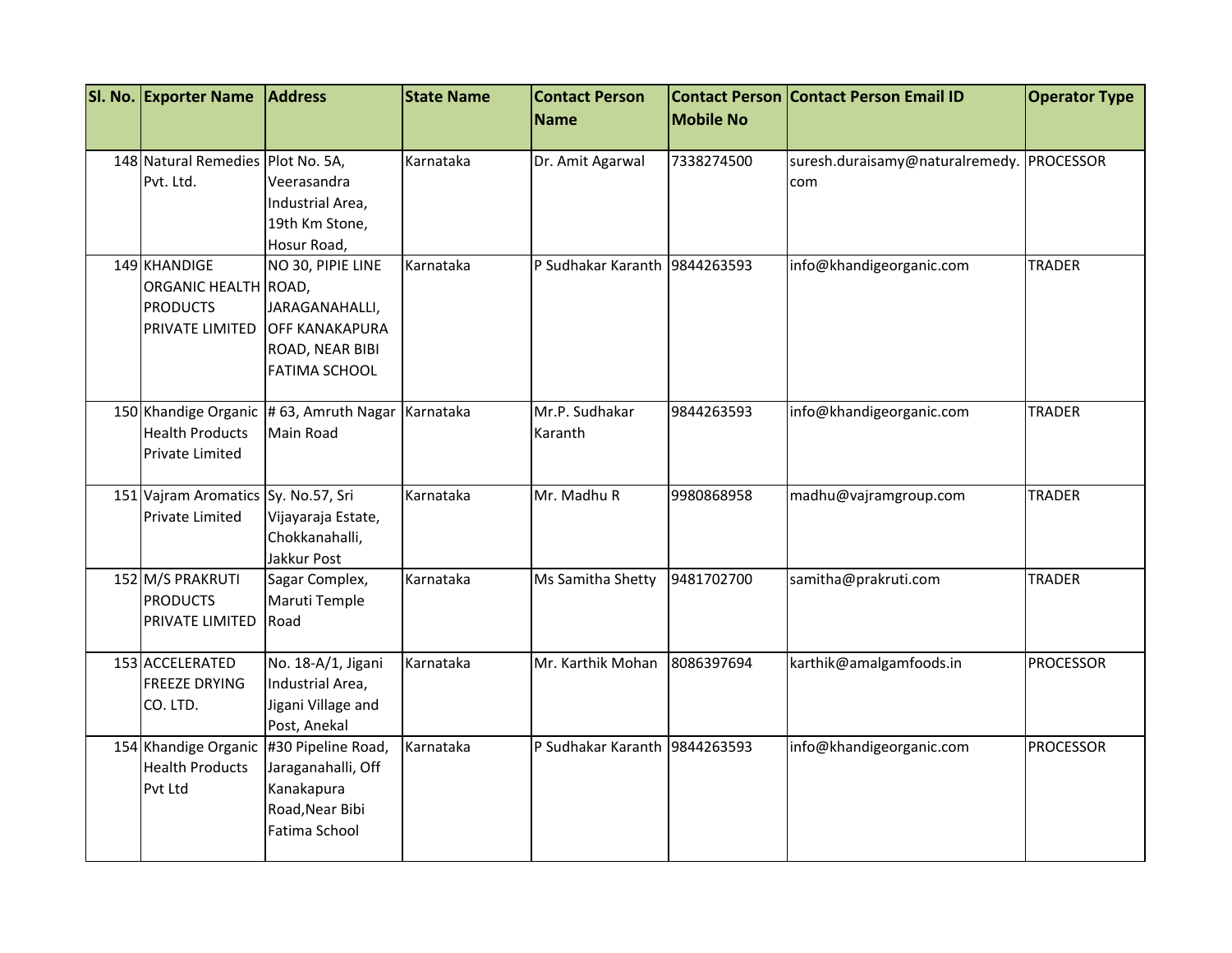| SI. No. Exporter Name                                                           | <b>Address</b>                                                                  | <b>State Name</b> | <b>Contact Person</b><br>Name | <b>Mobile No</b> | <b>Contact Person Contact Person Email ID</b> | <b>Operator Type</b> |
|---------------------------------------------------------------------------------|---------------------------------------------------------------------------------|-------------------|-------------------------------|------------------|-----------------------------------------------|----------------------|
| <b>155 VINAYAK GANGA</b><br><b>TAMANU OIL</b><br><b>PRODUCTS</b>                | 122/1A, Magod                                                                   | Karnataka         | Mr. Timmanna<br>Hegde         | 9986840190       | timmnna@gmail.com                             | <b>PROCESSOR</b>     |
| 156 Kadamba<br>Marketing<br>Souharda<br>Sahakari Ni                             | $No-7$                                                                          | Karnataka         | Mr. Manjunath<br>Hegde        | 9483613900       | kadambamarketing@gmail.com                    | <b>PROCESSOR</b>     |
| 157 Khandige Organic No 63.<br><b>Health Products</b><br><b>Private Limited</b> | Amruthnagar Main<br>Road, Konanakunte,<br>Opp BWSSB Office                      | Karnataka         | Mr. Vikas Bhat                | 9844263593       | info@khandigeorganic.com                      | <b>PROCESSOR</b>     |
| 158 MOTHER INDIA<br><b>ORGANICS AND</b><br>NATURALS PVT.<br><b>LTD</b>          | 801, Brigade Rubix,<br>8th Floor, No-20,<br><b>HMT Factory Main</b><br>Road     | Karnataka         | Mr. Durairaj.R                | 9341218191       | np.preethi@motherindiafarms.com TRADER        |                      |
| 159 STAR HI HERBS<br>PRIVATE LIMITED                                            | Plot No. 50, Phase-<br>1, KIADB Industrial<br>Area, 3rd Road,<br>Jigani, Anekal | Karnataka         | Keshava S.                    | 9902771010       | keshava@starhiherbs.com                       | <b>PROCESSOR</b>     |
| 160 SRI MATA BIO<br><b>SOURCE</b>                                               | No 3, 1st Main,<br>Meenakshi<br>Residency,<br>Kodipalya, Kengeri                | Karnataka         | Mr. Murali.B.N                | 9448493759       | murali@smbiosource.com                        | <b>PROCESSOR</b>     |
| 161 ACARA BIOHERB<br><b>PRIVATE LIMITED</b>                                     | No. 282/A, 9th A<br>Main, 40th Cross,<br>5th Block                              | Karnataka         | Mr. Pawan H.                  | 9008843025       | organicing@acarabioherb.com                   | <b>TRADER</b>        |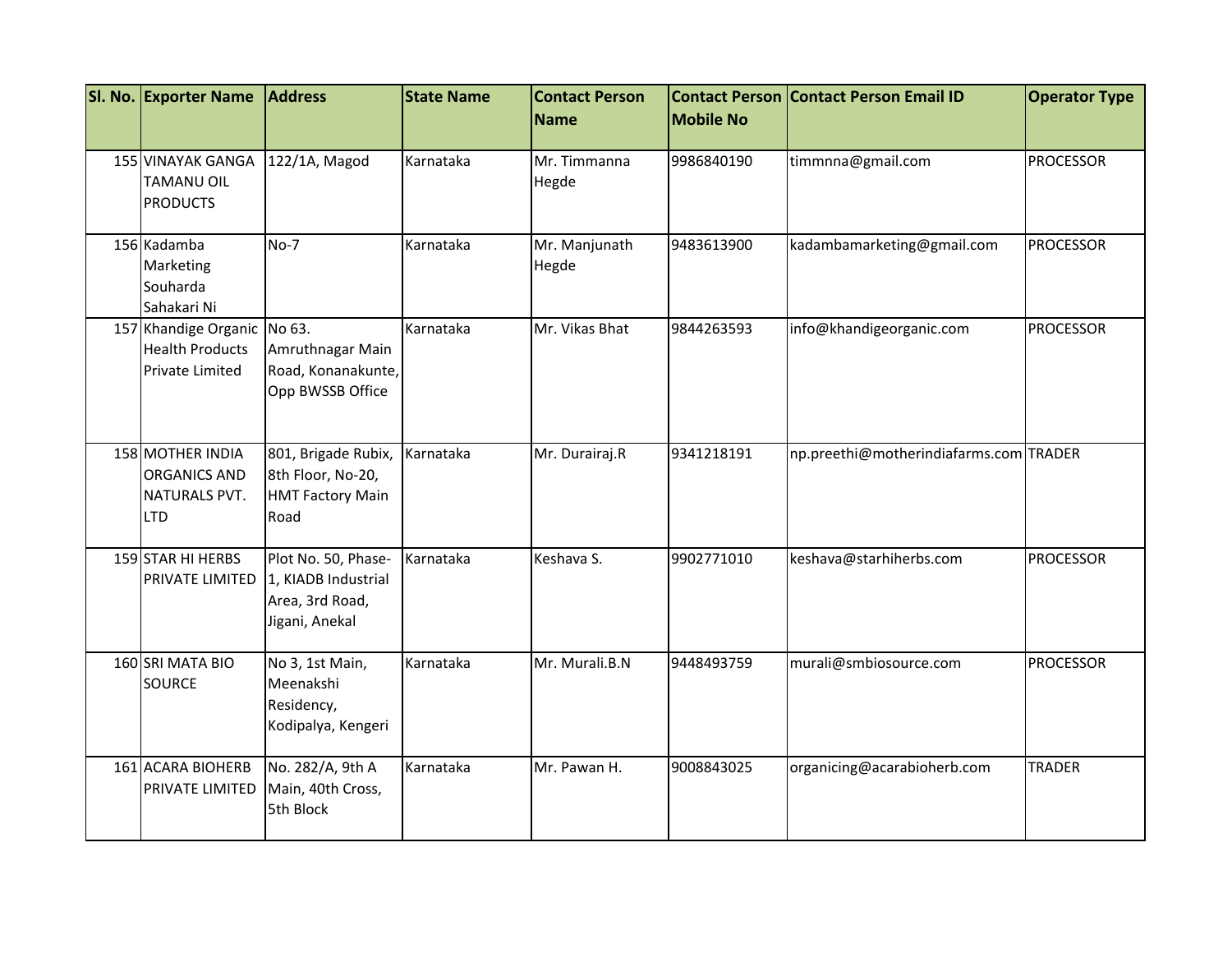| SI. No. Exporter Name                                | <b>Address</b>                                                                       | <b>State Name</b> | <b>Contact Person</b><br>Name   | <b>Mobile No</b> | <b>Contact Person Contact Person Email ID</b> | <b>Operator Type</b> |
|------------------------------------------------------|--------------------------------------------------------------------------------------|-------------------|---------------------------------|------------------|-----------------------------------------------|----------------------|
|                                                      |                                                                                      |                   |                                 |                  |                                               |                      |
| 162 BIOWIN AGRO<br><b>RESEARCH</b>                   | M.P.5/587<br>D, VEMOM<br>PO, MANANTHAVAD                                             | Kerala            | Adv.Fr. John Joseph 9497820000  |                  | sales@wsssindia.com                           | <b>PROCESSOR</b>     |
|                                                      | Y, WAYANAD                                                                           |                   |                                 |                  |                                               |                      |
| 163 PLANTRICH<br><b>AGRITECH PVT.</b><br>LTD.        | Mini Industrial<br>Estate, Manarcadu<br>P.O.                                         | Kerala            | Mr. Bijumon Kurion 9846524151   |                  | plantrich@plantrich.com                       | <b>PROCESSOR</b>     |
| 164 TASTY NUT<br><b>INDUSTRIES</b>                   | K. P. ROAD,<br>KILIKOLLOOR,<br>KOLLAM, KERALA -<br>691004                            | Kerala            | S. MUHAMMED<br><b>NOWFAL</b>    | 9847070874       | nowfalsalam1@gmail.com                        | <b>PROCESSOR</b>     |
| 165 BIOPODS PRIVATE 11/236<br>LIMITED                |                                                                                      | Kerala            | Remya V J                       | 8086348384       | biopodsindia@gmail.com                        | <b>TRADER</b>        |
| 166 Wayanad Social<br><b>Service Society</b>         | PB No. 16,<br>Mananthavady,<br>Wayanad-670645                                        | Kerala            | Adv. Fr. John<br>Choorapuzhayil | 9497820000       | cjj1997@gmail.com                             | <b>TRADER</b>        |
| 167 NEDSPICE<br><b>PROCESSING</b><br>INDIA PVT. LTD. | 12/597-8, Jawahar<br>Road, Koovapadam                                                | Kerala            | Ms.<br>Manumohanan.C.S          | 9947189777       | manu@nedspice.com                             | <b>PROCESSOR</b>     |
| 168 AVT Natural<br>Products Ltd.                     | Plot No. 225/1-A, 5- Kerala<br>7, Kaipoorikkara,<br>South Vazhakulam,                |                   | Mr. P. Bhaskaran                | 7356609011       | bhaskar.p@avtnatural.com                      | <b>TRADER</b>        |
| 169 PDS ORGANIC<br><b>SPICES</b>                     | (A Unit of<br>Peermade<br>Development<br>Society)<br>Valajanganam,<br>Kuttikkanam PO | Kerala            | Mr. Kanaga<br>Sabapathy U       | 9496080539       | sabapathy@pdsorganicspices.com                | PROCESSOR            |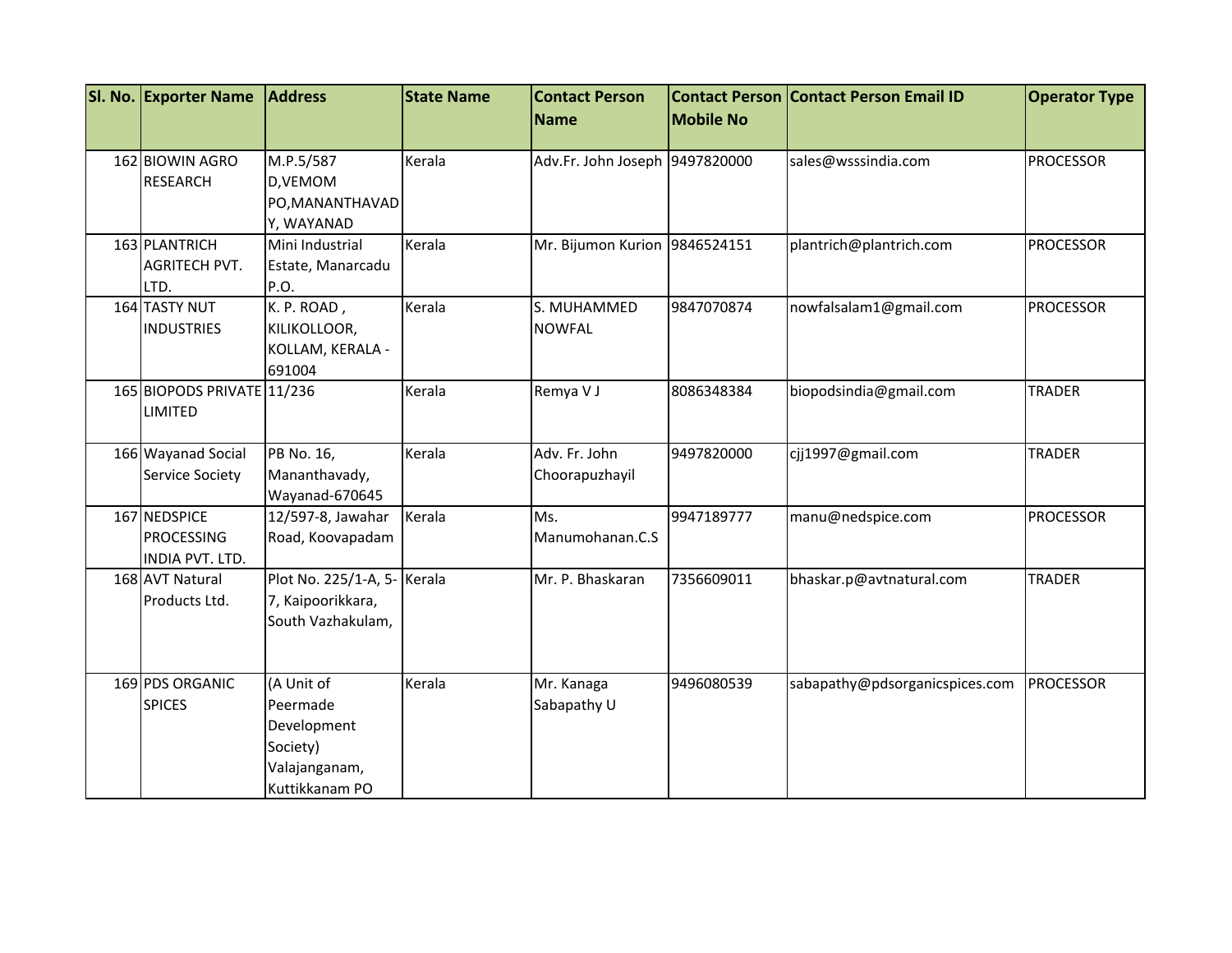| SI. No. Exporter Name                                                                                                    | <b>Address</b>                                                                                                                   | <b>State Name</b> | <b>Contact Person</b>          |                  | <b>Contact Person Contact Person Email ID</b> | <b>Operator Type</b> |
|--------------------------------------------------------------------------------------------------------------------------|----------------------------------------------------------------------------------------------------------------------------------|-------------------|--------------------------------|------------------|-----------------------------------------------|----------------------|
|                                                                                                                          |                                                                                                                                  |                   | <b>Name</b>                    | <b>Mobile No</b> |                                               |                      |
| 170 Elements -<br>Coconut<br>Processing unit -<br>Ulikkal.                                                               | Elements<br>Homestead<br>Products Pvt. Ltd,<br>IX/250<br>Kathuvaparamba                                                          | Kerala            | Mr. Lijin Jacob Tom 9744464955 |                  | lijin@elementsindia.net                       | <b>PROCESSOR</b>     |
| 171 PARRY AGRO<br><b>INDUSTRIES</b><br>LIMITED, Paralai<br>Organic Tea<br>Project (Including<br>Iyerpadi Tea<br>Factory) | 26/1847, Bristow<br>Road, Willingdon<br>Island, Cochin                                                                           | Kerala            | Mr. A.K. Pradeep<br>Kumar      | 9443415617       | ravi@pai.murugappa.com                        | <b>TRADER</b>        |
| 172 THE BOMBAY<br><b>BURMAH</b><br><b>TRADING</b><br><b>CORPORATION</b><br>LTD.                                          | Post box No.573,<br><b>BBTC House,</b><br>Subramaniam Road<br>Willingdon Island,<br>Cochin                                       | Kerala            | Mr.Ramakrishnan                | 9846078929       | ram@bbtcl.in                                  | <b>TRADER</b>        |
| <b>INGREDIENTS</b><br>PVT. LTD.                                                                                          | 173 AVT McCORMICK   Plot no 225/1,A 5-<br>7, Kaipoorikara,<br>South Vazhakulam,<br>Marampilly PO,                                | Kerala            | fredy k.k                      | 8547053431       | fredy_kk@avtspice.com                         | <b>PROCESSOR</b>     |
| 174 WESTERN INDIA<br><b>CASHEW CO PVT</b><br><b>LTD</b>                                                                  | Plot No:42 A, Cochin Kerala<br>Special Economic<br>Zone                                                                          |                   | Dr. Krishnakumar               | 9400592649       | krishnakumar@wenders.com                      | <b>PROCESSOR</b>     |
| 175 Elite Green Pvt.<br>Ltd.                                                                                             | Building No. IX/433, Kerala<br>IX/434, IX/435,<br>Kuttanellur P.O.<br>Thrissur City:<br>Thrissur State:<br>Kerala PIN:<br>680014 |                   | Mr. Rajesh Naik                | 8879979087       | organiccertification@elitegreen.in            | PROCESSOR            |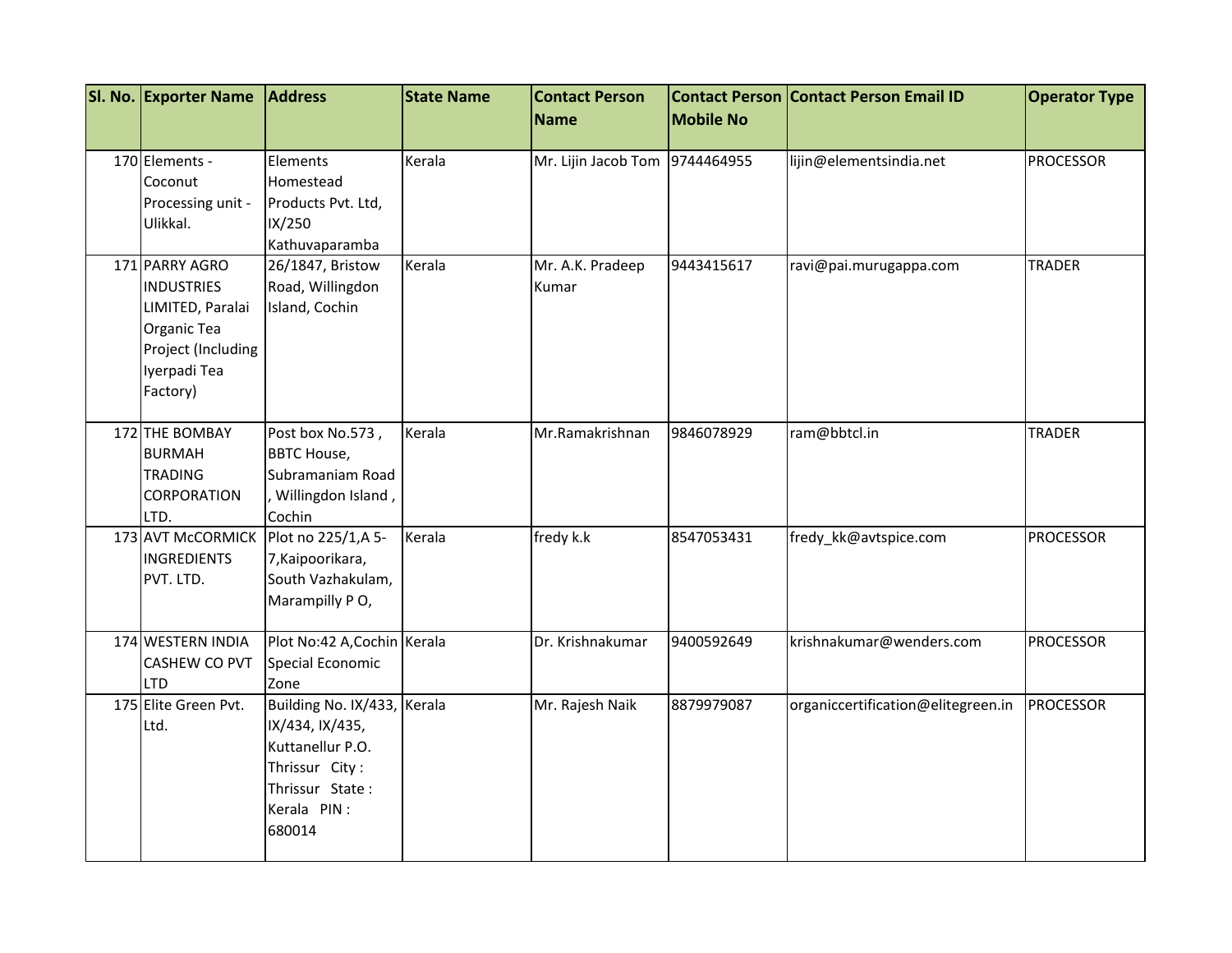| SI. No. Exporter Name                                                | <b>Address</b>                                                                      | <b>State Name</b> | <b>Contact Person</b><br>Name        | <b>Mobile No</b> | <b>Contact Person Contact Person Email ID</b> | <b>Operator Type</b> |
|----------------------------------------------------------------------|-------------------------------------------------------------------------------------|-------------------|--------------------------------------|------------------|-----------------------------------------------|----------------------|
| 176 Good Earth<br>Organics                                           | <b>Buliding No,</b><br>VII/1009-D(New<br>XII/25) Kalady PO,<br>Angamali Circle      | Kerala            | Mr. Muraly C.V.                      | 9847043192       | murlaycv@rediffmail.com                       | <b>PROCESSOR</b>     |
| 177 AB Mauri India<br>Pvt Ltd                                        | Plot No.24, Cochin<br>Special Economic<br>Zone (CSEZ),<br>Kakkanad, Cochin          | Kerala            | Suresh Mullakkal                     | 8129244553       | suresh.mullakkal@abmauri.com                  | <b>PROCESSOR</b>     |
| 178 Western India<br>Cashew<br>Co.Pvt.Ltd                            | K S Puram Post,<br>Puthentheruvu                                                    | Kerala            | Dr.Krishna Kumar                     | 9400592649       | krishnakumar@wenders.com                      | PROCESSOR            |
| <b>179 POABS EXPORTS</b>                                             | West Othera Post                                                                    | Kerala            | Mr. Premjith                         | 9447074766       | premjith.k@poabs.com                          | <b>TRADER</b>        |
| 180 PLANT LIPIDS (P)<br><b>CONDIMENTS</b><br>EOU DIVISION            | VIII/311J,311H,<br>LTD, PLANT LIPIDS Kadayiruppu Post,<br>Kolenchery, Ernakul<br>am | Kerala            | MR.CHERIAN<br><b>XAVIER NEDUVELY</b> | 9745999244       | cherian.xavier@plantlipids.com                | <b>PROCESSOR</b>     |
| 181 Vanamoolika<br><b>Herbals And</b><br>Research Private<br>Limited | Door No 15/21,<br>Mullankolly, .P.O,<br>Sulthanbathery<br>Circle                    | Kerala            | P.J Chackochan                       | 9447316626       | vanamoolika@yahoo.com                         | <b>PROCESSOR</b>     |
| 182 EKATA EARTH<br>PRIVATE LIMITED                                   | First Floor, 2/616<br>Saroj Building,<br>Palazhi Pala, GA<br>College                | Kerala            | Vivek                                | 9746845248       | vivek@ekata.co.in                             | <b>TRADER</b>        |
| 183 SPICE PLANTERS                                                   | IV/257 B, Kanjoor<br>Cochin, KALADY<br>, Ernakulam (Kerala).                        | Kerala            | MANJU GEORGE                         | 9605057515       | spices@spiceplanters.com                      | <b>PROCESSOR</b>     |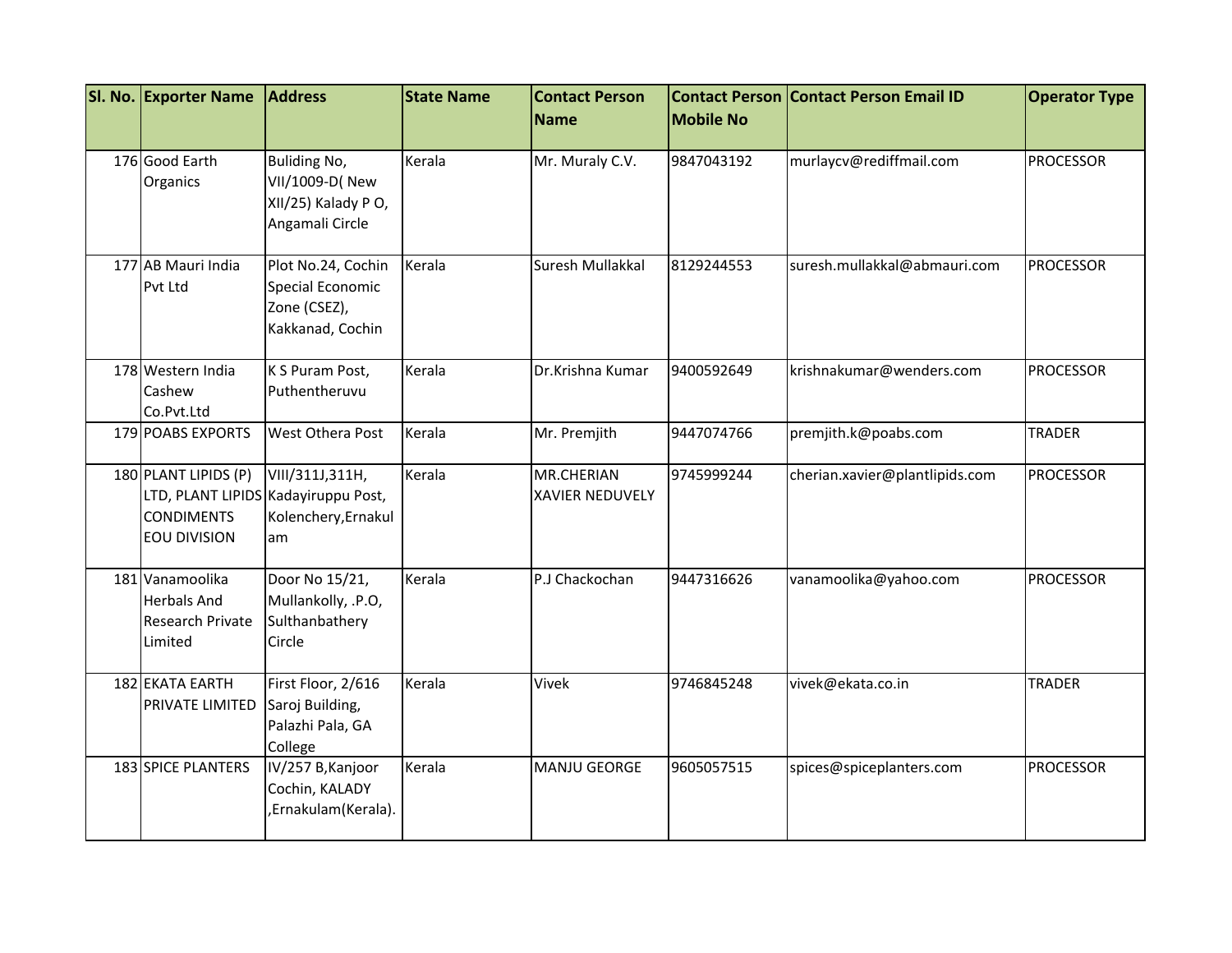| SI. No. Exporter Name                                                                              | <b>Address</b>                                                | <b>State Name</b> | <b>Contact Person</b><br><b>Name</b> | <b>Mobile No</b> | <b>Contact Person Contact Person Email ID</b>               | <b>Operator Type</b> |
|----------------------------------------------------------------------------------------------------|---------------------------------------------------------------|-------------------|--------------------------------------|------------------|-------------------------------------------------------------|----------------------|
| 184 OLAM AGRO<br><b>INDIA PRIVATE</b><br>LIMITED                                                   | IX/102, Varikoli P.O, Kerala<br>Puthencruz                    |                   | V Rajesh Nath                        | 8281750252       | pradeepkumar.s@olamnet.com                                  | <b>PROCESSOR</b>     |
| <b>185 INDIAN ORGANIC</b><br><b>FARMERS</b><br><b>PRODUCER</b><br><b>COMPANY</b><br><b>LIMITED</b> | Processing Unit:<br>XIV/7, Kadanad,<br>Ramapuram,<br>Kottayam | Kerala            | Joji Joseph                          | 9995757788       | jojimanjappally@gmail.com                                   | <b>PROCESSOR</b>     |
| 186 GO GROUND<br><b>BEANS AND</b><br><b>SPICES PRIVATE</b><br>LIMITED                              | I/391 A,FORT<br>ROAD, BEHIND<br><b>BHARATH GAS</b>            | Kerala            | LUCA BELTRAMI                        | 9061993337       | goground.india@gmail.com                                    | <b>PROCESSOR</b>     |
| 187 Indian Organic<br>Farmers Producer P.O, ALUVA<br><b>Company Ltd</b>                            | THOTTUMUGHAM                                                  | Kerala            | <b>JOJI JOSEPH</b>                   | 9995757788       | info@iofpcl.com                                             | <b>TRADER</b>        |
| 188 Synthite<br><b>Industries Private</b><br>Limited                                               | Spice Division,<br><b>Synthite Taste</b><br>Park, Pancode     | Kerala            | Anil Kumar                           | 9072329995       | lekha@indocert.org                                          | <b>PROCESSOR</b>     |
| 189 RICHABEL BIO<br>FOODS (INDIA)<br><b>PRIVATE LIMITED</b>                                        | 1/741 Ashisha<br>Mangalath, Satellite<br>Township             | Kerala            | Puthenpurackal<br>House              | 9847023605       | richabelbfpl@gmail.com,richabelbf PROCESSOR<br>pl@gmail.com |                      |
| 190 PYNADATH IMPEX Room No II/425,<br><b>PVT LTD</b>                                               | Chittinappilly,<br>Malayakunnu,<br><b>Karukutty PO</b>        | Kerala            | <b>JOJO P ANTONY</b>                 | 9388616266       | financepynadath@gmail.com                                   | <b>TRADER</b>        |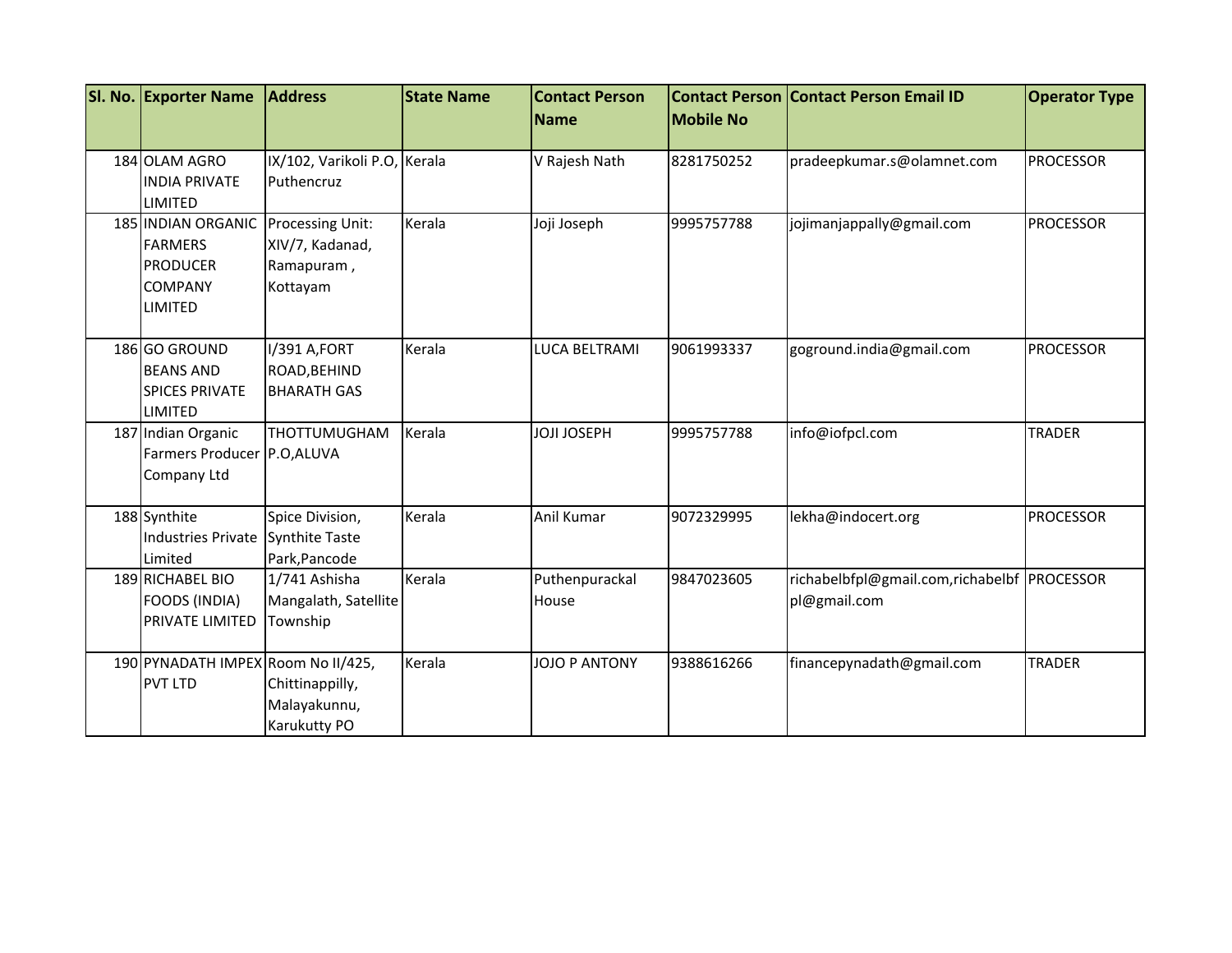| SI. No. Exporter Name           | <b>Address</b>                                 | <b>State Name</b> | <b>Contact Person</b>        |                  | <b>Contact Person Contact Person Email ID</b> | <b>Operator Type</b> |
|---------------------------------|------------------------------------------------|-------------------|------------------------------|------------------|-----------------------------------------------|----------------------|
|                                 |                                                |                   | <b>Name</b>                  | <b>Mobile No</b> |                                               |                      |
|                                 |                                                |                   |                              |                  |                                               |                      |
| 191 Greenleaf                   | Plot No:15, 321/1,                             | Kerala            | Ms. Sreelatha Nair           | 9747425637       | logistics@greenleafextractions.in             | <b>PROCESSOR</b>     |
| <b>Extractions Pvt.</b>         | KINFRA HI-TECH                                 |                   |                              |                  |                                               |                      |
| Ltd.                            | Park, Opp. Cochin                              |                   |                              |                  |                                               |                      |
|                                 | Medical College,                               |                   |                              |                  |                                               |                      |
|                                 | HMT Colony P.O.                                |                   |                              |                  |                                               |                      |
|                                 | Kalamasery-                                    |                   |                              |                  |                                               |                      |
|                                 | 683503, Kerala,                                |                   |                              |                  |                                               |                      |
|                                 | India.                                         |                   |                              |                  |                                               |                      |
| 192 HARRISONS                   | 24/1624                                        | Kerala            | <b>NA</b>                    | 8129632606       | sajitha@indocert.org                          | <b>TRADER</b>        |
| MALAYALAM                       |                                                |                   |                              |                  |                                               |                      |
| <b>LIMITED</b>                  |                                                |                   |                              |                  |                                               |                      |
| 193 JEEVAGRAM                   | <b>BUILDING</b>                                | Kerala            | <b>JOHNY</b>                 | 9447777947       | jeevagram@gmail.com                           | <b>PROCESSOR</b>     |
|                                 | NO.VI/447, MANICK                              |                   | VADAKKUMCHERRY               |                  |                                               |                      |
|                                 | AMANGALAM                                      |                   |                              |                  |                                               |                      |
|                                 | 194 HERBAL ISOLATES XIII/218 TO 237,231 Kerala |                   | Vijayakumar TT               | 9349671803       | vijayakumar@herbalisolates.com                | <b>PROCESSOR</b>     |
| (P) LTD                         | A,239                                          |                   |                              |                  |                                               |                      |
| 195 Synthite                    | spice&ingredients                              | Kerala            | Nipin Paul V                 | 9387485188       | jayakumar@synthite.com                        | <b>PROCESSOR</b>     |
| <b>Industries Limited</b>       |                                                |                   |                              |                  |                                               |                      |
|                                 |                                                |                   |                              |                  |                                               |                      |
| 196 Plant Lipids (P)            | Kadayiruppu P.O,                               | Kerala            | Babu Sebastian               | 9745999836       | babu.sebastian@plantlipids.com                | <b>PROCESSOR</b>     |
| Ltd                             | Cochin                                         |                   |                              |                  |                                               |                      |
| 197 KANCOR                      | No. VII/138,                                   | Kerala            | LEEBA K THOMAS               | 9995803492       | Leeba.Thomas@Mane.com                         | <b>PROCESSOR</b>     |
| <b>INGREDIENTS</b>              | Kanakkankadavu                                 |                   |                              |                  |                                               |                      |
| LTD.                            | Road, Angamaly                                 |                   |                              |                  |                                               |                      |
|                                 | South, Ernakulam                               |                   |                              |                  |                                               |                      |
| 198 MRT ORGANIC                 | 3, PALATTY                                     | Kerala            | MR. MAHIBALAN                | 9567213371       | mrtorganic@gmail.com                          | <b>PROCESSOR</b>     |
| <b>GREEN</b><br><b>PRODUCTS</b> | <b>BUILDINGS,</b>                              |                   |                              |                  |                                               |                      |
| 199 ANVI EARTH                  | PIPELINE ROAD<br>15/293A, Iringath P           | Kerala            | Archana Dandapani 9946718650 |                  | archanamillu@hotmail.com                      | <b>PROCESSOR</b>     |
| <b>GROUP</b>                    | O, Payyoli, Mepayur                            |                   |                              |                  |                                               |                      |
|                                 |                                                |                   |                              |                  |                                               |                      |
|                                 |                                                |                   |                              |                  |                                               |                      |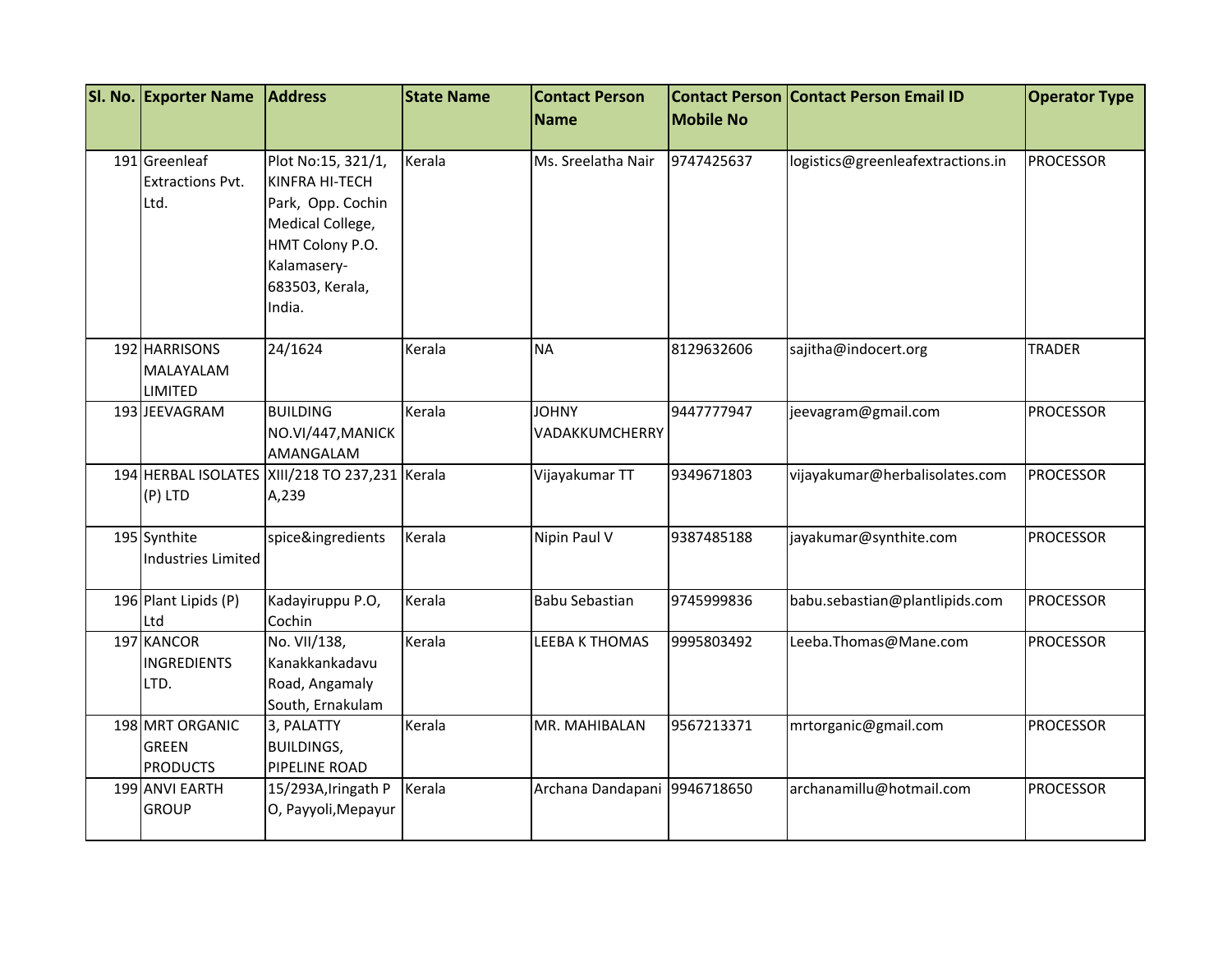| <b>SI. No. Exporter Name</b>                                                      | <b>Address</b>                                                                   | <b>State Name</b> | <b>Contact Person</b>                   |                  | <b>Contact Person Contact Person Email ID</b> | <b>Operator Type</b> |
|-----------------------------------------------------------------------------------|----------------------------------------------------------------------------------|-------------------|-----------------------------------------|------------------|-----------------------------------------------|----------------------|
|                                                                                   |                                                                                  |                   | <b>Name</b>                             | <b>Mobile No</b> |                                               |                      |
| 200 PKM FINE FOODS                                                                | kottoor.kolenchery                                                               | Kerala            | Paul kurian                             | 9447232427       | kurians@pkmfinefood.com                       | <b>PROCESSOR</b>     |
| & SPICES PVT LTD                                                                  |                                                                                  |                   |                                         |                  |                                               |                      |
| 201 SYNTHITE<br><b>INDUSTRIES</b><br>LTD.SPICE &<br>INGREDIENTS<br>(EOU-DIVISION) | Pancode,                                                                         | Kerala            | Jayakumar                               | 8547535617       | rintu@indocert.org                            | <b>TRADER</b>        |
| 202 M/S.SREEDHAREE 9/224;<br>YAM FARMHERBS NELLIAKKATTU<br><b>INDIA PVT LTD</b>   | MANA,<br>KIZHAKOMBU                                                              | Kerala            | D. G.<br><b>NAMBOOTHIRI</b>             | 9745005908       | connect@sreedhareeyam.com                     | <b>PROCESSOR</b>     |
| 203 AUREA BIOLABS<br><b>PRIVATE LIMITED</b>                                       | XI/304<br>A, Kadayiruppu, Kole<br>nchery,<br>Cochin, Kerala                      | Kerala            | <b>JOHN GEORGE</b><br><b>NECHUPADOM</b> | 9846977550       | info@aureabiolabs.com                         | <b>TRADER</b>        |
| 204 Akay Natural<br>Ingredients<br>Private Limited                                | Ambunadu,<br>Malaidamthuruthu<br>P.O                                             | Kerala            | Christopher.T                           | 9447019952       | christopher.t@akay-group.com                  | <b>PROCESSOR</b>     |
| 205 ASHTANGAVAIDY<br><b>AM AYURVEDICS</b>                                         | 'SREYAS',<br><b>SURYACHITRA</b><br>LANE,                                         | Kerala            | DR.V.A.VENUGOPA                         | 9847466475       | ashtangavaidyam@gmail.com                     | <b>TRADER</b>        |
| 206 VAISHALI<br><b>INDUSTRIES</b>                                                 | 41/767,768 KD<br>Plot, South<br>Kalamassery,<br><b>Industries Estate</b><br>Road | Kerala            | Vijay D Deo                             | 9072329995       | lekha@indocert.org                            | <b>PROCESSOR</b>     |
| 207 AADRICS AGRO<br><b>PRODUCTS</b>                                               | XII/345A                                                                         | Kerala            | Dr. Sreekanth . S                       | 8301826090       | aadricsagroproducts@gmail.com                 | <b>PROCESSOR</b>     |
| 208 GOGROUND<br><b>BEANS AND</b><br><b>SPICES PRIVATE</b><br><b>LIMITED</b>       | Udumbannoor                                                                      | Kerala            | Ellen Lutgart G<br>Taerwe               | 9061993337       | goground.india@gmail.com                      | <b>TRADER</b>        |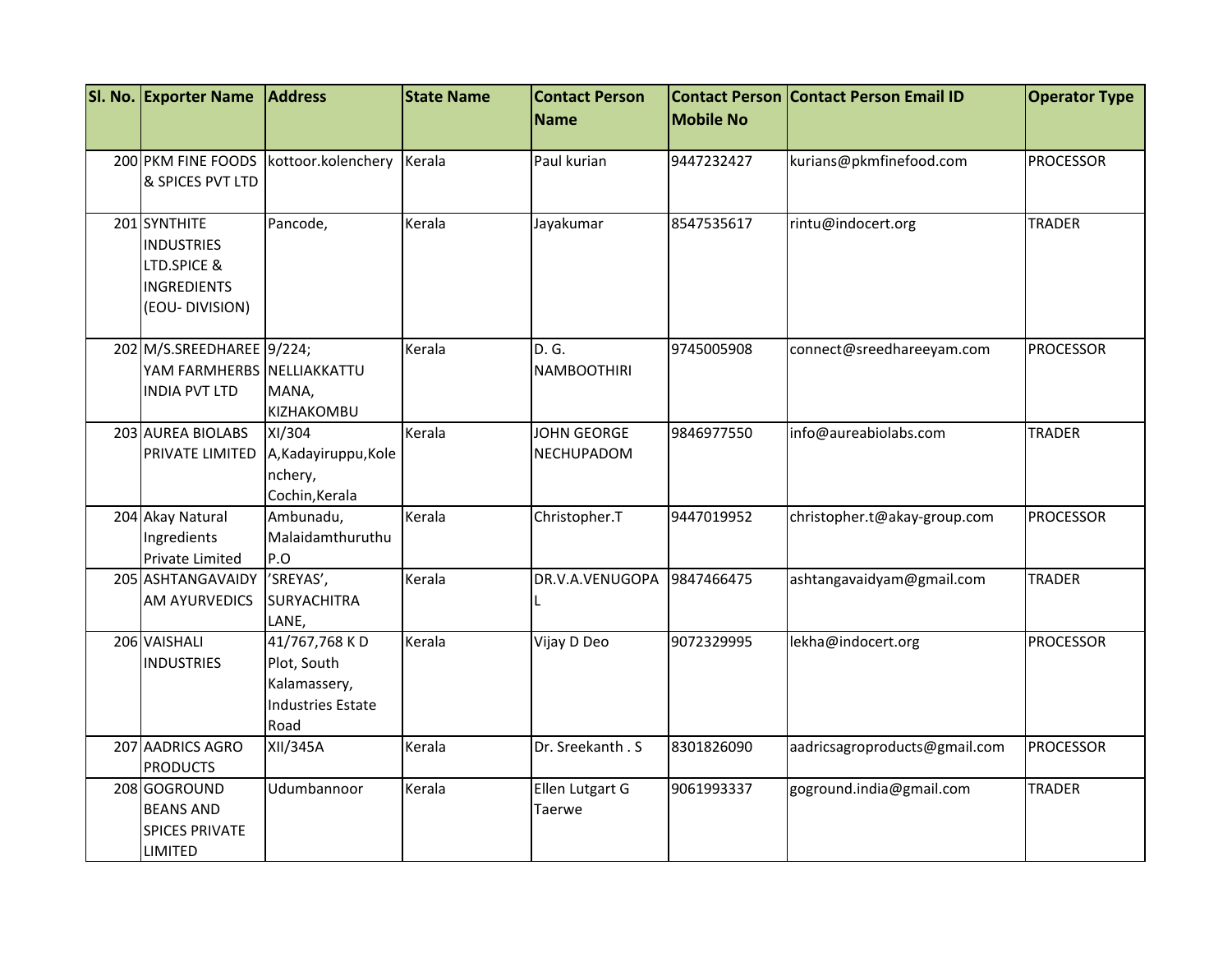| SI. No. Exporter Name                                                              | <b>Address</b>                                                                         | <b>State Name</b> | <b>Contact Person</b>                       |                  | <b>Contact Person Contact Person Email ID</b> | <b>Operator Type</b> |
|------------------------------------------------------------------------------------|----------------------------------------------------------------------------------------|-------------------|---------------------------------------------|------------------|-----------------------------------------------|----------------------|
|                                                                                    |                                                                                        |                   | Name                                        | <b>Mobile No</b> |                                               |                      |
| 209 SARASREE<br>AYURSAVEDA<br><b>HERBALS PRIVATE</b><br><b>LIMITED</b>             | Kulathoor                                                                              | Kerala            | REMAKUMARI<br>PRABHAKARA<br><b>PANICKER</b> | 9539096486       | onecuremgr@gmail.com                          | <b>PROCESSOR</b>     |
| 210 Bhoomi Natural<br>Products &<br><b>Exports Pvt Ltd</b>                         | 253, Anugriha Giri<br>Nagar, 14th Cross<br>Road                                        | Kerala            | G A Balakrishnan                            | 8089040665       | sasikala@bhoominaturals.in                    | <b>TRADER</b>        |
| 211 Plant Lipids Pvt<br><b>Ltd Speciality</b><br><b>Naturals Division</b><br>(EOU) | AP-XI/553-<br>B, Kadayiruppu (P.O)                                                     | Kerala            | Poulose                                     | 9496623805       | jerone.george@plantlipids.com                 | <b>PROCESSOR</b>     |
| 212 Synthite<br>Industries Ltd                                                     | SYNTHITE VALLEY,<br>AYKARANADU<br>NORTH,<br>KUNNATHUNADU,<br><b>KOLENCHERY</b>         | Kerala            | Sathish Menon                               | 8547535617       | rintu@indocert.org                            | <b>PROCESSOR</b>     |
| 213 TATA Consumer<br><b>Products Limited</b>                                       | Instant Tea Division, Kerala<br>100% export<br>oriented unit, Post<br>Box No. 3        |                   | Mr.B.P.<br>Chandramouli/<br>Mr.S.Rangarajan | 8547858309       | Instanttea.divn@tgbl.com                      | <b>PROCESSOR</b>     |
| 214 M/S AMRUTH<br><b>EXPORTS</b>                                                   | TC.30/1055                                                                             | Kerala            | Dr. M. Suresh<br>Kumar                      | 9447754091       | dr.msuresh@yahoo.com                          | <b>PROCESSOR</b>     |
| 215 Naturesprime<br>Organics Pvt Ltd                                               | <b>Building</b><br>No:13/218,479<br>Pothuchadi,<br>Panniyamkara PO,<br>Alathur Circle, | Kerala            | Remya Babu                                  | 9544737121       | remyanim@gmail.com                            | <b>PROCESSOR</b>     |
| 216 AARSHAVEDA<br><b>WELLNESS</b><br><b>PRIVATE LIMITED</b>                        | IX/338, Bank<br>Road, Aluva                                                            | Kerala            | Mr.VENKATESH<br>ANILKUMAR                   | 9847031451       | venky@aarshaveda.com                          | <b>PROCESSOR</b>     |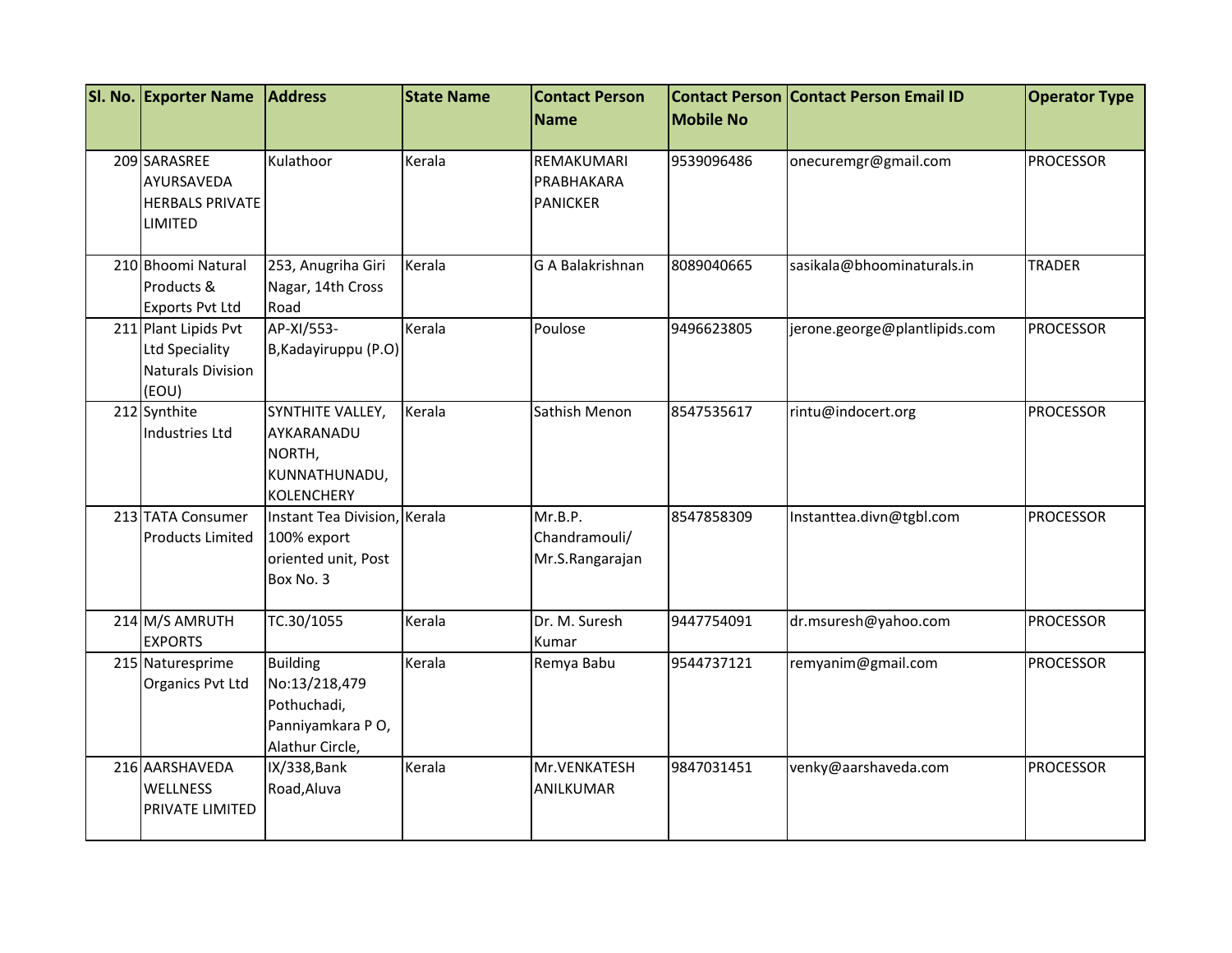| SI. No. Exporter Name                                        | <b>Address</b>                                                                                   | <b>State Name</b> | <b>Contact Person</b><br><b>Name</b> | <b>Mobile No</b> | <b>Contact Person Contact Person Email ID</b> | <b>Operator Type</b> |
|--------------------------------------------------------------|--------------------------------------------------------------------------------------------------|-------------------|--------------------------------------|------------------|-----------------------------------------------|----------------------|
|                                                              |                                                                                                  |                   |                                      |                  |                                               |                      |
| 217 Indigena Herbs<br>and Organics<br><b>Private Limited</b> | Vadakkenchery<br>House PO<br>Veliambam<br>,Nadavayal Village,<br>Sulthan Bathary<br>Taluk, India | Kerala            | Raj Palya                            | 8518838955       | HELLO@INDIGENAHERBALS.COM                     | <b>TRADER</b>        |
| 218 SIMRAN<br><b>AGRITECH</b><br>PVT.LTD                     | Plot No. 63, Sector<br>3, Pithampur, Dhar                                                        | Madhya Pradesh    | Alok singh                           | 8435101205       | alok.gaharwar@simranfeeds.in                  | <b>PROCESSOR</b>     |
| India Pvt. Ltd.                                              | 219 Bergwerff Organic Plot No. C36/37/38<br>SEZ Indore, Phase-<br>1, Sector-3,<br>Pithampur      | Madhya Pradesh    | Mr Nitin Sehgal                      | 9821122766       | nitin@suminter.com                            | <b>PROCESSOR</b>     |
| 220 VANTAGE<br>ORGANIC FOODS<br><b>PRIVATE LIMITED</b>       | Survey No. 142,<br>Patwari Halka No. 6,<br>Village Jamniya<br>Jagir, Tehsil Mhow,                | Madhya Pradesh    | Mahesh Kumar                         | 9549017865       | office@vantageorganicfoods.com                | <b>PROCESSOR</b>     |
| 221 SHANTI<br><b>WORLDWIDE</b>                               | Plot No.3, Survey<br>no.171/4,BRG<br>Industrial Park,<br>Phase 3, Gram<br>Malikhedi, Indore      | Madhya Pradesh    | <b>ASHISH KACHOLIA</b>               | 9826041641       | shantiworldwide@gmail.com                     | <b>PROCESSOR</b>     |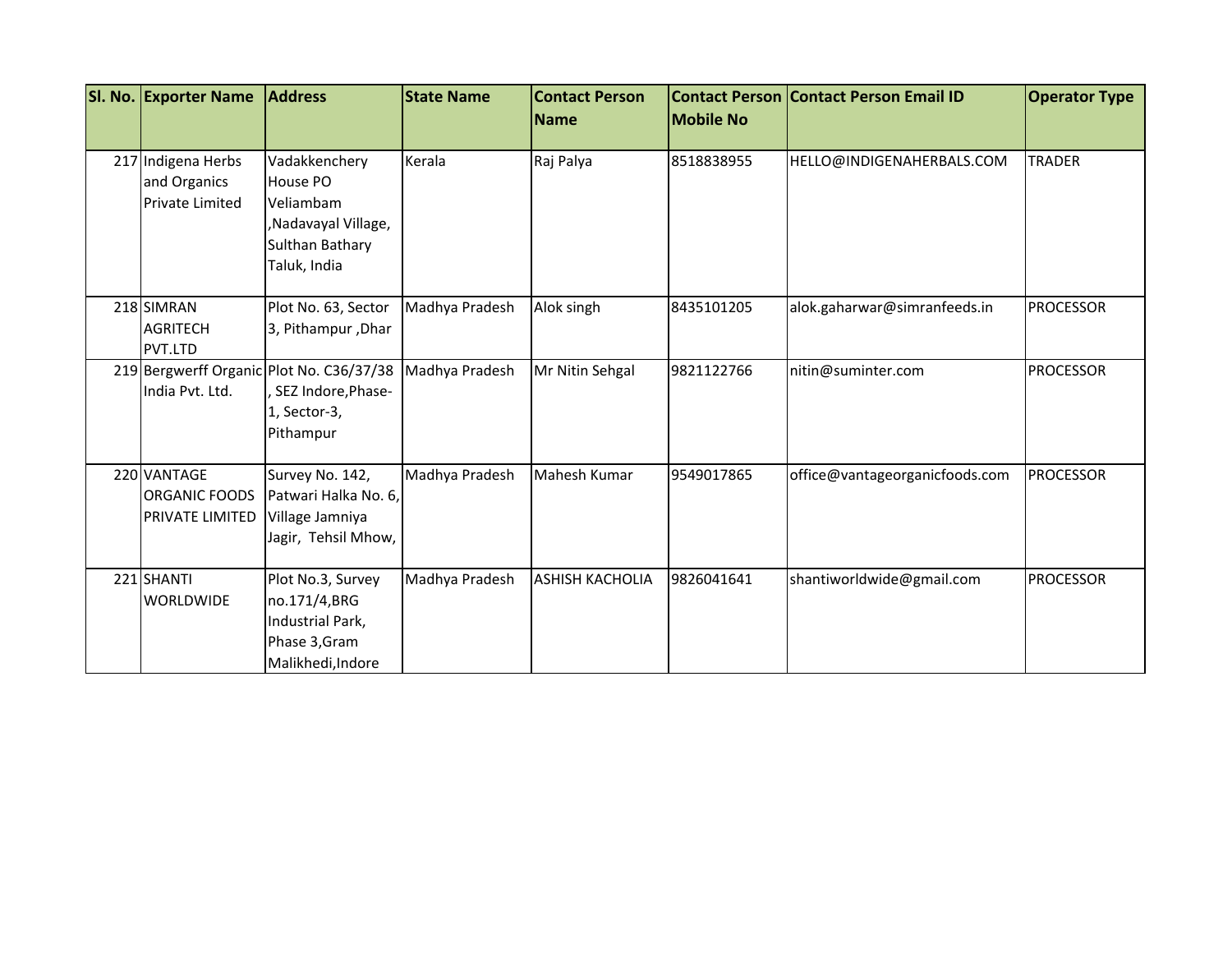| SI. No. Exporter Name | <b>Address</b>                          | <b>State Name</b> | <b>Contact Person</b><br>Name | <b>Mobile No</b> | <b>Contact Person Contact Person Email ID</b> | <b>Operator Type</b> |
|-----------------------|-----------------------------------------|-------------------|-------------------------------|------------------|-----------------------------------------------|----------------------|
|                       |                                         |                   |                               |                  |                                               |                      |
| 222 Kanishka Organic  | Processing unit                         | Madhya Pradesh    | <b>RAJUL SARDA</b>            | 7024124073       | rajat@rajatagro.com                           | <b>PROCESSOR</b>     |
| LLP                   | Add: Plot No. M-10,                     |                   |                               |                  |                                               |                      |
|                       | SEZ Phase-II,                           |                   |                               |                  |                                               |                      |
|                       | Sector-3, Pithampur,                    |                   |                               |                  |                                               |                      |
|                       | District Dhar,                          |                   |                               |                  |                                               |                      |
|                       | Madhya Pradesh-                         |                   |                               |                  |                                               |                      |
|                       | 454775.                                 |                   |                               |                  |                                               |                      |
|                       | <b>Registered Office</b>                |                   |                               |                  |                                               |                      |
|                       | Add:334/1/17,                           |                   |                               |                  |                                               |                      |
|                       | Marble Mandi,                           |                   |                               |                  |                                               |                      |
|                       | Nemawar Road                            |                   |                               |                  |                                               |                      |
|                       |                                         |                   |                               |                  |                                               |                      |
| 223 SHANTI            | PLOT NO-                                | Madhya Pradesh    | Ayush Kacholiya               | 9893257957       | mail@shantioverseas.com                       | <b>PROCESSOR</b>     |
| <b>OVERSEAS</b>       | 1035,1034/1,1034/                       |                   |                               |                  |                                               |                      |
| (INDIA) LTD.UNIT      | 2,1034/3,1034/4,10                      |                   |                               |                  |                                               |                      |
| $NO-2$                | 34/5,1033,1036/1,1                      |                   |                               |                  |                                               |                      |
|                       | 036/2,1037,1067/3,                      |                   |                               |                  |                                               |                      |
|                       | 1068/1,1071/6                           |                   |                               |                  |                                               |                      |
|                       | <b>VILLAGE</b>                          |                   |                               |                  |                                               |                      |
|                       | DHANNAD, RAU                            |                   |                               |                  |                                               |                      |
|                       | PITHAMPUR                               |                   |                               |                  |                                               |                      |
| 224 Shri Sumati Oil   | 40,41,42 & 43,                          | Madhya Pradesh    | Mr. Ashish Shah               | 9425091264       | sumati1106@yahoo.co.in                        | <b>PROCESSOR</b>     |
|                       | Industries Private Sector-C, Industrial |                   |                               |                  |                                               |                      |
| Limited               | Area, Sanwer Road                       |                   |                               |                  |                                               |                      |
|                       |                                         |                   |                               |                  |                                               |                      |
| 225 SHRI MITTAL       | 211, MILINDA                            | Madhya Pradesh    | <b>Punam Mittal</b>           | 9752548999       | dhirendra@mittalagritech.com                  | <b>TRADER</b>        |
| <b>AGRITECH PVT.</b>  | MANOR, RNT                              |                   |                               |                  |                                               |                      |
| <b>LIMITED</b>        | <b>MARG</b>                             |                   |                               |                  |                                               |                      |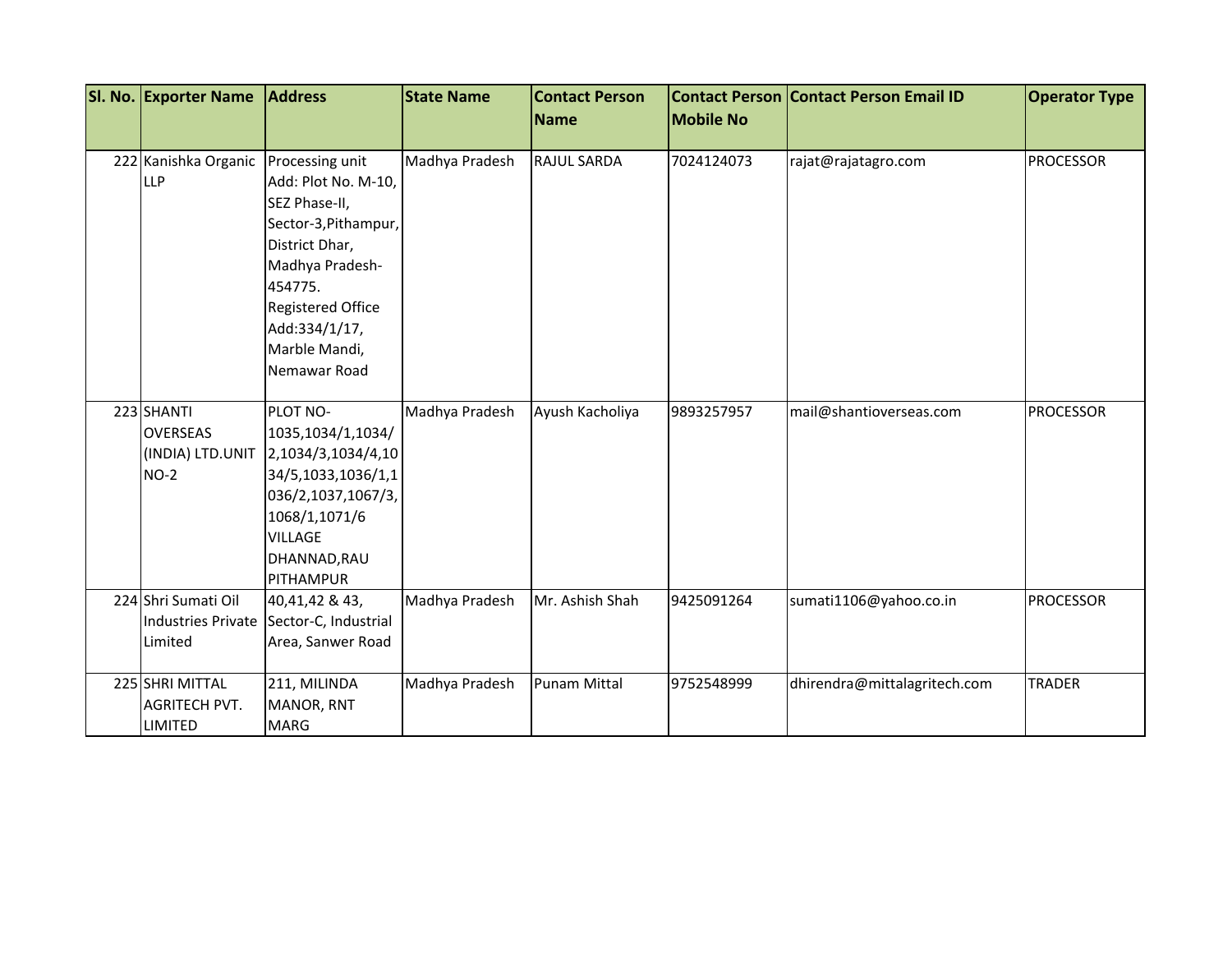| SI. No. Exporter Name                                      | <b>Address</b>                                                                                              | <b>State Name</b> | <b>Contact Person</b>    |                  | <b>Contact Person Contact Person Email ID</b> | <b>Operator Type</b> |
|------------------------------------------------------------|-------------------------------------------------------------------------------------------------------------|-------------------|--------------------------|------------------|-----------------------------------------------|----------------------|
|                                                            |                                                                                                             |                   | <b>Name</b>              | <b>Mobile No</b> |                                               |                      |
| 226 Bio Treasure<br>Overseas                               | Khasra No<br>478/1/1/1, Behind<br>Rau Industrial Area,<br>Near Sule Cold<br>Storage, Rau<br><b>District</b> | Madhya Pradesh    | Himanshu Agrawal         | 9425901231       | biotreasureoverseas@gmail.com                 | <b>PROCESSOR</b>     |
| 227 DELIGHT LIFELIKE<br><b>PRODUCTS</b><br>PRIVATE LIMITED | Khasra No 35/2/2,<br>Main road                                                                              | Madhya Pradesh    | Abhishek Doshi           | 9425911930       | mahimaorg@gmail.com                           | <b>PROCESSOR</b>     |
| 228 MITTAL SOYA<br><b>INDUSTRIES LTD</b>                   | 1-15, VIKRAM<br><b>UDHYOG VIHAR</b><br><b>SURVEY</b><br>NO.371/1, NEMAW<br>AR ROAD, PALDA-<br>452020        | Madhya Pradesh    | Dhirendra<br>shrivastava | 9752548999       | dhirendra@mittalagritech.com                  | <b>PROCESSOR</b>     |
| 229 Vimala Food<br>Products                                | 3 Agrawal Nagar                                                                                             | Madhya Pradesh    | Mr. Sunil Kumar<br>Sen   | 9589215501       | organic@vimalafoods.com                       | <b>TRADER</b>        |
| 230 Shree Ram Fibers AWALDHA-BAGH<br>India Pvt. Ltd.       | ROAD, VILL. BARIYA                                                                                          | Madhya Pradesh    | Arpit Khandelwal         | 9752640222       | exports@shreeramfibres.in                     | <b>PROCESSOR</b>     |
| 231 ISHU TRADING<br><b>COMPANY</b>                         | 338/1/1 Rau<br>Pithampur Road<br>Sanwaya Near<br>Amrapali Township                                          | Madhya Pradesh    | <b>Iswar Patidar</b>     | 9993801435       | office@ishutrading.com                        | <b>PROCESSOR</b>     |
| 232 AGRAWAL OIL<br><b>AND BIOCHEAM</b>                     | <b>20 INDUSTRIAL</b><br><b>AREA RAU</b>                                                                     | Madhya Pradesh    | Mr. Bhavesh<br>Agrawal   | 9425901231       | organicsoya@gmail.com                         | <b>PROCESSOR</b>     |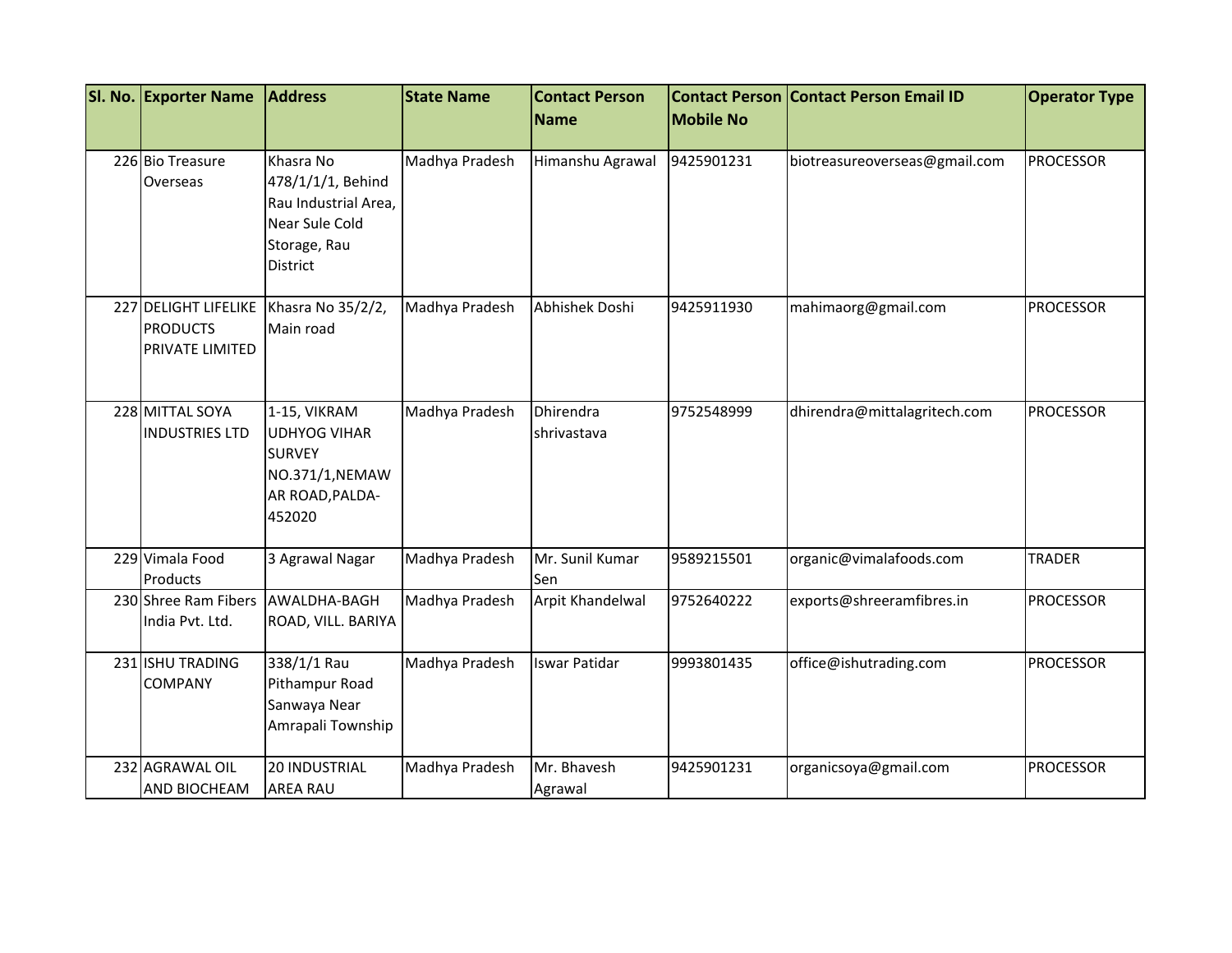| SI. No. Exporter Name                                                    | <b>Address</b>                                                                                         | <b>State Name</b> | <b>Contact Person</b><br><b>Name</b> | <b>Mobile No</b> | <b>Contact Person Contact Person Email ID</b> | <b>Operator Type</b> |
|--------------------------------------------------------------------------|--------------------------------------------------------------------------------------------------------|-------------------|--------------------------------------|------------------|-----------------------------------------------|----------------------|
| 233 DELIGHT LIFELIKE<br><b>PRODUCT</b><br>PRIVATE LIMITED                | 406 Corporate<br>House, 169 RNT<br>Marg                                                                | Madhya Pradesh    | Abhishek Doshi                       | 9425911930       | mahimaorg@gmail.com                           | <b>TRADER</b>        |
| 234 SAPTHSATHI<br><b>ORGANIC</b><br><b>AGRICULTURE</b><br><b>PROJECT</b> | Bharat CFS Zone-1,<br>Adani Port Road,<br>Mundra Kutch<br>Gujarat, Bhuj,<br>Kutch, Gujarat-<br>370421. | Madhya Pradesh    | Surendra Kumar<br>Tiwari             | 9826397992       | tcorganic@sapthsathi.com                      | <b>PROCESSOR</b>     |
| 235 Satguru Organics<br>Pvt. Ltd.                                        | S-5 Sector-II,<br>Pithampur                                                                            | Madhya Pradesh    | Mr. Amit<br>Motiramani               | 9893440000       | ceo@satguruorganic.com                        | <b>PROCESSOR</b>     |
| 236 SHANTI<br><b>OVERSEAS</b><br>(INDIA) LIMITED                         | 215-216 Vikram<br>tower 1st floor<br>,Sapana Sangeeta<br>Road                                          | Madhya Pradesh    | Ayush Kacholiya                      | 9893257957       | mail@shantioverseas.com                       | <b>TRADER</b>        |
| 237 ECO GOLD NUTRI<br><b>AND ORGANICS</b><br>LLP                         | 337/1/2/2,<br>Dakachya Village,<br>Sawer Tehsil,<br>Dewas - Indore<br>Highway                          | Madhya Pradesh    | Aayan Ahuja                          | 8517947606       | ayaanahuja@egnoindia.com                      | <b>PROCESSOR</b>     |
| 238 Kaj Traders                                                          | $P-21$                                                                                                 | Madhya Pradesh    | Mr. Anand Thakur                     | 9930120404       | info@kajtraders.com                           | <b>TRADER</b>        |
| 239 Ishu Trading<br>Company                                              | 203, Laxmi<br>Apartment, 138-<br>139.<br>Bhagwaandeen<br>Nagar                                         | Madhya Pradesh    | Abhijeet Singh<br>Rathor             | 8269058999       | Office@ishutrading.com                        | <b>TRADER</b>        |
| 240 SATYAMEV COT<br><b>FIBERS PRIVATE</b><br>LIMITED                     | 1 KH No. 43/3,<br>Barwani Road                                                                         | Madhya Pradesh    | <b>SANDEEP GOLE</b>                  | 9893267434       | sandeepgole@hotmail.com                       | <b>TRADER</b>        |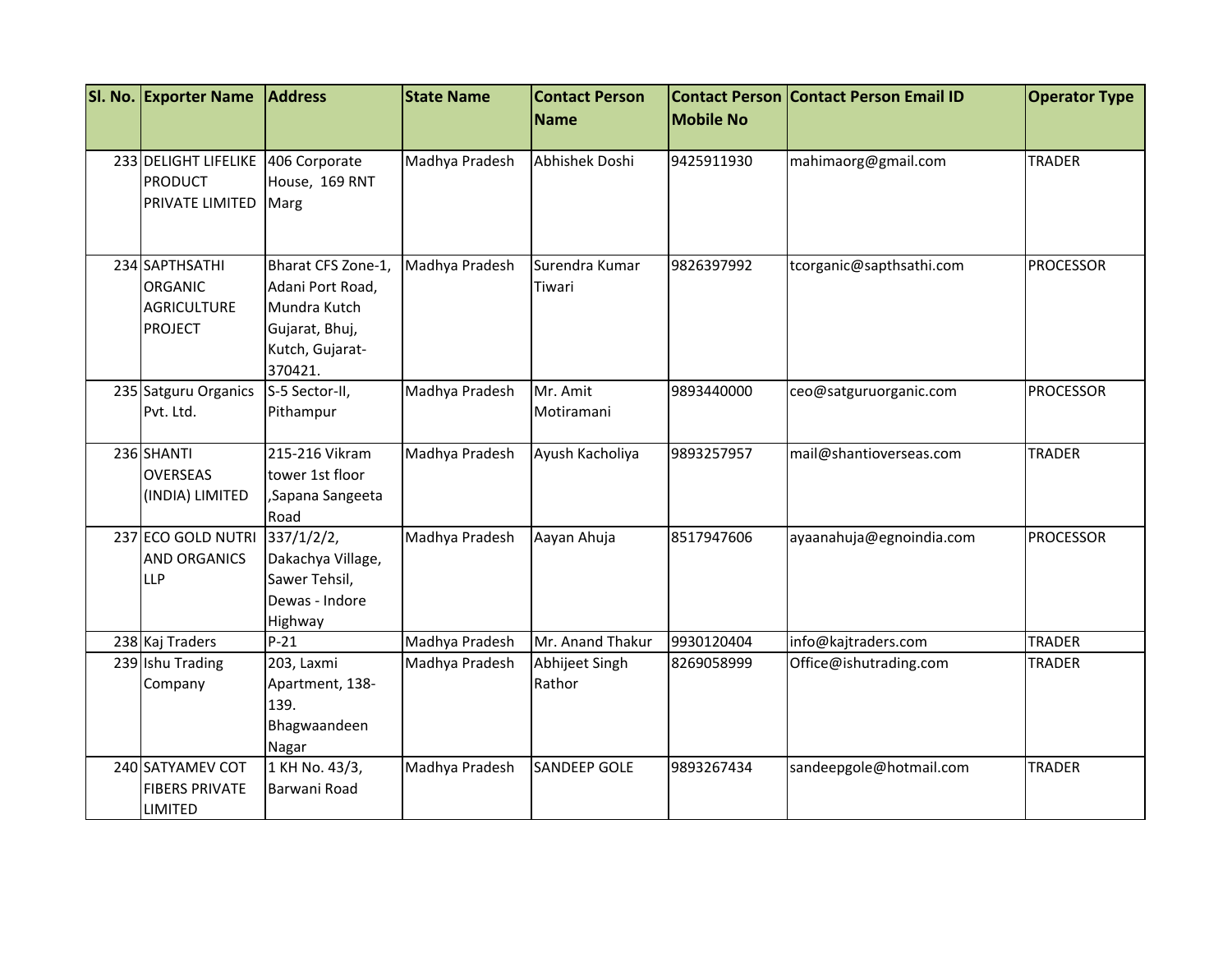| SI. No. Exporter Name                                             | <b>Address</b>                                                               | <b>State Name</b>  | <b>Contact Person</b><br><b>Name</b> | <b>Mobile No</b> | <b>Contact Person Contact Person Email ID</b> | <b>Operator Type</b> |
|-------------------------------------------------------------------|------------------------------------------------------------------------------|--------------------|--------------------------------------|------------------|-----------------------------------------------|----------------------|
| 241 JAYSHREE AGRO<br><b>PRODUCTS</b>                              | 15-UDHYOG NAGAR Madhya Pradesh<br>NEMAWAR ROAD                               |                    | Ashish kumar<br>Chothwani            | 9425063865       | ashishchothwani@yahoo.in                      | <b>PROCESSOR</b>     |
| 242 Naturesy Agro<br>Farms                                        | 60, Silver Oaks<br>Colony                                                    | Madhya Pradesh     | Geet Agarwal                         | 9584949494       | naturesyagrofarms@gmail.com                   | <b>TRADER</b>        |
| 243 RAJAT AGRO<br><b>COMMODITIES</b><br>PRIVATE LIMITED           | 334/1/17 Marble<br>Mandi, Behind<br>Shakti Dharam<br>Kanta, Nemavar<br>road  | Madhya Pradesh     | Gopal das sarda                      | 7316788899       | rajat@rajatagro.com                           | <b>TRADER</b>        |
| 244 RADIANCE<br><b>OVERSEAS</b>                                   | C/O Mr. Geet<br>Agrawal 60, Silver<br>Oaks Colony,<br>Annapurna Road         | Madhya Pradesh     | Mr. Geet Agarwal                     | 9584949494       | radiance.overseas@gmail.com                   | <b>TRADER</b>        |
| 245 SETHI SEEDS<br><b>INDIA PRIVATE</b><br><b>LIMITED</b>         | 404, 4th Floor,<br>Alankar Point, Block-<br>4, Rajgad Kothi,<br>Geeta Bhawan | Madhya Pradesh     | Askash Sethi                         | 7314985506       | kamleshsethi21@gmail.com                      | <b>TRADER</b>        |
| 246 Satkar Industries<br>Pvt. Ltd.                                | Survey No.43/6                                                               | Madhya Pradesh     | Anil Gole                            | 9893267434       | sandeepgole@hotmail.com                       | <b>TRADER</b>        |
| 247 INDRAPRASTH<br><b>FOODS LIMITED</b>                           |                                                                              | 147 Madhya Pradesh | Parth Sharma                         | 9669944361       | psparth.sharma19@gmail.com                    | <b>PROCESSOR</b>     |
| 248 VANDANA<br><b>ORGANIC TRADE</b><br>PRIVATE LIMITED            | F-19, Phase-II                                                               | Madhya Pradesh     | Vandana Varshney                     | 9039107861       | vandana.varshney@gmail.com                    | <b>PROCESSOR</b>     |
| 249 SHAAN AGRO<br>OILS &<br><b>EXTRACTIONS</b><br>PRIVATE LIMITED | 215-216 VIKRAM<br><b>TOWER 1ST</b><br>FLOOR, SAPNA<br><b>SANGEETA ROAD</b>   | Madhya Pradesh     | Sandeep Mishra                       | 9072329995       | lekha@indocert.org                            | <b>PROCESSOR</b>     |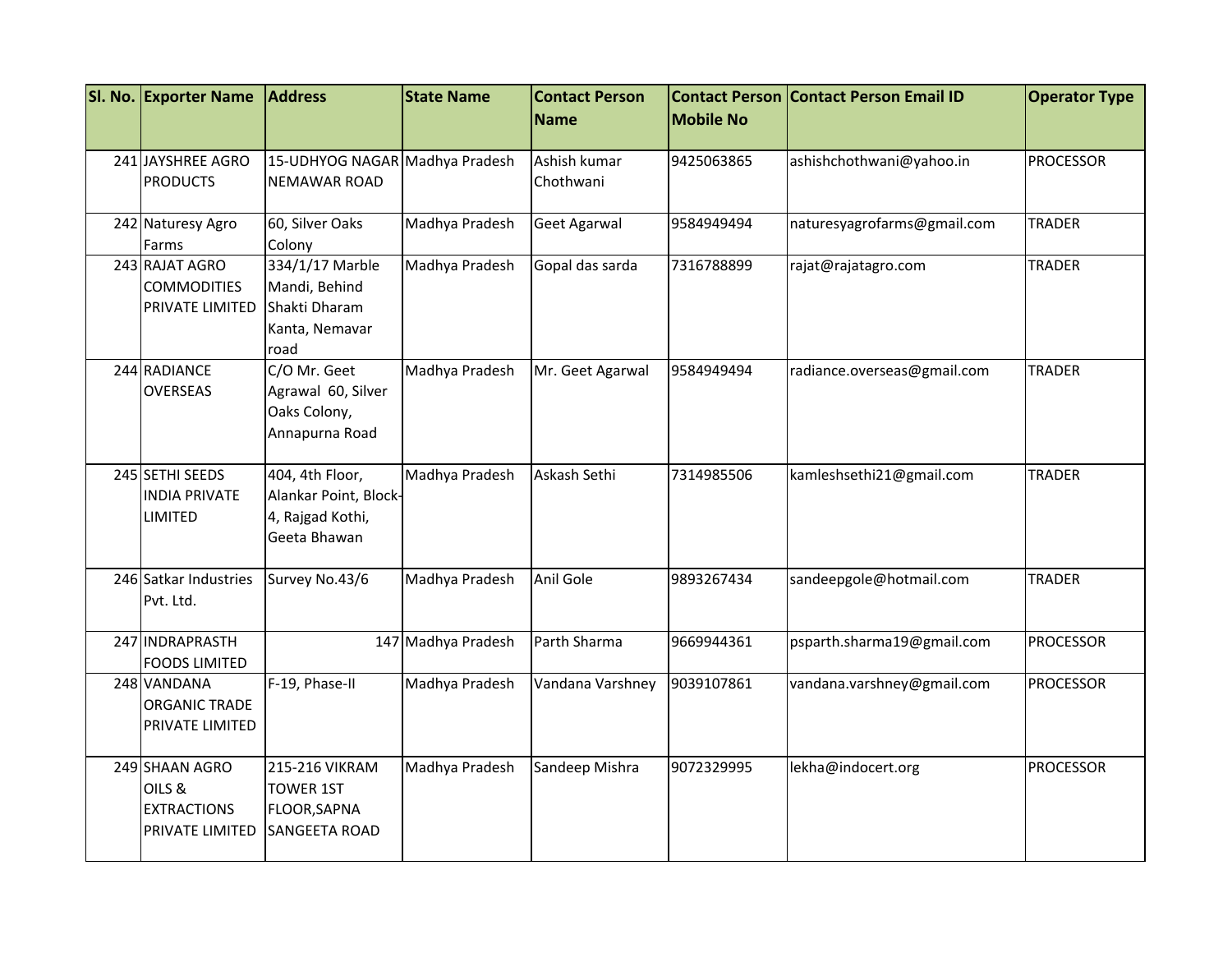| SI. No. Exporter Name                                       | <b>Address</b>                                                                                                                             | <b>State Name</b> | <b>Contact Person</b><br><b>Name</b>  | <b>Mobile No</b> | <b>Contact Person Contact Person Email ID</b> | <b>Operator Type</b> |
|-------------------------------------------------------------|--------------------------------------------------------------------------------------------------------------------------------------------|-------------------|---------------------------------------|------------------|-----------------------------------------------|----------------------|
| 250 RAMA IMPEX                                              | 401 Princess<br>Empire, 12 Race<br>Course Road                                                                                             | Madhya Pradesh    | <b>NIRAV NIRANJAN</b><br><b>DESAI</b> | 9425911930       | mahimaorg@gmail.com                           | <b>TRADER</b>        |
| 251 S.K TIWARI<br><b>CONSULTANCY</b><br><b>SERVICE</b>      | Warehouse No.2,<br>Survey No.76 to 79,<br>103 & 316, At post-<br>Jasai, Taluka: Uran<br>Road Panvel,<br>Raigad,<br>Maharashtra-<br>400702. | Madhya Pradesh    | Mr. Prerit Tiwari                     | 9753836265       | sktcsorganic@gmail.com                        | <b>PROCESSOR</b>     |
| Organic LLP                                                 | 252 Keshav Proteins & 209/1, 210/2, Gram Madhya Pradesh<br>Gawli Palasia                                                                   |                   | Sunil Thakur                          | 9926079906       | sunil@keshav.co.in                            | <b>PROCESSOR</b>     |
| 253 Shri Sumati Oil<br><b>Industries Private</b><br>Limited | 40, 41, 42 & 43<br>Sector - C, Industrial<br>Area                                                                                          | Madhya Pradesh    | Mr. Ramesh Ladha                      | 9413342522       | jitendra@onecertasia.in                       | <b>TRADER</b>        |
| 254 MEGHA<br><b>CORPORATION</b>                             | Khasra no.333/5,<br>333/11, gram Palda                                                                                                     | Madhya Pradesh    | Ram Gopal Saini                       | 7828023659       | meghacoporation01@gmail.com                   | <b>PROCESSOR</b>     |
| 255 Shreeram Fibers<br>India Pvt. Ltd                       | Shreeram Ginning & Madhya Pradesh<br><b>Pressing Mill</b><br>Premises,                                                                     |                   | Mr. Arpit<br>Khandelwal               | 9752640222       | exports@shreeramfibres.in                     | <b>TRADER</b>        |
| 256 True Feed Agro<br>Product                               | Sy No. 299/3/4, Nh-<br>3 Bypass Road                                                                                                       | Madhya Pradesh    | Rameshchandra<br>Mandloi              | 6261952762       | truefeedagroproduct01@gmail.co<br>m           | <b>TRADER</b>        |
| 257 RIYANSH<br><b>OVERSEAS</b><br>PRIVATE LIMITED           | 226/4,277/3,Gram<br>Dakachya, Tehsil<br>sanwer                                                                                             | Madhya Pradesh    | Parth Sharma                          | 9893644361       | psparth.sharma19@gmail.com                    | <b>PROCESSOR</b>     |
| 258 Shivam Oils &<br>Proteins Industry                      | Plot No. 56-<br>57, Sector F                                                                                                               | Madhya Pradesh    | Vinay Mangharmani 8518888971          |                  | ruchita.shivam@gmail.com                      | <b>PROCESSOR</b>     |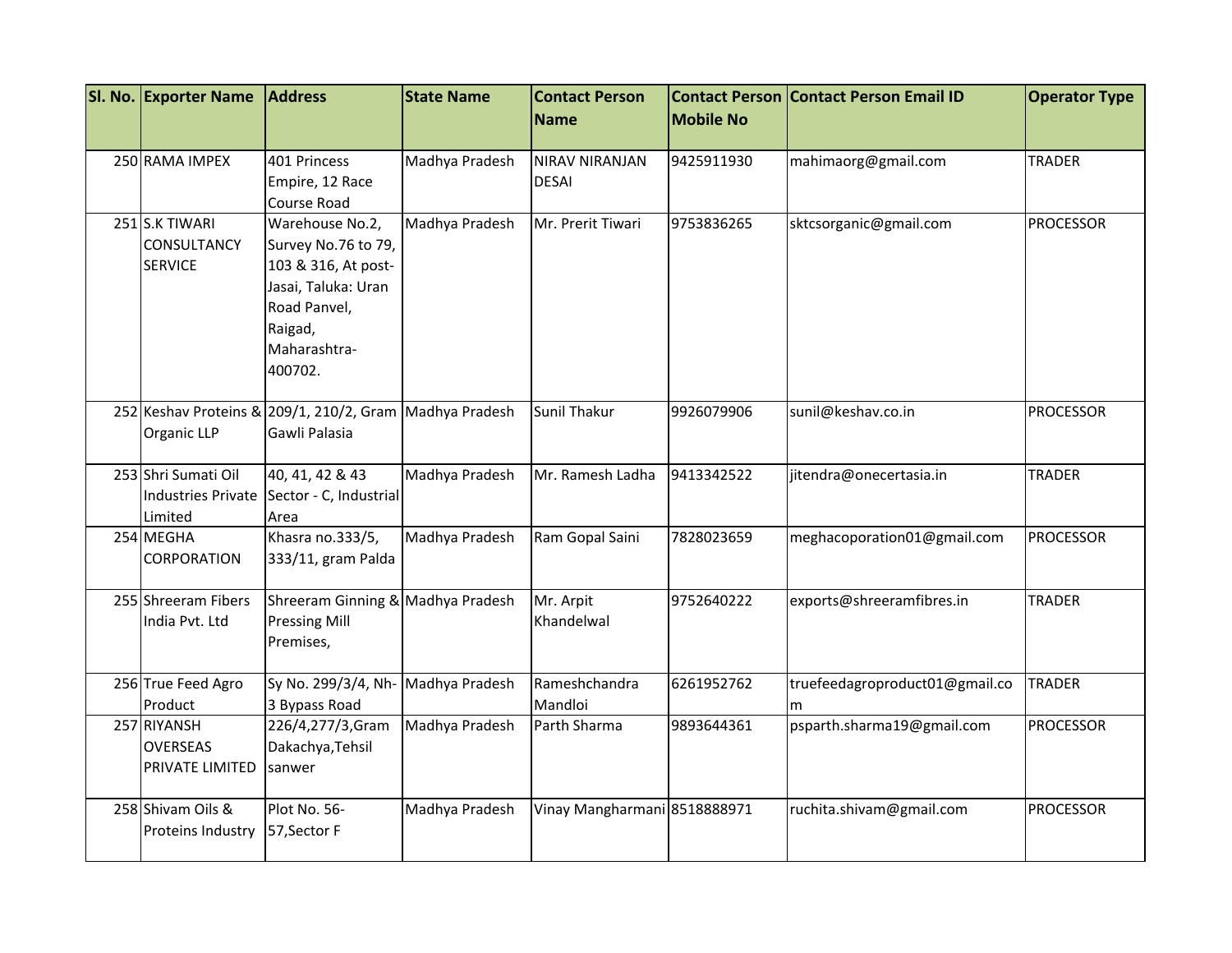| SI. No. Exporter Name                                             | <b>Address</b>                                                          | <b>State Name</b> | <b>Contact Person</b>   |                  | <b>Contact Person Contact Person Email ID</b> | <b>Operator Type</b> |
|-------------------------------------------------------------------|-------------------------------------------------------------------------|-------------------|-------------------------|------------------|-----------------------------------------------|----------------------|
|                                                                   |                                                                         |                   | <b>Name</b>             | <b>Mobile No</b> |                                               |                      |
| 259 SETHI AGRITECH<br>PRIVATE LIMITED                             | Khasra No-851/2                                                         | Madhya Pradesh    | Mr. Kamlesh Sethi       | 9009854629       | ac.sethiagroproducts@gmail.com                | <b>PROCESSOR</b>     |
| 260 Swastik<br>Enterprises                                        | 41, Manish Bagh<br>colony, Near Vikram<br>Tower, Sapna<br>Sangeeta Road | Madhya Pradesh    | Shumit Shukla           | 9669777743       | lekha@indocert.org                            | <b>TRADER</b>        |
| 261 Cargill India<br><b>Private Limited</b>                       | 502, Princes<br><b>Business</b><br>Skypark, Block<br>No.22,23 & 24      | Madhya Pradesh    | Kamal                   | 7506744235       | Franklin_Manuel@cargill.com                   | <b>TRADER</b>        |
| 262 Shaan Agro oils & 215-216<br><b>Extractions</b><br>Pvt.Ltd.   |                                                                         | Madhya Pradesh    | Mishra                  | 9893257957       | lekha@indocert.org                            | <b>TRADER</b>        |
| 263 SATGURU AGRO<br><b>RESOURCES PVT</b><br><b>LTD</b>            | PLOT NO:9, SECTOR<br>2,                                                 | Madhya Pradesh    | Rohit Motiramani        | 9893945737       | lekha@indocert.org                            | <b>PROCESSOR</b>     |
| 264 Sonic Biochem<br><b>Extractions</b><br><b>Private Limited</b> | Village -<br>Thadod, Mhow<br>Neemuch Road<br>Near Bottal ganj,          | Madhya Pradesh    | Mr. Kanhaiya<br>Matlani | 7898920439       | ankur@onecert.net                             | <b>PROCESSOR</b>     |
| 265 JMBH GLOBAL<br><b>FOODS</b>                                   | PLOT NO. 659-660,<br>729-730, 734-735,<br><b>SECTOR NO. 3</b>           | Madhya Pradesh    | Anmol Shrama            | 9893644361       | jmbhglobalfoods@gmail.com                     | <b>PROCESSOR</b>     |
| 266 Narmada Food<br>Industries                                    | Plot No 20/22, Food<br>Park                                             | Madhya Pradesh    | Maliram Goyal           | 9425057633       | narmadaagrofood@gmail.com                     | <b>PROCESSOR</b>     |
| Ltd.                                                              | 267 Indraprasth Foods 147, Tukoganj Road                                | Madhya Pradesh    | Mr. Vipul Agrawal       | 9926300003       | vipul@indraprasthfoods.com                    | <b>TRADER</b>        |
| 268 Soni Soya<br><b>Products Limited</b>                          | 403/4/1, Gram<br>Badiyakeema,                                           | Madhya Pradesh    | Javed Ali               | 9977333388       | exports@sonisoya.com                          | <b>PROCESSOR</b>     |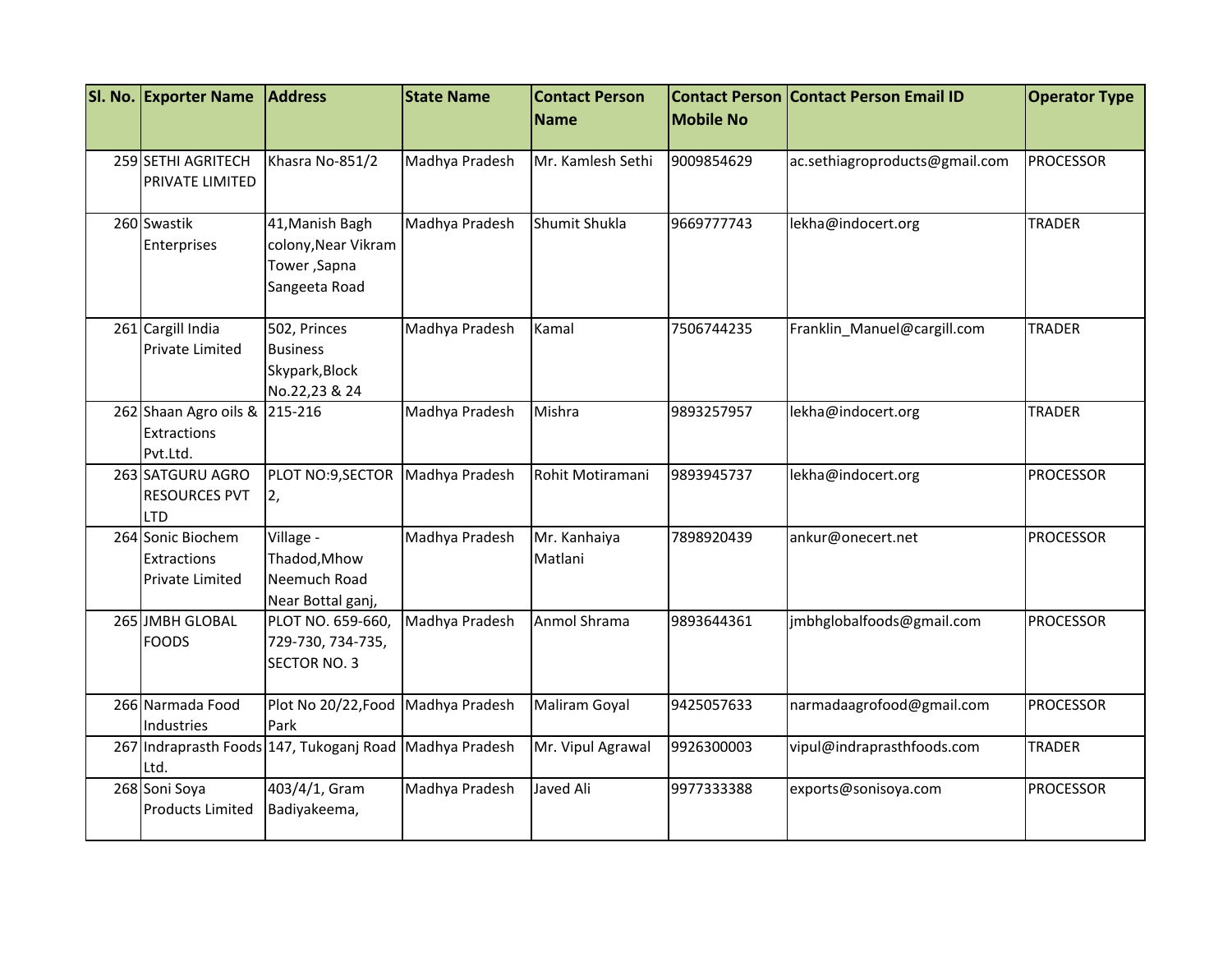| SI. No. Exporter Name                                  | <b>Address</b>                                                                                                                                                                         | <b>State Name</b> | <b>Contact Person</b>      |                  | <b>Contact Person Contact Person Email ID</b> | <b>Operator Type</b> |
|--------------------------------------------------------|----------------------------------------------------------------------------------------------------------------------------------------------------------------------------------------|-------------------|----------------------------|------------------|-----------------------------------------------|----------------------|
|                                                        |                                                                                                                                                                                        |                   | <b>Name</b>                | <b>Mobile No</b> |                                               |                      |
| 269 SAMPAT<br><b>AGRITECH PVT.</b><br>LTD.             | <b>SURVEY NO.</b><br>296/3/2, VILLAGE<br>BADIYAKIMA,<br>AMBAMOLIYA<br>ROAD, TEH- INDORE                                                                                                | Madhya Pradesh    | <b>HITESH PATEL</b>        | 9977006100       | sampatatpl@gmail.com                          | <b>PROCESSOR</b>     |
| 270 SAARAS<br><b>OVERSEAS</b>                          | <b>Registered Office</b><br>Add: Shop No 36, In<br>front of Allahabad<br>Bank, Pandhana<br>Road, Khandwa, MP-<br>450001                                                                | Madhya Pradesh    | SIDDHANT<br><b>RATHORE</b> | 7987599930       | saarasoverseas@gmail.com                      | <b>PROCESSOR</b>     |
| 271 GNEXT TRADING<br><b>COMPANY</b><br>PRIVATE LIMITED | 614, Narendra<br><b>Tiwari Marg</b>                                                                                                                                                    | Madhya Pradesh    | Rahul Singh                | 9644777788       | kamalnachani@c21malls.co.in                   | <b>TRADER</b>        |
| 272 ECO OVERSEAS<br><b>LLP</b>                         | 1321/1,<br>Manishpuri, 302                                                                                                                                                             | Madhya Pradesh    | Arpit Jain                 | 8517947606       | egnoindia@gmail.com                           | <b>TRADER</b>        |
| 273 NEUMERA<br><b>ORGANIC FEED</b><br><b>MILLS</b>     | <b>Processing Unit</b><br>Add: B-Block,<br>Survey No.331/1 &<br>332/1, Near BRG<br>Industrial park,<br>Village Badiya<br>Keema, Nemawar<br>Road, Indore,<br>Madhya Pradesh-<br>452001. | Madhya Pradesh    | <b>SUNIL KUMAR</b>         | 9589215501       | organic@vimalafood.com                        | <b>PROCESSOR</b>     |
| 274 Agrosia Overseas                                   | 702 - 703 sector - 3<br>industrial Area,<br>Pithmpur Dhar                                                                                                                              | Madhya Pradesh    | <b>AJAY JAIN</b>           | 7879777743       | agrosiaoverseas@gmail.com                     | <b>PROCESSOR</b>     |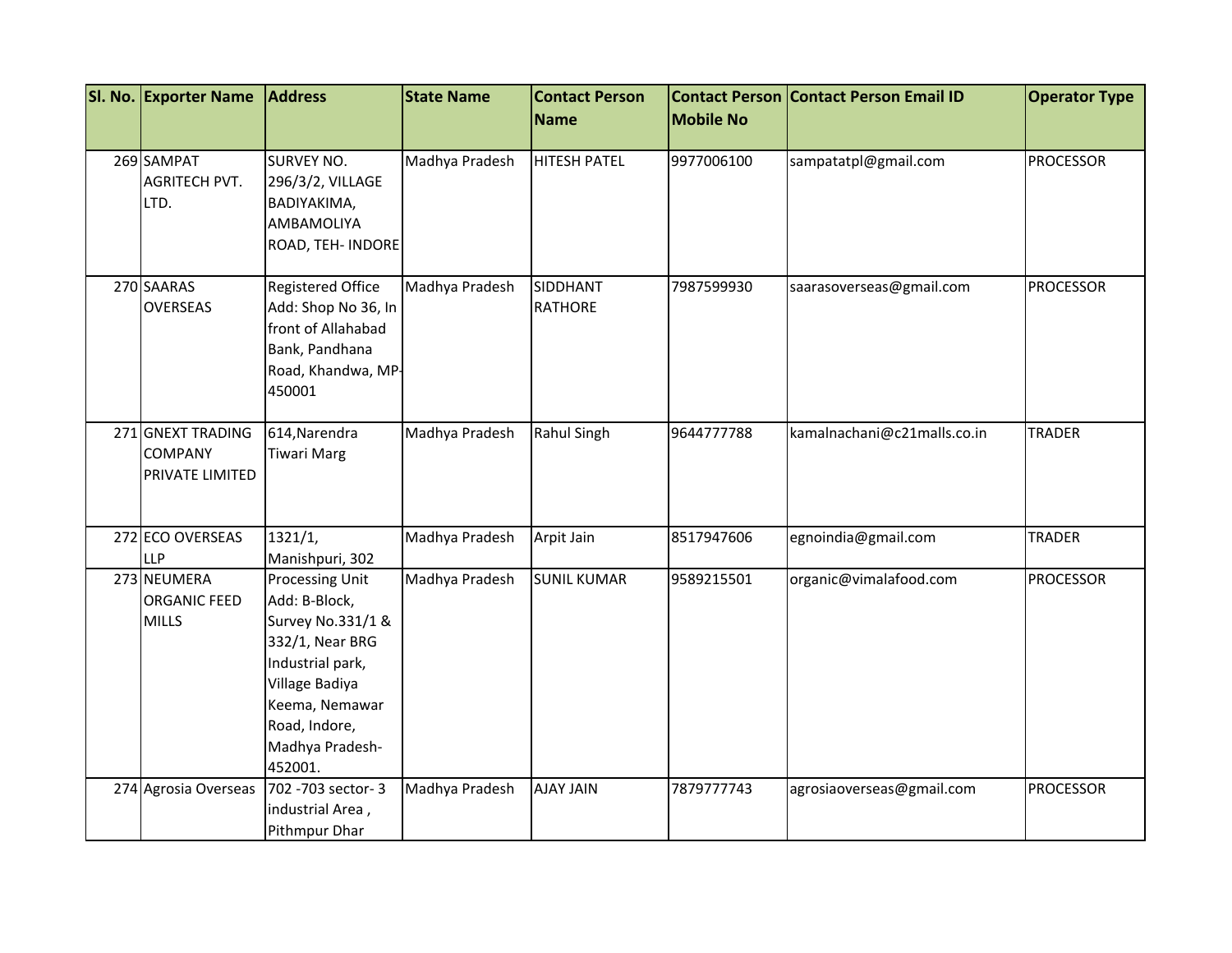| <b>Mobile No</b><br><b>Name</b><br>275<br>VANDANA<br>Madhya Pradesh<br>saurabhagri2002@gmail.com<br><b>TRADER</b><br>House no-<br>saurabh gupta<br>9407219800<br><b>ORGANIC TRADE</b><br>12A, Arvind vihar<br><b>PVT LTD</b><br>276 Shivam<br>318 Madhya Pradesh<br>Mr. Honey Patel<br>9977351351<br><b>TRADER</b><br>honey@haexagro.com<br>Enterprises<br>277 Carmel Organics<br>Madhya Pradesh<br>MR.RAJESH<br>Survey No.<br>9479885570<br>rajesh@carmelorganics.in<br><b>PROCESSOR</b><br><b>SAGITLA</b><br>Pvt Ltd<br>780, Village-<br>Barukheda,<br>278 MALWA ORGANIC 9A- RAJGARH<br>Madhya Pradesh<br>organicpulses@gmail.com<br>Mr. Sachendra<br>9893001449<br><b>TRADER</b><br>FOODS Pvt. Ltd.<br>Paliwal<br>KOTHI, GEETA<br>BHAWAN ROAD,<br>Indore<br>M-12 Rukmani<br>279 Midas Overseas<br>Madhya Pradesh<br>Mr.Ankit Fumakia<br>8878919000<br><b>TRADER</b><br>lekha@indocert.org<br>Plaza<br>280 MUDAR INDIA<br>C-11 & C-14, Phase-<br>Madhya Pradesh<br>sudheer@mudarindia.com<br><b>PROCESSOR</b><br><b>SUDHEER MUDAR</b><br>9393710640<br><b>EXPORTS</b><br>1, ISEZ<br>281 INDIAN FLAME<br>Processing unit<br>Madhya Pradesh<br>PANKAJ SAHA<br>9425315867<br>pankajsaha@mahakalifoods.com<br><b>PROCESSOR</b><br>Add:Plot<br><b>ENTERPRISES</b><br>No.D, Tikria Road,<br>Kanadia Road,<br>Indore, Madhya<br>Pradesh-452016.<br>282 FINE FOODS<br>120 INDUSTRIAL<br>Madhya Pradesh<br>sarvesh kumar<br>9425312115<br>fpsi2000@gmail.com<br><b>PROCESSOR</b><br><b>INDIA</b><br>AREA SITE NO. 2<br>gupta<br>283 PRANAB<br>9981171899<br><b>PROCESSOR</b><br>Survey No.354/3 &<br>Madhya Pradesh<br><b>Shiv Rathore</b><br>Shiv@mahakalifoods.com | <b>SI. No. Exporter Name</b> | <b>Address</b> | <b>State Name</b> | <b>Contact Person</b> | <b>Contact Person</b> | <b>Contact Person Email ID</b> | <b>Operator Type</b> |
|---------------------------------------------------------------------------------------------------------------------------------------------------------------------------------------------------------------------------------------------------------------------------------------------------------------------------------------------------------------------------------------------------------------------------------------------------------------------------------------------------------------------------------------------------------------------------------------------------------------------------------------------------------------------------------------------------------------------------------------------------------------------------------------------------------------------------------------------------------------------------------------------------------------------------------------------------------------------------------------------------------------------------------------------------------------------------------------------------------------------------------------------------------------------------------------------------------------------------------------------------------------------------------------------------------------------------------------------------------------------------------------------------------------------------------------------------------------------------------------------------------------------------------------------------------------------------------------------------------------------------------------------------------------|------------------------------|----------------|-------------------|-----------------------|-----------------------|--------------------------------|----------------------|
|                                                                                                                                                                                                                                                                                                                                                                                                                                                                                                                                                                                                                                                                                                                                                                                                                                                                                                                                                                                                                                                                                                                                                                                                                                                                                                                                                                                                                                                                                                                                                                                                                                                               |                              |                |                   |                       |                       |                                |                      |
|                                                                                                                                                                                                                                                                                                                                                                                                                                                                                                                                                                                                                                                                                                                                                                                                                                                                                                                                                                                                                                                                                                                                                                                                                                                                                                                                                                                                                                                                                                                                                                                                                                                               |                              |                |                   |                       |                       |                                |                      |
|                                                                                                                                                                                                                                                                                                                                                                                                                                                                                                                                                                                                                                                                                                                                                                                                                                                                                                                                                                                                                                                                                                                                                                                                                                                                                                                                                                                                                                                                                                                                                                                                                                                               |                              |                |                   |                       |                       |                                |                      |
|                                                                                                                                                                                                                                                                                                                                                                                                                                                                                                                                                                                                                                                                                                                                                                                                                                                                                                                                                                                                                                                                                                                                                                                                                                                                                                                                                                                                                                                                                                                                                                                                                                                               |                              |                |                   |                       |                       |                                |                      |
|                                                                                                                                                                                                                                                                                                                                                                                                                                                                                                                                                                                                                                                                                                                                                                                                                                                                                                                                                                                                                                                                                                                                                                                                                                                                                                                                                                                                                                                                                                                                                                                                                                                               |                              |                |                   |                       |                       |                                |                      |
|                                                                                                                                                                                                                                                                                                                                                                                                                                                                                                                                                                                                                                                                                                                                                                                                                                                                                                                                                                                                                                                                                                                                                                                                                                                                                                                                                                                                                                                                                                                                                                                                                                                               |                              |                |                   |                       |                       |                                |                      |
|                                                                                                                                                                                                                                                                                                                                                                                                                                                                                                                                                                                                                                                                                                                                                                                                                                                                                                                                                                                                                                                                                                                                                                                                                                                                                                                                                                                                                                                                                                                                                                                                                                                               |                              |                |                   |                       |                       |                                |                      |
|                                                                                                                                                                                                                                                                                                                                                                                                                                                                                                                                                                                                                                                                                                                                                                                                                                                                                                                                                                                                                                                                                                                                                                                                                                                                                                                                                                                                                                                                                                                                                                                                                                                               |                              |                |                   |                       |                       |                                |                      |
|                                                                                                                                                                                                                                                                                                                                                                                                                                                                                                                                                                                                                                                                                                                                                                                                                                                                                                                                                                                                                                                                                                                                                                                                                                                                                                                                                                                                                                                                                                                                                                                                                                                               |                              |                |                   |                       |                       |                                |                      |
|                                                                                                                                                                                                                                                                                                                                                                                                                                                                                                                                                                                                                                                                                                                                                                                                                                                                                                                                                                                                                                                                                                                                                                                                                                                                                                                                                                                                                                                                                                                                                                                                                                                               |                              |                |                   |                       |                       |                                |                      |
|                                                                                                                                                                                                                                                                                                                                                                                                                                                                                                                                                                                                                                                                                                                                                                                                                                                                                                                                                                                                                                                                                                                                                                                                                                                                                                                                                                                                                                                                                                                                                                                                                                                               |                              |                |                   |                       |                       |                                |                      |
|                                                                                                                                                                                                                                                                                                                                                                                                                                                                                                                                                                                                                                                                                                                                                                                                                                                                                                                                                                                                                                                                                                                                                                                                                                                                                                                                                                                                                                                                                                                                                                                                                                                               |                              |                |                   |                       |                       |                                |                      |
|                                                                                                                                                                                                                                                                                                                                                                                                                                                                                                                                                                                                                                                                                                                                                                                                                                                                                                                                                                                                                                                                                                                                                                                                                                                                                                                                                                                                                                                                                                                                                                                                                                                               |                              |                |                   |                       |                       |                                |                      |
|                                                                                                                                                                                                                                                                                                                                                                                                                                                                                                                                                                                                                                                                                                                                                                                                                                                                                                                                                                                                                                                                                                                                                                                                                                                                                                                                                                                                                                                                                                                                                                                                                                                               |                              |                |                   |                       |                       |                                |                      |
|                                                                                                                                                                                                                                                                                                                                                                                                                                                                                                                                                                                                                                                                                                                                                                                                                                                                                                                                                                                                                                                                                                                                                                                                                                                                                                                                                                                                                                                                                                                                                                                                                                                               |                              |                |                   |                       |                       |                                |                      |
|                                                                                                                                                                                                                                                                                                                                                                                                                                                                                                                                                                                                                                                                                                                                                                                                                                                                                                                                                                                                                                                                                                                                                                                                                                                                                                                                                                                                                                                                                                                                                                                                                                                               |                              |                |                   |                       |                       |                                |                      |
|                                                                                                                                                                                                                                                                                                                                                                                                                                                                                                                                                                                                                                                                                                                                                                                                                                                                                                                                                                                                                                                                                                                                                                                                                                                                                                                                                                                                                                                                                                                                                                                                                                                               |                              |                |                   |                       |                       |                                |                      |
|                                                                                                                                                                                                                                                                                                                                                                                                                                                                                                                                                                                                                                                                                                                                                                                                                                                                                                                                                                                                                                                                                                                                                                                                                                                                                                                                                                                                                                                                                                                                                                                                                                                               |                              |                |                   |                       |                       |                                |                      |
|                                                                                                                                                                                                                                                                                                                                                                                                                                                                                                                                                                                                                                                                                                                                                                                                                                                                                                                                                                                                                                                                                                                                                                                                                                                                                                                                                                                                                                                                                                                                                                                                                                                               |                              |                |                   |                       |                       |                                |                      |
|                                                                                                                                                                                                                                                                                                                                                                                                                                                                                                                                                                                                                                                                                                                                                                                                                                                                                                                                                                                                                                                                                                                                                                                                                                                                                                                                                                                                                                                                                                                                                                                                                                                               |                              |                |                   |                       |                       |                                |                      |
|                                                                                                                                                                                                                                                                                                                                                                                                                                                                                                                                                                                                                                                                                                                                                                                                                                                                                                                                                                                                                                                                                                                                                                                                                                                                                                                                                                                                                                                                                                                                                                                                                                                               |                              |                |                   |                       |                       |                                |                      |
|                                                                                                                                                                                                                                                                                                                                                                                                                                                                                                                                                                                                                                                                                                                                                                                                                                                                                                                                                                                                                                                                                                                                                                                                                                                                                                                                                                                                                                                                                                                                                                                                                                                               |                              |                |                   |                       |                       |                                |                      |
|                                                                                                                                                                                                                                                                                                                                                                                                                                                                                                                                                                                                                                                                                                                                                                                                                                                                                                                                                                                                                                                                                                                                                                                                                                                                                                                                                                                                                                                                                                                                                                                                                                                               |                              |                |                   |                       |                       |                                |                      |
|                                                                                                                                                                                                                                                                                                                                                                                                                                                                                                                                                                                                                                                                                                                                                                                                                                                                                                                                                                                                                                                                                                                                                                                                                                                                                                                                                                                                                                                                                                                                                                                                                                                               |                              |                |                   |                       |                       |                                |                      |
|                                                                                                                                                                                                                                                                                                                                                                                                                                                                                                                                                                                                                                                                                                                                                                                                                                                                                                                                                                                                                                                                                                                                                                                                                                                                                                                                                                                                                                                                                                                                                                                                                                                               |                              |                |                   |                       |                       |                                |                      |
|                                                                                                                                                                                                                                                                                                                                                                                                                                                                                                                                                                                                                                                                                                                                                                                                                                                                                                                                                                                                                                                                                                                                                                                                                                                                                                                                                                                                                                                                                                                                                                                                                                                               |                              |                |                   |                       |                       |                                |                      |
| <b>ENGINEERING</b><br>AMP 354/2, Udyog                                                                                                                                                                                                                                                                                                                                                                                                                                                                                                                                                                                                                                                                                                                                                                                                                                                                                                                                                                                                                                                                                                                                                                                                                                                                                                                                                                                                                                                                                                                                                                                                                        |                              |                |                   |                       |                       |                                |                      |
| Nagar, Palda                                                                                                                                                                                                                                                                                                                                                                                                                                                                                                                                                                                                                                                                                                                                                                                                                                                                                                                                                                                                                                                                                                                                                                                                                                                                                                                                                                                                                                                                                                                                                                                                                                                  |                              |                |                   |                       |                       |                                |                      |
| Mushakhedi                                                                                                                                                                                                                                                                                                                                                                                                                                                                                                                                                                                                                                                                                                                                                                                                                                                                                                                                                                                                                                                                                                                                                                                                                                                                                                                                                                                                                                                                                                                                                                                                                                                    |                              |                |                   |                       |                       |                                |                      |
|                                                                                                                                                                                                                                                                                                                                                                                                                                                                                                                                                                                                                                                                                                                                                                                                                                                                                                                                                                                                                                                                                                                                                                                                                                                                                                                                                                                                                                                                                                                                                                                                                                                               |                              |                |                   |                       |                       |                                |                      |
| 284 JMBH FOOD &<br>34/4<br>Madhya Pradesh<br>Anmol Sharma<br>9893644361<br>jmbhglobalfoods@gmail.com<br><b>TRADER</b>                                                                                                                                                                                                                                                                                                                                                                                                                                                                                                                                                                                                                                                                                                                                                                                                                                                                                                                                                                                                                                                                                                                                                                                                                                                                                                                                                                                                                                                                                                                                         |                              |                |                   |                       |                       |                                |                      |
| FEED<br>PARDESHIPURA                                                                                                                                                                                                                                                                                                                                                                                                                                                                                                                                                                                                                                                                                                                                                                                                                                                                                                                                                                                                                                                                                                                                                                                                                                                                                                                                                                                                                                                                                                                                                                                                                                          |                              |                |                   |                       |                       |                                |                      |
| <b>INGREDIENTS</b>                                                                                                                                                                                                                                                                                                                                                                                                                                                                                                                                                                                                                                                                                                                                                                                                                                                                                                                                                                                                                                                                                                                                                                                                                                                                                                                                                                                                                                                                                                                                                                                                                                            |                              |                |                   |                       |                       |                                |                      |
| 285 Adarsh Global<br><b>PREM PRAKASH</b><br>9827044000<br>ajplindore@gmail.com<br><b>PROCESSOR</b><br>159, Sajan Nagar<br>Madhya Pradesh                                                                                                                                                                                                                                                                                                                                                                                                                                                                                                                                                                                                                                                                                                                                                                                                                                                                                                                                                                                                                                                                                                                                                                                                                                                                                                                                                                                                                                                                                                                      |                              |                |                   |                       |                       |                                |                      |
| <b>JAJU</b><br>Private Limited                                                                                                                                                                                                                                                                                                                                                                                                                                                                                                                                                                                                                                                                                                                                                                                                                                                                                                                                                                                                                                                                                                                                                                                                                                                                                                                                                                                                                                                                                                                                                                                                                                |                              |                |                   |                       |                       |                                |                      |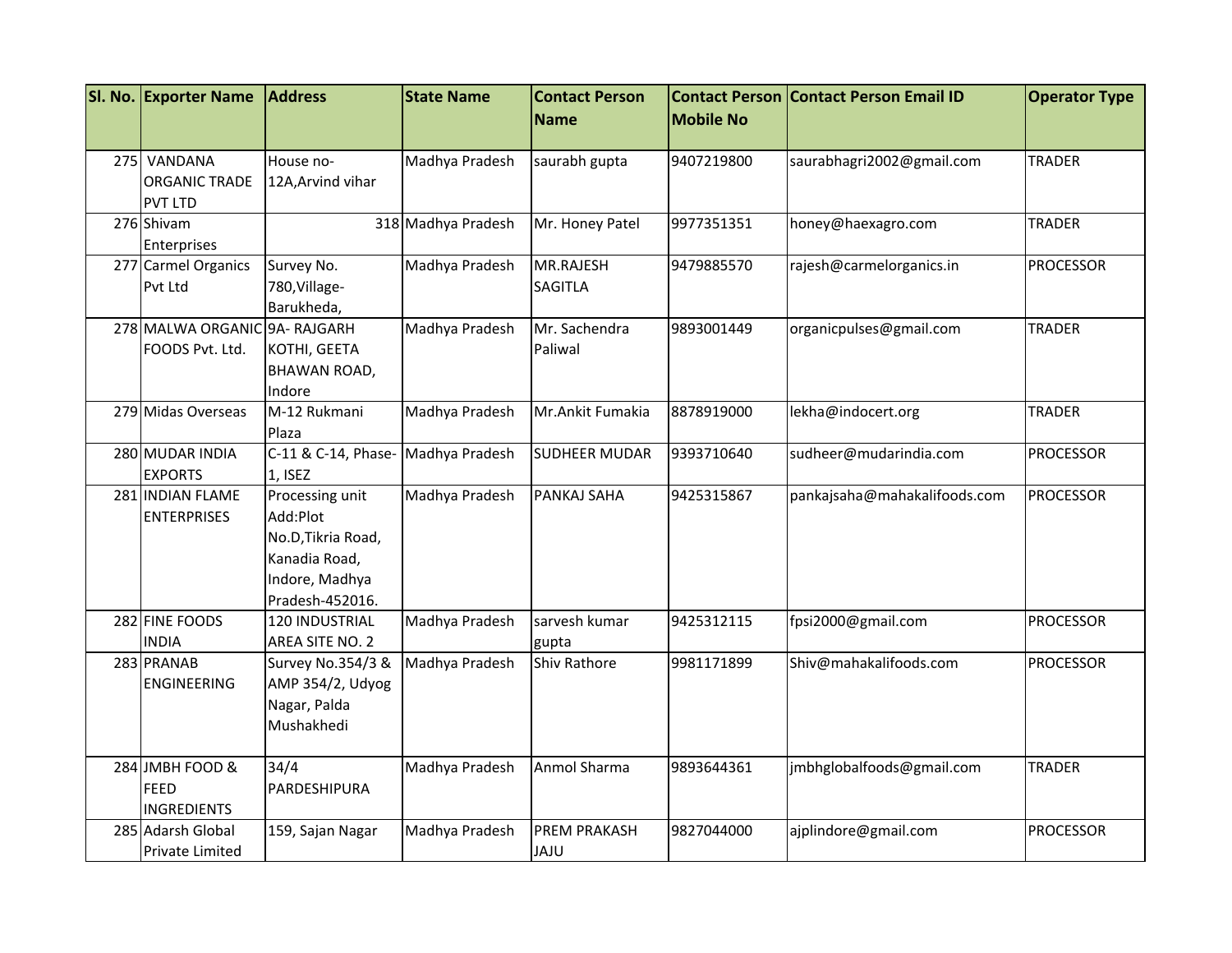| SI. No. Exporter Name                                           | <b>Address</b>                                                                                | <b>State Name</b> | <b>Contact Person</b>         | <b>Contact Person</b> | <b>Contact Person Email ID</b>              | <b>Operator Type</b> |
|-----------------------------------------------------------------|-----------------------------------------------------------------------------------------------|-------------------|-------------------------------|-----------------------|---------------------------------------------|----------------------|
|                                                                 |                                                                                               |                   | <b>Name</b>                   | <b>Mobile No</b>      |                                             |                      |
| 286 Shankar Nutricon<br>Pvt. Ltd                                | <b>PLOT NO. 808-J</b>                                                                         | Madhya Pradesh    | Dr. Ashutosh<br>sharma        | 8462004422            | anusha@indocert.org                         | <b>PROCESSOR</b>     |
| 287 Vinayaka Organics 76 Ashok Marg                             |                                                                                               | Madhya Pradesh    | Amol Jain                     | 9711727689            | vinayakaorganics@gmail.com                  | <b>PROCESSOR</b>     |
| 288 GURUDEO<br><b>EXPORTS</b><br>CORPORATION<br>PRIVATE LIMITED | 13, Shradhanand<br>marg, Chhawani                                                             | Madhya Pradesh    | Hemant jain                   | 9826055332            | documentation@gurudeoexports.c TRADER<br>om |                      |
| 289 ONYX OVERSEAS                                               | 334/2/4, AGRAWAL<br>UDHYOG NAGAR,<br><b>PALDA</b>                                             | Madhya Pradesh    | <b>SUNIL AGRAWAL</b>          | 9993795161            | onyx2015overseas@gmail.com                  | <b>TRADER</b>        |
| 290 NARMADA<br><b>NATURAL</b><br><b>OVERSEAS</b>                | 307, Pukhraj<br>Corporate                                                                     | Madhya Pradesh    | Kamlesh Meena                 | 9755078888            | lekha@indocert.org                          | <b>TRADER</b>        |
| 291 AGRI WING<br><b>ORGANICS</b>                                | 525-526, 4th Floor,<br>Vikram Tower,<br>Sapna Sangeeta<br>Road                                | Madhya Pradesh    | <b>AYUSH KACHOLIA</b>         | 9893257957            | mail@shantioverseas.com                     | <b>TRADER</b>        |
| 292 LIVE ORGANICS<br><b>PVT LTD</b>                             | U.G.31, Sunrise<br>Tower, 579-M.G.<br>Road                                                    | Madhya Pradesh    | <b>MR. SHASHANK</b><br>VAIDYA | 9826010587            | shashankvaidya@hotmail.com                  | <b>TRADER</b>        |
| 293 Organic Wellness<br><b>Products Private</b><br>Limited      | Plot No. 295-296,<br>Village Babai                                                            | Madhya Pradesh    | Krishan Gupta                 | 9599215227            | krishan@organicwellness.com                 | <b>PROCESSOR</b>     |
| 294 Suminter India<br>Organics Pvt. Ltd.                        | 3rd Floor, X-Cube<br>Building, New Link<br>Road, Opp. Fun<br>Republic Cinema,<br>Andheri West | Maharashtra       | Mr. Pradeep<br>Kanchan        | 9773033636            | pradeep.k@suminter.com                      | <b>TRADER</b>        |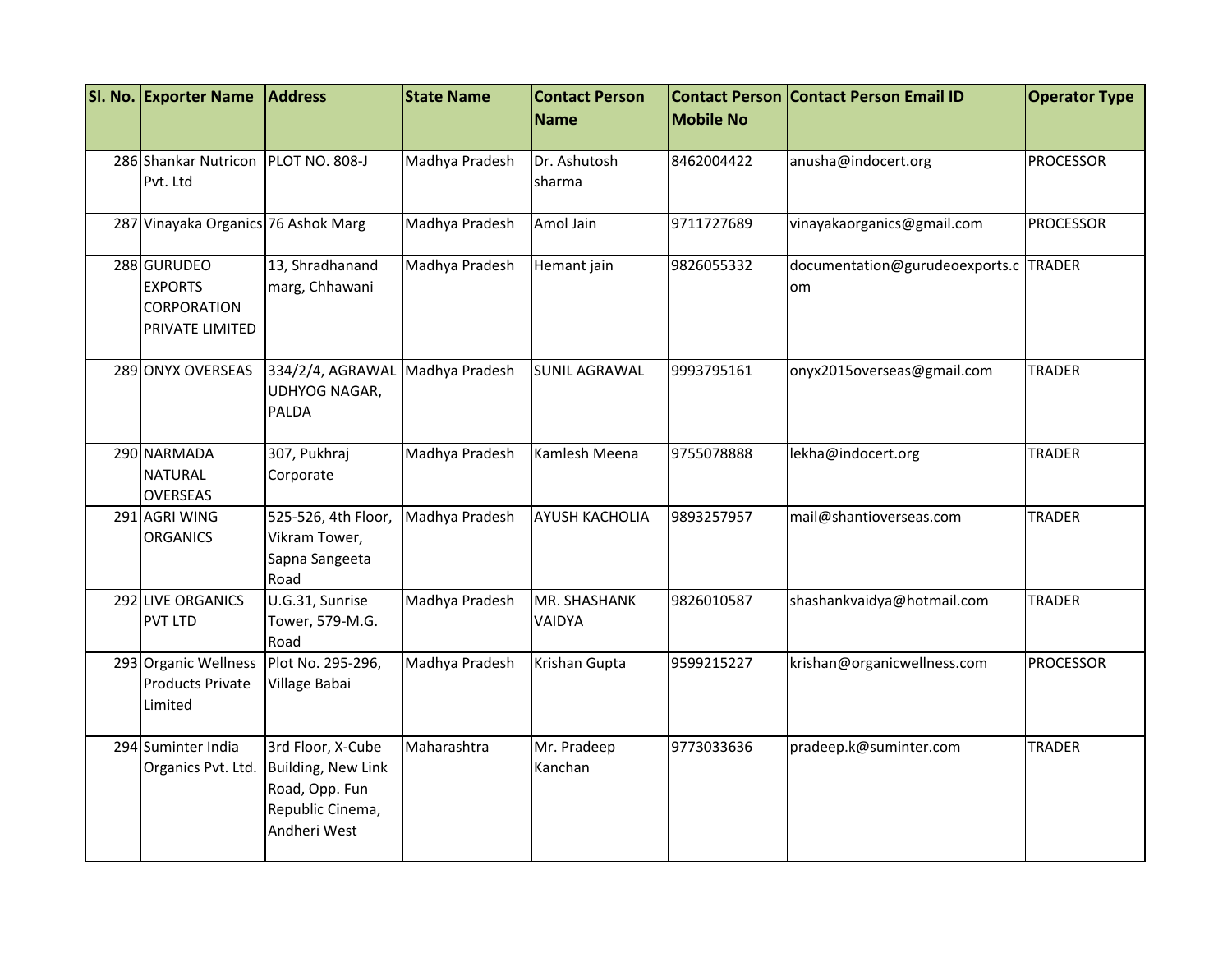| SI. No. Exporter Name                                                            | <b>Address</b>                                                                                  | <b>State Name</b> | <b>Contact Person</b>        | <b>Mobile No</b> | <b>Contact Person Contact Person Email ID</b> | <b>Operator Type</b> |
|----------------------------------------------------------------------------------|-------------------------------------------------------------------------------------------------|-------------------|------------------------------|------------------|-----------------------------------------------|----------------------|
|                                                                                  |                                                                                                 |                   | Name                         |                  |                                               |                      |
| 295 PRAGATI<br><b>ORGANICS</b>                                                   | Plot No.E-141,<br><b>MIDC Industrial</b><br>Area, Additional<br><b>MIDC</b>                     | Maharashtra       | Harshdeep Baveja             | 9893644361       | organic@pragatiorganics.com                   | <b>PROCESSOR</b>     |
| 296 BHAKTI<br><b>EXTRACTION PVT</b><br><b>LTD</b>                                | G-1, PHASE II, ADDL Maharashtra<br>MIDC AREA, JALNA                                             |                   | Nilesh Sarda                 | 9669944361       | Organic@pragatiagribiz.com                    | <b>PROCESSOR</b>     |
| 297 SAI SMARAN<br><b>FOODS LTD</b>                                               | T-50/D-120,<br>M.I.D.C.                                                                         | Maharashtra       | <b>Babulal Pareek</b>        | 9422871976       | sumit.sonone@saismaran.com                    | <b>PROCESSOR</b>     |
| 298 Simran Feeds Pvt.<br>Ltd.                                                    | $E-129$ , MIDC,<br>Avdhan Industrial<br>Area                                                    | Maharashtra       | Mr. Alok Singh<br>Gaharwar   | 8435101205       | alok.gaharwar@simranfeeds.in                  | <b>PROCESSOR</b>     |
| 299 Navjyot<br>International<br>Trading Pvt.<br>Limited                          | 307, Balarama<br><b>Building</b>                                                                | Maharashtra       | MR. MAHENDRA<br><b>RANKA</b> | 9930401725       | in.logs@navjyotintl.com                       | <b>TRADER</b>        |
| 300 ORGANIC<br>PRODUCTS INDIA                                                    | Row House No. B-8, Maharashtra<br>Himgiri Residency,<br>Near Sandesh<br>Society, Market<br>Yard |                   | Mr. Viral Patel              | 9763866464       | viralpatel@viralspices.com                    | <b>TRADER</b>        |
| 301 ED AND F MAN<br><b>COMMODITIES</b><br><b>INDIA PRIVATE</b><br><b>LIMITED</b> | 601,275A/1/2,<br>Malhotra<br>Chambers, Govandi<br>Station Road,<br>Deonar                       | Maharashtra       | Gajendra Dolas               | 9922669141       | gajendra.dolas@edfmanindia.com                | <b>TRADER</b>        |
| 302 VEERRAL AGRO<br><b>TECH</b>                                                  | 331, Market Yard                                                                                | Maharashtra       | Mr. Viral Patel              | 9763866464       | viralpatel@viralspices.com                    | <b>TRADER</b>        |
| 303 SIMOSIS<br>INTERNATIONAL<br><b>PRIVATE LIMITED</b>                           | 417, Great Eastern<br>Galleria, Plot No.<br>20, Sector 4, Nerul<br>(West),                      | Maharashtra       | Mr. Dinesh Mishra            | 8652170004       | admin@simosis.com                             | <b>TRADER</b>        |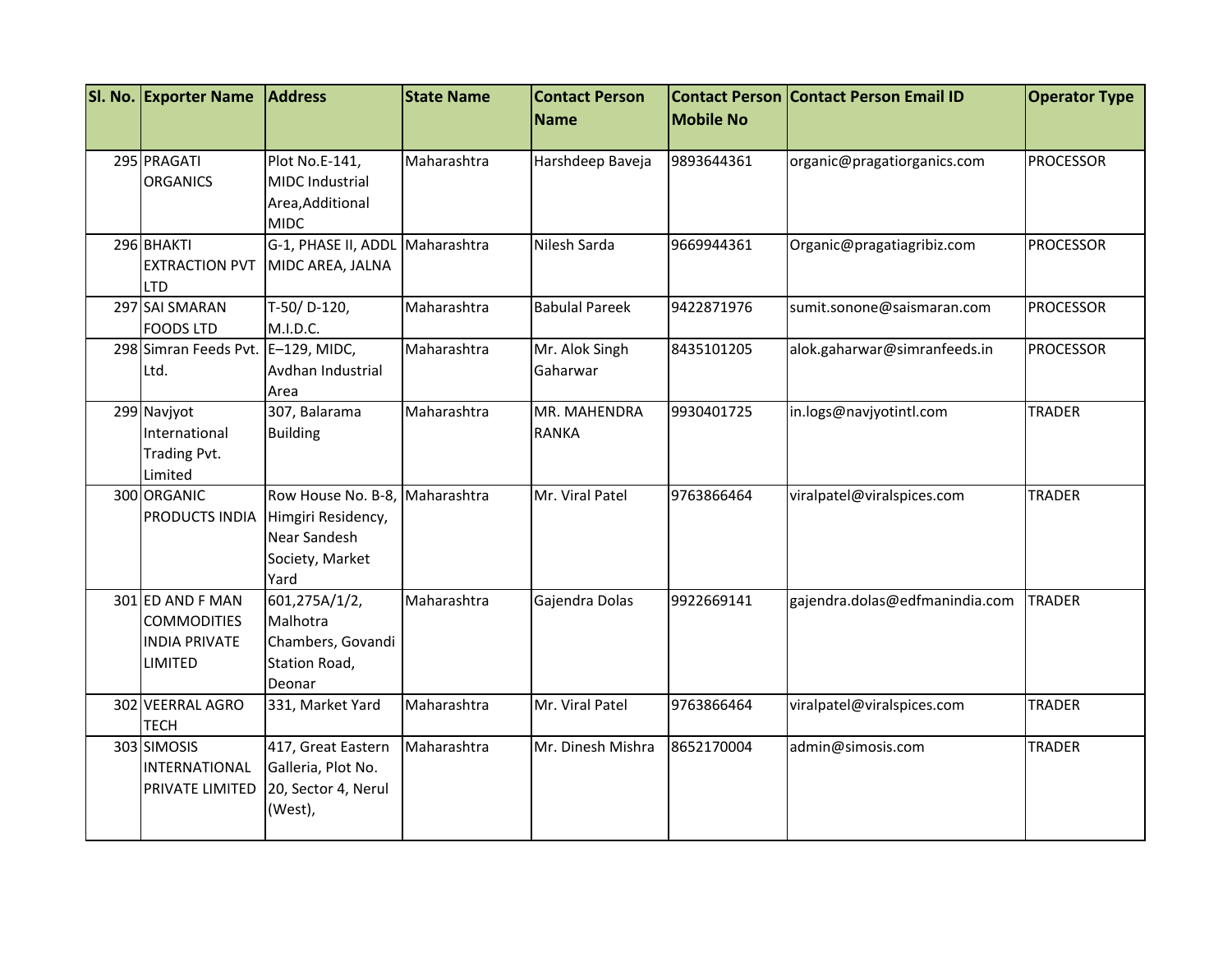| Sl. No. Exporter Name                   | <b>Address</b>                  | <b>State Name</b> | <b>Contact Person</b><br><b>Name</b> | <b>Mobile No</b> | <b>Contact Person Contact Person Email ID</b> | <b>Operator Type</b> |
|-----------------------------------------|---------------------------------|-------------------|--------------------------------------|------------------|-----------------------------------------------|----------------------|
|                                         |                                 |                   |                                      |                  |                                               |                      |
| 304 MISHRIBAI AGRO                      | J-1,MIDC                        | Maharashtra       | SACHIN AGRAWAL                       | 8269892437       | sachin@omshreeagro.com                        | <b>TRADER</b>        |
| <b>TECH PRIVATE</b>                     |                                 |                   |                                      |                  |                                               |                      |
| <b>LIMITED</b>                          |                                 |                   |                                      |                  |                                               |                      |
| 305 Bergwerff Organic Office No. 1002,  |                                 | Maharashtra       | Mr. Pradeep                          | 9773033636       | pradeep.k@suminter.com                        | <b>TRADER</b>        |
| India Pvt. Ltd.                         | Peninsula Park, Off             |                   | Kanchan                              |                  |                                               |                      |
|                                         | Veera Desai Road,               |                   |                                      |                  |                                               |                      |
|                                         | ANDHERI WEST,                   |                   |                                      |                  |                                               |                      |
|                                         | Mumbai,                         |                   |                                      |                  |                                               |                      |
|                                         | Maharashtra,                    |                   |                                      |                  |                                               |                      |
|                                         | 400053.                         |                   |                                      |                  |                                               |                      |
| 306 VIJAYANT                            | Plot No. E-6/1,                 | Maharashtra       | PRATISHEK KABRA                      | 9920046600       | vapl.export@gmail.com                         | <b>PROCESSOR</b>     |
| <b>AGENCIES</b>                         | M.I.D.C                         |                   |                                      |                  |                                               |                      |
| <b>PRIVATE LIMITED</b>                  |                                 |                   |                                      |                  |                                               |                      |
| 307 SWANI SPICE                         | A 189/190/819, TTC Maharashtra  |                   | Ms. Alka Lad                         | 8390835053       | alka@swanispice.com                           | <b>PROCESSOR</b>     |
| <b>MILLS PVT LTD</b>                    | <b>MIDC</b> Industrial          |                   |                                      |                  |                                               |                      |
|                                         | Estate                          |                   |                                      |                  |                                               |                      |
| 308 Kalpvraksh Impex B 801, Gold Filled |                                 | Maharashtra       | MR. MAHENDRA                         | 9930401725       | kalpvrakshimpex@gmail.com                     | <b>TRADER</b>        |
|                                         | <b>Girnar Tower</b>             |                   | <b>RANKA</b>                         |                  |                                               |                      |
| 309 MAHARASHTRA                         | Plot No.NO.E-132,               | Maharashtra       | Ravi Agarwal                         | 9920120501       | ravi agrawal19@yahoo.com                      | <b>PROCESSOR</b>     |
| <b>SOLVENT</b>                          | M.I.D.C Area,                   |                   |                                      |                  |                                               |                      |
| <b>EXTRACTION PVT.</b> Behind S.T.      |                                 |                   |                                      |                  |                                               |                      |
| LTD.                                    | Workshop                        |                   |                                      |                  |                                               |                      |
| 310 Tasty Bite                          | 490, At Post-                   | Maharashtra       | Mr. Narendra                         | 9860598646       | narendra@tastybite.com                        | <b>PROCESSOR</b>     |
| Eatables Ltd                            | Bhandgaon Tal-                  |                   | Meena                                |                  |                                               |                      |
|                                         | Daund, Dist - Pune<br>$-412214$ |                   |                                      |                  |                                               |                      |
| 311 GLOBAL                              | 325 Samuel Street               | Maharashtra       | SAKINA J                             | 9930026190       | sakina@global-merchants.in                    | <b>TRADER</b>        |
| <b>MERCHANTS</b>                        | Vadgadi                         |                   |                                      |                  |                                               |                      |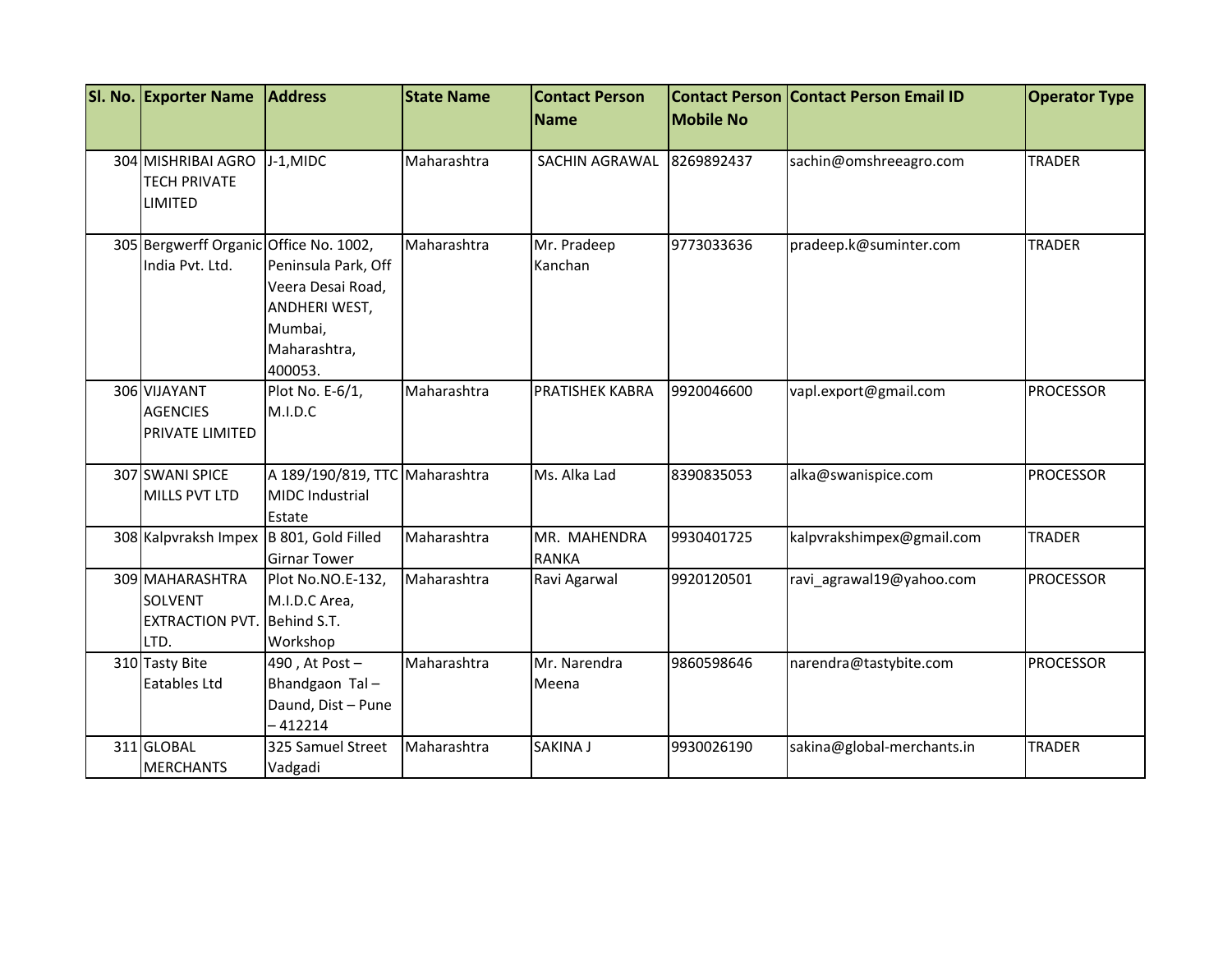|        | SI. No. Exporter Name                              | <b>Address</b>                                                                              | <b>State Name</b> | <b>Contact Person</b><br>Name           | <b>Mobile No</b> | <b>Contact Person Contact Person Email ID</b> | <b>Operator Type</b> |
|--------|----------------------------------------------------|---------------------------------------------------------------------------------------------|-------------------|-----------------------------------------|------------------|-----------------------------------------------|----------------------|
|        |                                                    |                                                                                             |                   |                                         |                  |                                               |                      |
|        | 312 TURTLE<br><b>INFRATRADE</b><br>PRIVATE LIMITED | 8536 A/11,<br>Lokmangal House<br>Murarji Peth, Near<br>old Poona Naka                       | Maharashtra       | Mr.Tukaram Yadav                        | 9823839011       | tukaram.yadav@lokmangalgroup.c TRADER<br>om   |                      |
|        | 313 M/S. EXOTIC<br><b>FRUITS PVT. LTD</b>          | 502, Malhotra<br>Chambers, Deonar                                                           | Maharashtra       | Mr.Ajay Sortee                          | 7989246502       | ajay.sortee@exotic-fruit.com                  | <b>TRADER</b>        |
|        | 314 Madon Pure<br>Foods Pvt Ltd                    | T-27 Jai Mata Di<br>Complex, Kalher,<br>Bhiwandi - 421302.<br>India                         | Maharashtra       | Mr.Danesh Madon                         | 9867245082       | madonpurefoods@gmail.com                      | <b>PROCESSOR</b>     |
|        | 315 Gonglu Agro<br><b>Private Limited</b>          | Gut No.<br>207, 211, 213,<br>Village. Jaitapur,<br>Tal.Chandwad,                            | Maharashtra       | Mukund Kale                             | 7989246502       | mukundmast@gmail.com                          | <b>PROCESSOR</b>     |
|        | 316 TASTEL FINE<br>FOOD PVT. LTD.                  | At/Po-Surli, Gat No.<br>710, Taluka Karad                                                   | Maharashtra       | Ms. Sapna Shetty                        | 7400083221       | sapna.shetty@tastelfinefood.com               | <b>PROCESSOR</b>     |
|        | 317 AMRUTA<br><b>CASHEW</b><br><b>INDUSTRIES</b>   | <b>BR Nath Pai Road</b><br>(Old Ramghat Road)                                               | Maharashtra       | Mr. Siddharth<br>Suresh<br>Prabhuzantye | 9822122390       | amrutacashew@yahoo.com                        | <b>PROCESSOR</b>     |
| 318 PD | INTERNATIONAL                                      | C-32, APMC<br>MARKET 1, PHASE<br>2, VASHI                                                   | Maharashtra       | Pranay Doshi                            | 9867294087       | pdinternational1@gmail.com                    | <b>TRADER</b>        |
|        | 319 TAIYO KAGAKU<br><b>INDIA PVT LTD</b>           | M-101 MIDC, Waluj                                                                           | Maharashtra       | Mr. Akash<br>Padgelwar                  | 9325160043       | apadgelwar@taiyokagakuindia.com PROCESSOR     |                      |
|        | 320 EKOLOGIE FORTE<br><b>PVT LTD</b>               | SHOP NO.310, SAI<br><b>TRADE CENTER</b><br><b>OPPOSITE RAILWAY</b><br><b>STATION MASJID</b> | Maharashtra       | Mr. Ravi Mogal                          | 9075007721       | projects@eko-logie.com                        | <b>TRADER</b>        |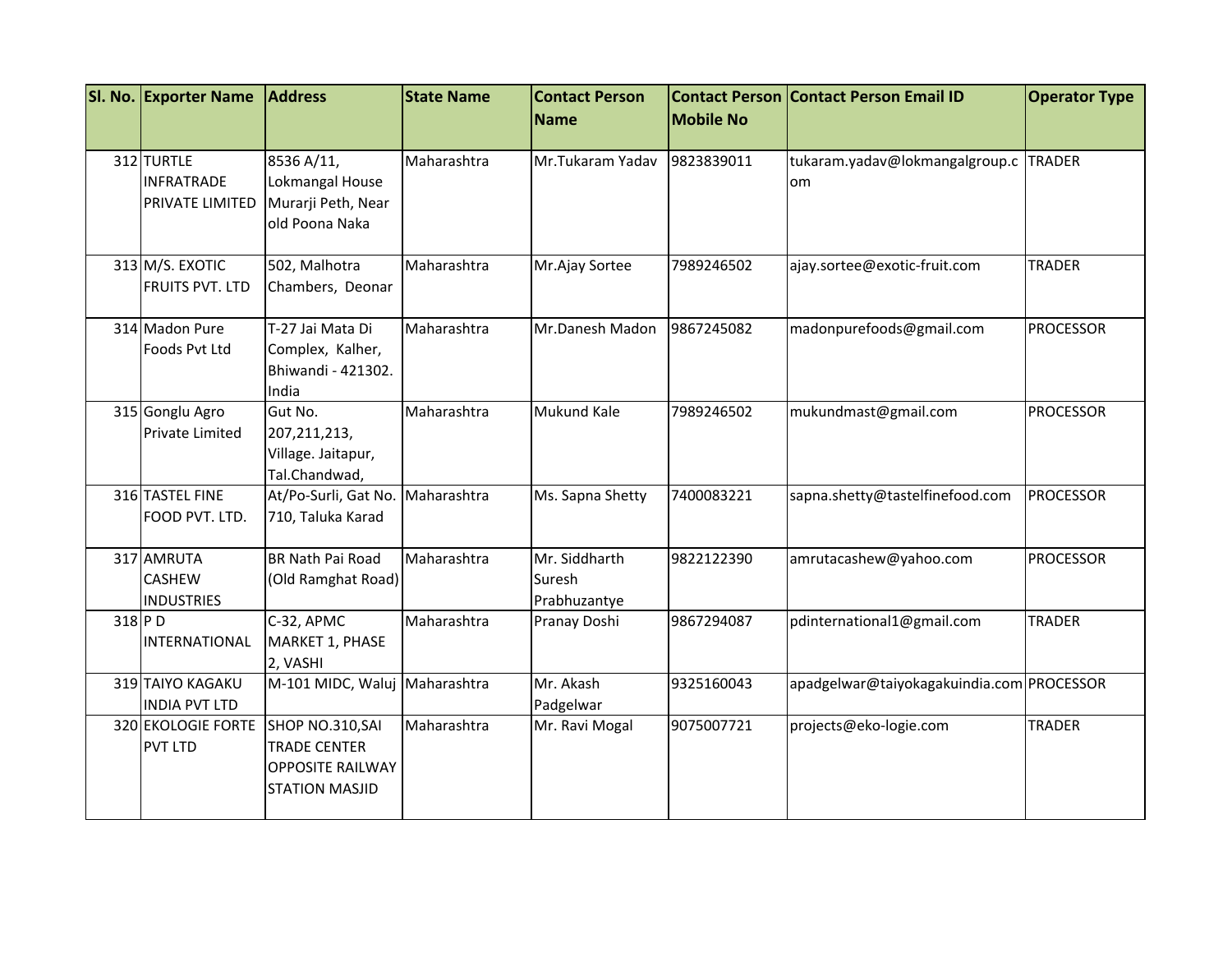| SI. No. Exporter Name                                               | <b>Address</b>                                                                                | <b>State Name</b> | <b>Contact Person</b><br><b>Name</b>       | <b>Mobile No</b> | <b>Contact Person Contact Person Email ID</b> | <b>Operator Type</b> |
|---------------------------------------------------------------------|-----------------------------------------------------------------------------------------------|-------------------|--------------------------------------------|------------------|-----------------------------------------------|----------------------|
|                                                                     |                                                                                               |                   |                                            |                  |                                               |                      |
| 321 ZANTYE CASHEW<br><b>INDUSTRIES</b>                              | H. No. 2233,<br>Dhuriwada, Malvan<br>Achra Road                                               | Maharashtra       | Mr. Prasannakumar 9423404422<br>D. Andhari |                  | zantyes@yahoo.com                             | <b>PROCESSOR</b>     |
| 322 ACHAL CASHEWS<br><b>PRIVATE LIMITED</b>                         | 406/2, Tilari Dam<br>Road, Turkewadi                                                          | Maharashtra       | <b>G GIRIDHAR</b><br>PRABHU                | 9845127177       | ggprab@gmail.com                              | <b>PROCESSOR</b>     |
| 323 Suminter India<br>Organics Pvt. Ltd.                            | 3rd Floor, X-Cube<br>Building, New Link<br>Road, Opp. Fun<br>Republic Cinema,<br>Andheri West | Maharashtra       | Suchit Sonwane                             | 8329336847       | suchit.sonwane@suminter.com                   | <b>TRADER</b>        |
| 324 Quality Spices<br>Pvt. Ltd.                                     | Plot No. M-1, Addl.<br>And Food Exports Ambernath MIDC,                                       | Maharashtra       | Ms. MEDHA MULEY 8290635075                 |                  | qc@qualityspicesindia.com                     | <b>PROCESSOR</b>     |
| 325 Kalpvraksh Impex 307 Balarama<br>Pvt Ltd.                       | Building, Bandra<br>Kurla Complex,                                                            | Maharashtra       | usha                                       | 9930401722       | traffic@navjyotintl.com                       | <b>TRADER</b>        |
| 326 LOKMANGAL<br><b>AGRO</b><br><b>INDUSTRIES</b><br><b>LIMITED</b> | Subhash Nagar,<br>Bibidarphal, Post.<br>Bibidarphal. Tal.<br>North Solapur                    | Maharashtra       | Mr.Tukaram Yadav                           | 9823839011       | tukaram.yadav@lokmangalgroup.c<br>om          | <b>PROCESSOR</b>     |
| 327 SAI SMARAN<br><b>FOODS LTD</b>                                  | T-50/D-120, M.I.D.C Maharashtra                                                               |                   | <b>Babulal Pareek</b>                      | 9422871976       | nnd smaran@yahoo.in                           | <b>TRADER</b>        |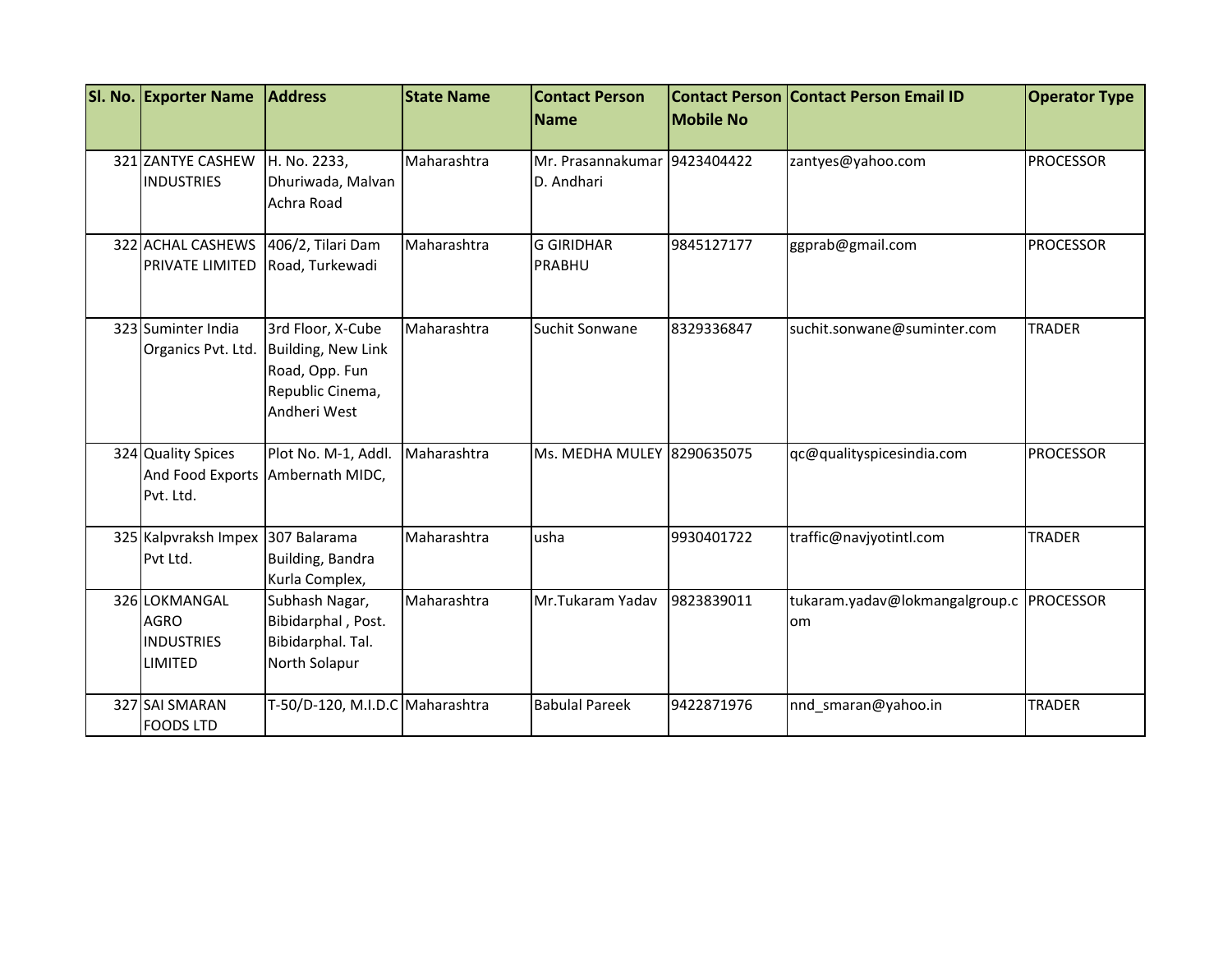| SI. No. Exporter Name                                                               | <b>Address</b>                                                                                                | <b>State Name</b> | <b>Contact Person</b>         |                  | <b>Contact Person Contact Person Email ID</b> | <b>Operator Type</b> |
|-------------------------------------------------------------------------------------|---------------------------------------------------------------------------------------------------------------|-------------------|-------------------------------|------------------|-----------------------------------------------|----------------------|
|                                                                                     |                                                                                                               |                   | Name                          | <b>Mobile No</b> |                                               |                      |
| 328 EKOLOGIE FORTE<br><b>PVT LTD</b>                                                | At Post Plot No 56-<br>A-2 Hindusthan<br>Awas Sector<br>3, Kanchan Nagar,<br>Paithan Road,<br>Nakshtrawadi TQ | Maharashtra       | <b>MR.RAVI MOGAL</b>          | 9075007721       | projects@eko-logie.com                        | <b>PROCESSOR</b>     |
| 329 CORELIFE<br><b>WHOLEFOODS</b><br>PRIVATE LIMITED                                | 209/1B/1A 2ND<br><b>FLOOR, RANGE</b><br><b>HILLS ROAD</b>                                                     | Maharashtra       | Mr. Tukaram Yadav             | 9823839011       | tukaram.yadav@lokmangalgroup.c<br>om          | <b>TRADER</b>        |
| 330 Fazlani Exports<br>Private Limited                                              | C-112, TTC Industrial Maharashtra<br>Area                                                                     |                   | Iqbal Fazlani                 | 9820974882       | quality@fazlanifoods.com                      | <b>PROCESSOR</b>     |
| 331 ECOFARMS INDIA<br><b>LIMITED</b>                                                | SURVEY NO.8/3,<br><b>DORLI</b><br>DOLAMBA, NAGPUR<br><b>BYPASS ROAD</b>                                       | Maharashtra       | MR.AANAND O<br><b>MOR</b>     | 9820219716       | aanand.ecofarmsindia@gmail.com PROCESSOR      |                      |
| 332 Freshtrop Fruits<br>Limited                                                     | Gat No. 598/1, Vill.<br>Janori, Tal. Dindori,<br>Dist. Nashik-422206                                          | Maharashtra       | Mr. SUDHAKAR<br><b>DHANDE</b> | 9730005352       | dmahajan@freshtrop.com                        | <b>PROCESSOR</b>     |
| 333 QUALITAS FOODS C-47/1, MIDC<br><b>INDIA PVT LTD</b>                             | INDUSTRIAL AREA,<br>TASAWADE-<br>415109, SATARA<br>DISTRICT,                                                  | Maharashtra       | S.MANJUNATH                   | 9740968400       | manjusistla@yahoo.com                         | <b>PROCESSOR</b>     |
| 334 AMBIKA GLOBAL<br><b>FOODS AND</b><br><b>BEVERAGES</b><br><b>PRIVATE LIMITED</b> | Plot No. A-248,<br>MIDC, Mahape,<br>T.T.C. Industrial<br>Area, Post Ghansoli                                  | Maharashtra       | Mr. Vipin Hingrah             | 7738056852       | vipin@ambikaglobal.com                        | <b>PROCESSOR</b>     |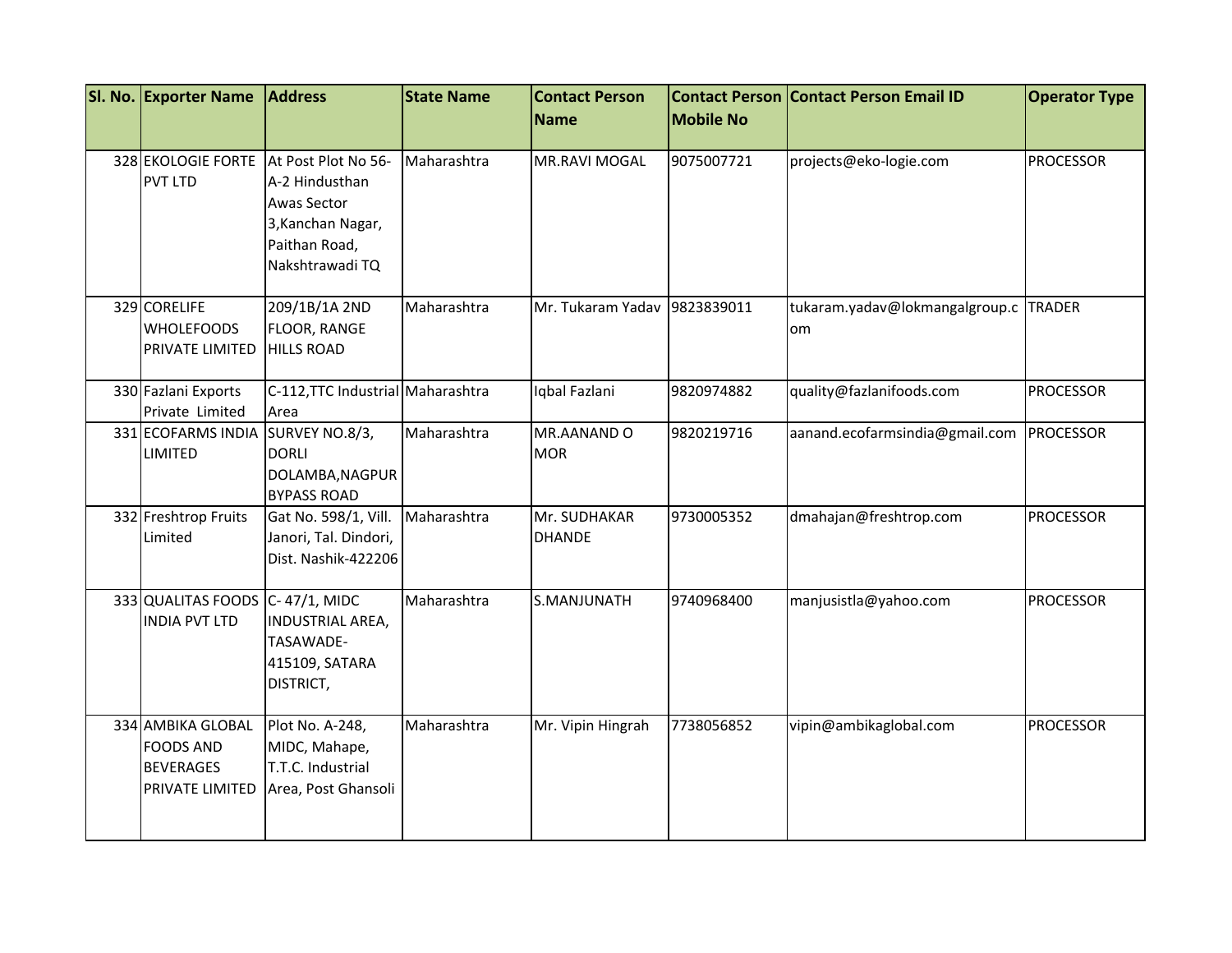| SI. No. Exporter Name                                  | <b>Address</b>                                                          | <b>State Name</b> | <b>Contact Person</b><br><b>Name</b> | <b>Mobile No</b> | <b>Contact Person Contact Person Email ID</b> | <b>Operator Type</b> |
|--------------------------------------------------------|-------------------------------------------------------------------------|-------------------|--------------------------------------|------------------|-----------------------------------------------|----------------------|
| 335 Manorama<br><b>Industries Private</b><br>Limited   | U-103, MIDC<br>Hingana                                                  | Maharashtra       | Vinita Ashish Saraf                  | 7712283071       | chandan_cosmetics@manoramagr<br>oup.co.in     | <b>PROCESSOR</b>     |
| 336 Euroasias<br>Ingredients Pvt<br>Ltd                | Survey No 5 & 5/1,<br>Village-Ajivali,<br>Tehsil-Khalaur                | Maharashtra       | <b>NA</b>                            | 9228888807       | mona.euroasia@gmail.com                       | <b>PROCESSOR</b>     |
| 337 KRISHNA<br><b>TRADING CO</b>                       | Plot No A-486 TTC<br><b>MIDC</b>                                        | Maharashtra       | <b>ASHOK kUMAR</b>                   | 9769226715       | suresh_krishnatrading@yahoo.com PROCESSOR     |                      |
| 338 ANACARDO<br><b>FOODS PRIVATE</b><br><b>LIMITED</b> | <b>B</b> 503, Helix,<br>Unnathi Gardens                                 | Maharashtra       | Mr. Senect Balan                     | 7400171911       | senect@anacardo.in                            | <b>TRADER</b>        |
| 339 Aaha Impex Pvt.<br>Ltd.                            | 130, Commodity<br>Exchange Building,<br>1st Floor, Sector-<br>19, Vashi | Maharashtra       | Vimal Sawansukha                     | 9414049095       | aahaimpex@mtnl.net.in                         | <b>TRADER</b>        |
|                                                        | 340 KAY BEE EXPORTS Survey No. 107/2C,<br>Prop No. 887<br>Sastewadi     | Maharashtra       | Sachin Yadav                         | 9673003060       | sachin@kaybeeexports.com                      | PROCESSOR            |
| 341 ADF Foods Ltd                                      | E-5, MIDC<br>Malegoan , Sinnar<br>,Nashik, Maharastra<br>$-422103$      | Maharashtra       | Mr Dinesh Jaiswal                    | 8691874332       | nasik-qa@adf-foods.com                        | <b>PROCESSOR</b>     |
| 342 SWANI SPICE<br>MILLS PVT LTD                       | A-189/190/819,<br>TTC Industrial Area,                                  | Maharashtra       | Ms. Alka Lad                         | 8390835053       | alka@swanispice.com                           | <b>TRADER</b>        |
| 343 JAIRAMDAAS<br><b>KHUSHIRAM</b>                     | Plot No. M-14/14-1, Maharashtra<br>MIDC Indl. Area,<br>Taloja           |                   | Navneet Sawant                       | 9820220396       | qa@herbaltrade.com                            | <b>PROCESSOR</b>     |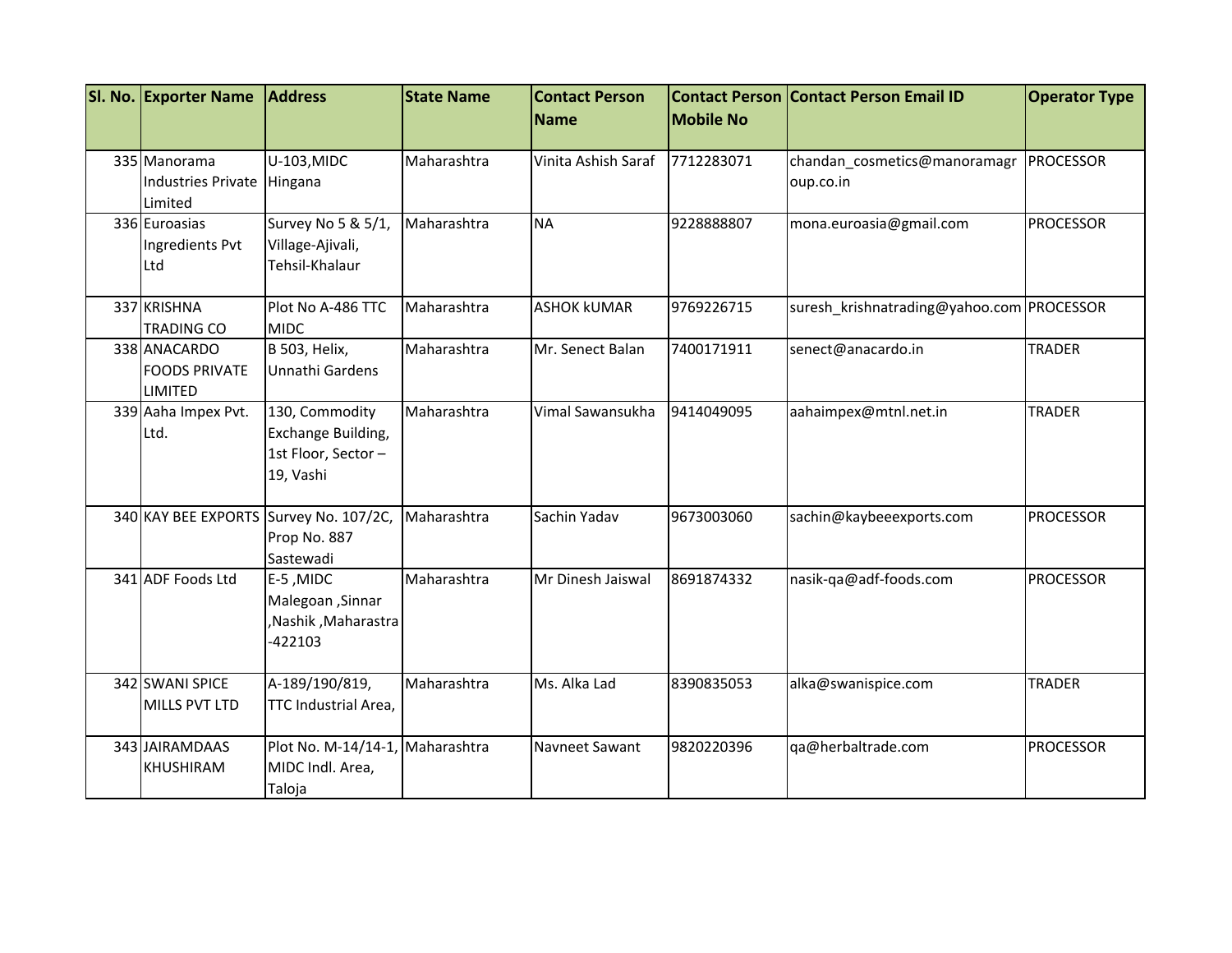| SI. No. Exporter Name                                              | <b>Address</b>                                                                         | <b>State Name</b> | <b>Contact Person</b><br><b>Name</b>   | <b>Mobile No</b> | <b>Contact Person Contact Person Email ID</b> | <b>Operator Type</b> |
|--------------------------------------------------------------------|----------------------------------------------------------------------------------------|-------------------|----------------------------------------|------------------|-----------------------------------------------|----------------------|
| 344 ASTER EMERGING 756 B Tara<br><b>MARKETS</b><br>PRIVATE LIMITED | Mahal, 5th Road                                                                        | Maharashtra       | Sankalp                                | 9820021213       | sankalp@astertrade.com                        | <b>TRADER</b>        |
| 345 GOOD MORNING<br><b>PRODUCTS</b><br>(INDIA))                    | A-398 TTC<br><b>INDUSTRIAL AREA</b><br><b>MIDC MAHAPE</b>                              | Maharashtra       | RAJ LAXMAN<br>TEKCHANDANI              | 8290635075       | gmpnaturalfoods@gmail.com                     | <b>PROCESSOR</b>     |
| 346 Callisons Flavors<br>(India) Private<br>Limited.               | <b>KSH Distriparks Pvt</b><br>Ltd, Plot No P-5,<br>Phase 2, Chakan<br>Industrial Area, | Maharashtra       | Mr.Monoj Kumar                         | 9607073633       | MGhosh@callisons.com                          | <b>TRADER</b>        |
| 347 Nisarga Biotech<br>Pvt. Ltd                                    | J/2-1, Additional<br>MIDC, Satara, Tal<br><b>Dist</b>                                  | Maharashtra       | Mr. G. S. Soman                        | 9922421901       | nisargabiotech@gmail.com                      | <b>PROCESSOR</b>     |
| 348 JKH Exports                                                    | A-75, TTC Industrial<br>Area, Khairne MIDC                                             | Maharashtra       | Sarika Zambre                          | 9167233526       | jkhadmn@jkhexports.com                        | <b>PROCESSOR</b>     |
| 349 M/S. MERA KISAN Survey No.13,<br>PVT LTD                       | <b>Behind Relicon</b><br>Alpine Ridge, Near<br>Pancard Club Road                       | Maharashtra       | <b>MAYURI AMBADAS</b><br><b>JADHAV</b> | 9145347218       | mayuri@merakisan.com                          | <b>PROCESSOR</b>     |
| 350 OHRI EXPORTS<br>LLP                                            | 4/C LAXMI<br><b>INDUSTRIAL ESTATE</b><br><b>NEW LINK ROAD</b><br><b>ANDHERI WEST</b>   | Maharashtra       | <b>NIKHIL OHRI</b>                     | 9833513881       | OHRIEXPORTS@GMAIL.COM                         | <b>TRADER</b>        |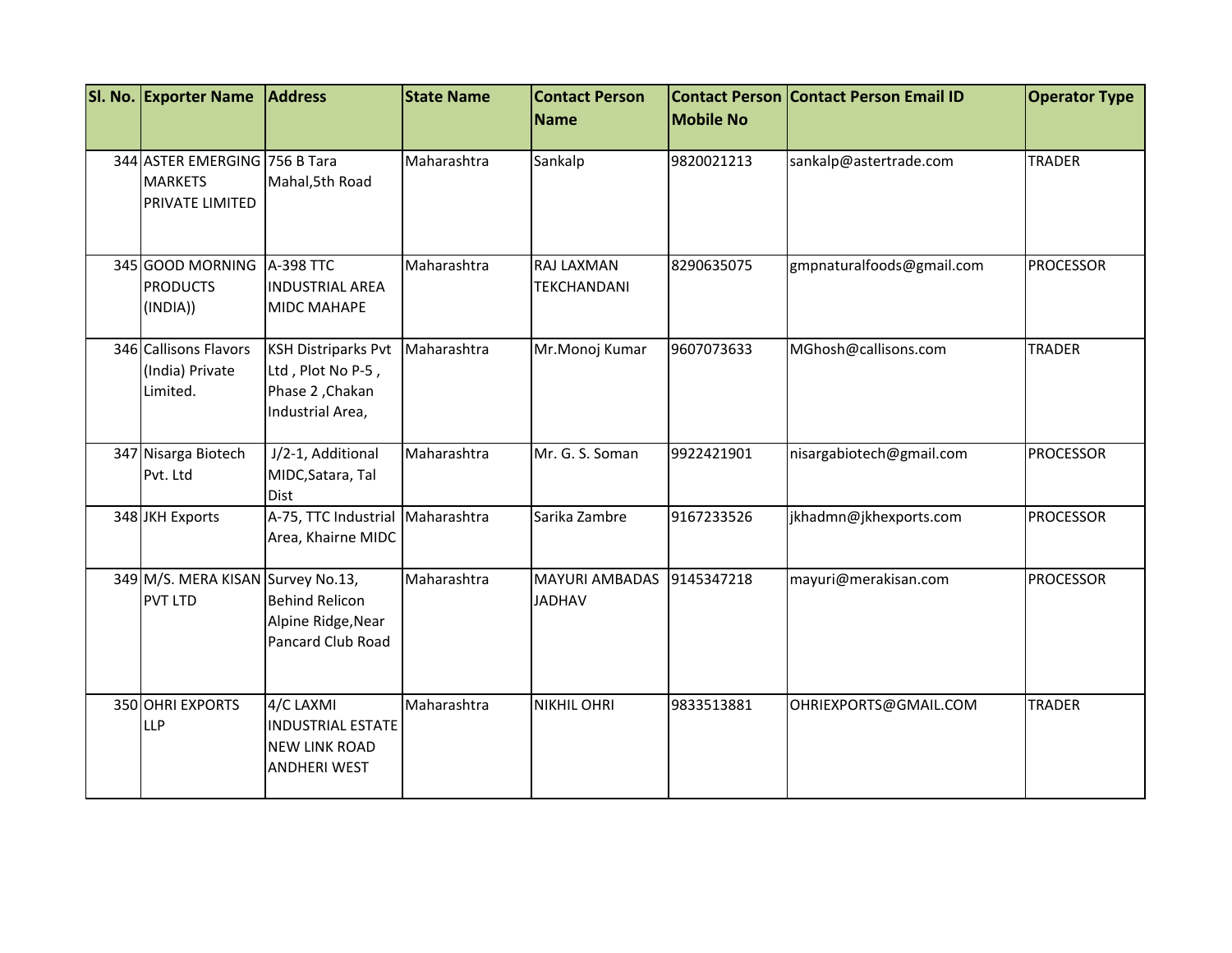| SI. No. Exporter Name                                               | <b>Address</b>                                                                                      | <b>State Name</b> | <b>Contact Person</b>         |                  | <b>Contact Person Contact Person Email ID</b>    | <b>Operator Type</b> |
|---------------------------------------------------------------------|-----------------------------------------------------------------------------------------------------|-------------------|-------------------------------|------------------|--------------------------------------------------|----------------------|
|                                                                     |                                                                                                     |                   | <b>Name</b>                   | <b>Mobile No</b> |                                                  |                      |
| 351 BOMBAY MASALA G-1/71, APMC<br><b>COMPANY</b><br>PRIVATE LIMITED | Market-I, Phase-II,<br>Sector-19, Turbhe                                                            | Maharashtra       | Ganesh Ahuja                  | 9820026167       | ganesh.ahuja@komalexoticspices.c PROCESSOR<br>om |                      |
| 352 MDA AGROCOT<br><b>PVT LTD</b>                                   | 21/22, 4th Floor,<br>Gulshan Tower,<br>Mufassil Plot                                                | Maharashtra       | Mr. Aditya M Bhoot 9922437070 |                  | aditya@mdaagrocot.com                            | <b>TRADER</b>        |
| 353 Nature Connect<br>India Pvt Ltd-<br>Sadavali                    | Plot No.7, Sadavali<br>MIDC, Taluka                                                                 | Maharashtra       | Jayant Sarnaik                | 8554863999       | jayantsarnaik@aerfindia.org                      | <b>PROCESSOR</b>     |
| 354 VIRINICA FOODS<br>PRIVATE LIMITED                               | 75, SITA SADAN, #3,<br>KELUSKAR ROAD,<br>SHIVAJI PARK,<br>DADAR(W)                                  | Maharashtra       | <b>AMOL SARAF</b>             | 9821041652       | info@virinica.com                                | <b>TRADER</b>        |
| 355 M.D. Foods                                                      | Harihar Complex,<br>Bldg.No.A-13, Unit<br>No.19-22, Dapoda<br>Village, Mankoli<br>Naka, Post Kalher | Maharashtra       | Mr Aditya Shah                | 9820245120       | info@egrocers.co.in                              | <b>PROCESSOR</b>     |
| 356 Aditi International EL-134, TTC                                 | <b>Industrial Area</b><br><b>MIDC</b>                                                               | Maharashtra       | <b>Bharat Shetty</b>          | 9833123252       | sanjay@aditiessentialoil.com                     | <b>PROCESSOR</b>     |
| 357 Suraj Bio Herbal<br>Pvt. Ltd.                                   | 102, Dixit Society,<br>Sl. No. 47/24, Law<br>College Road,<br>Erandwane-04.                         | Maharashtra       | Dr.Ghanashyam<br>Marda        | 9422009589       | drgmarda@gmail.com                               | <b>PROCESSOR</b>     |
| 358 Nature Connect<br>India Pvt Ltd-<br>Dhagewadi                   | Kondhwal                                                                                            | Maharashtra       | Jayant Sarnaik                | 8554863999       | hptrivedi@aerfindia.org                          | <b>PROCESSOR</b>     |
| 359 GIRMES<br><b>WHEATGRASS</b>                                     | At. Anandnagar,<br>Post Akluj, Taluk<br>Malshiras                                                   | Maharashtra       | Mr. Hemant Girme              | 9822002042       | gwg.ceo@gmail.com                                | <b>PROCESSOR</b>     |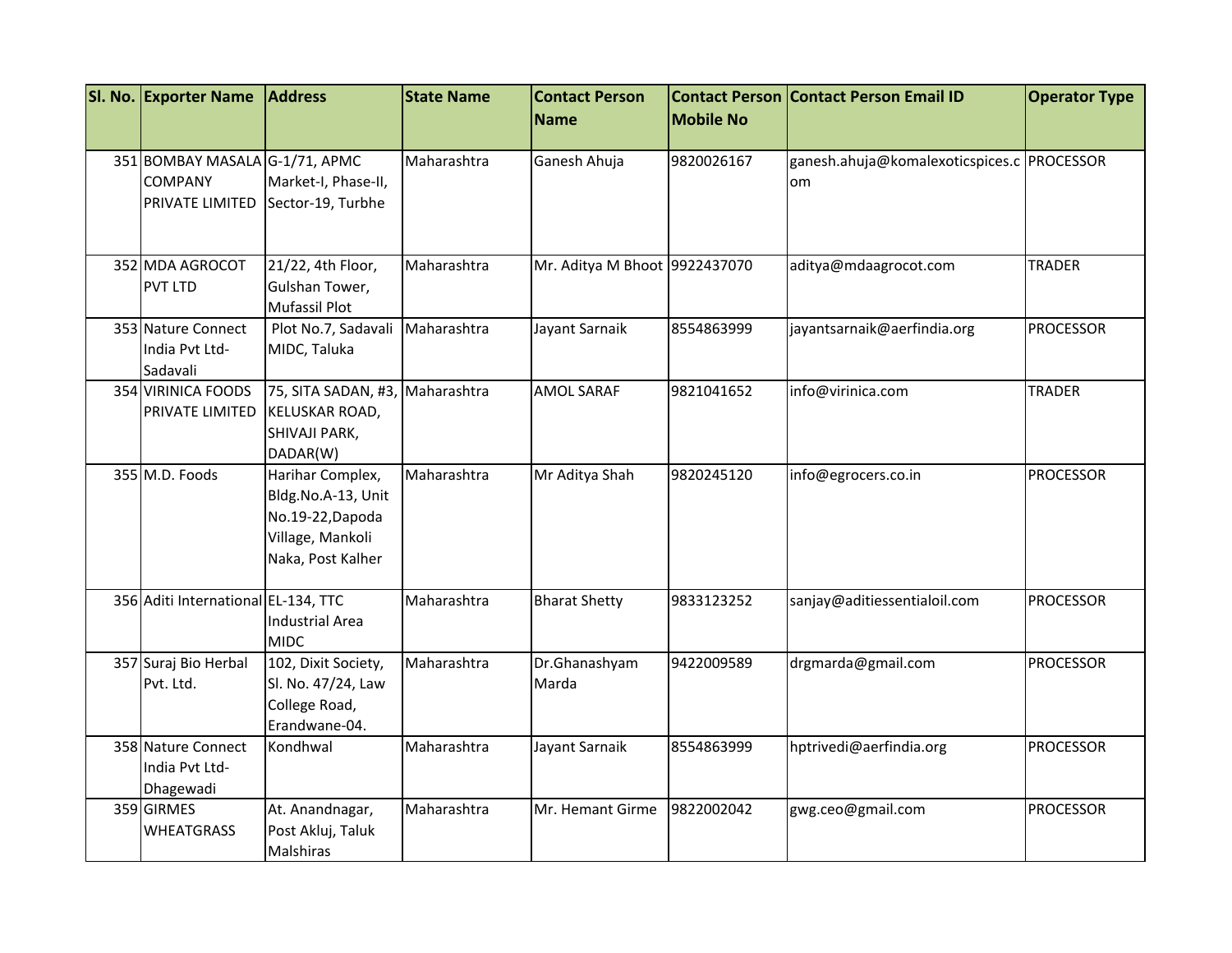| SI. No. Exporter Name                                                         | <b>Address</b>                                                                                                                                                                                                                                        | <b>State Name</b> | <b>Contact Person</b>                     |                  | <b>Contact Person Contact Person Email ID</b> | <b>Operator Type</b> |
|-------------------------------------------------------------------------------|-------------------------------------------------------------------------------------------------------------------------------------------------------------------------------------------------------------------------------------------------------|-------------------|-------------------------------------------|------------------|-----------------------------------------------|----------------------|
|                                                                               |                                                                                                                                                                                                                                                       |                   | <b>Name</b>                               | <b>Mobile No</b> |                                               |                      |
| 360 LAKYRSIEW TEA                                                             | Lakyrsiew,<br>Lumsohpoh,                                                                                                                                                                                                                              | Meghalaya         | Mrs. Nayantara<br>Lakyrsiew Mon<br>Sawian | 9862008162       | lakyrsiewtea@gmail.com                        | <b>PROCESSOR</b>     |
| 361 NATURE BIO<br><b>FOODS LIMITED</b>                                        | Unit No. 134, First<br>Floor, Rectangle-1                                                                                                                                                                                                             | New Delhi         | Mr. Vijay Deshwal                         | 8221004104       | vijay.deshwal@Itgroup.in                      | <b>TRADER</b>        |
| 362 Ecopure<br><b>Specialities Ltd</b>                                        | Unit No.134, 1st<br>Floor, Rectangle-1                                                                                                                                                                                                                | New Delhi         | <b>NA</b>                                 | 8222021504       | nbfl.certification@Itgroup.in                 | <b>TRADER</b>        |
| 363 Star Global<br>Multiventures<br>Private Limited                           | 24-A, Shree Ram<br>Road, Civil Lines                                                                                                                                                                                                                  | New Delhi         | Sanjay Sharma                             | 8930810015       | sanjaysharma@starglobal.co.in                 | <b>TRADER</b>        |
| 364 ARYAN<br>INTERNATIONAL                                                    | <b>Processing Unit</b><br>Add: E29-30, Site B,<br>Surajpur Industrial<br>Area, Greater<br>Noida, Gautam Budh<br>Nagar Tahsil-II,<br>Gautam Buddha<br>Nagar(Uttar<br>Pradesh) - 201306.<br>Registered office<br>Add:F-58, Radhey<br><b>Mohan Drive</b> | New Delhi         | Suryakant Patel                           | 7838753935       | mail@aryanint.com                             | <b>PROCESSOR</b>     |
| 365 TRACYS<br><b>HOSPITALITY</b><br><b>SERVICES</b><br><b>PRIVATE LIMITED</b> | L-352, L Block,<br>Mahipalpur<br>Extension,<br>Mahipalpur                                                                                                                                                                                             | New Delhi         | Mr. Rahul Kathuria                        | 9414042060       | contact.chandra@yahoo.com                     | <b>TRADER</b>        |
| 366 MUBARAK<br><b>OVERSEAS PVT</b><br><b>LTD</b>                              | KHASRA NO. 361,<br>362, AND 363, 373<br><b>EXTENDED</b><br>LALDORA                                                                                                                                                                                    | New Delhi         | <b>NIMESH GUPTA</b>                       | 9811569090       | NIMESHGUPTA.1986@GMAIL.COM PROCESSOR          |                      |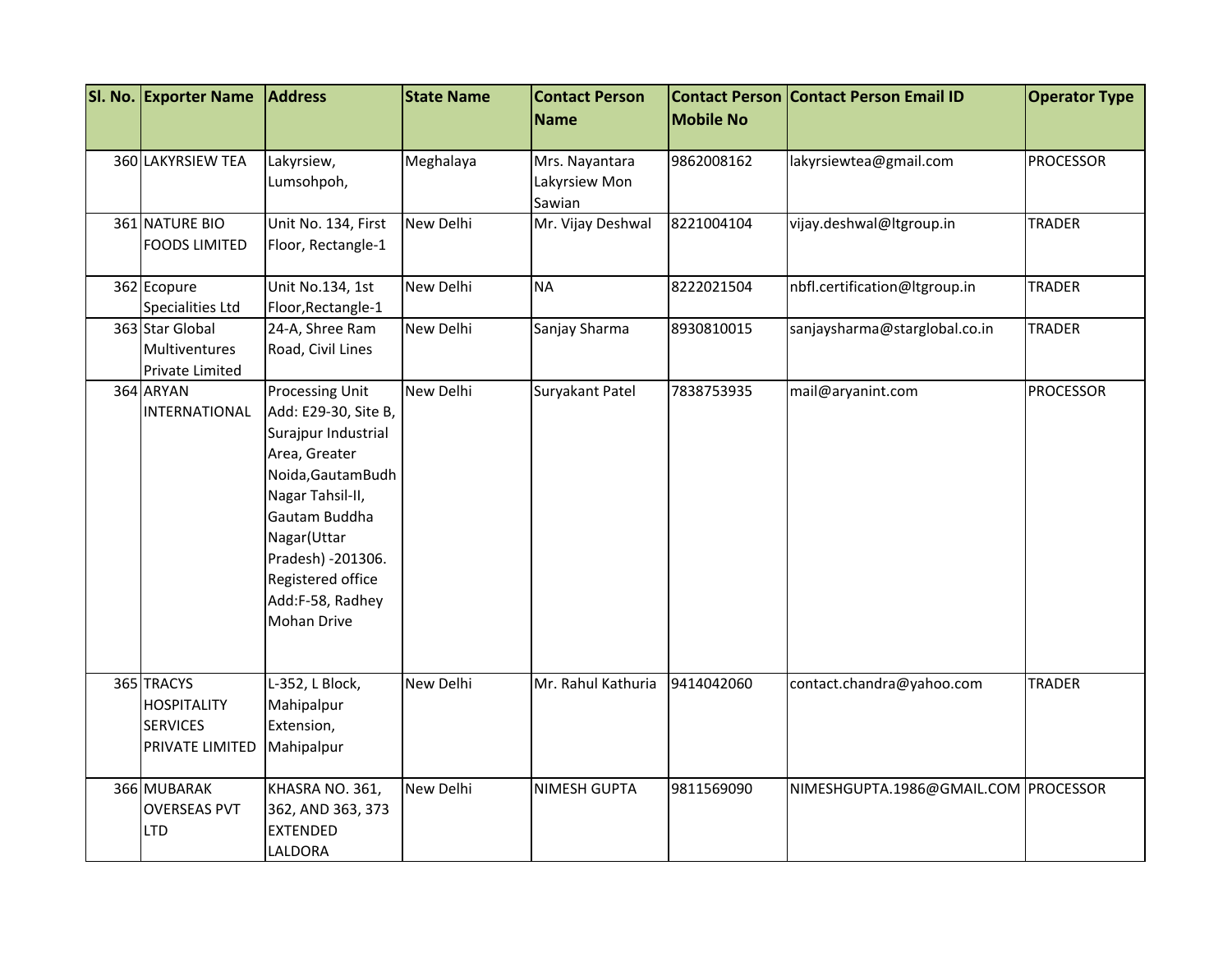| SI. No. Exporter Name                                   | <b>Address</b>                                                                                                                   | <b>State Name</b> | <b>Contact Person</b>          |                  | <b>Contact Person Contact Person Email ID</b> | <b>Operator Type</b> |
|---------------------------------------------------------|----------------------------------------------------------------------------------------------------------------------------------|-------------------|--------------------------------|------------------|-----------------------------------------------|----------------------|
|                                                         |                                                                                                                                  |                   | Name                           | <b>Mobile No</b> |                                               |                      |
| 367 ARYAN<br>INTERNATIONAL                              | Registered Office:-<br>D-184, Freedom<br>Fighters Enclave,<br>Processing Address:-<br>202, Jonapur, New<br>Delhi, South (Delhi), | New Delhi         | Mr. Suryakant Patel 7838753935 |                  | mail@aryanint.com                             | <b>PROCESSOR</b>     |
| 368 Sharsid Overseas<br><b>Private Limited</b>          | M-38, 3RD FLOOR                                                                                                                  | New Delhi         | MR. RAJIV SHARMA 7082279618    |                  | deependra.rathore@sharsid.com                 | <b>TRADER</b>        |
| 369 Aryan Food<br>Ingredients Pvt.<br>Ltd.              | KH. NO. 461,<br>VILLAGE JONAPUR,<br><b>NEW DELHI, 110047</b>                                                                     | New Delhi         | Suryakant Patel                | 7838753935       | mail@aryanint.com                             | <b>PROCESSOR</b>     |
| 370 CAPITAL<br><b>VENTURES</b><br>PVT.LTD.              | 1002, AGGRARWAL<br>CORPORATE<br>HEIGHTS, NETAJI<br>SUBHASH PLACE,<br>PITAMPURA                                                   | New Delhi         | Rakesh Kumar singh 9582600674  |                  | rakesh.singh@cvpl.in                          | <b>TRADER</b>        |
| 371 Katyani Exports                                     | 325, 3rd Floor,<br>Vardhman Big V<br>Plaza                                                                                       | New Delhi         | Mr Shyam Kasera                | 9228888807       | info@katyaniexport.com                        | <b>TRADER</b>        |
| 372 Mother Herbs<br>Pvt. Ltd.                           | C-39, 2nd Floor, 13<br>Street, Madhu<br>Vihar                                                                                    | New Delhi         | Manila                         | 9899848269       | sales1@motherherbs.com                        | <b>TRADER</b>        |
| 373 PRATITHI<br><b>ORGANIC FOODS</b><br>PRIVATE LIMITED | 82-B, First Floor,<br>Platinum Enclave,<br>Pocket-I, Sector-18                                                                   | New Delhi         | <b>TAPAN RAY</b>               | 8800355110       | tapan.ray@pratithiorganic.com                 | <b>TRADER</b>        |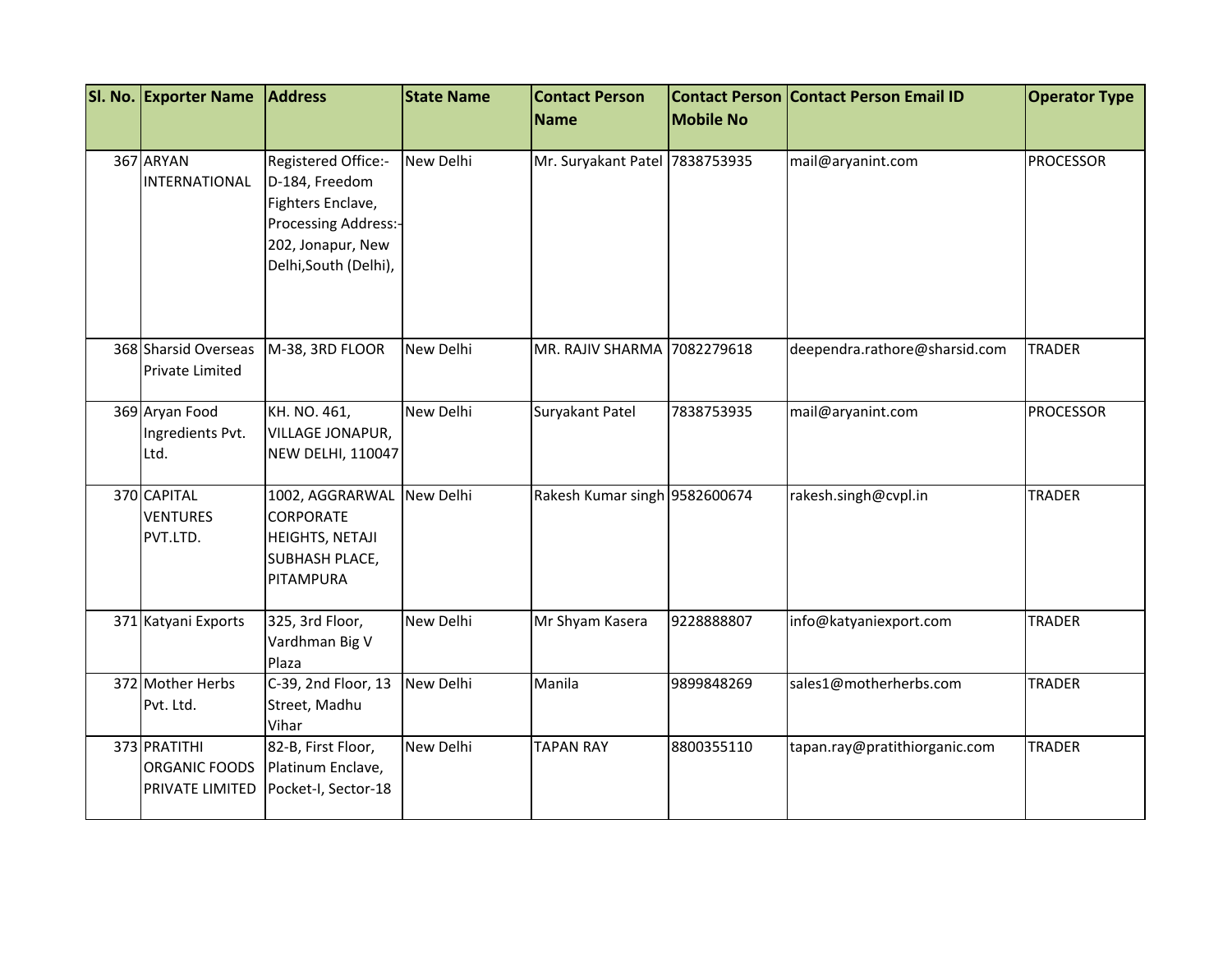| SI. No. Exporter Name            | <b>Address</b>                             | <b>State Name</b> | <b>Contact Person</b> |                  | <b>Contact Person Contact Person Email ID</b> | <b>Operator Type</b> |
|----------------------------------|--------------------------------------------|-------------------|-----------------------|------------------|-----------------------------------------------|----------------------|
|                                  |                                            |                   | <b>Name</b>           | <b>Mobile No</b> |                                               |                      |
| 374 TRETA AGRO                   | 39 B, Ghora                                | New Delhi         | Pankaj Agarwal        | 9810322479       | pankaj@justorganik.com                        | <b>PROCESSOR</b>     |
| PRIVATE LIMITED                  | Mohalla, Aaya                              |                   |                       |                  |                                               |                      |
|                                  | Nagar, 7                                   |                   |                       |                  |                                               |                      |
| 375 SUNATURA                     | Plot No. 19/1,                             | New Delhi         | Mr. Mayank            | 9899970110       | mayank@sunatura.in                            | <b>TRADER</b>        |
|                                  | <b>EXPORTS PRIVATE Ground Floor, Stilt</b> |                   | Khandelwal            |                  |                                               |                      |
| LIMITED                          | Parking, BLK-A                             |                   |                       |                  |                                               |                      |
| 376 KATYANI                      | BT-1/94,                                   | New Delhi         | Mr Shyam Kasera       | 9810999644       | shyamkasera@hotmail.com                       | <b>PROCESSOR</b>     |
| <b>EXPORTS</b>                   | <b>MANGOLPURI</b>                          |                   |                       |                  |                                               |                      |
|                                  | <b>INDUSTRIAL AREA</b>                     |                   |                       |                  |                                               |                      |
| 377 Indo World                   | B-II/6, Mohan Co-                          | New Delhi         | Anil Katyal           | 9414049095       | info@indo-world.com                           | TRADER               |
| <b>Trading</b>                   | Operative Industrial                       |                   |                       |                  |                                               |                      |
| Corporation                      | Estate                                     |                   |                       |                  |                                               |                      |
| 378 VAHDAM TEAS (P) B-108, Okhla |                                            | <b>New Delhi</b>  | <b>Nakul Dev</b>      | 8587029227       | quality@vahdamteas.com                        | <b>PROCESSOR</b>     |
| LTD                              | <b>Industrial Area</b>                     |                   |                       |                  |                                               |                      |
| 379 PIONEER                      | Plot No. A3-A4,                            | Punjab            | Mr. Ajay Kumar        | 9915021832       | qc@pioneerindustries.org                      | <b>PROCESSOR</b>     |
| <b>INDUSTRIES</b>                | <b>Industrial Growth</b>                   |                   |                       |                  |                                               |                      |
| LIMITED                          | Centre, Defence                            |                   |                       |                  |                                               |                      |
|                                  | Road                                       |                   |                       |                  |                                               |                      |
| 380 INDIA RICE MILLS             | SHED NO. 1,                                | Punjab            | <b>SUMIL VOHRA</b>    | 9815157500       | Indiaricemills1@gmail.com                     | <b>TRADER</b>        |
|                                  | OPP.SANGRANA                               |                   |                       |                  |                                               |                      |
|                                  | <b>SAHIB RAILWAY</b>                       |                   |                       |                  |                                               |                      |
|                                  | STATION P.O.                               |                   |                       |                  |                                               |                      |
|                                  | GILWALI, KOT MIT                           |                   |                       |                  |                                               |                      |
|                                  | <b>SINGH</b>                               |                   |                       |                  |                                               |                      |
| 381 Shree Ram India              | E-261,262, 263                             | Rajasthan         | Mr. MAHESH SONI       | 9251023100       | sri@sriguargum.com                            | <b>PROCESSOR</b>     |
| <b>Gums Private</b>              |                                            |                   |                       |                  |                                               |                      |
| Limited                          |                                            |                   |                       |                  |                                               |                      |
| 382 SEASONS                      | 5-O-1 R.C.VYAS                             | Rajasthan         | Mr. Anshul Vijay      | 7665437143       | sales@seasonsinternational.in                 | <b>TRADER</b>        |
| <b>INTERNATIONAL</b>             | <b>COLONY</b>                              |                   |                       |                  |                                               |                      |
| PVT LTD.                         |                                            |                   |                       |                  |                                               |                      |
| 383 UNIQUE                       | E-521 Sitapura                             | Rajasthan         | Shivam                | 9314303689       | unique@uniqueorganics.com,kanorTRADER         |                      |
| ORGANICS LTD.                    | <b>Industrial Area</b>                     |                   |                       |                  | ia@hotmail.com>exports@unique                 |                      |
|                                  |                                            |                   |                       |                  | organics.com                                  |                      |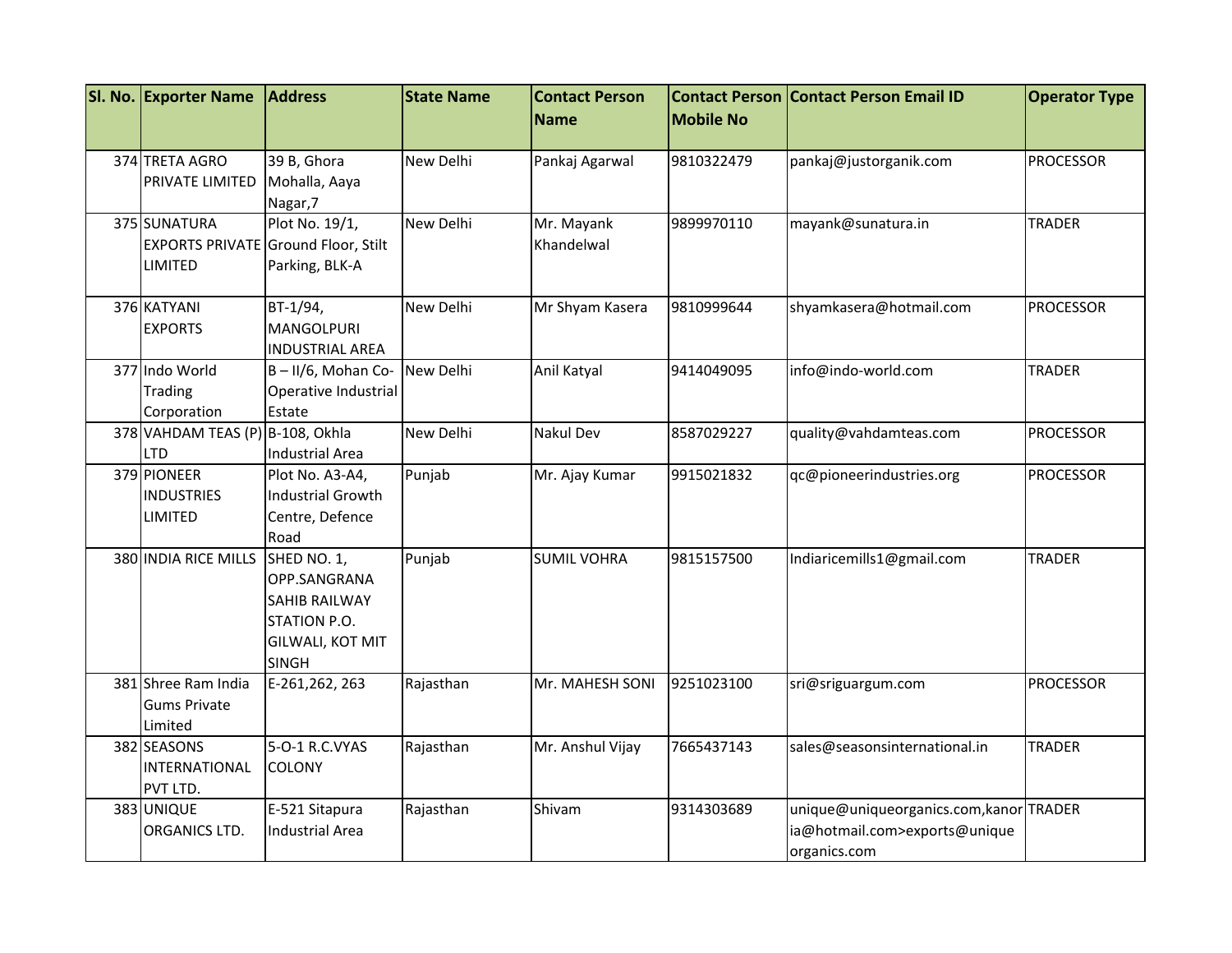| SI. No. Exporter Name                                                  | <b>Address</b>                                                                             | <b>State Name</b> | <b>Contact Person</b>     | <b>Mobile No</b> | <b>Contact Person Contact Person Email ID</b> | <b>Operator Type</b> |
|------------------------------------------------------------------------|--------------------------------------------------------------------------------------------|-------------------|---------------------------|------------------|-----------------------------------------------|----------------------|
|                                                                        |                                                                                            |                   | Name                      |                  |                                               |                      |
| 384 Lucid Colloids Ltd                                                 | B 5/7 Marudhar<br>Industrial Area,<br>Basni                                                | Rajasthan         | Mr. Amit Kumar<br>Purohit | 9414132827       | apurohit@lucidgroup.com                       | <b>PROCESSOR</b>     |
| 385 AGRONIC FOOD<br>PVT.LTD                                            | PLOT NO. 2, ROAD<br>NO. 6, K.NO.<br>1049/740/ BASNI<br>2ND PAHSE,<br><b>JODHPUR 342005</b> | Rajasthan         | <b>VINOD RATHI</b>        | 9462694392       | mail@agronicfood.com                          | <b>PROCESSOR</b>     |
| 386 SAMRUDDHI<br><b>ORGANIC FARM</b><br><b>INDIA PVT LTD</b>           | Narayan<br>Dharmkanta                                                                      | Rajasthan         | Mrs. Madhuri<br>Morankar  | 8380005901       | prashant@samruddhiorganic.com                 | <b>PROCESSOR</b>     |
| 387 Grow Well<br>Organic and Eco<br>Products Pvt Ltd.                  | H-1169-72, Phase-<br>3, Sitapura<br>industrial Area                                        | Rajasthan         | Bhavinkumar<br>Parmar     | 9414049095       | info@growwellorganic.com                      | <b>PROCESSOR</b>     |
| 388 UMALAXMI<br><b>ORGANICS PVT.</b><br>LTD.                           | F-245-249,255 Agro Rajasthan<br>Food Park,<br>Boranada                                     |                   | Mr. Deepak Jain           | 9414049095       | swetadocs@umalaxmi-<br>organics.com           | <b>PROCESSOR</b>     |
| 389 CULTIVATOR<br><b>NATURAL</b><br><b>PRODUCTS</b><br>PRIVATE LIMITED | Plot No.-5, Khasra<br>No. 228/48, Village -<br>Tanawara                                    | Rajasthan         | Rupakshi Prajpati         | 8696934931       | tarun.prajapati@cultivator.in                 | <b>PROCESSOR</b>     |
| 390 Umalaxmi<br><b>Organics Private</b><br>Limited                     | Dave Bhawan, Mod Rajasthan<br><b>Bhatta</b>                                                |                   | Jitesh Dave               | 9413208708       | ankur@onecertasia.in                          | <b>PROCESSOR</b>     |
| 391 M/S SILVER OAK<br><b>IMPEX</b>                                     | F-141 A, MANDIA<br><b>ROAD</b>                                                             | Rajasthan         | <b>VINOD RATHI</b>        | 9462694392       | silveroakimpex01@gmail.com                    | <b>PROCESSOR</b>     |
| 392 Natureland<br>Organic Foods<br>Pvt. Ltd.                           | D-325-326, AGRO<br>FOOD PARK, RIICO                                                        | Rajasthan         | Mr. Ajeet Godara          | 9413377711       | naturelandorganics@gmail.com                  | <b>PROCESSOR</b>     |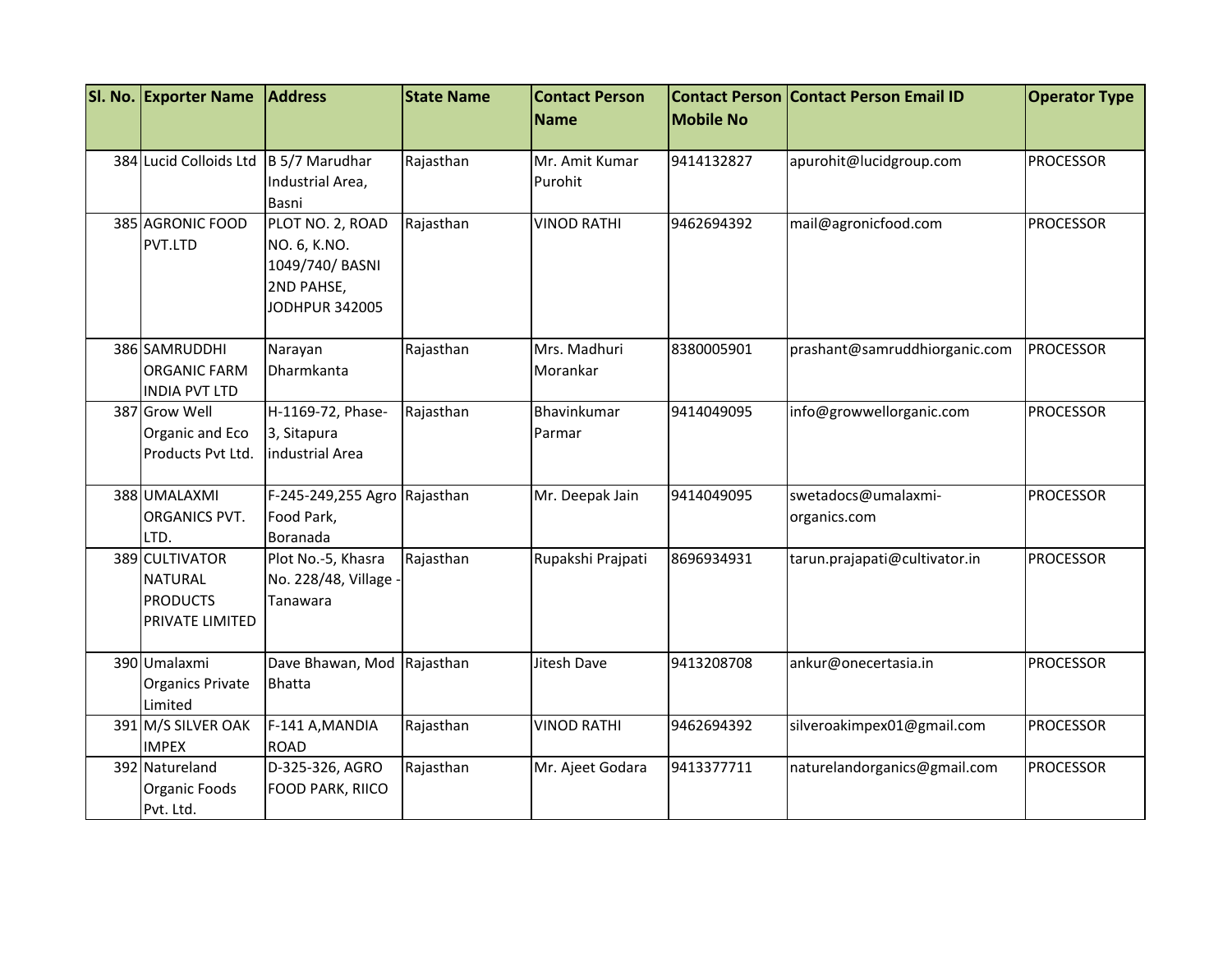| SI. No. Exporter Name                             | <b>Address</b>                                                                                                     | <b>State Name</b> | <b>Contact Person</b>         | <b>Contact Person</b> | <b>Contact Person Email ID</b>          | <b>Operator Type</b> |
|---------------------------------------------------|--------------------------------------------------------------------------------------------------------------------|-------------------|-------------------------------|-----------------------|-----------------------------------------|----------------------|
|                                                   |                                                                                                                    |                   | <b>Name</b>                   | <b>Mobile No</b>      |                                         |                      |
| 393 ORGANIC INDIA<br>PRIVATE LIMITED              | Plot/ Khasra No.<br>106, Padru Payu,<br>Village & P.O.<br>Bawtra, Tehsil Sayla<br>Jalore                           | Rajasthan         | <b>Balram Singh</b>           | 7521900842            | saurabh.srivastava@organicindia.c<br>om | PROCESSOR            |
| 394 RK Ind export Pro<br>Limited                  | N-11, Krishi Upaj<br>Mandi, Mandore<br>Road                                                                        | Rajasthan         | <b>NA</b>                     | 9829191000            | rakesh@rkindustriesgroup.com            | <b>PROCESSOR</b>     |
| 395 Morarka Organic<br>Foods Ltd                  | SP 2034-2035,<br>RamchandraPura<br>Industrial Area,<br>Sitapura Extension,                                         | Rajasthan         | Bhavishya Agarwal             | 7230093938            | sahilagrawal1990@gmail.com              | <b>PROCESSOR</b>     |
| 396 Vitromed<br>Healthcare                        | Factory & Export:<br>E-971/972, G-<br>973/974, Phase III,<br>Biotech Park,<br>Sitapura Indl. Area<br>Jaipur-302022 | Rajasthan         | Mr. Prashant Singh 9352688547 |                       | vitro.naturals@gmail.com                | <b>PROCESSOR</b>     |
| 397 Apex<br>International                         | F-154, HEERAWALA<br><b>INDUSTRIAL AREA</b>                                                                         | Rajasthan         | Shashank Rajvanshy 9782218996 |                       | sales@apexherbex.com                    | <b>PROCESSOR</b>     |
| 398 GoChoice India                                | H-1/449, RIICO<br>Industrial<br>Area, Khushkhera,<br>Tijara                                                        | Rajasthan         | Vikash Kumar<br>Sharma        | 9716117581            | vikas1144@gmail.com                     | <b>PROCESSOR</b>     |
| 399 UMALAXMI<br><b>ORGANICS PVT.</b><br>LTD.      | 245, Agro Food<br>Park, RIICO<br><b>Industrial Area</b>                                                            | Rajasthan         | Mr. Deepak Jain               | 9413208708            | umalaxmiagro@umalaxmi-<br>organics.com  | <b>TRADER</b>        |
| 400 NAVRIT<br><b>MARKETING</b><br>PRIVATE LIMITED | H-2154                                                                                                             | Rajasthan         | Sushant Kalra                 | 9636036324            | sushant@navrit.com                      | <b>PROCESSOR</b>     |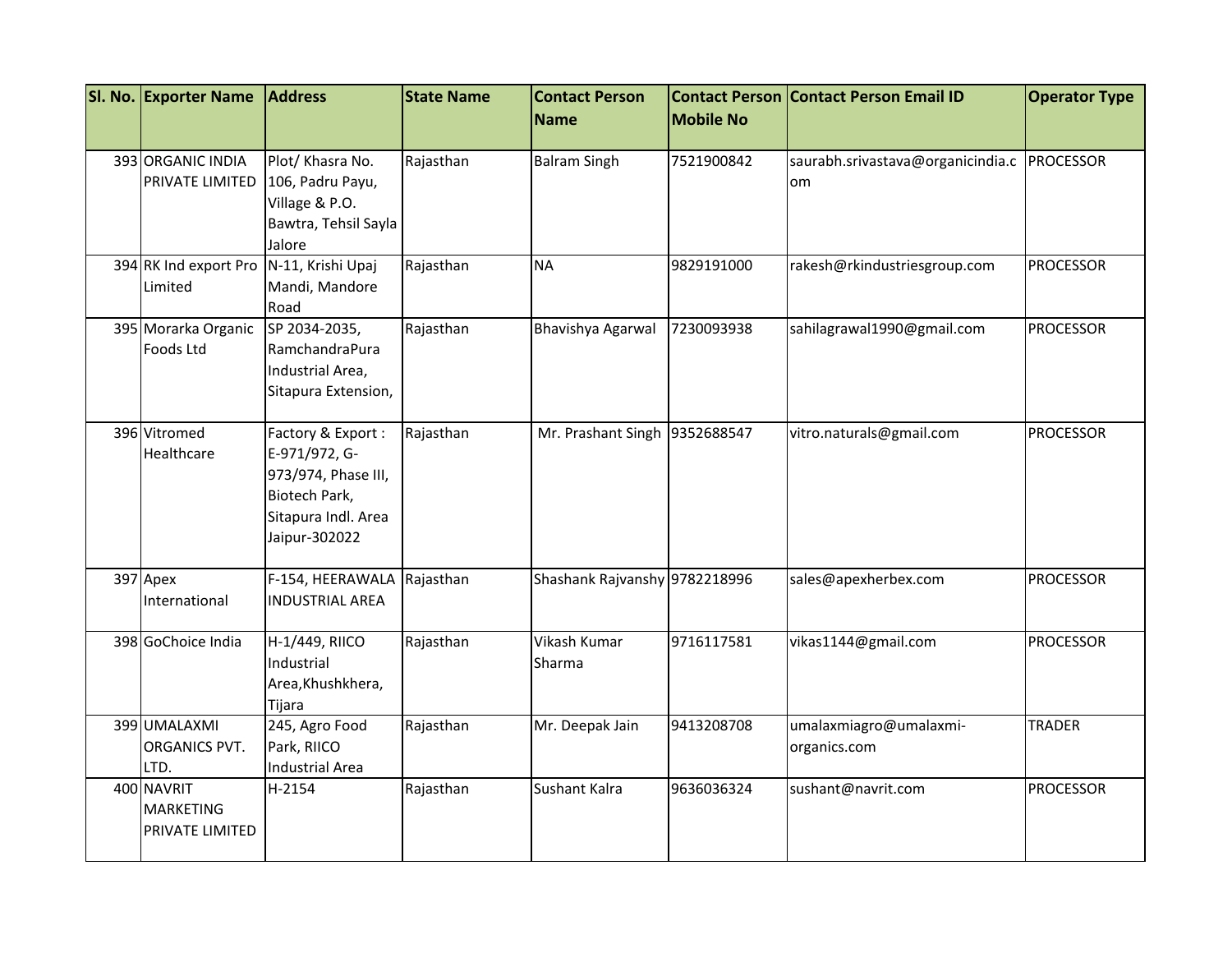| SI. No. Exporter Name        | <b>Address</b>         | <b>State Name</b> | <b>Contact Person</b><br>Name | <b>Mobile No</b> | <b>Contact Person Contact Person Email ID</b> | <b>Operator Type</b> |
|------------------------------|------------------------|-------------------|-------------------------------|------------------|-----------------------------------------------|----------------------|
|                              |                        |                   |                               |                  |                                               |                      |
| 401 JYOT OVERSEAS            | Plot No. G-26          | Rajasthan         | Mr Dhiren Patel               | 7874757618       | quality@jyotoverseae.net                      | <b>PROCESSOR</b>     |
| PVT. LTD.                    | Arbuda Industrial      |                   |                               |                  |                                               |                      |
|                              | Area,                  |                   |                               |                  |                                               |                      |
| 402 MEGHA<br><b>PRODUCTS</b> | <b>Shiv Kuttir</b>     | Rajasthan         | <b>Bharat Kumar</b>           | 9414342425       | meghaproducts@gmail.com                       | <b>TRADER</b>        |
|                              |                        |                   | Khatri                        |                  |                                               |                      |
| 403 Vintage Aroma            | H-84, road no.2,       | Rajasthan         | Yash Kumar Jain               | 9829010124       | kumarjainyash@gmail.com                       | <b>PROCESSOR</b>     |
|                              | Heerawala              |                   |                               |                  |                                               |                      |
|                              | Industrial Area,       |                   |                               |                  |                                               |                      |
|                              | Kanota, Bassi,         |                   |                               |                  |                                               |                      |
|                              | Jaipur II, Jaipur,     |                   |                               |                  |                                               |                      |
|                              | Rajasthan-303012       |                   |                               |                  |                                               |                      |
| 404 Proderna Biotech         | C-584, RIICO           | Rajasthan         | Deepak Soota                  | 9414049095       | vishnu@onecert.net                            | <b>PROCESSOR</b>     |
| Pvt.Ltd.                     | Industrial Area,       |                   |                               |                  |                                               |                      |
| 405 SAMDE                    | $E-46(B)$ , RIICO      | Rajasthan         | Mr.PULKIT GOEL                | 9811290445       | contact@samdeindia.com                        | <b>PROCESSOR</b>     |
| <b>AROMATIC</b>              | INDUSTRIAL AREA,       |                   |                               |                  |                                               |                      |
| <b>PRIVATE LIMITED</b>       | <b>PHASE-I</b>         |                   |                               |                  |                                               |                      |
| 406 Rattan organic           | Village Barnagar,      | Rajasthan         | Mr Satish Raghav              | 7726999086       | karnsingh852@gmail.com                        | <b>PROCESSOR</b>     |
| foods Pvt Itd                | Paota, Tehsil-         |                   |                               |                  |                                               |                      |
|                              | Kotputli, District     |                   |                               |                  |                                               |                      |
|                              | Jaipur                 |                   |                               |                  |                                               |                      |
| 407 CULTIVATOR               | SONAMUKHI              | Rajasthan         | Mr. Tarun Prajapati           | 8696934931       | tarun.prajapati@cultivator.in                 | <b>PROCESSOR</b>     |
| <b>NATURAL</b>               | NAGAR, SANGARIA        |                   |                               |                  |                                               |                      |
| <b>PRODUCTS PVT.</b>         | FANTA, SALAWAS         |                   |                               |                  |                                               |                      |
| LTD.                         | <b>ROAD</b>            |                   |                               |                  |                                               |                      |
|                              |                        |                   |                               |                  |                                               |                      |
| 408 VIKAS WSP                | <b>B 86/87 UDYOG</b>   | Rajasthan         | Dr. Sanjay Pareek             | 9784641111       | sanjaypareek@vikaswspltd.in                   | <b>PROCESSOR</b>     |
| <b>LIMITED</b>               | VIHAR, RIICO           |                   |                               |                  |                                               |                      |
|                              | <b>INDUSTRIAL AREA</b> |                   |                               |                  |                                               |                      |
| 409 Temi Tea Estate          | PO: Temi, Via:         | Sikkim            | Mr.Lhaden Tshering 9414049095 |                  | vishnu@onecert.in                             | <b>PROCESSOR</b>     |
| Factory                      | Singtam, South         |                   | <b>Bhutia</b>                 |                  |                                               |                      |
|                              | Sikkim                 |                   |                               |                  |                                               |                      |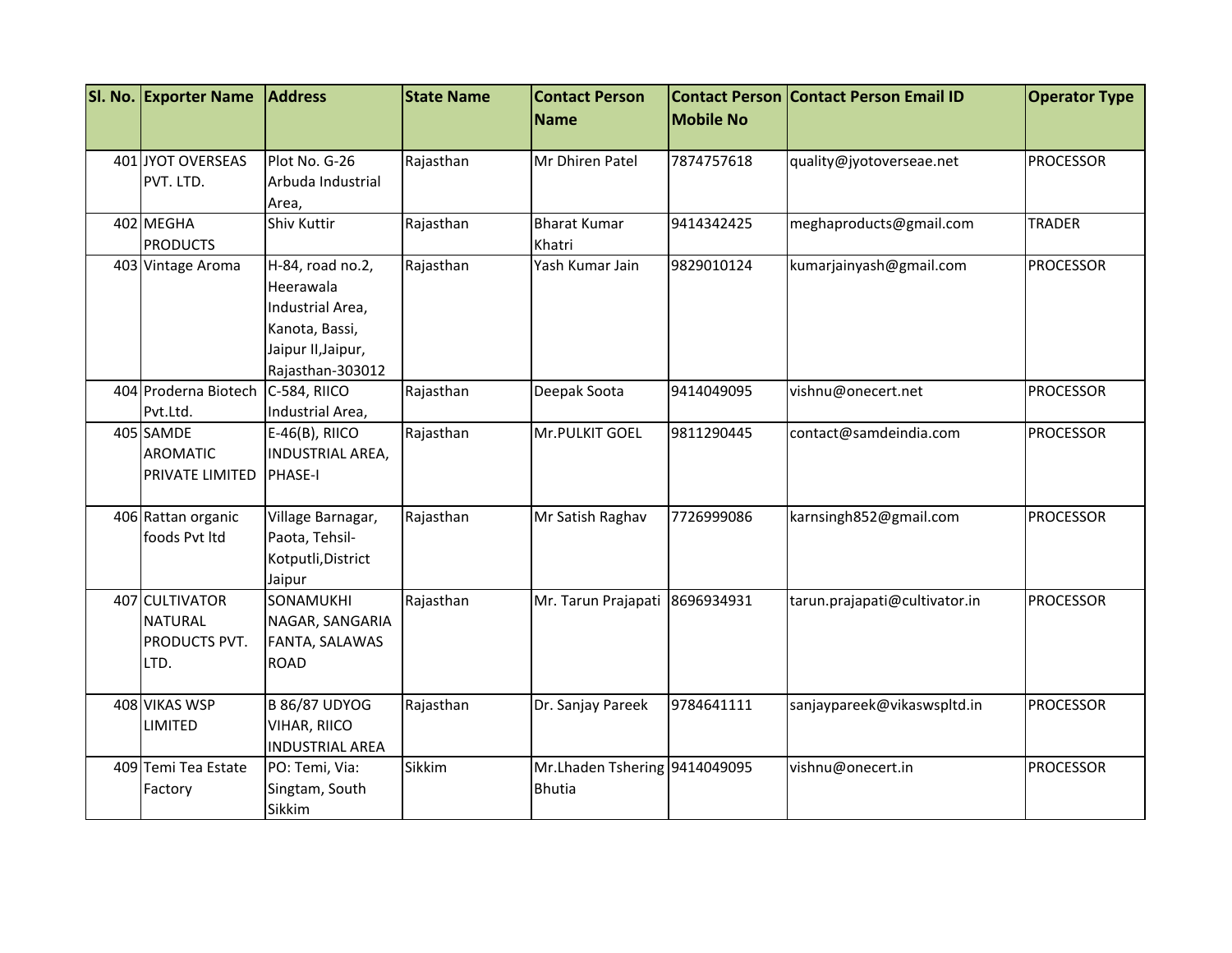| SI. No. Exporter Name                                    | <b>Address</b>                                                                                                                           | <b>State Name</b> | <b>Contact Person</b>     |                  | <b>Contact Person Contact Person Email ID</b> | <b>Operator Type</b> |
|----------------------------------------------------------|------------------------------------------------------------------------------------------------------------------------------------------|-------------------|---------------------------|------------------|-----------------------------------------------|----------------------|
|                                                          |                                                                                                                                          |                   | Name                      | <b>Mobile No</b> |                                               |                      |
| 410 EXOTIC FRUITS<br><b>PVT LTD</b>                      | SF263/1, THALLABA<br>NDA VILL,<br>SIGRALAPALLY<br>(PO), BARGUR-<br><b>TIRUPATTUR</b><br>ROAD, KRISHNAGIRI<br>635004<br>TAMILNADU, INDIA  | <b>Tamil Nadu</b> | Mr. Avinash Phirke        | 9908524996       | mukundmast@gmail.com                          | <b>PROCESSOR</b>     |
| 411 ABC FRUITS                                           | ANKINAYANAPALLI<br>VILLAGE, BARGUR,<br>ON BANGALORE-<br><b>CHENNAI</b><br>HIGHWAY,<br><b>KRISHNAGIRI</b><br><b>TAMIL NADU-</b><br>635104 | <b>Tamil Nadu</b> | Mukund Kale               | 9842317610       | vivek.vijayan@abcfruits.net                   | <b>PROCESSOR</b>     |
| 412 THE UNITED<br><b>NILGIRI TEA</b><br>ESTATES CO LTD., | Chamraj Estates                                                                                                                          | <b>Tamil Nadu</b> | Mr.Suresh Kumar           | 9787554914       | chamrajtea@gmail.com                          | <b>TRADER</b>        |
| 413 PURPLE HILLS<br><b>AGRO EXPORTS</b>                  | Periyakulam road,<br>Genguvarpatty P.O                                                                                                   | <b>Tamil Nadu</b> | Ms Sangeetha<br>Jayakaran | 9443805167       | purplehillsagroexports@gmail.com TRADER       |                      |
| 414 GRENERA<br><b>NUTRIENTS PVT</b><br>LTD.              | $37 -$<br>B, Puthupalayam, Av<br>alpoondurai, Erode<br>$-638115$<br>TAMILNADU, INDIA                                                     | <b>Tamil Nadu</b> | Mr.S.Ramesh               | 9003566866       | qc@grenera.com                                | <b>PROCESSOR</b>     |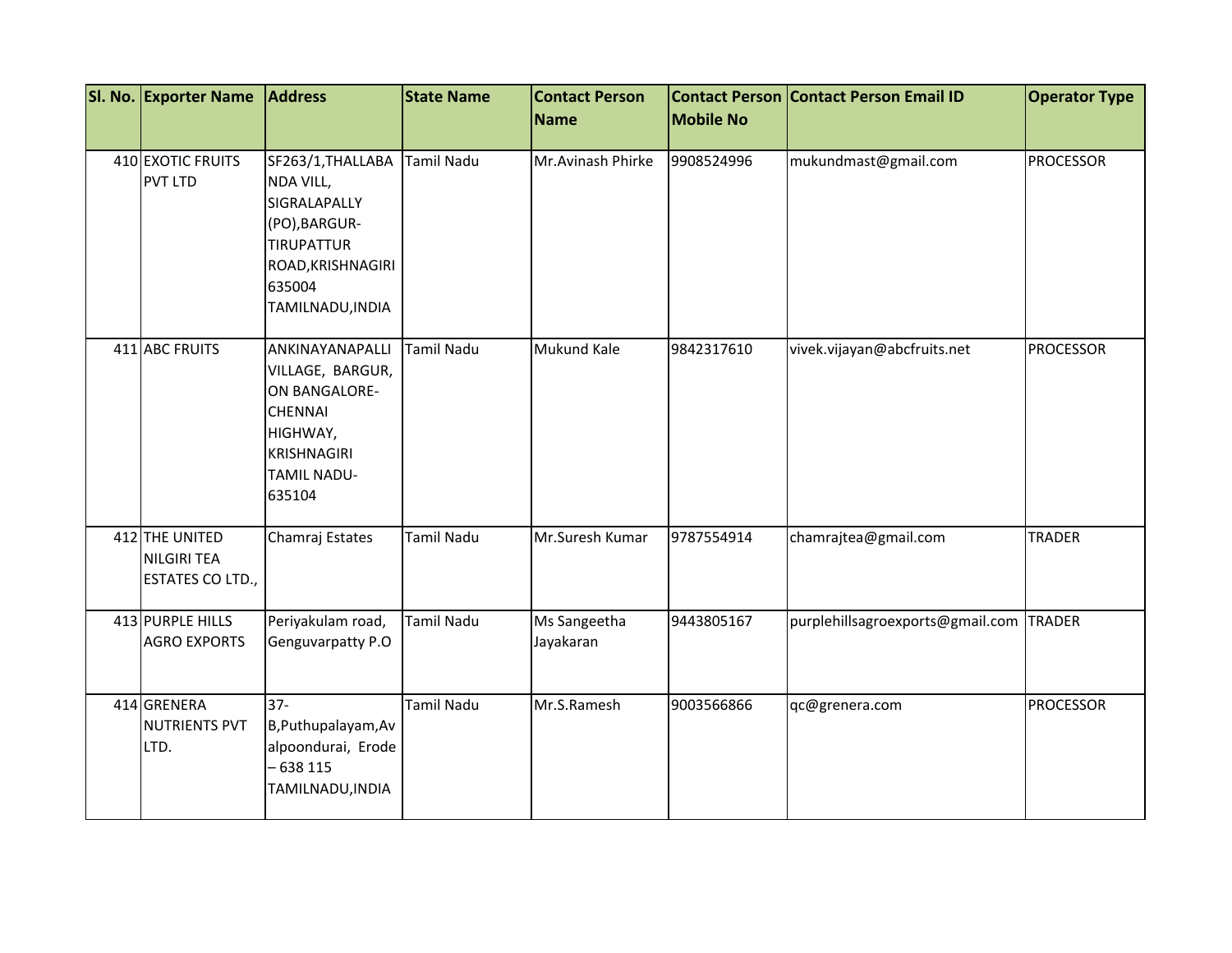|         | SI. No. Exporter Name  | <b>Address</b>                    | <b>State Name</b> | <b>Contact Person</b><br><b>Name</b> | <b>Mobile No</b> | <b>Contact Person Contact Person Email ID</b> | <b>Operator Type</b> |
|---------|------------------------|-----------------------------------|-------------------|--------------------------------------|------------------|-----------------------------------------------|----------------------|
|         |                        |                                   |                   |                                      |                  |                                               |                      |
|         | 415 Stanes             | <b>SAE GARDENS</b>                | Tamil Nadu        | PS Wallia                            | 9443506756       | pswalliasaetea@vsnl.com                       | <b>TRADER</b>        |
|         | Amalgamated            |                                   |                   |                                      |                  |                                               |                      |
|         | <b>Estate Limited</b>  |                                   |                   |                                      |                  |                                               |                      |
| 416 SRI |                        | S F No 85,                        | <b>Tamil Nadu</b> | <b>Mukund Kale</b>                   | 7989246502       | mukundmast@gmail.com                          | <b>PROCESSOR</b>     |
|         |                        | SAMUNDEESWAR Nariyaneri Village & |                   |                                      |                  |                                               |                      |
|         | I FOOD                 | Post, Kandhili-Via                |                   |                                      |                  |                                               |                      |
|         | <b>PRODUCTS</b>        |                                   |                   |                                      |                  |                                               |                      |
|         | <b>PRIVATE LIMITED</b> |                                   |                   |                                      |                  |                                               |                      |
|         | 417 THIASHOLA TEA      | THIASHOLA POST,                   | <b>Tamil Nadu</b> | Mr.Jagan                             | 9486530885       | thiashola_07@yahoo.com                        | <b>PROCESSOR</b>     |
|         | <b>FACTORY</b>         | Via - KUNDAH                      |                   | Thimmaiah                            |                  |                                               |                      |
|         |                        | <b>BRIDGE</b>                     |                   |                                      |                  |                                               |                      |
|         | 418 Ancient            | #4/159 - A2,                      | <b>Tamil Nadu</b> | K.Selvaraj                           | 7373740453       | info@agfindia.com,                            | <b>PROCESSOR</b>     |
|         | Greenfields            | Vadavalli to Kanuvai              |                   |                                      |                  | purchase@agfindia.com                         |                      |
|         | <b>Private Limited</b> | Road,                             |                   |                                      |                  |                                               |                      |
|         | Unit-1                 | Kalappanaickenpala                |                   |                                      |                  |                                               |                      |
|         |                        | yam                               |                   |                                      |                  |                                               |                      |
|         | 419 SARAF TRADING      | 2-14/BYE-PASS                     | Tamil Nadu        | Ambarish Saraf                       | 9895078310       | export@saraftea.com                           | <b>PROCESSOR</b>     |
|         | <b>CORPORATION</b>     | ROAD, MADATHUR,                   |                   |                                      |                  |                                               |                      |
|         | PVT. LTD               | <b>TUTICORIN</b>                  |                   |                                      |                  |                                               |                      |
|         | 420 Havukal Tea and    | <b>Havukal Estate</b>             | Tamil Nadu        | Mr. Karthik                          | 9487471256       | karthik@havukaltea.com                        | <b>PROCESSOR</b>     |
|         | <b>Produce Company</b> |                                   |                   | Jayaraman                            |                  |                                               |                      |
|         | <b>Private Limited</b> |                                   |                   |                                      |                  |                                               |                      |
|         |                        |                                   |                   |                                      |                  |                                               |                      |
|         | 421 CRYSTAL TEA        | 1/14,                             | Tamil Nadu        | MR.Hriday Shah                       | 8870920001       | qa@crystaltea.in                              | <b>PROCESSOR</b>     |
|         | <b>INDIA PVT LTD</b>   |                                   |                   |                                      |                  |                                               |                      |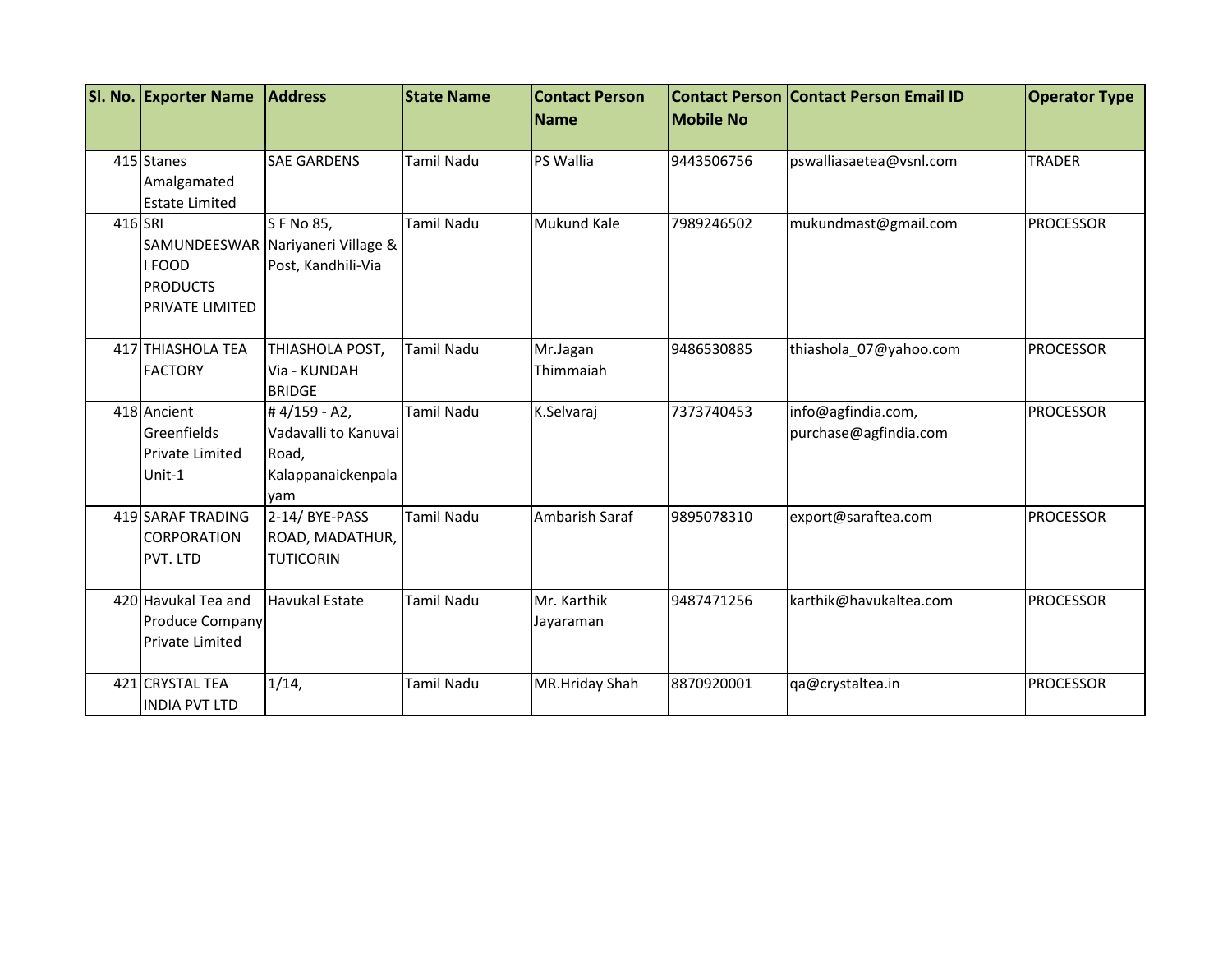| SI. No. Exporter Name  | <b>Address</b>                     | <b>State Name</b> | <b>Contact Person</b>          |                  | <b>Contact Person Contact Person Email ID</b> | <b>Operator Type</b> |
|------------------------|------------------------------------|-------------------|--------------------------------|------------------|-----------------------------------------------|----------------------|
|                        |                                    |                   | Name                           | <b>Mobile No</b> |                                               |                      |
| 422 Omniactive         |                                    | <b>Tamil Nadu</b> | Venkataramana Rao 9787725450   |                  |                                               | <b>PROCESSOR</b>     |
|                        | Survey No.99/2A,                   |                   |                                |                  | s.kumar@omniactives.com                       |                      |
| Health                 | 100/1, 100/2 &                     |                   | С                              |                  |                                               |                      |
| technologies           | 103/2,                             |                   |                                |                  |                                               |                      |
| Limited                | Kundumaranapalli                   |                   |                                |                  |                                               |                      |
|                        | Village, 12th KM                   |                   |                                |                  |                                               |                      |
|                        | Hosur-                             |                   |                                |                  |                                               |                      |
|                        | Kelamangalam                       |                   |                                |                  |                                               |                      |
|                        | Road                               |                   |                                |                  |                                               |                      |
| 423 Herb Artizan       | Kakkadasam                         | <b>Tamil Nadu</b> | Suresh                         | 8040209999       | suresh@herbartizan.com                        | <b>PROCESSOR</b>     |
| <b>Private Limited</b> | Village, Anniyalam                 |                   |                                |                  |                                               |                      |
|                        | Post                               |                   |                                |                  |                                               |                      |
| 424 VALUE              | Plot No: 7/2 MTH                   | <b>Tamil Nadu</b> | Mukesh Kumar                   | 7027852225       | certification@naturepearlsmail.co             | <b>PROCESSOR</b>     |
| <b>INGREDIENTS</b>     | Road, Ambattur                     |                   | Sharma                         |                  | m                                             |                      |
| <b>PRIVATE LIMITED</b> | Industrial Estate                  |                   |                                |                  |                                               |                      |
| 425 LANCO AGRO         | No.7/254, Thalayam Tamil Nadu      |                   | <b>Sumant Agarwal</b>          | 9360606090       | lanco@vsnl.com                                | <b>PROCESSOR</b>     |
|                        | FOODS INDIA PVT palayam, Seenapura |                   |                                |                  |                                               |                      |
| <b>LTD</b>             | m Post, Perundurai                 |                   |                                |                  |                                               |                      |
|                        | Taluk                              |                   |                                |                  |                                               |                      |
| 426 Ramona             | 365/2 Sankarankoil Tamil Nadu      |                   | Ramona                         | 9487581151       | ramonacosma07@gmail.com                       | <b>PROCESSOR</b>     |
| Cosmaceuticals         | Road, Desigapuram                  |                   | Cosmaceuticals                 |                  |                                               |                      |
| <b>Pvt Limited</b>     |                                    |                   | Private Limited                |                  |                                               |                      |
| 427 Sakti Naturals     | No. 20, Mariamman Tamil Nadu       |                   | Mr. N. Bharathi                | 9894800690       | saktinat@gmail.com                            | <b>TRADER</b>        |
| <b>Private Limited</b> | Koil Street,                       |                   |                                |                  |                                               |                      |
|                        | Perambai                           |                   |                                |                  |                                               |                      |
| 428 PRIDE ORGANIC      | 214 Middle Street,                 | <b>Tamil Nadu</b> | Corpussafe Christhu 9943971899 |                  | prideorganic321@gmail.com                     | <b>PROCESSOR</b>     |
| <b>EXPORTS</b>         | Thatchankurichy                    |                   | Raj                            |                  |                                               |                      |
|                        | (PO)                               |                   |                                |                  |                                               |                      |
| 429 Nurturo            | Old No. 3/347, New Tamil Nadu      |                   | R S Prabu                      | 9585556520       | prabu.rs@nurturonutriments.com                | <b>PROCESSOR</b>     |
| <b>Nutriments</b>      | No. 3/82                           |                   |                                |                  |                                               |                      |
| Private Limited        |                                    |                   |                                |                  |                                               |                      |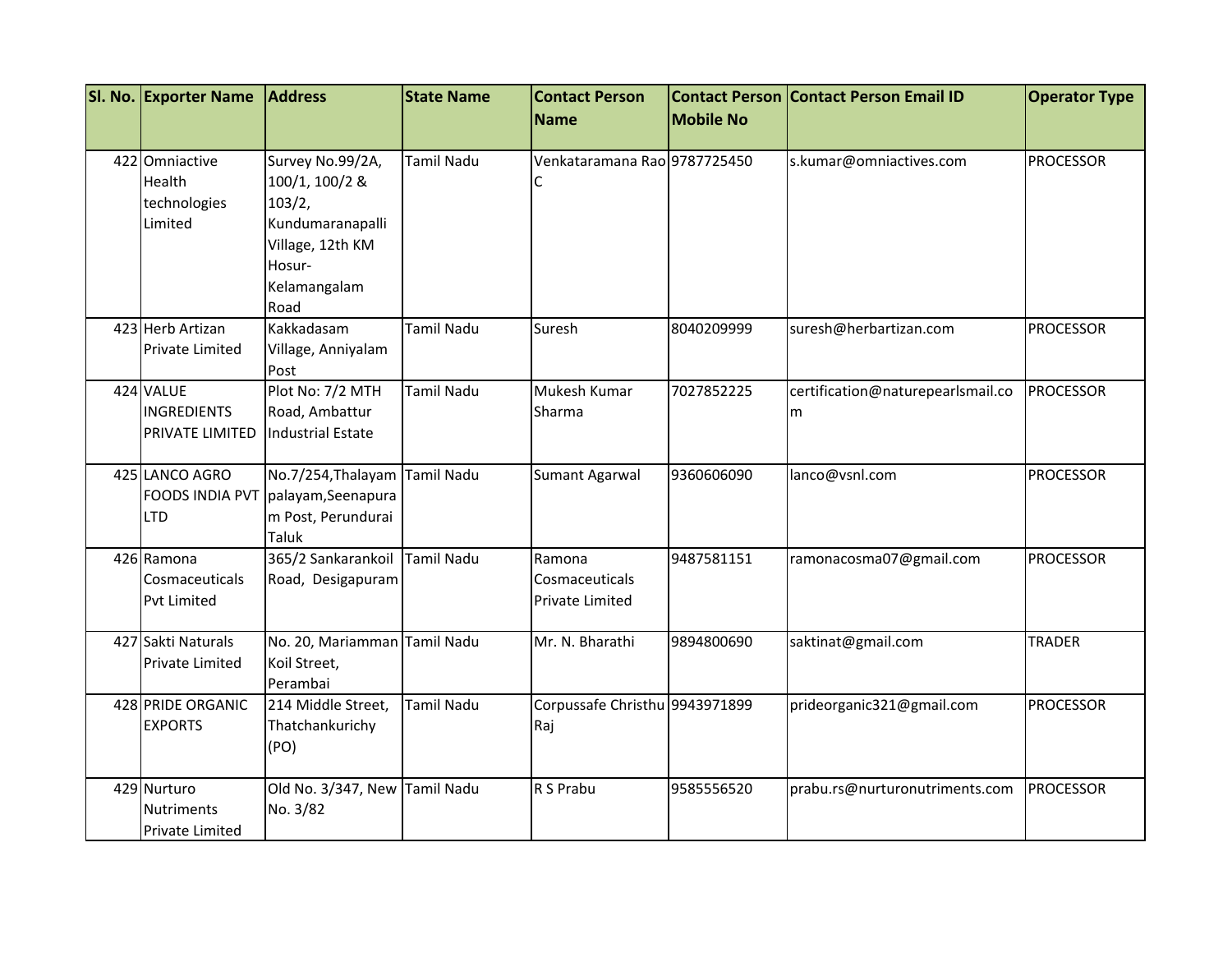| SI. No. Exporter Name                                            | <b>Address</b>                                                                      | <b>State Name</b> | <b>Contact Person</b><br><b>Name</b> | <b>Mobile No</b> | <b>Contact Person Contact Person Email ID</b> | <b>Operator Type</b> |
|------------------------------------------------------------------|-------------------------------------------------------------------------------------|-------------------|--------------------------------------|------------------|-----------------------------------------------|----------------------|
| 430 OM SAKTHI<br><b>PLANTATIONS</b>                              | $2/205(1)$ ,<br>Pennagaram Main<br>Road, Near<br>Kirupananda<br>Variyar High School | <b>Tamil Nadu</b> | Dr. S. Renganathan                   | 9345610279       | omsakthiplantation@gmail.com                  | <b>TRADER</b>        |
| 431 S.K BIOTECH                                                  | K.saravanan, 154/4,<br>siluvaigiri road                                             | <b>Tamil Nadu</b> | Saravanan                            | 9440156011       | yogitha83@hotmail.com                         | <b>PROCESSOR</b>     |
| 432 Vertex Exporters                                             | Plot No.84, 3rd<br>Gross Street,<br>Thirumalai Nagar<br>Annexe                      | Tamil Nadu        | Bashyam Sampson<br><b>B.R</b>        | 8056274785       | Bashyamsampson@yahoo.com                      | <b>TRADER</b>        |
| 433 MOTHER INDIA<br><b>ORGANICS AND</b><br>NATURALS PVT.<br>LTD. | No. 4, SIDCO<br>Industrial Estate                                                   | <b>Tamil Nadu</b> | Mr. Raghavendra                      | 9845942990       | raghavendra@motherindiafarms.c<br>om          | <b>PROCESSOR</b>     |
| 434 ROSUN NATURAL<br><b>PRODUCTS PVT</b><br><b>LTD</b>           | No.47, 1st Floor,<br>Mount Poonamalli<br>Road                                       | <b>Tamil Nadu</b> | RAJASAVARI                           | 9884724456       | operations@rosungroups.com                    | <b>PROCESSOR</b>     |
| 435 PSS EXPORTS                                                  | No.52                                                                               | <b>Tamil Nadu</b> | <b>G.Senthil Sankar</b>              | 9843226810       | lekha@indocert.org                            | <b>TRADER</b>        |
| 436 JAYCEE<br><b>ORGANICS LLP</b>                                | No:12/46,<br>Kollangulam Road<br>Udayampuli Village                                 | Tamil Nadu        | Mr.<br>K.JAYACHANDRAN                | 9677220020       | jayceeagro@gmail.com                          | <b>PROCESSOR</b>     |
| 437 EXPOVAN                                                      | SF. No.<br>124/16, Vadakkipala<br>yam Road, C.<br>Gopalapuram Pirivu                | <b>Tamil Nadu</b> | Mr. Navaneethan                      | 9786633533       | navaneethan@indianvanilla.net                 | <b>TRADER</b>        |
| 438 SAVI EXPORTS<br><b>AND IMPORTS</b><br>PRIVATE LIMITED        | OLD NO. 33A, NEW<br>NO.7A, KAMBER<br><b>STREET</b>                                  | <b>Tamil Nadu</b> | Mr.SEKAR<br>BALASUBRAMANIY<br>AM     | 9884013991       | saviexim16@gmail.com                          | <b>TRADER</b>        |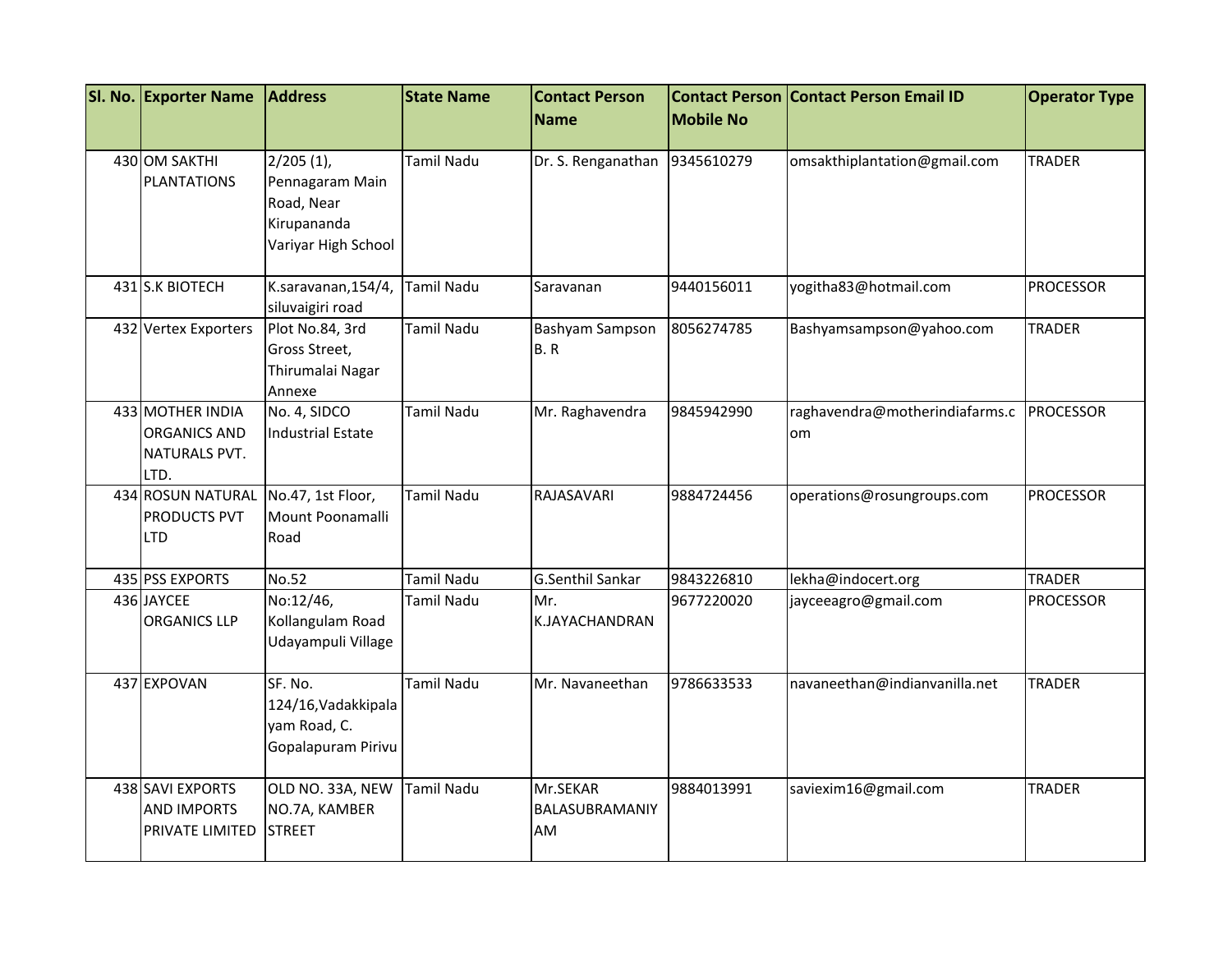| SI. No. Exporter Name                                 | <b>Address</b>                                                                                | <b>State Name</b> | <b>Contact Person</b>     |                  | <b>Contact Person Contact Person Email ID</b> | <b>Operator Type</b> |
|-------------------------------------------------------|-----------------------------------------------------------------------------------------------|-------------------|---------------------------|------------------|-----------------------------------------------|----------------------|
|                                                       |                                                                                               |                   | Name                      | <b>Mobile No</b> |                                               |                      |
| 439 SRESTA NATURAL<br><b>BIOPRODUCTS</b><br>PVT. LTD. | H. No. 8-2-<br>468/A/1/3, 2nd &<br>3rd Floor, Road No.<br>5, Lane Opposite<br><b>GVK Mall</b> | Telangana         | Mr. Rahul Mathur          | 9959022735       | rahul.mathur@srestaorganic.com                | <b>TRADER</b>        |
| 440 AIPRIME<br>NUTRITIONS<br>PRIVATE LIMITED          | 114 Ist Floor<br>Taramandal<br>Complex 5-9-13                                                 | Telangana         | Ritika Binjaraka          | 9849156419       | adit@agarwalindia.com                         | <b>TRADER</b>        |
| 441 Sresta Natural<br><b>Bioproducts Pvt</b><br>Ltd   | 203 Pavani Annexe,<br>Road No.2                                                               | Telangana         | <b>RAHUL MATHUR</b>       | 9959022735       | rahul.mathur@srestaorganic.com                | <b>TRADER</b>        |
| 442 NSP<br>INTERNATIONAL                              | A - 1204, Sy No: 20<br>21 22, Aparna<br>Towers                                                | Telangana         | <b>RAMESH MUVVA</b>       | 9848895566       | nspinternational2015@gmail.com                | <b>TRADER</b>        |
| 443 Unicorn Natural<br><b>Products Limited</b>        | Survey No.-74                                                                                 | Telangana         | Mr. G. Mahendra<br>Varman | 9958462668       | atulgautam@onecert.net                        | <b>PROCESSOR</b>     |
| 444 FRUMAR<br>MARKETING<br><b>PRIVATE LIMITED</b>     | Nr. Vajras Sree<br>Nivasam,<br>Raghvendra Colony                                              | Telangana         | Mr. Ramesh Muvva          | 9848895566       | ramesh@frumarltd.com                          | <b>TRADER</b>        |
| 445 PRATHISTA<br><b>INDUSTRIES</b><br><b>LIMITED</b>  | Sy. No. 273 & 274,<br>S. Lingottam (Vill)                                                     | Telangana         | Pavani Arcot              | 8143286836       | pavani@prathista.com                          | <b>PROCESSOR</b>     |
| 446 Shri Kartikeya<br>Pharma                          | Plot No.: P-1/A,<br>Green Industrial<br>Park                                                  | Telangana         | Mr. M.R Pataradu          | 8129518270       | soorajaduvally@gmail.com                      | <b>PROCESSOR</b>     |
| 447 KILARU<br><b>NATURALS</b><br>PVT.LTD              | Sy. No 491 & 496,<br>Village Puduru,<br>Mandal Medchal                                        | Telangana         | <b>RAKESH KILARU</b>      | 9704444112       | info@kilarunaturals.com                       | <b>PROCESSOR</b>     |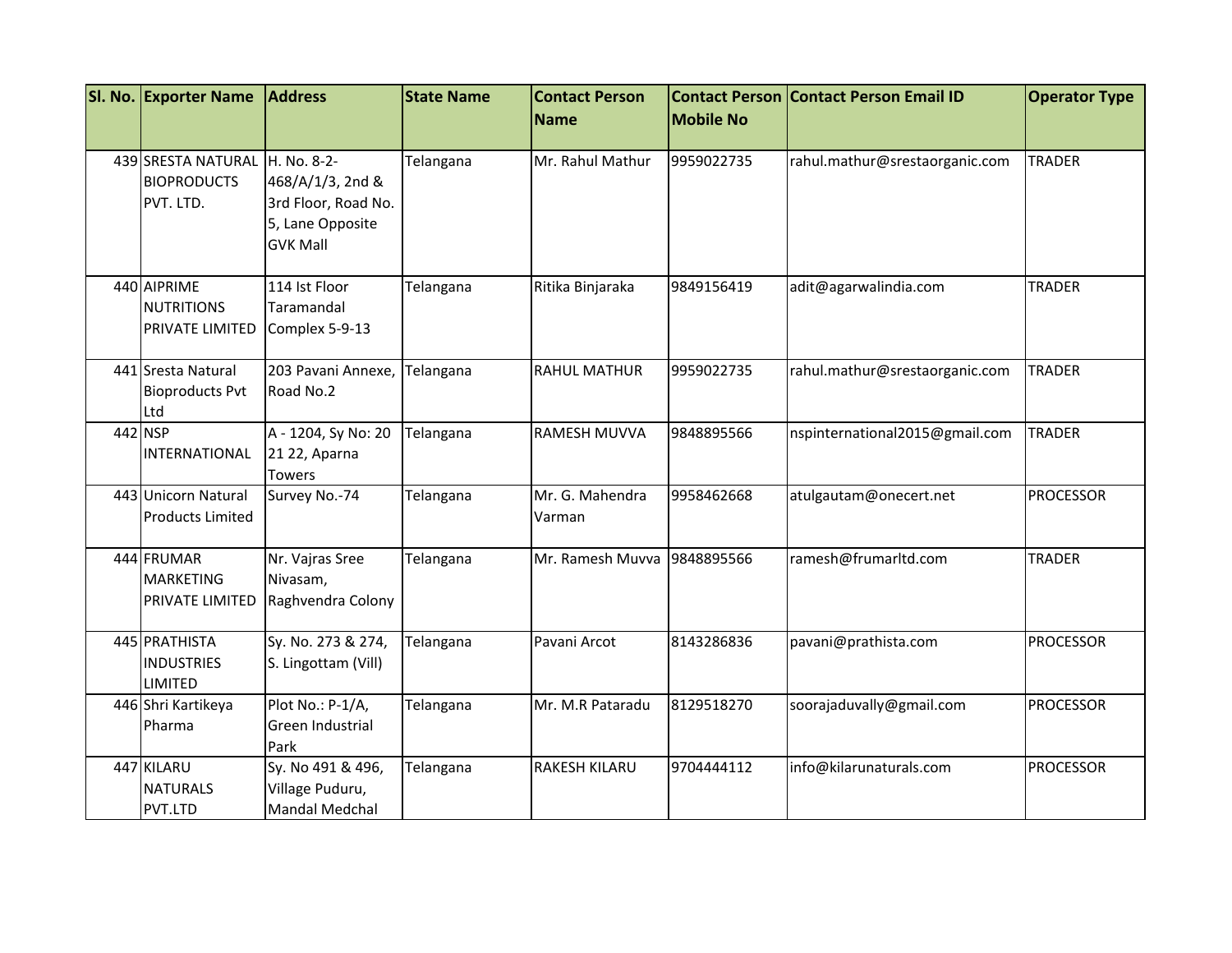| SI. No. Exporter Name                                              | <b>Address</b>                                                                                                  | <b>State Name</b> | <b>Contact Person</b>         |                  | <b>Contact Person Contact Person Email ID</b> | <b>Operator Type</b> |
|--------------------------------------------------------------------|-----------------------------------------------------------------------------------------------------------------|-------------------|-------------------------------|------------------|-----------------------------------------------|----------------------|
|                                                                    |                                                                                                                 |                   | Name                          | <b>Mobile No</b> |                                               |                      |
| 448 MS Shree                                                       | 6-26-285, Gajanan                                                                                               | Telangana         | Hiten Bhimani                 | 9849376111       | hiten@gajanan.net                             | <b>PROCESSOR</b>     |
| Gajanan<br>Industries                                              | Lane, Near Railway<br>Gate                                                                                      |                   |                               |                  |                                               |                      |
| 449 Shri Kartikeya<br>Pharma (SEZ<br>UNIT)                         | Plot No-18 TSIIC Ltd Telangana                                                                                  |                   | bagwati Baldawa               | 9414042060       | wishallraj@gmail.com                          | <b>PROCESSOR</b>     |
| 450 DECCAN GRAINZ<br><b>PRIVATE LIMITED</b>                        | Survey No.851,<br><b>Near Electrical</b><br>Substation,<br>Medchal IDA,<br>Medchal                              | Telangana         | <b>MR.KIRAN KUMAR</b><br>POLA | 9177854400       | operations@deccanrice.com                     | <b>PROCESSOR</b>     |
| 451 ARAKU<br><b>ORIGINALS</b><br><b>LIMITED</b>                    | 502, Trendset<br>Towers, Road No. 2                                                                             | Telangana         | Mr.Manoj Kumar                | 9886164222       | manoj@naandi.org                              | <b>TRADER</b>        |
| 452 AADHYA<br><b>INGREDIENTS</b>                                   | $1 - 2 - 215/3$ ,<br>Domalguda, Street<br>No 9                                                                  | Telangana         | Vidya Sagar                   | 9032032130       | infoaadhyaingredients@gmail.com               | <b>TRADER</b>        |
| 453 BIO INDIA<br><b>BIOLOGICALS</b><br>(BIB)<br><b>CORPORATION</b> | Plot No. 16, 2nd<br>Floor, Akbar Road                                                                           | Telangana         | SRIRAM<br><b>GANGADHAR</b>    | 9704875187       | sriram@bibcorporation.com                     | <b>TRADER</b>        |
| 454 Botanic<br><b>Healthcare P ltd</b>                             | Plot No 5B, IDA<br>Nacharam X Road                                                                              | Telangana         | Kinni S G                     | 8547535617       | rintu@indocert.org                            | <b>PROCESSOR</b>     |
| 455 UNICORN<br><b>NATURAL</b><br>PRODUCTS LTD.                     | Sy. No: 228-229,<br><b>Turkapally Village</b>                                                                   | Telangana         | Mr. K. Venkat<br>Ramana       | 9849091601       | herbal@unicornnature.com                      | <b>PROCESSOR</b>     |
| 456 UNICORN<br><b>NATURAL</b><br><b>PRODUCTS</b><br><b>LIMITED</b> | Unicorn House, Plot Telangana<br>No. 3, Balaji<br>Enclave, Near<br>Gunrock, Diamond<br>Point, Transport<br>Road |                   | Mr. Venkat Ramana 9849152292  |                  | herbal@unicornnature.com                      | <b>TRADER</b>        |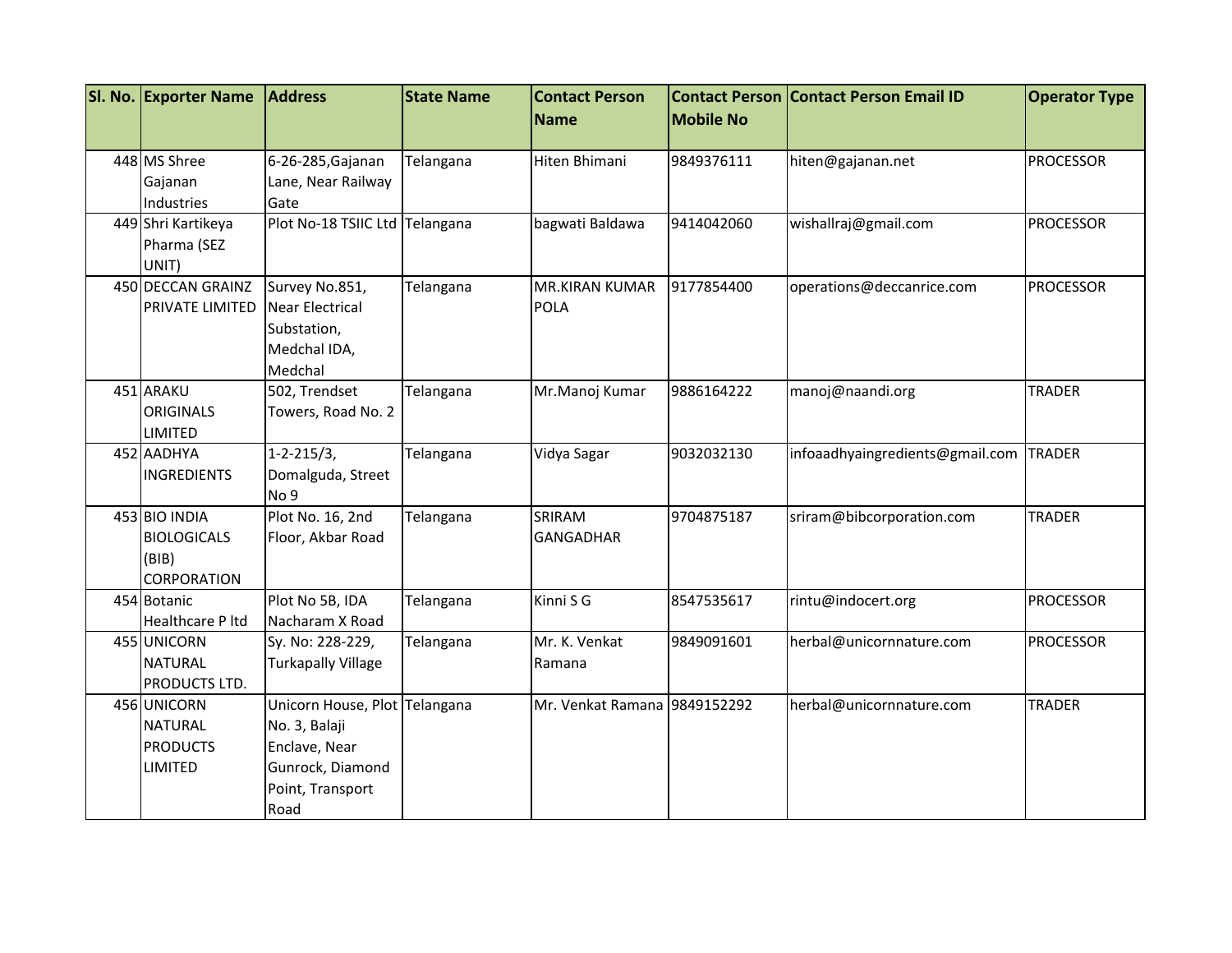| SI. No. Exporter Name                                                 | <b>Address</b>                                                    | <b>State Name</b>    | <b>Contact Person</b>          |                  | <b>Contact Person Contact Person Email ID</b>     | <b>Operator Type</b> |
|-----------------------------------------------------------------------|-------------------------------------------------------------------|----------------------|--------------------------------|------------------|---------------------------------------------------|----------------------|
|                                                                       |                                                                   |                      | Name                           | <b>Mobile No</b> |                                                   |                      |
| 457 M/S. K.V.<br><b>NATURAL</b><br>INGREDIENTS (P)<br><b>LTD</b>      | 3-6-475, Beside<br>HDFC Bank,<br>Himayathnagar<br>Main Road       | Telangana            | K.Giridhar                     | 7989747622       | kasam.giridhar@yahoo.com                          | <b>PROCESSOR</b>     |
| 458 MEHROTRA<br><b>CONSUMER</b><br><b>PRODUCTS</b><br>PRIVATE LIMITED | Plot No. 26G, Sector<br>31, Ecotech-1                             | <b>Uttar Pradesh</b> | Mrs. Kriti Mehrotra 9720170743 |                  | kriti@organictattva.com                           | <b>PROCESSOR</b>     |
| 459 ORGANIC INDIA<br>PRIVATE LIMITED                                  | C-5/10, Agro Park<br>Phase-II, UPSIDC<br><b>Industrial Area</b>   | <b>Uttar Pradesh</b> | <b>Balram Singh</b>            | 7521900842       | saurabh.srivastava@organicindia.c<br>om           | <b>PROCESSOR</b>     |
| 460 Gulshan Polyols<br>Limited                                        | <b>9TH KM JANSATH</b><br><b>ROAD</b>                              | <b>Uttar Pradesh</b> | Aditya                         | 9818886748       | adityasharma@gulshanindia.com                     | <b>PROCESSOR</b>     |
| 461 ORGANIC INDIA<br>PRIVATE LIMITED                                  | <b>Behind Ambey</b><br>Palace, Plot No.<br>H/1191,<br>Pathanpura  | <b>Uttar Pradesh</b> | <b>Balram Singh</b>            | 7521900842       | saurabh.srivastava@organicindia.c PROCESSOR<br>om |                      |
| 462 ELWORLD AGRO<br>& ORGANIC<br>FOODS PVT. LTD.                      | A-36, SECTOR-58,                                                  | <b>Uttar Pradesh</b> | Archana Shukla                 | 8802823220       | archana.shukla@elworldagro.com                    | <b>TRADER</b>        |
| 463 B D Aromatics<br>Private Limited                                  | 17th KM Nainital<br>Road                                          | <b>Uttar Pradesh</b> | <b>Bineet Agarwal</b>          | 9837047555       | bineet@bdaromatics.com                            | <b>PROCESSOR</b>     |
| 464 ORGANIC INDIA<br>PRIVATE LIMITED                                  | Plot No. 266,<br>Faizabad Road,<br>Village Kamta, P.O.<br>Chinhat | <b>Uttar Pradesh</b> | Mr. Surendra<br>Kumar          | 7521900842       | saurabh.srivastava@organicindia.c<br>om           | <b>PROCESSOR</b>     |
| 465 PAYTM<br>WHOLESALE<br><b>COMMERCE</b><br>PRIVATE LIMITED          | B-121, Sector -05                                                 | <b>Uttar Pradesh</b> | Amit Goyal                     | 9319265511       | fastforwardexports@paytmmall.co<br>m              | <b>TRADER</b>        |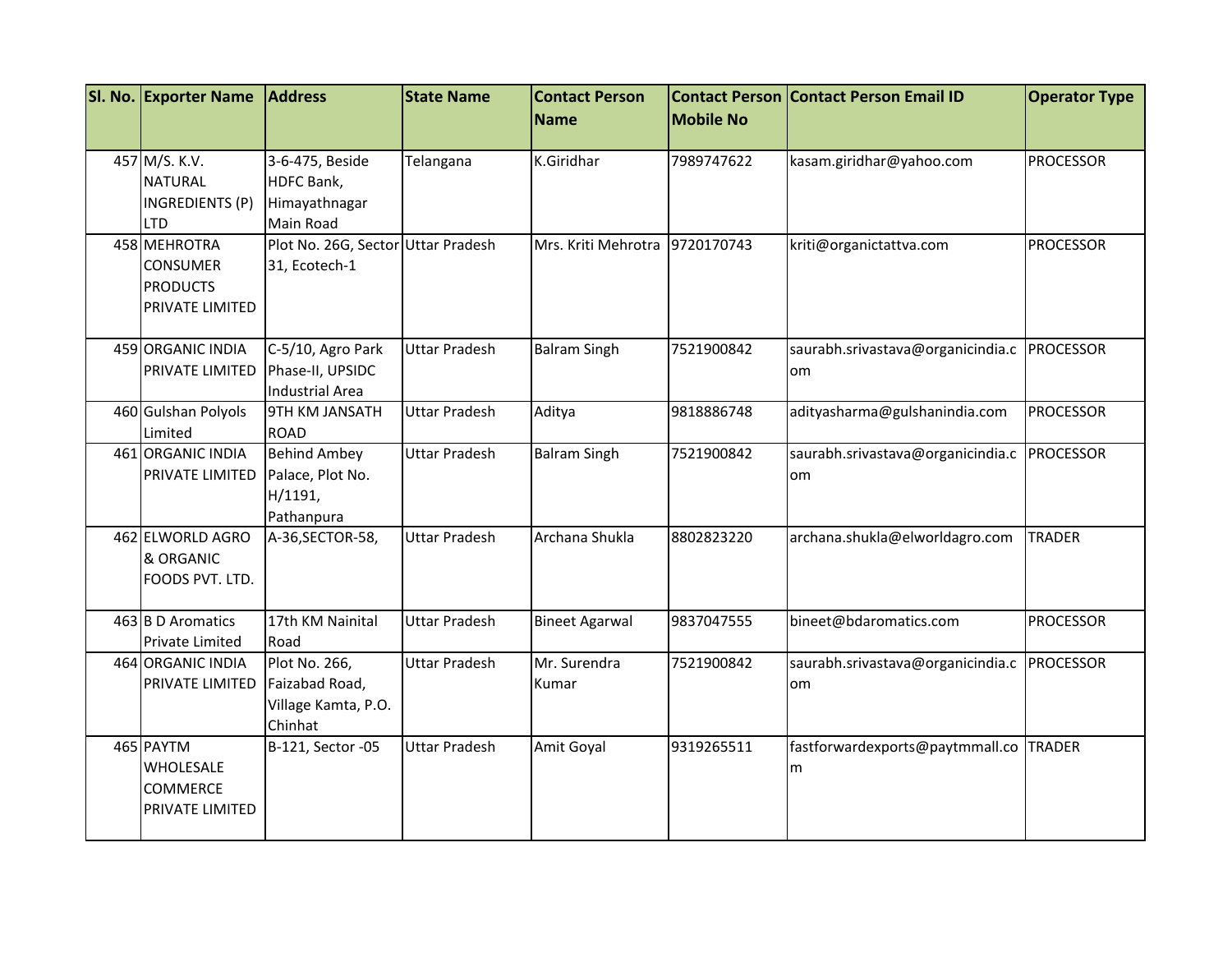| SI. No. Exporter Name                                                    | <b>Address</b>                                                               | <b>State Name</b>    | <b>Contact Person</b>         |                  | <b>Contact Person Contact Person Email ID</b>            | <b>Operator Type</b> |
|--------------------------------------------------------------------------|------------------------------------------------------------------------------|----------------------|-------------------------------|------------------|----------------------------------------------------------|----------------------|
|                                                                          |                                                                              |                      | <b>Name</b>                   | <b>Mobile No</b> |                                                          |                      |
| 466 ORGANIC INDIA<br><b>PRIVATE LIMITED</b>                              | Gata No. 48/2,<br>Village Bhadarwara,<br>Pargana                             | <b>Uttar Pradesh</b> | Saurabh Srivastav             | 7521900842       | saurabh.srivastava@organicindia.c PROCESSOR<br>om        |                      |
| 467 REINHEIT<br>ORGANIC FOODS<br>PRIVATE LIMITED                         | Plot No. - 44, Sector Uttar Pradesh<br>- 31, Site - IV                       |                      | Vijay Kumar Gaur              | 9897875688       | vijay.gaur@reinheit.co                                   | <b>PROCESSOR</b>     |
| 468 Pavitramenthe<br>Fair Organic Pvt<br>Ltd                             | Ganga Nagar<br>Colony, Behind<br>Swasti Hospital,<br><b>Budaun Road</b>      | <b>Uttar Pradesh</b> | Subhash Chandra               | 9457834411       | subhash@pavitramenthe.com                                | <b>TRADER</b>        |
| 469 Maharishi<br>Ayurveda<br><b>Products Pvt Ltd</b>                     | PLOT NO-17-18,<br><b>NOIDA SPECIAL</b><br><b>ECONOMIC</b><br>ZONE, PHASE -II | <b>Uttar Pradesh</b> | Mr.Sanjay<br>Srivastava       | 9718336902       | mapplnoida@maharishiayurvedain PROCESSOR<br>dia.com      |                      |
| 470 BACFO<br>Pharmaceuticals<br>(India) Ltd                              | C-46, Phase-2                                                                | <b>Uttar Pradesh</b> | Mr. Rajesh Puri               | 9953690326       | rjain@bacfo.com                                          | <b>PROCESSOR</b>     |
| 471 Vedic Agrotech<br><b>Private Limited</b>                             |                                                                              | 80 Uttar Pradesh     | Mr. Anil Kumar<br>Mathur      | 7839452834       | anil.mathur@vedicagrotech.com,<br>atul@vedicagrotech.com | <b>TRADER</b>        |
| 472 ELWorld Agro &<br>Organic Foods<br><b>Private Limited</b>            | A-36, Sector-58,<br>Noida 201301, UP                                         | <b>Uttar Pradesh</b> | Mr. Pankaj Sinha              | 8802823220       | archana.shukla@elworldagro.com                           | <b>PROCESSOR</b>     |
| 473 Narayani Naturals C-146, Hosiery                                     | Complext                                                                     | <b>Uttar Pradesh</b> | PRASHANT SINGH<br><b>NEGI</b> | 8860165777       | emailricha@yahoo.com                                     | <b>PROCESSOR</b>     |
| 474 Navdanya Natural Village Gendpur/<br>Products Pvt. Ltd. Sekhpur Post | bilsuri,                                                                     | <b>Uttar Pradesh</b> | Paritosh Chaudhari            | 8279623026       | paritosh.navdanya@gmail.com                              | <b>PROCESSOR</b>     |
| 475 Creation Biotech                                                     | Ganga Nagar<br>Colony, Behind<br>Swasti Hospital,<br><b>Budaun Road</b>      | <b>Uttar Pradesh</b> | Mr. Subhash<br>Chandra        | 9760701341       | subhashcreationbiotech@gmail.co<br>m                     | <b>PROCESSOR</b>     |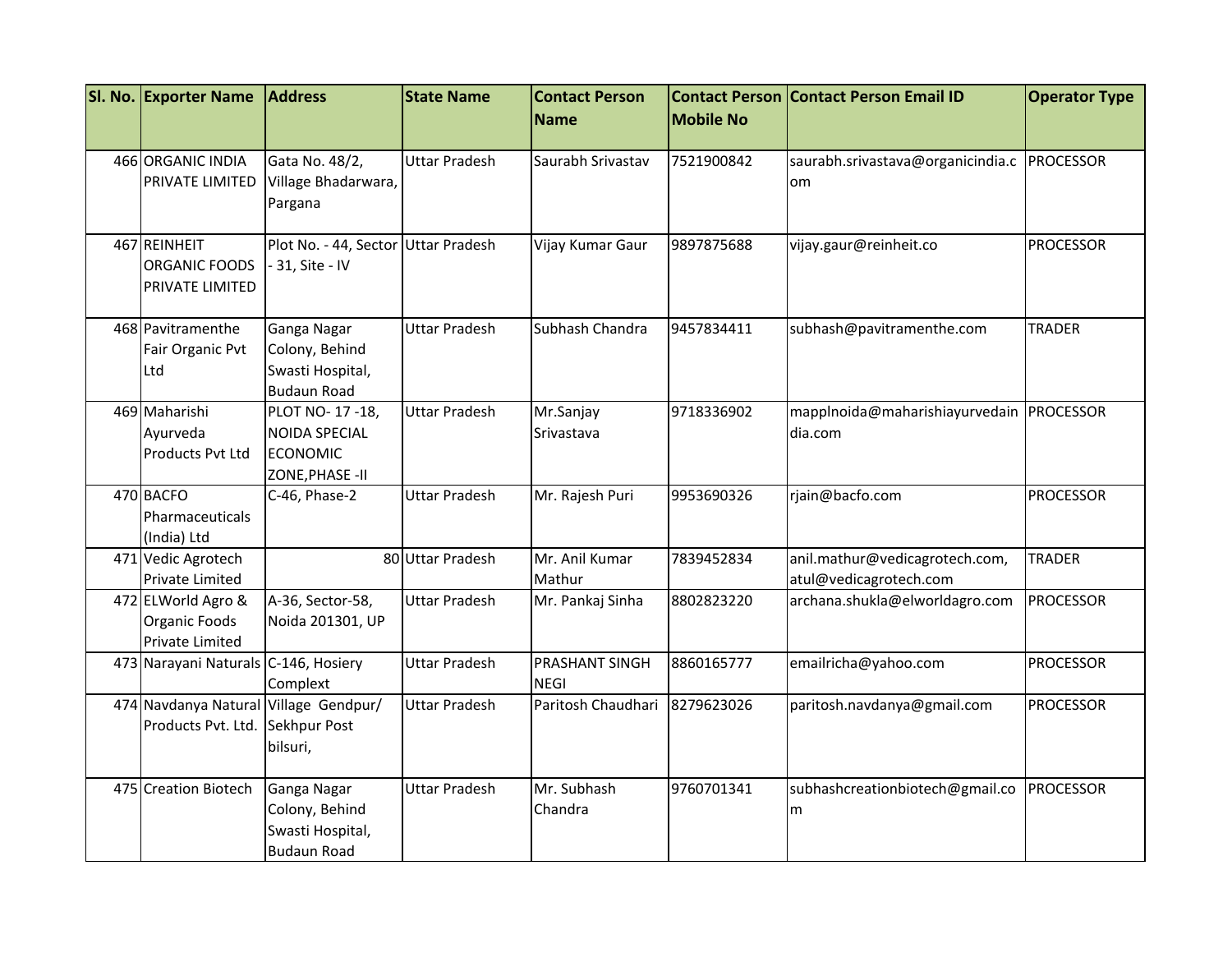| SI. No. Exporter Name                | <b>Address</b>                  | <b>State Name</b>    | <b>Contact Person</b> | <b>Contact Person</b> | <b>Contact Person Email ID</b>  | <b>Operator Type</b> |
|--------------------------------------|---------------------------------|----------------------|-----------------------|-----------------------|---------------------------------|----------------------|
|                                      |                                 |                      | <b>Name</b>           | <b>Mobile No</b>      |                                 |                      |
|                                      |                                 |                      |                       |                       |                                 |                      |
| 476 Adept Impex Pvt.                 | 165, KAVERI KUNJ                | <b>Uttar Pradesh</b> | Mr Rahul Gupta        | 9897662984            | AIPL@ADEPTIMPEX.COM             | <b>PROCESSOR</b>     |
| Ltd.                                 | PHASE-2, KAMLA                  |                      |                       |                       |                                 |                      |
|                                      | <b>NAGAR</b>                    |                      |                       |                       |                                 |                      |
| 477 AROMATIC AND                     | <b>B-8, INDUSTRIAL</b>          | <b>Uttar Pradesh</b> | Mr. GAURAV            | 9412290048            | gaurav@aromaticandallied.com    | <b>PROCESSOR</b>     |
| <b>ALLIED</b><br><b>CHEMICALS</b>    | ESTATE, C.B.GANJ,               |                      | <b>MITTAL</b>         |                       |                                 |                      |
| 478 FITOCHEM                         | Sec-AE1-119, 130, Uttar Pradesh |                      | Renna Thripathi       | 7323711221            | jinkal@natreoninc.com           | <b>PROCESSOR</b>     |
| <b>LABORATORIES</b>                  | Sec- BE1-118, 131,              |                      |                       |                       |                                 |                      |
|                                      | I.I.D. Yojana, Carpet           |                      |                       |                       |                                 |                      |
|                                      | city                            |                      |                       |                       |                                 |                      |
|                                      |                                 |                      |                       |                       |                                 |                      |
| 479 AMBE NS AGRO                     | Ground Floor, Plot              | <b>Uttar Pradesh</b> | Niranjan Mittal       | 9999585769            | info@ambeorganic.com            | <b>PROCESSOR</b>     |
| <b>PRODUCTS</b>                      | No.1010, Sector                 |                      |                       |                       |                                 |                      |
| <b>PRIVATE LIMITED</b>               | No.9, Vasundhara                |                      |                       |                       |                                 |                      |
|                                      |                                 |                      |                       |                       |                                 |                      |
| 480 Sanat Products                   | B-8, Industrial area            | Uttar Pradesh        | Mr. Rakesh Vij        | 9711110629            | rvij@sanat.co.in                | <b>PROCESSOR</b>     |
| Ltd                                  |                                 |                      |                       |                       |                                 |                      |
| 481 Sarita Industries                | <b>H.No 34</b>                  | Uttar Pradesh        | <b>Achal Gupta</b>    | 9450938785            | vishnu@onecert.net              | PROCESSOR            |
|                                      | Nasheerapur                     |                      |                       |                       |                                 |                      |
| 482 KANCOR                           | B-4 & B-5                       | Uttar Pradesh        | Leeba Thomas          | 9995803492            | Leeba.Thomas@Mane.com           | <b>PROCESSOR</b>     |
| <b>INGREDIENTS</b>                   |                                 |                      |                       |                       |                                 |                      |
| LIMITED                              |                                 |                      |                       |                       |                                 |                      |
| 483 SACHE WELLNESS A-11, Udyog Kunj, |                                 | <b>Uttar Pradesh</b> | Mr. Sanjay Sailas     | 7829674365            | sanjay.sailas@sachewellness.com | PROCESSOR            |
| <b>PRIVATE LIMITED</b>               | Panki Site-5                    |                      |                       |                       |                                 |                      |
|                                      |                                 |                      |                       |                       |                                 |                      |
| 484 Flex Food Limited Lal Tappar     |                                 | Uttarakhand          | Mr. Samir Gupta       | 9897543239            | sgupta@flexfoodsltd.com         | <b>PROCESSOR</b>     |
|                                      | Industrial Area,                |                      |                       |                       |                                 |                      |
|                                      | Haridwar Road                   |                      |                       |                       |                                 |                      |
| 485 Nishant Aromas                   | Plot No. 30, 31 &               | Uttarakhand          | Mr. Rahul Sharma      | 7350787607            | rahul@nishantaromas.com         | <b>PROCESSOR</b>     |
| <b>Private Limited</b>               | 61, Sector 1B, IIE              |                      |                       |                       |                                 |                      |
| 486 TEA PROMOTERS                    | Suite 17,                       | West Bengal          | Mr. Praveen           | 9830809420            | praveen@teapromoters.in         | <b>TRADER</b>        |
| <b>INDIA</b>                         | Chowringhee                     |                      | Periwal               |                       |                                 |                      |
|                                      | <b>Mansions</b>                 |                      |                       |                       |                                 |                      |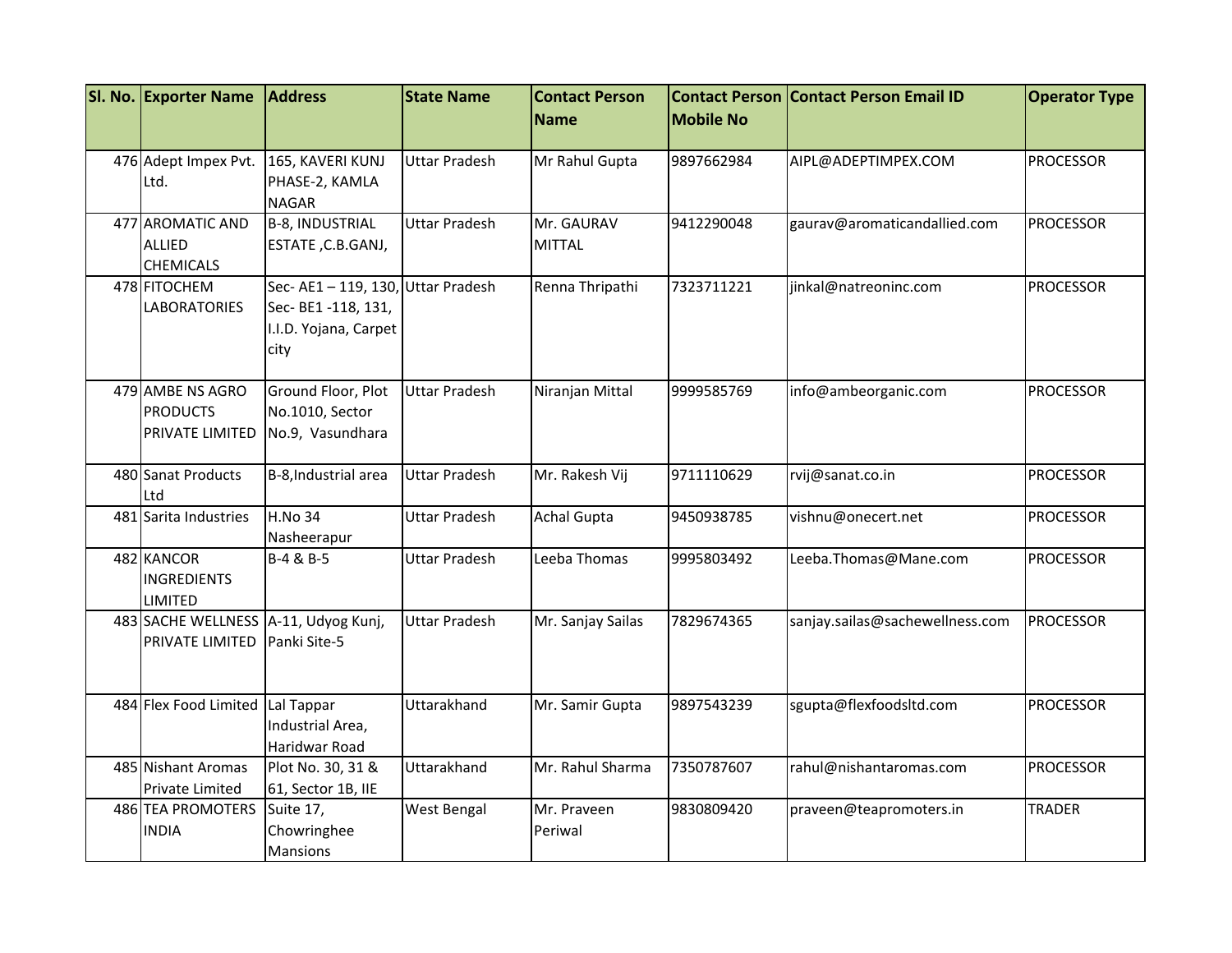| SI. No. Exporter Name             | <b>Address</b>                        | <b>State Name</b>  | <b>Contact Person</b><br>Name  | <b>Mobile No</b> | <b>Contact Person Contact Person Email ID</b> | <b>Operator Type</b> |
|-----------------------------------|---------------------------------------|--------------------|--------------------------------|------------------|-----------------------------------------------|----------------------|
|                                   |                                       |                    |                                |                  |                                               |                      |
| 487 AMBOOTIA TEA                  | 20, Coal Berth                        | <b>West Bengal</b> | Mr. Krishnendu                 | 9007883165       | cert@ambootia.com                             | <b>TRADER</b>        |
| <b>EXPORTS, UNIT -</b>            |                                       |                    | Chatterjee                     |                  |                                               |                      |
| <b>TEA GROUP</b>                  |                                       |                    |                                |                  |                                               |                      |
| <b>EXPORTS</b>                    |                                       |                    |                                |                  |                                               |                      |
| 488 CHAMONG TEE                   | 2, N. C. Dutta                        | West Bengal        | Mr. Indranil Ghosh             | 9007020125       | chamong@snonline.com                          | <b>PROCESSOR</b>     |
| <b>EXPORTS PVT.</b>               | Sarani, Sagar Estate,                 |                    |                                |                  |                                               |                      |
| LTD.                              | 5th Floor                             |                    |                                |                  |                                               |                      |
| 489 CHAMONG TEE                   | 2, N.C Dutta Sarani,                  | <b>West Bengal</b> | Mr. Indranil Ghosh             | 9007020125       | chamong@snonline.com                          | <b>TRADER</b>        |
| <b>EXPORTS Pvt.</b><br>Ltd.       | Sagar Estate, 5th<br>Floor, Unit No.1 |                    |                                |                  |                                               |                      |
|                                   |                                       |                    |                                |                  |                                               |                      |
| 490 Kusum                         | 12C, LORD SINHA                       | West Bengal        | Mr. S. Malick                  | 9836106801       | s.mallick@bagariagroup.com                    | <b>TRADER</b>        |
| International                     | ROAD,                                 |                    |                                |                  |                                               |                      |
| 491 Aeon                          | Nilhat House 2nd                      | West Bengal        | Autri Bhattacharjee 9830039002 |                  | aeoncommodities@gmail.com                     | PROCESSOR            |
| <b>Commodities Pvt</b>            | <b>IFloor</b>                         |                    |                                |                  |                                               |                      |
| Ltd                               |                                       |                    |                                |                  |                                               |                      |
| 492 MIRACLE TEA &                 | 21, R.N.                              | West Bengal        | <b>KETAN PATEL</b>             | 9851849858       | kkp001@gmail.com                              | <b>PROCESSOR</b>     |
| SPICES CO.                        | <b>MUKHERJEE</b>                      |                    |                                |                  |                                               |                      |
|                                   | ROAD, 2ND                             |                    |                                |                  |                                               |                      |
|                                   | FLOOR, WARD-46,                       |                    |                                |                  |                                               |                      |
|                                   | <b>BOROUGH-VI,</b>                    |                    |                                |                  |                                               |                      |
|                                   | <b>KOLKATA</b>                        |                    |                                |                  |                                               |                      |
| 493 JALINGA TEA CO                | 21, R.N. Mukherjee                    | <b>West Bengal</b> | Mr. Ketan Patel                | 9163966350       | orgchajal@gmail.com                           | <b>TRADER</b>        |
| (INDIA) PRIVATE<br><b>LIMITED</b> | Road                                  |                    |                                |                  |                                               |                      |
|                                   |                                       |                    |                                |                  |                                               |                      |
| 494 SWISS                         | Industry House,                       | West Bengal        | Mr. Sovan Sircar               | 9007076539       | sovan.sircar@ssiplglobal.com                  | <b>TRADER</b>        |
| SINGAPORE INDIA 16th Floor, 10    |                                       |                    |                                |                  |                                               |                      |
| PVT. LTD. (Div.                   |                                       |                    |                                |                  |                                               |                      |
| Global Exports &                  |                                       |                    |                                |                  |                                               |                      |
| Marketing)                        |                                       |                    |                                |                  |                                               |                      |
|                                   |                                       |                    |                                |                  |                                               |                      |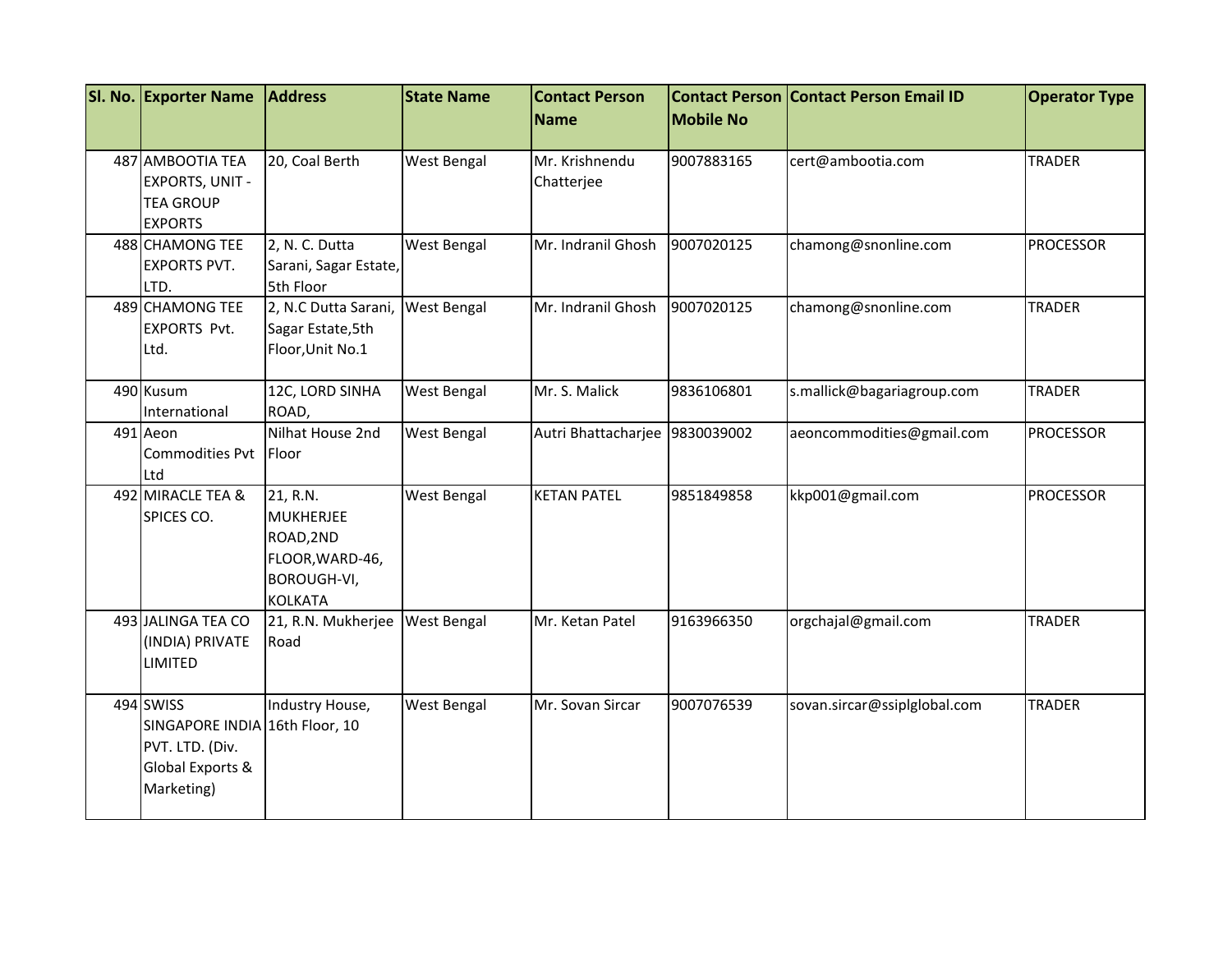| SI. No. Exporter Name                                          | <b>Address</b>                                        | <b>State Name</b>  | <b>Contact Person</b>        | <b>Mobile No</b> | <b>Contact Person Contact Person Email ID</b>   | <b>Operator Type</b> |
|----------------------------------------------------------------|-------------------------------------------------------|--------------------|------------------------------|------------------|-------------------------------------------------|----------------------|
|                                                                |                                                       |                    | <b>Name</b>                  |                  |                                                 |                      |
| 495 JAY SHREE TEA &<br>INDUSTRIES LTD.,                        | Industry House,<br>15th Floor                         | West Bengal        | Mr. Sumit Dalan              | 0983095570       | sdalan@jayshreetea.com                          | <b>TRADER</b>        |
| 496 J V GOKAL &<br><b>COMPANY</b><br>PRIVATE LIMITED           | Sector-2, Falta<br>Special Economic<br>Zone           | <b>West Bengal</b> | Mr. Supriyo Paul             | 9830975201       | supriyo.paul@jvgokal.com                        | <b>PROCESSOR</b>     |
| 497 Ambootia Tea<br>Exports Pvt. Ltd                           | 20, Coal Berth                                        | <b>West Bengal</b> | Mr. Krishnendu<br>Chatterjee | 9007883165       | cert@ambootia.com                               | <b>PROCESSOR</b>     |
| 498 M/S. TEA<br><b>EXPERTS INDIA</b><br>PRIVATE LIMITED        | 35, Creek Row, 1st<br>Floor                           | West Bengal        | Mr. Samir<br>Changoiwala     | 9830048370       | schangoiwala@yahoo.com                          | <b>TRADER</b>        |
| 499 KANORIA<br><b>INTERNATIONAL</b>                            | 70A, Shakespeare<br>Sarani                            | <b>West Bengal</b> | Mr. Nirmal Kedia             | 9831743578       | balajiagro.international@yahoo.co. TRADER<br>in |                      |
| 500 RAGHUNATH<br><b>EXPORTERS</b>                              | Suite No. 5F, Park<br>Plaza                           | <b>West Bengal</b> | Mr. Mohan<br>Chirimar        | 8420193053       | mohanchirimar@gmail.com                         | <b>TRADER</b>        |
| 501 OKAYTI TEA<br><b>COMPANY</b><br><b>LIMITED</b>             | Okayti Tea Estate,<br>P.O & P.S Mirik                 | West Bengal        | Mr. Antriksh<br>Kumbat       | 9733007123       | okayti@gmail.com                                | <b>PROCESSOR</b>     |
| 502 PARKWOOD TEA<br><b>EXPORTS LLP</b>                         | 734, Block-P, 2nd<br>Floor, 48, K.L. Saigal<br>Sarani | West Bengal        | Sarita Sengupta              | 9874915551       | parkwoodtea@gmail.com                           | <b>TRADER</b>        |
| 503 Poobong Tea<br><b>Estate Factory</b>                       | PO. Ghoom, District-West Bengal<br>Darjeeling         |                    | Mr.Kishori Lal<br>Agarwal    | 8617715153       | poobongppl@gmail.com                            | <b>PROCESSOR</b>     |
| 504 Belseri Tea Co<br>India Pvt Ltd                            |                                                       | 21 West Bengal     | Mr. Ravindra M.<br>Patel     | 9831025856       | ravindrapatel23@gmail.com                       | <b>TRADER</b>        |
| 505 DARJEELING<br><b>ORGANIC TEA</b><br><b>ESTATES (P) LTD</b> | No 20, Coal berth                                     | West Bengal        | Mr. Sailesh<br>Bhattacharya  | 8334904730       | quality@ambootia.com                            | <b>TRADER</b>        |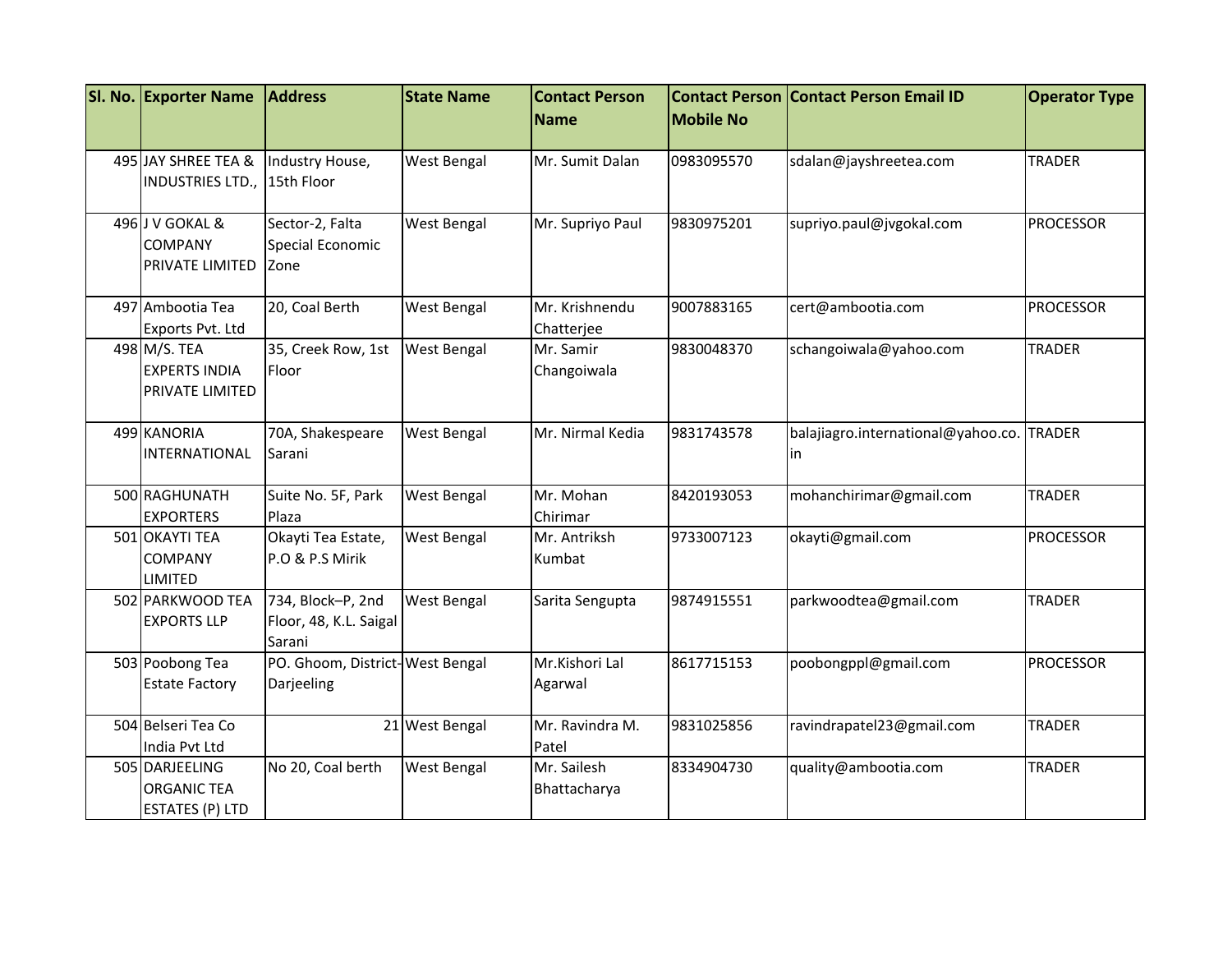|         | SI. No. Exporter Name                                   | <b>Address</b>                                                                    | <b>State Name</b>  | <b>Contact Person</b>              | <b>Mobile No</b> | <b>Contact Person Contact Person Email ID</b> | <b>Operator Type</b> |
|---------|---------------------------------------------------------|-----------------------------------------------------------------------------------|--------------------|------------------------------------|------------------|-----------------------------------------------|----------------------|
|         |                                                         |                                                                                   |                    | <b>Name</b>                        |                  |                                               |                      |
|         | 506 Darjeeling<br>Organic Tea<br>Estates Pvt. Ltd       | No 20, Coalberth,<br>Hoboken Road,<br>Kolkata 700043,<br>West Bengal, India       | West Bengal        | Mr Sailesh<br>Bhattacharya         | 9831582947       | quality@ambootia.com                          | <b>PROCESSOR</b>     |
|         | 507 Long View Tea &<br>Agro Ltd                         | Tirumala House, 51, West Bengal<br>Shakespeare Sarani                             |                    | Mr. Saurav Garg                    | 9230060621       | saurav@tirumala-group.com                     | <b>TRADER</b>        |
|         | TRADING CO.<br>PVT. LTD.                                | 508 MAKAIBARI TEA & Kishore Bhawan, 17                                            | <b>West Bengal</b> | Ms. Awisharjya<br>Mukherji         | 9836994142       | awisharjya@luxmigroup.in                      | <b>TRADER</b>        |
|         | 509 SOURENEE<br><b>LEAVES PRIVATE</b><br><b>LIMITED</b> | 756, ANANDAPUR                                                                    | West Bengal        | Mr. Debashish<br>Banerjee          | 9748477811       | debashish.banerjee@soureneetea.<br>com        | <b>TRADER</b>        |
| 510 KPL | <b>INTERNATIONAL</b><br>LIMITED                         | Park Plaza, 71, Park<br>Street, 7th Floor,<br>South Block                         | <b>West Bengal</b> | MR. ANIMESH<br><b>BHATTACHARYA</b> | 9830123319       | vijay.sharma@kplintl.com                      | <b>TRADER</b>        |
|         | 511 GOODRICKE<br><b>GROUP LIMITED</b>                   | CAMELIA HOUSE,<br>14 GURUSADY<br><b>ROAD</b>                                      | West Bengal        | Mr. Binod Gurung                   | 9836238111       | binod@goodricke.com                           | <b>TRADER</b>        |
|         | 512 Amalgamated<br>Plantations Pvt.<br>Ltd              | Unit No. 302A, 3rd<br>floor, Elgin<br>Chambers, 1A,<br>Ashutosh<br>Mukharjee Road | West Bengal        | Jagjeet Singh<br>Kandal            | 9414049095       | paras@onecert.net                             | <b>PROCESSOR</b>     |
|         | 513 ARICHA TRADING<br>CO. LTD.                          | 493-B, G.T. Road<br>(South), Shibpur                                              | West Bengal        | <b>VIVEK BHARDDWAJ</b>             | 9830067949       | vivek@arichaindia.com                         | <b>PROCESSOR</b>     |
|         | 514 ARYA TEA<br><b>COMPANY</b><br><b>LIMITED</b>        | 37, Shakespeare<br>Sarani                                                         | West Bengal        | Mr.R.K.Bansal                      | 9051936556       | sukumar.5727@gmail.com                        | <b>TRADER</b>        |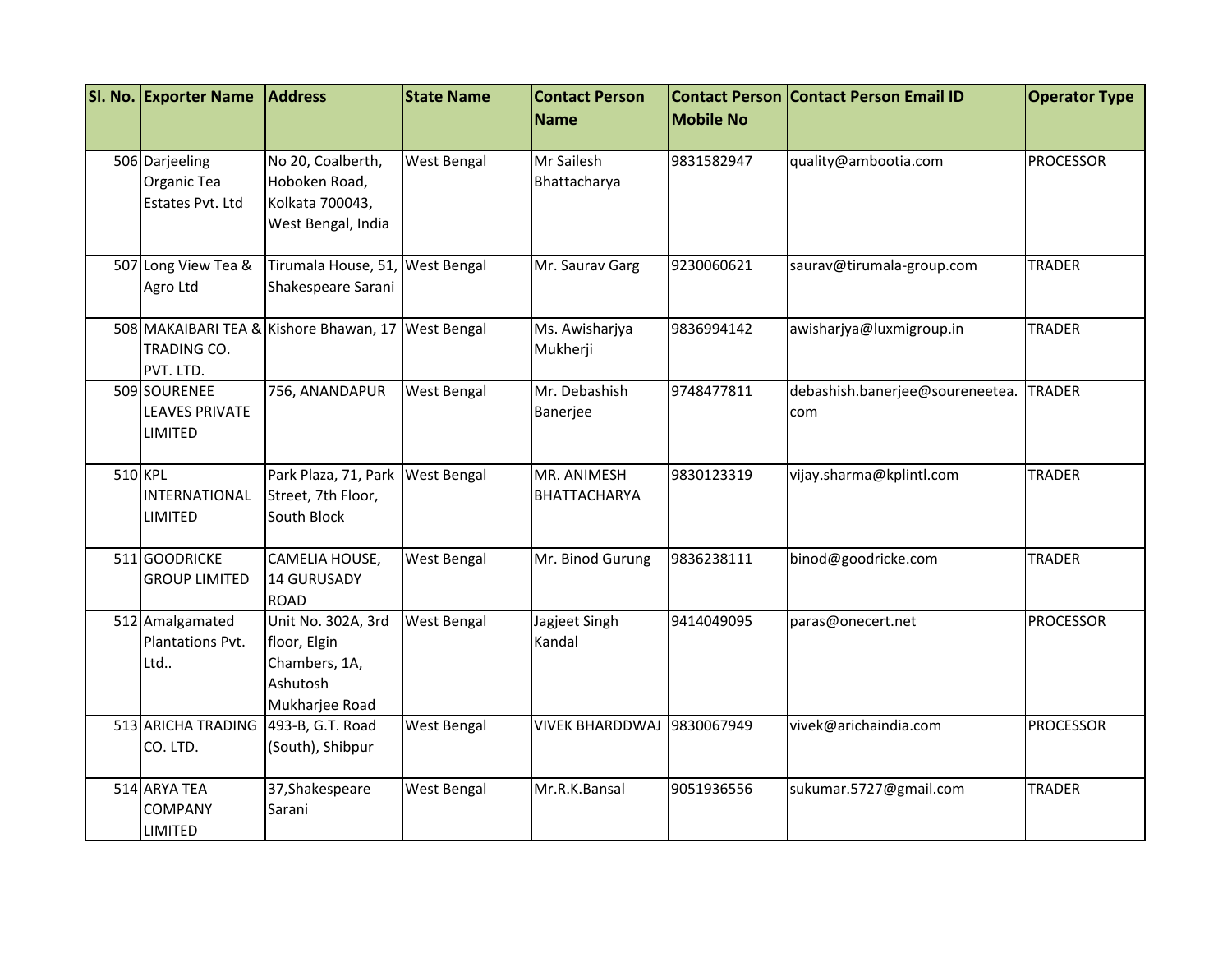| <b>SI. No. Exporter Name</b> | <b>Address</b>          | <b>State Name</b>  | <b>Contact Person</b>        | <b>Contact Person</b> | <b>Contact Person Email ID</b> | <b>Operator Type</b> |
|------------------------------|-------------------------|--------------------|------------------------------|-----------------------|--------------------------------|----------------------|
|                              |                         |                    | <b>Name</b>                  | <b>Mobile No</b>      |                                |                      |
| 515 SSK EXPORTS              | 37, Shakespeare         | West Bengal        | Mr. Vedanta Kumar 9674444761 |                       | vedantakumar@sskexports.com    | <b>TRADER</b>        |
| <b>LIMITED</b>               | sarani                  |                    |                              |                       |                                |                      |
| 516 ETHELWOLD                | 41A, AJC Bose Road,     | <b>West Bengal</b> | Dibyajyoti Sharma            | 9435721927            | ethelwordte@gmail.com          | <b>TRADER</b>        |
| <b>ESTATE PVT LTD</b>        | 2nd Floor, Diamond      |                    |                              |                       |                                |                      |
|                              | Prestige, Room No.      |                    |                              |                       |                                |                      |
|                              | 210                     |                    |                              |                       |                                |                      |
| 517 PREMIER'S TEA            | $P-52$                  | West Bengal        | Mr. R. Srinivasan            | 9007758844            | srinivasan@premiertea.net      | <b>PROCESSOR</b>     |
| <b>LIMITED</b>               |                         |                    |                              |                       |                                |                      |
| 518 CAMELLIA TEA             | 17, Kailash Bose        | West Bengal        | Mr. Dipak Dutta              | 9830057354            | dipak.camelliatea@gmail.com    | <b>TRADER</b>        |
|                              | Street                  |                    |                              |                       |                                |                      |
| 519 MADHU JAYANTI            | C/O Trot Pvt. Ltd.,     | West Bengal        | Mr. Parag Mehta              | 9330266066            | parag@jaytea.com               | <b>PROCESSOR</b>     |
| INTERNATIONAL                | 19/4A & 4D,             |                    |                              |                       |                                |                      |
| <b>PRIVATE LIMITED</b>       | Munshigunj Road         |                    |                              |                       |                                |                      |
|                              |                         |                    |                              |                       |                                |                      |
|                              |                         |                    |                              |                       |                                |                      |
| 520 AGARMET                  | 202, Om Tower,          | West Bengal        | Mr. Shishir Agarwal          | 9836775753            | shishir@agarmettea.com         | <b>TRADER</b>        |
| INTERNATIONAL                | 2nd Floor               |                    |                              |                       |                                |                      |
| PVT. LTD.                    |                         |                    |                              |                       |                                |                      |
| 521 JUTE & STORES            | 28/1 shakespeare        | West Bengal        | Mr. K.N Nowrojee             | 9831211142            | kurush@kredogroup.in           | <b>TRADER</b>        |
| <b>LIMITED</b>               | sarani 1st floor,       |                    |                              |                       |                                |                      |
|                              | ganaga jamuna           |                    |                              |                       |                                |                      |
|                              | building                |                    |                              |                       |                                |                      |
| 522 High Mountain            | FL-1501,                | <b>West Bengal</b> | Sudeep Banerjee              | 9830067908            | highmountaintea@gmail.com      | <b>PROCESSOR</b>     |
| Tea Exports LLP              | <b>UPL011501, Tower</b> |                    |                              |                       |                                |                      |
|                              | 1, 2052, chak garia     |                    |                              |                       |                                |                      |
|                              |                         |                    |                              |                       |                                |                      |
| 523 MIM TEA ESTATE           | Sukhia Pokhri P.O       | <b>West Bengal</b> | Mr Ronen                     | 9414049095            | vishnu@onecert.net             | <b>PROCESSOR</b>     |
| <b>FACTORY</b>               |                         |                    | Mukherjee                    |                       |                                |                      |
|                              |                         |                    |                              |                       |                                |                      |
| 524 SUBODH                   | 27F, Madan Mitra        | West Bengal        | Mr. Tapan Dutt               | 9830057354            | dipak.camelliatea@gmail.com    | <b>TRADER</b>        |
| <b>BROTHERS</b>              | Lane                    |                    |                              |                       |                                |                      |
| PRIVATE LIMITED              |                         |                    |                              |                       |                                |                      |
|                              |                         |                    |                              |                       |                                |                      |